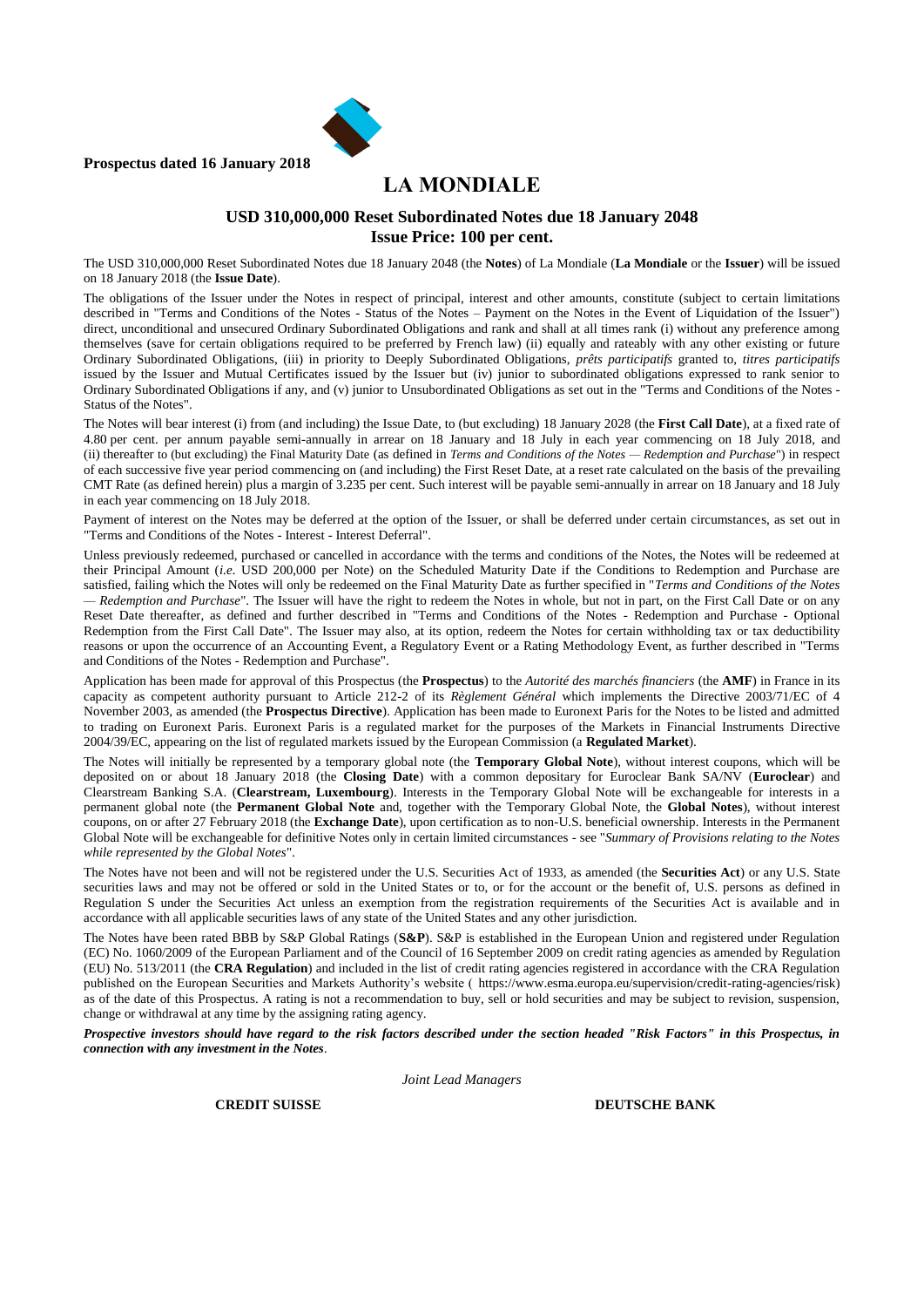*This Prospectus should be read and construed in conjunction with any supplement, that may be published between the date of this Prospectus and the date of the admission to trading of the Notes on Euronext Paris, and with all documents incorporated by reference herein (see "Documents Incorporated by Reference") (together, the Prospectus).*

*This Prospectus constitutes a prospectus for the purposes of Article 5.3 of Directive 2003/71/EC of the European Parliament and of the Council of 4 November 2003 as amended and the relevant implementing measures in France, in respect of, and for the purposes of giving information with regard to, the Issuer and the Group (as defined below) and the Notes which, according to the particular nature of the Issuer and the Notes, is necessary to enable investors to make an informed assessment of the assets and liabilities, financial position, profit and losses and prospects of the Issuer and the Group.*

*Certain information contained in this Prospectus and/or documents incorporated herein by reference have been extracted from sources specified in the sections where such information appears. The Issuer confirms that such information has been accurately reproduced and that, so far as it is aware and is able to ascertain from information published by the above sources, no facts have been omitted which would render the information reproduced inaccurate or misleading. The Issuer has also identified the source(s) of such information.*

*References herein to the Issuer are to La Mondiale. References to the Group are to the Issuer, together with its fully consolidated subsidiaries taken as a whole. References to SGAM AG2R La Mondiale Group are to the combined group formed by SGAM AG2R La Mondiale and its members, each with its own consolidated perimeter,* 

*No person has been authorised to give any information or to make any representation other than those contained in this Prospectus in connection with the issue or sale of the Notes and, if given or made, such information or representation must not be relied upon as having been authorised by the Issuer or any of the Joint Lead Managers (each as defined in "Subscription and Sale"). Neither the delivery of this Prospectus nor any offering or sale made in connection herewith shall, under any circumstances, create any implication that there has been no change in the affairs of the Issuer or those of the Group since the date hereof or the date upon which this Prospectus has been most recently supplemented or that there has been no adverse change in the financial position of the Issuer or that of the Group since the date hereof or the date upon which this Prospectus has been most recently supplemented or that any other information supplied in connection with the issue of the Notes is correct as of any time subsequent to the date on which it is supplied or, if different, the date indicated in the document containing the same.*

*This Prospectus does not constitute an offer to sell or the solicitation of an offer to buy any Notes in any jurisdiction to any person to whom it is unlawful to make the offer or solicitation in such jurisdiction. The distribution of this Prospectus and the offer or sale of Notes may be restricted by law in certain jurisdictions. The Issuer and the Joint Lead Managers do not represent that this Prospectus may be lawfully distributed, or that any Notes may be lawfully offered, in compliance with any applicable registration or other requirements in any such jurisdiction, or pursuant to an exemption available thereunder, or assume any responsibility for facilitating any such distribution or offering. In particular, no action has been taken by the Issuer or the Joint Lead Managers which would permit a public offering of the Notes or distribution of this Prospectus in any jurisdiction where action for that purpose is required. Accordingly, no Notes may be offered or sold, directly or indirectly, and neither this Prospectus nor any offering material may be distributed or published in any jurisdiction, except under circumstances that will result in compliance with any applicable laws and regulations and the Joint Lead Managers (each as defined in "Subscription and Sale") have represented that all offers and sales by them will be made on the same terms. Persons into whose possession this Prospectus comes are required by the Issuer and the Joint Lead Managers to inform themselves about and to observe any such restriction. In particular, there are restrictions on the distribution of this Prospectus and the offer or sale of Notes in the United States, the United Kingdom, Hong Kong, Singapore, Switzerland, Taiwan, France and Italy, see the section entitled "Subscription and Sale".*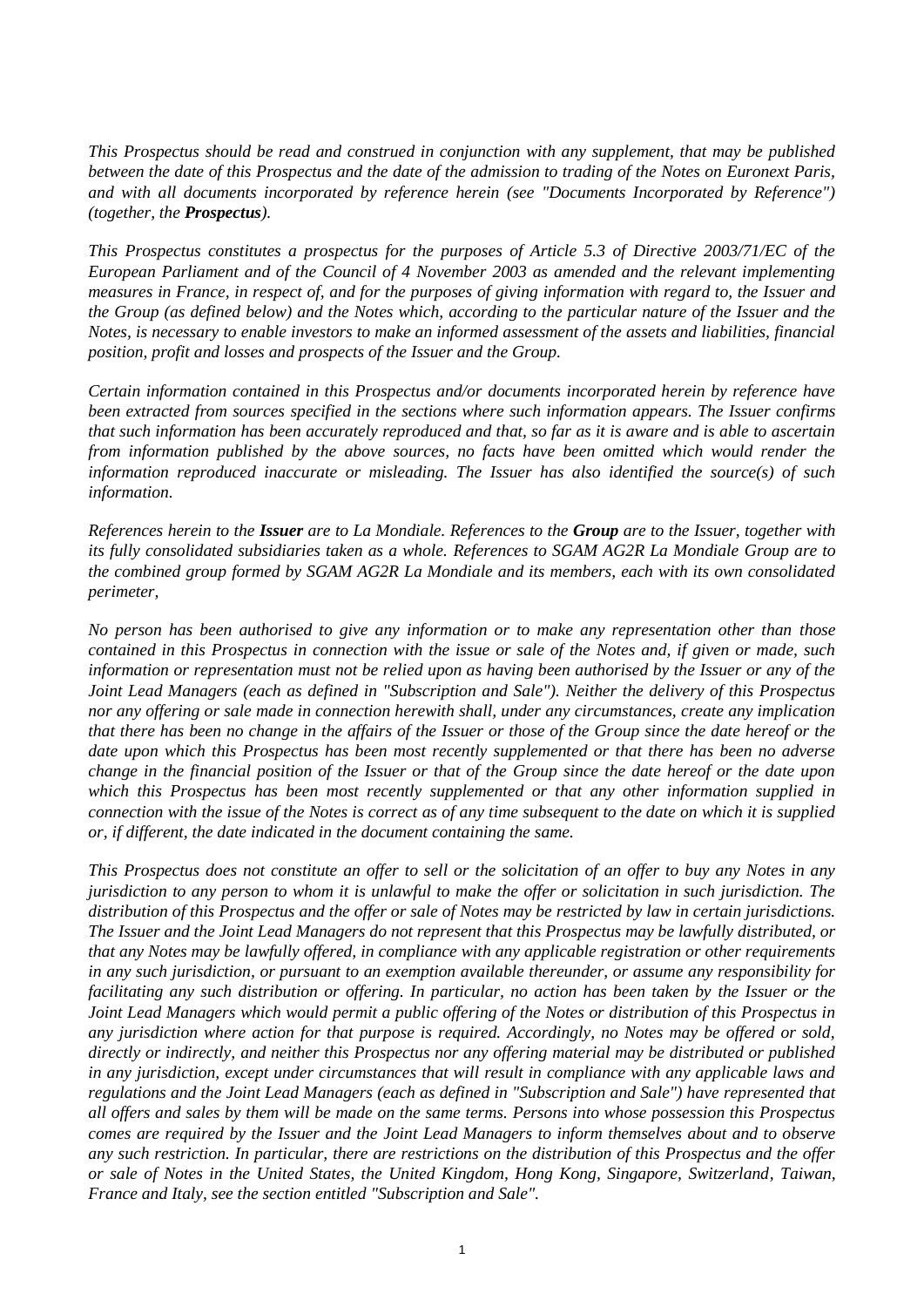*THE NOTES HAVE NOT BEEN AND WILL NOT BE REGISTERED UNDER THE UNITED STATES SECURITIES ACT OF 1933, AS AMENDED OR WITH ANY SECURITIES REGULATORY AUTHORITY OF ANY STATE OR OTHER JURISDICTION OF THE UNITED STATES. SUBJECT TO CERTAIN EXCEPTIONS, NOTES MAY NOT BE OFFERED OR SOLD WITHIN THE UNITED STATES OR TO, OR*  FOR THE ACCOUNT OR BENEFIT OF, U.S. PERSONS, EXCEPT IN TRANSACTIONS EXEMPT FROM *OR NOT SUBJECT TO THE REGISTRATION REQUIREMENTS OF THE SECURITIES ACT AND IN COMPLIANCE WITH ANY APPLICABLE STATE SECURITIES LAWS. FOR A DESCRIPTION OF CERTAIN RESTRICTIONS ON OFFERS AND SALES OF NOTES AND ON DISTRIBUTION OF THIS PROSPECTUS, SEE "SUBSCRIPTION AND SALE".*

*The Joint Lead Managers have not separately verified the information contained in this Prospectus. None of the Managers makes any representation, warranty or undertaking, express or implied, or accepts any responsibility or liability, with respect to the accuracy or completeness of any of the information contained or incorporated by reference in this Prospectus or any other information provided by the Issuer in connection with the issue and sale of the Notes. In making an investment decision regarding the Notes, prospective investors must rely on their own independent investigation and appraisal of the (a) the Issuer, the Group, its business, its financial condition and affairs and (b) the terms of the offering, including the merits and risks involved. The contents of this Prospectus are not to be construed as legal, business or tax advice. Each prospective investor should subscribe for or consult its own advisers as to legal, tax, financial, credit and related aspects of an investment in the Notes. None of the Joint Lead Managers undertakes to review the financial condition or affairs of the Issuer or the Group after the date of this Prospectus nor to advise any investor or potential investor in the Notes of any information coming to the attention of any of the Joint Lead Managers. Potential investors should, in particular, read carefully the section entitled "Risk Factors" set out below before making a decision to invest in the Notes.*

*Neither this Prospectus nor any other information supplied in connection with the issue and sale of the Notes (a) is intended to provide the basis of any credit or other evaluation or (b) should be considered as a recommendation by the Issuer or the Joint Lead Managers that any recipient of this Prospectus or any other information supplied in connection with the issue and sale of the Notes should purchase any Notes. Neither this Prospectus nor any other information supplied in connection with the issue and sale of the Notes constitutes an offer or invitation by or on behalf of the Issuer or the Joint Lead Managers to any person to subscribe for or to purchase any Notes.*

*PROHIBITION OF SALES TO EEA RETAIL INVESTORS – The Notes are not intended to be offered, sold or otherwise made available and, with effect from such date, should not be offered, sold or otherwise made available to any retail investor in the European Economic Area (EEA). For these purposes, a retail investor means a person who is one (or more) of (i) a retail client as defined in point (11) of Article 4(1) of Directive 2014/65/EU (MiFID II); or (ii) a customer within the meaning of Directive 2002/92/EC (IMD), where that customer would not qualify as a professional client as defined in point (10) of Article 4(1) of MiFID II. Consequently no key information document required by Regulation (EU) No 1286/2014 (the PRIIPs Regulation) for offering or selling the Notes or otherwise making them available to retail investors in the EEA has been prepared and therefore offering or selling the Notes or otherwise making them available to any retail investor in the EEA may be unlawful under the PRIIPS Regulation.*

*MiFID II product governance / Professional investors and ECPs only type of clients – Solely for the purposes of each manufacturer's product approval process, the target market assessment in respect of the Notes has led to the conclusion in relation to the type of clients criteria only that: (i) the type of clients to whom the Notes are targeted is eligible counterparties and professional clients only, each as defined in MiFID II; and (ii) all channels for distribution of the Notes to eligible counterparties and professional clients are appropriate. Any person subsequently offering, selling or recommending the Notes (a distributor) should take into consideration the manufacturers' type of clients assessment; however, a distributor subject to MiFID II is responsible for undertaking its own target market assessment in respect of the Notes (by either adopting or refining the manufacturers' type of clients assessment) and determining appropriate distribution channels.*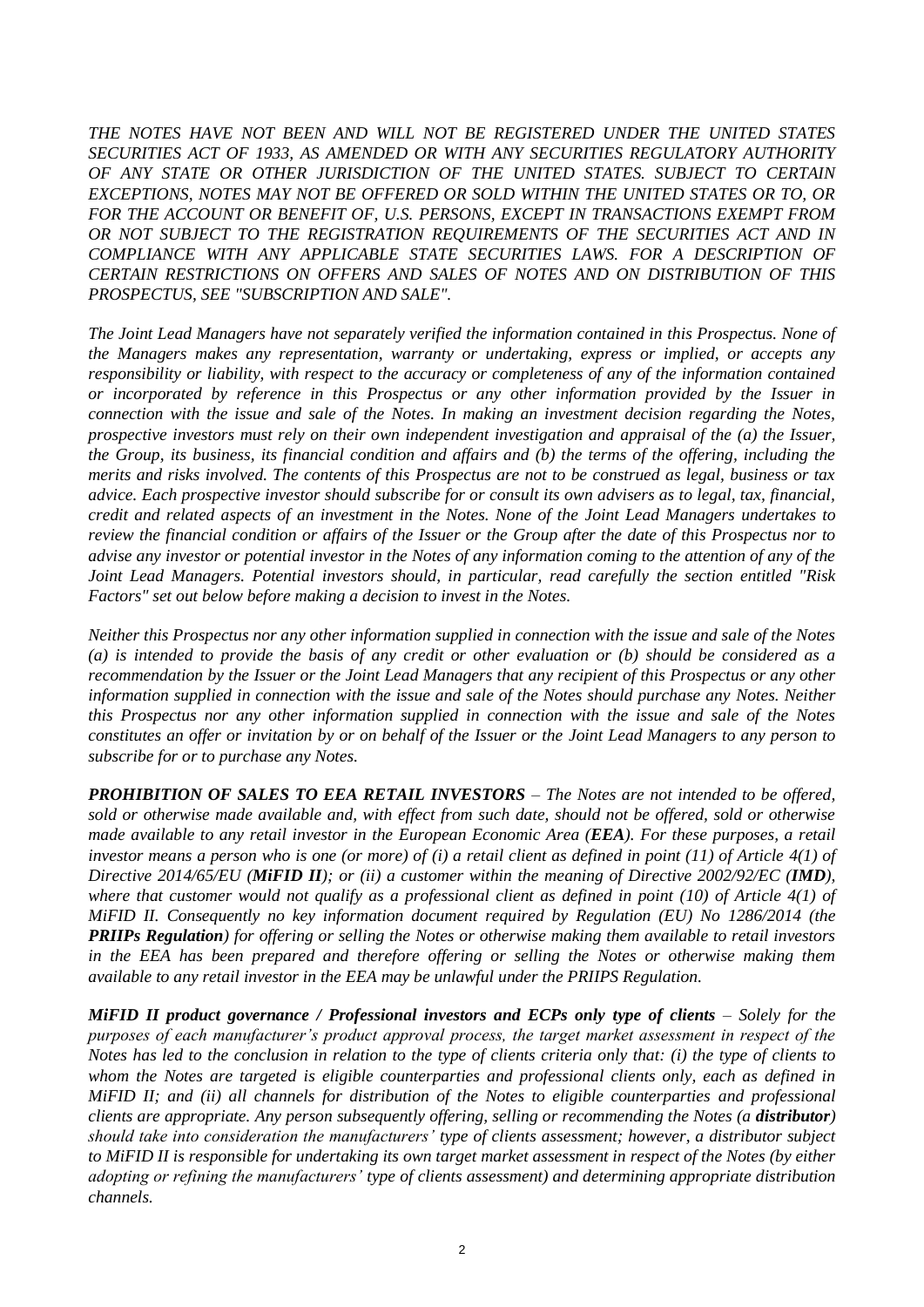*After the First Call Date, amounts payable on the Notes will be calculated by reference to the prevailing CMT Rate. As at the date of the prospectus, the administrator of the CMT Rate is not included in ESMA's register of administrators under Article 36 of the Regulation (EU) No. 2016/1011 (the Benchmarks Regulation).*

*The consolidated financial statements of the Issuer and the Group for the years ended 31 December 2015 and 31 December 2016 and unaudited 2017 Half-Year Consolidated Balance Sheet and Profit and Loss Account have been prepared in accordance with IFRS as adopted by the European Union.*

*In this Prospectus, unless otherwise specified or the context otherwise requires, references to €, Euro, EUR or euro are to the single currency of the participating member states of the European Economic and Monetary Union which was introduced on 1 January 1999 and to \$, Dollar, USD or U.S. dollar are to the currency of the United States of America.*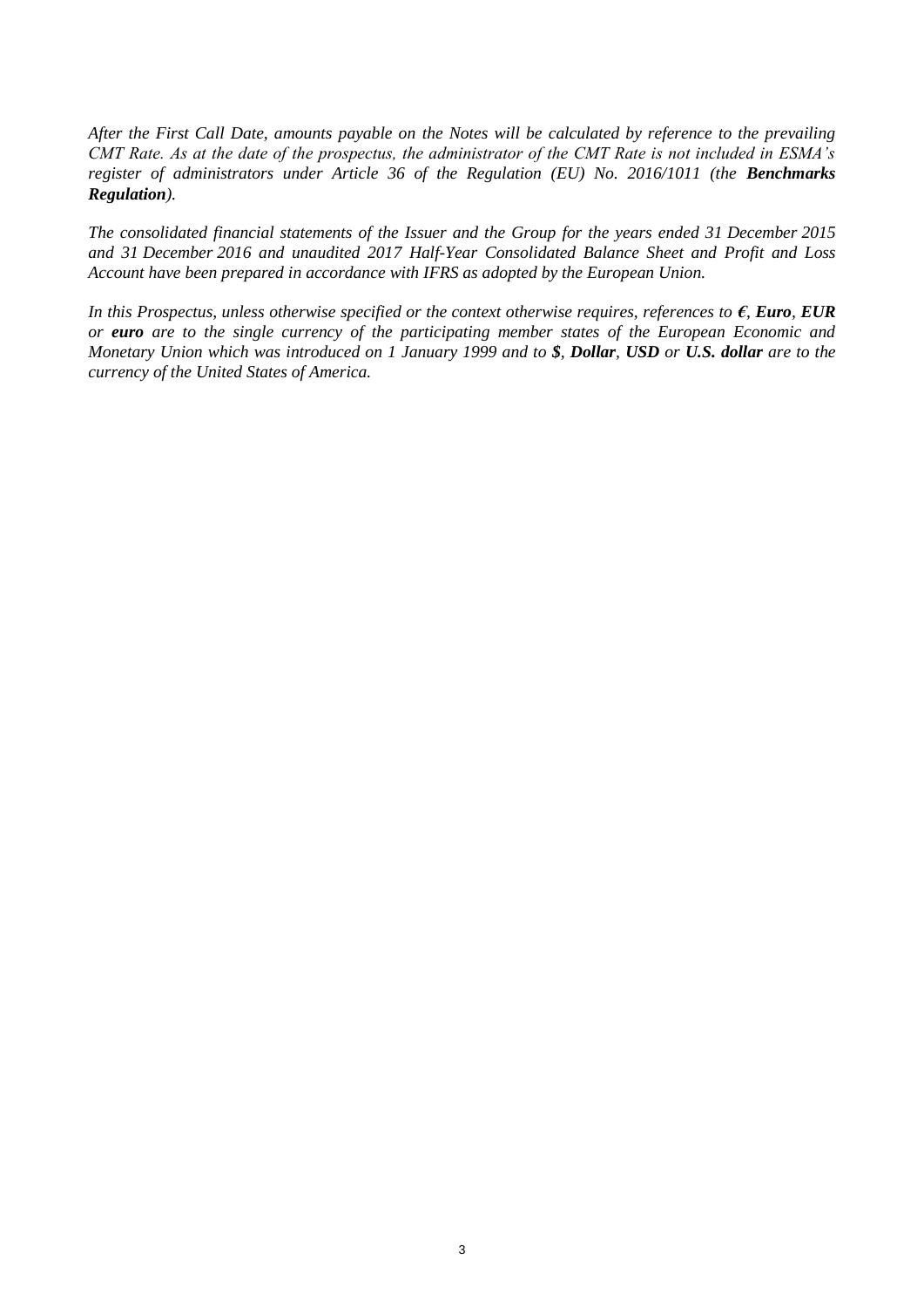# **TABLE OF CONTENTS**

| <b>Section</b> | Page |
|----------------|------|
|                |      |
|                |      |
|                |      |
|                |      |
|                |      |
|                |      |
|                |      |
|                |      |
|                |      |
|                |      |
|                |      |
|                |      |
|                |      |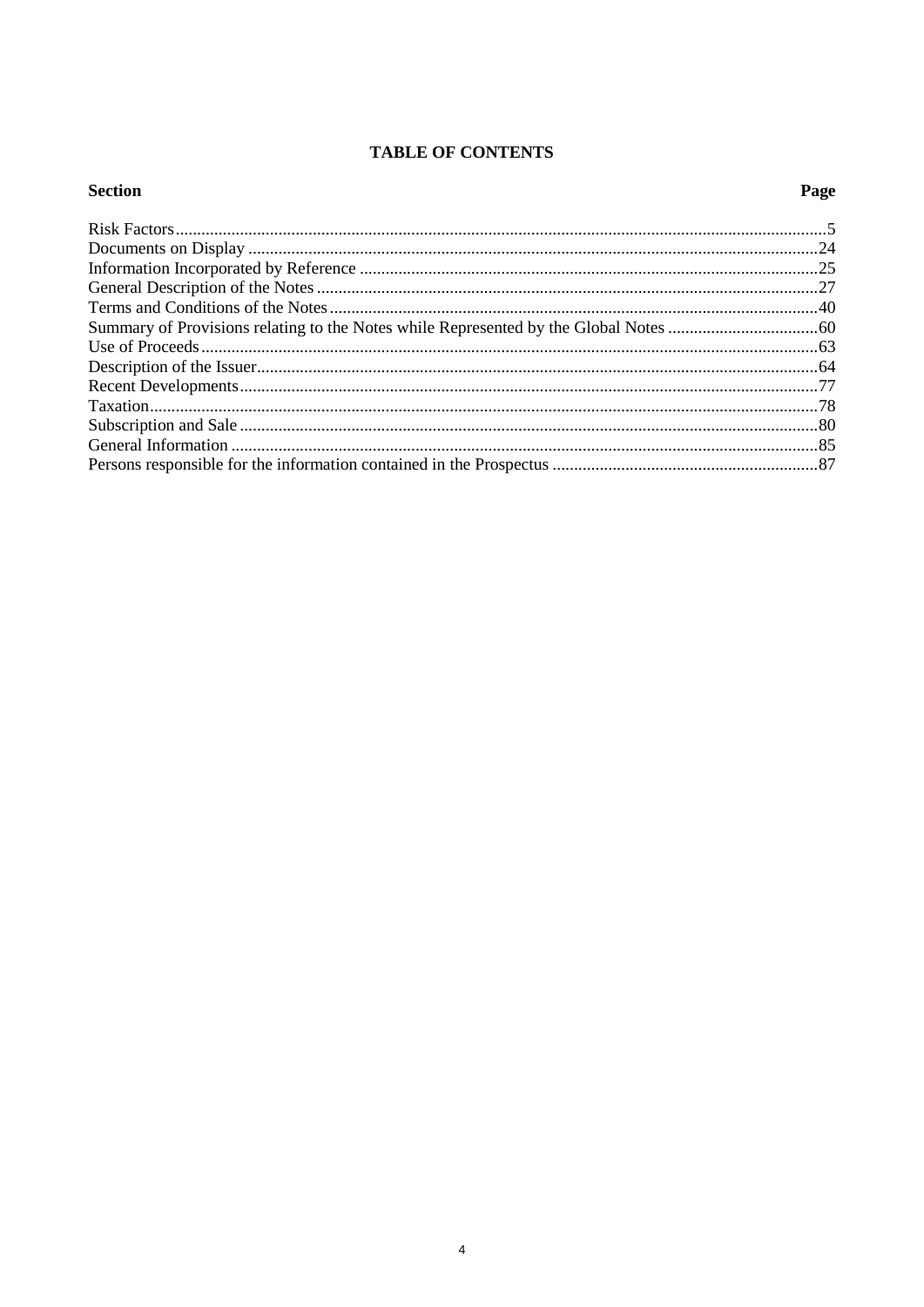## **RISK FACTORS**

*The Issuer believes that the following factors may affect its ability to fulfil its obligations under the Notes. All of these factors are contingencies which may or may not occur and the Issuer is not in a position to express a view on the likelihood of any such contingency occurring.*

*Factors which the Issuer believes may be material for the purpose of assessing the market risks associated with the Notes are also described below.*

*The Issuer believes that the factors described below represent the principal risks inherent in investing in the Notes, but the inability of the Issuer to pay interest, principal or other amounts on or in connection with the Notes may occur for other reasons and the Issuer does not represent that the statements below regarding the risks of holding the Notes are exhaustive. Prospective investors should read the entire Prospectus. The following is a disclosure of risk factors that are material to the Notes in order to assess the market risk associated with these Notes and risk factors that may affect the Issuer's ability to fulfil its obligations under the Notes. Prospective investors should consider these risk factors before deciding to purchase Notes. The following statements are not exhaustive. Prospective investors should consider all information provided in this Prospectus and consult with their own professional advisers if they consider it necessary. In addition, investors should be aware that the risks described may combine and thus intensify one another. The occurrence of one or more risks may have a material adverse effect on the own funds, the financial position and the operating result of the Issuer.*

*Each of the risks highlighted below could have a material adverse effect on the business, operations, financial conditions or prospects of the Issuer or the Group, which in turn could have a material adverse effect on the amount of principal and interest which investors will receive in respect of the Notes. In addition, each of the risks highlighted below could adversely affect the trading price of the Notes or the rights of investors under the Notes and, as a result, investors could lose some or all of their investment.* 

*Words and expressions defined in the section entitled "Terms and Conditions of the Notes" herein shall have the same meanings in this section.* 

*The order in which the following risks factors are presented is not an indication of the likelihood of their occurrence.*

## **RISK FACTORS RELATING TO THE ISSUER**

The occurrence of any of the risks described below may affect the Issuer's capacity to repay, and/or adversely affect the market price of the Notes and lead to Noteholders suffering loss when they sell their Notes. Investors are therefore at risk of losing all or part of their investment.

Investors are invited to read pages 26 to 32 and 101 to 113 of the 2016 Financial Report (as defined in the "Information Incorporated by Reference" section of this Prospectus) of the Issuer which comprise a full description of the risks to which the Issuer and the Group are exposed.

## **Financial risks**

La Mondiale and its Group are exposed to the following financial risks:

## *Market risks*

The market risk affects the yield of the assets backing the core capital and technical provisions of the Issuer. Market levels and returns on investment constitute a significant part of the overall profitability of the Group and fluctuations in financial markets may have a material effect on operating results. Global debt and equity market have experienced historical levels of volatility and the outlook is uncertain. Any decline in the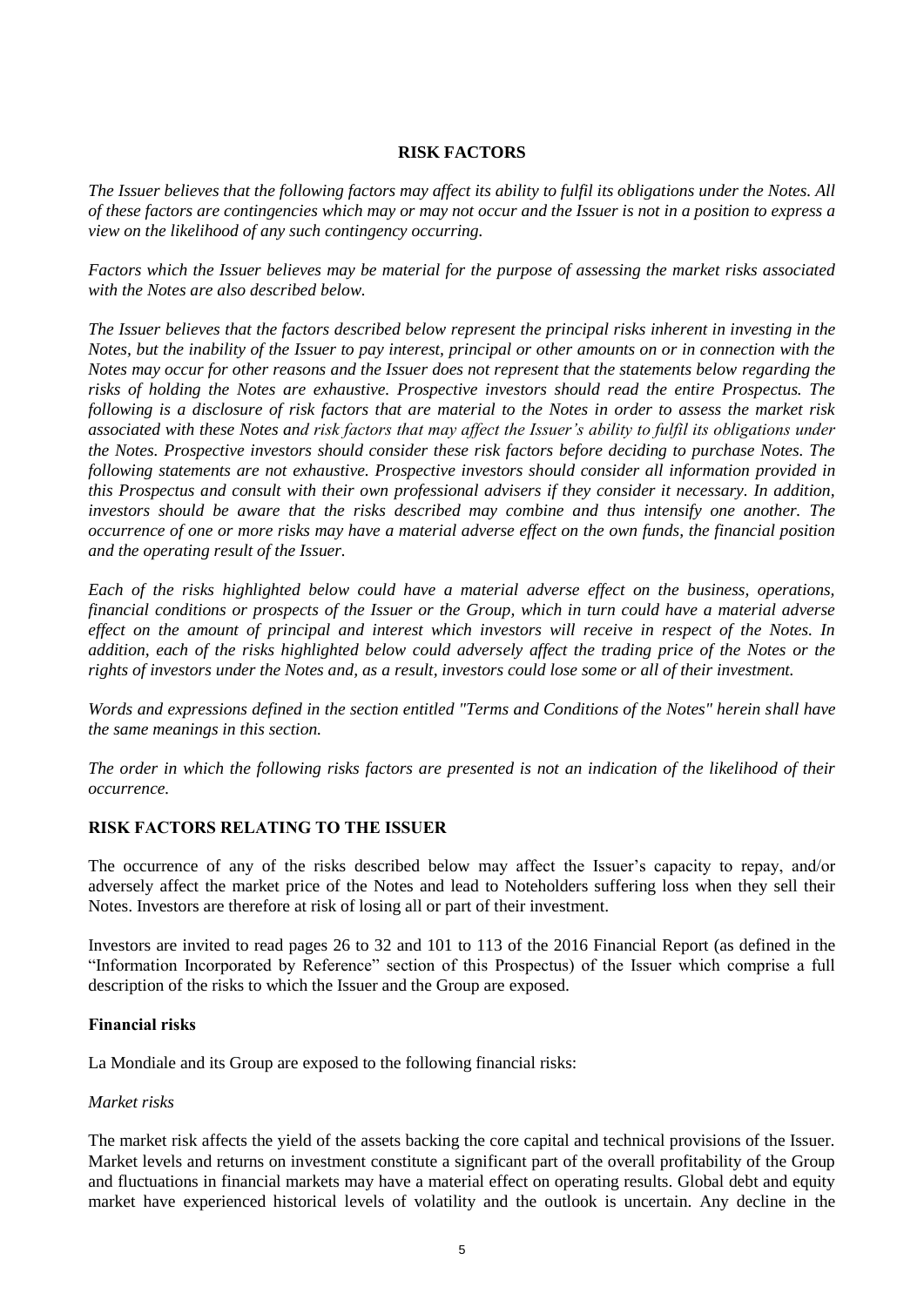financial markets could have an adverse effect on the financial situation, solvency measurement, operating results and cash flow of the Issuer.

#### *Risks related to fluctuations in interest rates*

Fluctuations in interest rates may affect the valuation of investments held, the conditions of future investments and the solvency measurement.

During periods when interest rates are going up, the price of fixed income securities tends to decrease and gains on sale of such securities are lower or losses greater. A significant rise in interest rates could lead to buy-backs of savings contracts, even if the investment sensitive to interest rates (mainly bonds) may be at a loss. This could lead to the Issuer selling at loss in order to honour its buy-backs.

If the interest rates are low for a long time, investment could be affected in a sense that it would not match the liability requirement. A sustainable maintenance of interest rates at low levels may lead to a significant decrease in the return of investment assets due to future investments at this low level.

A combination of sustained low interest rates followed by a significant increase of these interest rates could lead to a negative impact on the financial situation and solvency of the Issuer. This risk could also have an impact on the liquidity and cash levels of the Issuer.

Within the Solvency II framework, in force since 1 January 2016, a low interest rate level environment may have a negative impact on solvency measurement.

#### *Risks related to the variations in the value of investment assets*

Likewise, the yield on assets representing technical commitments is key in the definition of beneficiary participations attributed to the policy holders.

A reduction in the value of the investment assets could impact the capacity of the Issuer to achieve capital gains and could even lead to impairment of certain assets. This could therefore have an impact on the future yields of the assets, with a loss of competitiveness, such as an increase in redemption rates. Such a development could also have unfavourable impacts on the solvency of the Issuer or the solvency determination.

Variations in interest rates and returns on equity markets may also have an impact on policy holders' behaviour. This phenomenon is particularly seen in the life insurance and savings business.

In addition, La Mondiale invests part of its assets in shares and funds, which are generally exposed to volatility risks. The percentage of the Issuer's investment portfolio (excluding unit-linked investments) invested in shares and funds as at 31 December 2016 was 8.9%.

Investment risk on life insurance portfolios is sometimes borne by the policy holders in the case of unitlinked life insurance policies. In these cases, fluctuations of the price of underlying securities will directly or indirectly affect the financial results of the life insurance business operations. Furthermore such fluctuations could affect the solvency of the Group, in particular the level of unrealised gains that could be eligible to cover the solvency capital requirement.

## *Currency risk*

This risk relates to the sensitivity of assets to changes in the currency in which assets are recorded on the balance sheet. La Mondiale mainly faces this risk since it holds assets denominated in U.S. dollars, Yen, Sterling, Swiss Francs and other currencies.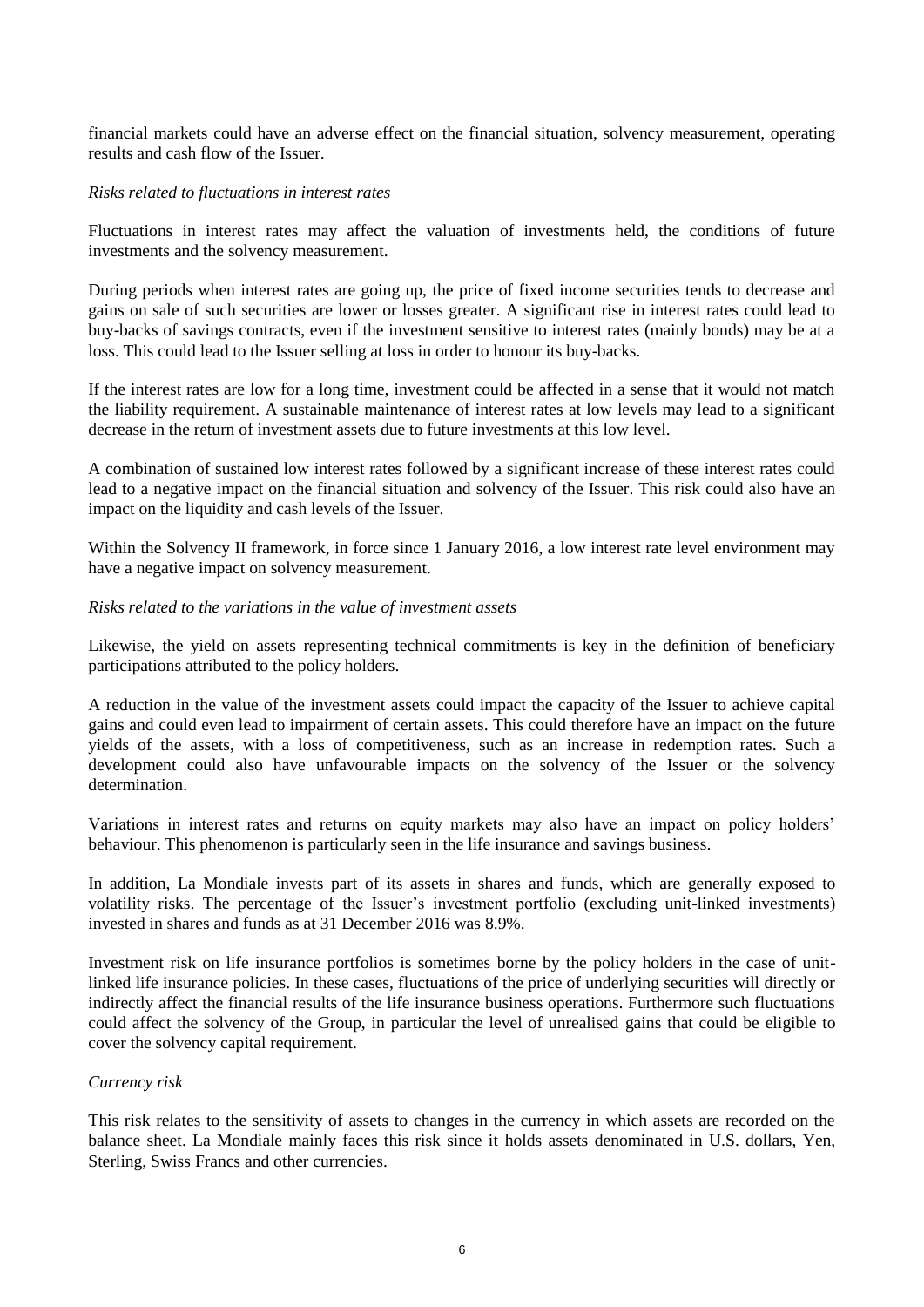## *Credit risk*

La Mondiale is mainly exposed to credit risk through its financial assets, and securities lending.

This risk relates to the potential negative fluctuation in the value of financial assets on the credit quality of the Issuer. Such negative fluctuations could impact the Issuer's ability to generate capital gains on the financial assets it holds and could lead the Issuer to set impairment to cover this risk.

A negative fluctuation in the value of financial assets could have an impact on their future yield, which could result in a loss of competitiveness of the Issuer affecting the behaviour and commercial choice of insured clients.

## *Counterparty risk*

La Mondiale is exposed to counterparty risk with third parties, mainly financial institutions, with which it enters into various financial transactions.

The failure of any of its counterparties could have an effect on the financial situation of the Issuer but could also generate significant liquidity problems and cause other institutions to default.

The stability of financial institutions depends greatly on the trends in the markets. This risk can adversely affect the financial intermediaries, banks and depositories with which La Mondiale operates on a daily basis and which may therefore adversely affect its income, profit and solvency.

## *Liquidity risk*

There is a risk that La Mondiale cannot sell a financial asset at its true value or cannot sell it at all. La Mondiale also faces the risk that it cannot meet its obligations, such as being able to reimburse the policy holders requesting it.

## **Insurance risks**

The Issuer and the Group are exposed to the following insurance risks:

## *Pricing risk*

This risk may arise as a result of premiums being too low to meet the commitments (risk of wrong assessment of the characteristics of the policy holder risk, risk of wrong evaluation of the premium). The launch of new products or changes to existing products may lead to the occurrence of this type of risk. The occurrence of such a risk could negatively affect the financial results and solvency of the Issuer.

## *Provision risk*

This risk may arise if insufficient provision is made to meet commitments due to poor assessment of available data, subsequent modification of the risk factors or inappropriate calculation parameters. The occurrence of such a risk could negatively affect the financial results and solvency of the Issuer.

## *Disaster risk*

This risk relates to the sudden occurrence of a disastrous event affecting the population insured by the Issuer (e.g. pandemics, terrorist attacks). The occurrence of such events could significantly impact the corresponding cost to cover certain risks, lead to a sudden increase in health and welfare expenses and increase above expectations the amounts of benefits related to death that are distributed to insured parties. The occurrence of such a risk could negatively affect the activity, financial results, prospects and solvency of the Issuer. It could also negatively affect the liquidity and cash levels of the Issuer.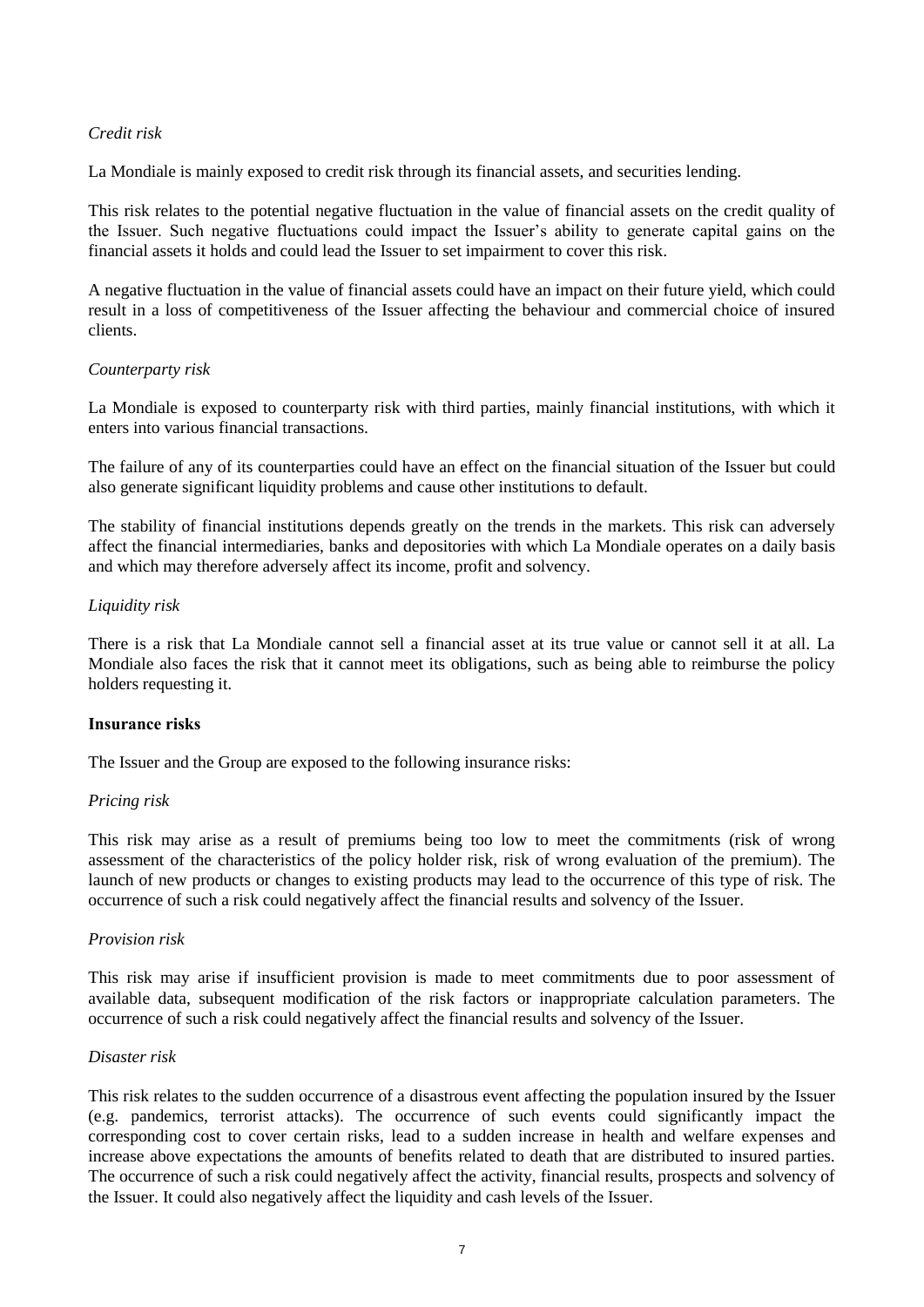## *Longevity, mortality and morbidity risk*

The Issuer may be affected by significant changes in statistics of longevity, mortality or morbidity of its policyholders.

Longevity risk which is the risk that the number of deaths are less than expected could lead the Issuer to distribute retirement or incapacity pensions to its insured clients for a period of time longer than expected.

Mortality risk which is the risk that the number of deaths is higher than expected could have an impact on savings portfolios and generate a significant decrease of the outstanding commitments resulting in a loss of revenues for the Issuer. The occurrence of mortality risk could also generate higher benefits related to death insurances.

Morbidity risk which is the risk that diseases are different than the ones expected could, aside from having an impact on mortality and longevity, have an impact on incapacity and invalidity rates leading them to be different than expected.

## *Lapse and transfer risk*

The Issuer may be affected by significant changes in lapse of life insurance contracts or by transfer of group pension contracts to another insurer. This risk could negatively affect the liquidity and cash levels of the Issuer.

## *Reinsurance risk*

La Mondiale has exposure to its reinsurers through its reinsurance treaties. In such treaties, the other insurers assume part of the cost, losses and expenses associated with incidents, and losses whether or not carried over, in exchange for a proportion of the premiums. The ability to make a claim under, and the amount and cost of, the reinsurance depends on general market conditions and may vary significantly. Any decrease in the amount of reinsurance cover purchased will increase the risk of loss for La Mondiale. When reinsurance is put in place, La Mondiale remains liable for transferred risks if the reinsurer does not fulfil its obligations. Default by a reinsurer could therefore affect La Mondiale's profits and financial situation.

# **Operational risks**

The Group defines operational risk as the risk of loss due to inappropriate or failure of procedures, individuals or systems or loss resulting from external events.

Operational risks can be classified into the following categories:

- Risk of internal or external fraud: from an employee or a third party, whether a customer, a beneficiary or a partner. The Group has introduced controls and procedures in the most vulnerable areas.
- Human resources and skills risks: this relates to the inadequacy between the available skills and the needs (key-men, training), errors in setting hiring, salaries and careers management policies, social relations in relation to employees representation or negotiation processes.
- The risks relating to information systems which include risks relating to the planning of systems development, risk of design, development and maintenance of applications, risks attached to the use of applications and softwares.
- Risks attached to the conduct of operations: information reliability, compliance of procedures, reliability of deliverables, human errors and monitoring of activities.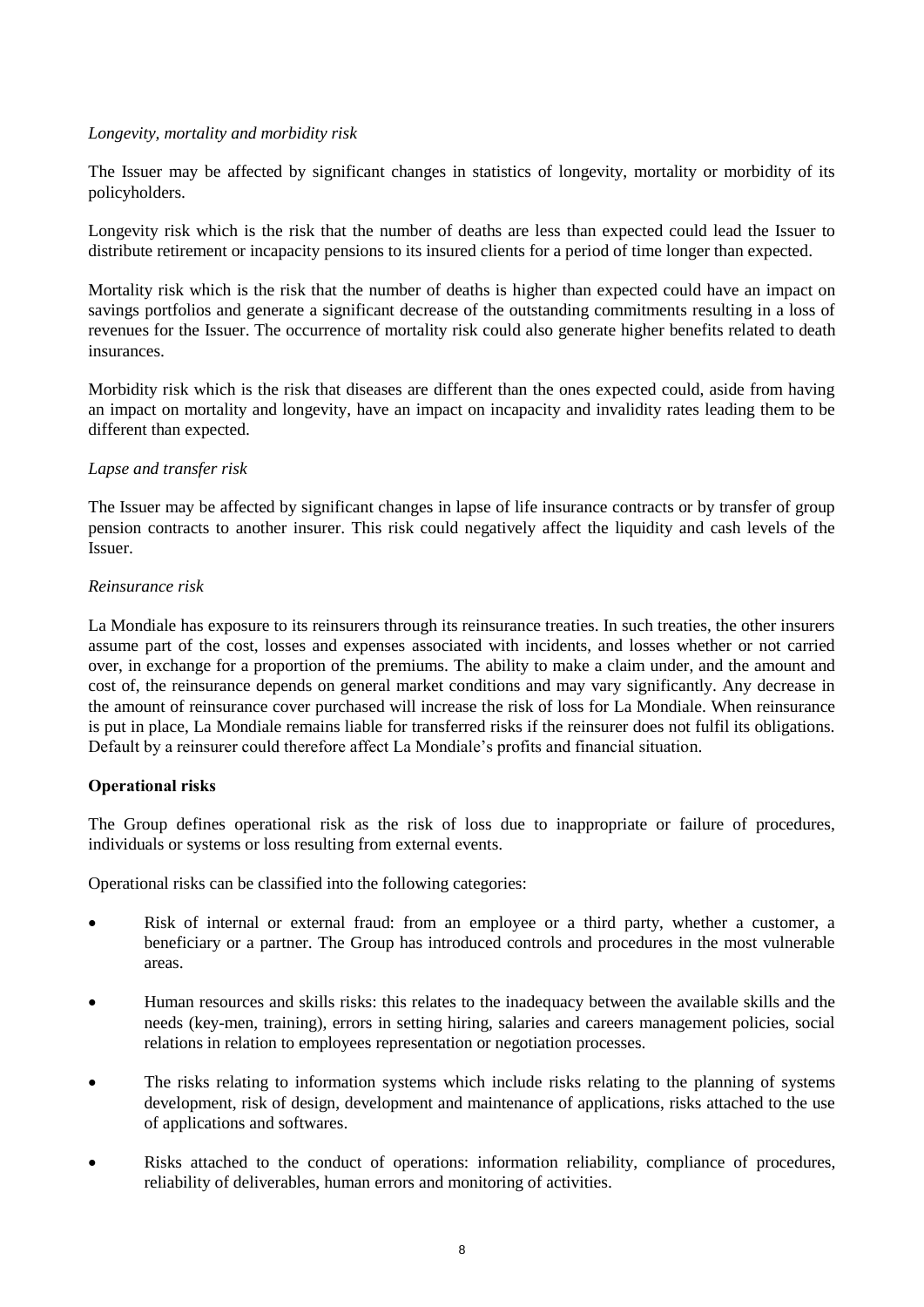- Risks relating to operational organisation: this relates to the inadequacy between the strategy and the organisation of the Issuer, the inefficiency of defined processes or inappropriate definition of interfaces.
- Security risks: continuity and resuming activities (establishment of a business continuity plan), security relating to information systems, goods and individuals.
- Risks relating to outsourcing and suppliers: dysfunction or termination of commercial relations with a sub-contractor, contractualisation and compliance of obligations.
- Commercial and partnership risks: risks regarding the default of a partner, the sharing of responsibilities, commissioning, products distribution, knowledge of clients' needs and ethics.
- Development risks: adequacy between offer and the market, internal or external growth, risks relating to external communications.
- Risks relating to the sector: risks regarding competition or the evolution of the sector, reputational risks relating to relations with clients and third parties.
- Risks relating to professional conduct: failure to comply with professional conducts when dealing with clients. La Mondiale closely follows and has implemented the ethical principles of the *Fédération Française de l'Assurance* and the *Autorité des marchés financiers*.
- Risk of not having carried out all possible research to correctly identify beneficiaries of unclaimed policies.
- Risks relating to money laundering: La Mondiale has set up anti-money laundering policies in order to efficiently prevent money laundering.
- Insurance and risk hedging: La Mondiale has set up and periodically updates an insurance program to protect its assets. Subscribed insurance policies relate to insurances regarding damage to goods, civil liability insurances and individuals insurances. The subscribed insurances and levels of selfinsurance vary depending on the activities, the size and claim rates of the related entities.

## **The risk management policies, procedures and methods may leave La Mondiale exposed to unforeseen or unidentified risks.**

The Group has engaged significant resources to develop evaluation policies, procedures and methods to manage operational, liquidity, credit and market risks and plans to continue making efforts in this direction in the future.

However the Group's risk management strategies and techniques may not be entirely effective in mitigating exposure to risk in all market environments or against all types of risks, including those risks that the Group has not yet identified or anticipated.

If potential or existing customers believe that the risk management procedures and policies of the Group are not appropriate, the Issuer's reputation as well as its revenues and profits may be adversely affected.

## **Other strategic or environmental risks**

## **A downgrade in La Mondiale rating may increase policy cancellations and non-renewals, adversely affect relationships with distributors and negatively impact new business.**

The insurer financial strength rating of La Mondiale is an important factor in establishing and maintaining its competitive position. The rating agency regularly reviews the Issuer's rating. Future downgrades in the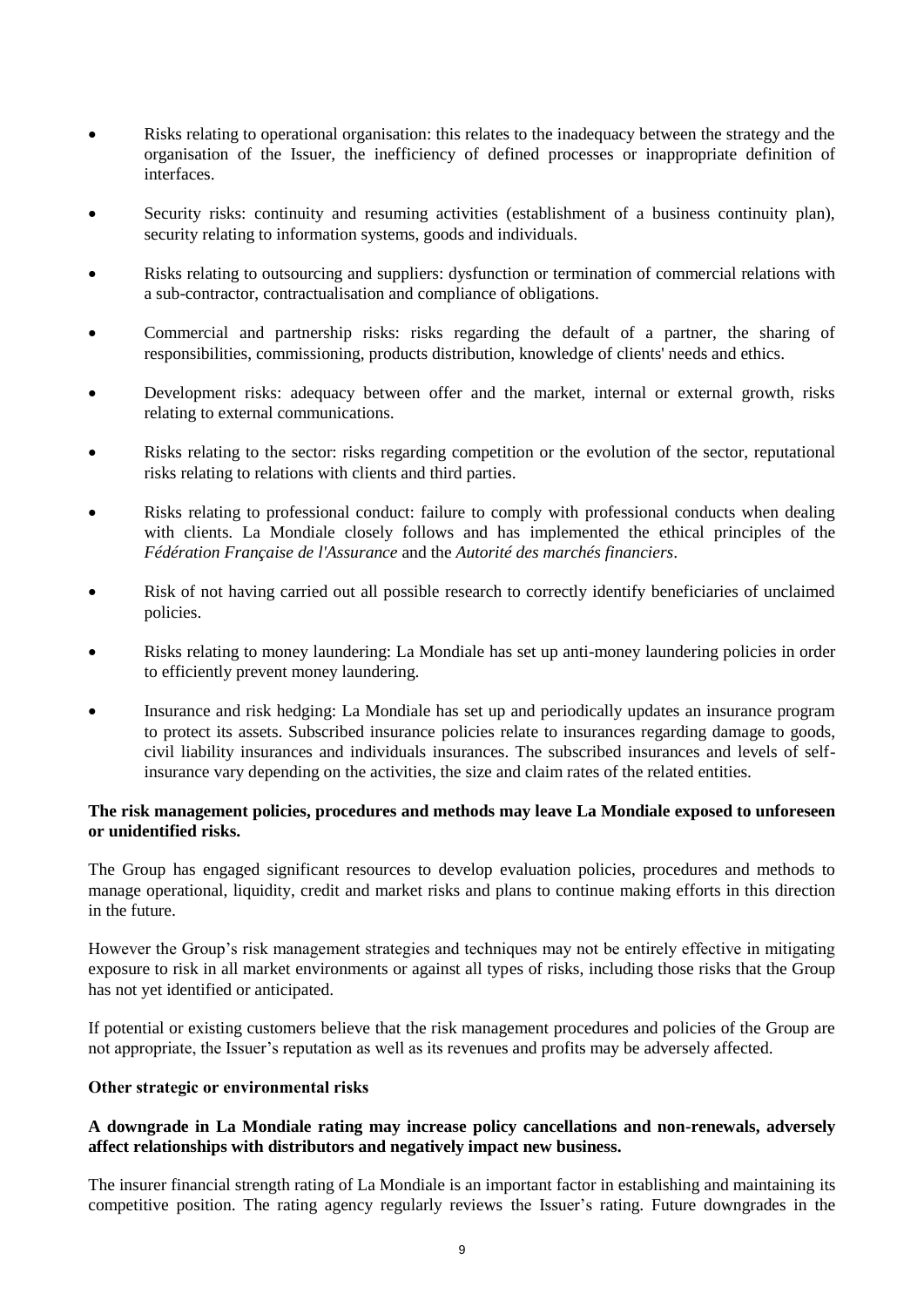rating (or the potentiality of such a downgrade) could, among other things, materially increase the number of policy cancellations and non-renewals, adversely affect relationships with the distributors of its products and services, including new sales of its products, and negatively impact the level of its premiums and adversely affect its ability to obtain reinsurance at reasonable prices or at all. This could adversely affect its businesses, financial condition, results of operations and its cost of capital.

## **Changes in government policy, regulation or legislation in the countries in which La Mondiale operates may affect its profitability.**

La Mondiale is subject to extensive regulation and supervision in the jurisdictions in which it does business. This includes, notably, matters relating to licensing and examination, rate setting, trade practices, policy reforms, limitations on the nature and amount of certain investments, underwriting and claims practices, mandated participation in shared markets and guarantee funds, adequacy of its claims provisions, capital and surplus requirements, insurer solvency, transactions between affiliates, the amount of dividends that may be paid and underwriting standards. Such regulation and supervision is primarily for the benefit and protection of policyholders and not for the benefit of investors. In some cases, regulation in one country may affect business operations in another country. As the amount and complexity of these regulations increase, the cost of compliance and the risk of non-compliance will also increase. If La Mondiale does not meet regulatory or other requirements, La Mondiale may suffer penalties including fines, suspension or cancellation of its insurance licenses which could adversely affect its ability to do business. In addition, significant regulatory action against it could have material adverse financial effects, cause significant reputational harm or harm its business prospects.

In addition, La Mondiale may be adversely affected by changes in governmental policy or legislation applying to companies in the insurance industry. These changes include possible changes in regulations covering pricing and benefit payments for certain statutory classes of business, the deregulation and nationalization of certain classes of business, the regulation of selling practices, the regulations covering policy terms and the imposition of new taxes and assessments or increases in existing taxes and assessments. Regulatory changes may affect its existing and future businesses by, for example, causing customers to cancel or not renew existing policies or requiring it to change its range of products or to provide certain products (such as terrorism or flood cover where it is not already required) and services, redesign its technology or other systems, retrain its staff, pay increased tax or incur other costs. It is not possible to determine what changes in governmental policy or legislation will be adopted in any jurisdiction in which La Mondiale operates and, if so, what form they will take or in what jurisdictions they may occur. Insurance laws or regulations that are adopted or amended may be more restrictive than the Issuer's current requirements, may result in higher costs or limit its growth or otherwise adversely affect its operations.

## **Significant legal proceedings and litigation may adversely affect La Mondiale's business, financial condition and results of operations.**

All insurance companies are exposed to litigation relating to claims on policies they underwrite. Accordingly, La Mondiale is currently involved in such legal proceedings relating to claims lodged by policyholders, some of which involve claims for substantial damages and other relief. Judicial decisions may expand coverage beyond the Issuer's pricing and reserving assumptions by widening liability on its policy wording or by restricting the application of policy exclusions. There can be no assurance that the outcome of any of its judicial proceedings will be covered by its existing provisions for outstanding claims or its reinsurance protections or that litigation would not otherwise have a material adverse effect on its businesses, financial condition and results of operations.

The provisions for litigation as at 31 December 2016 were of 21.2 million euros as set out in note 5.13.1 of the consolidated financial statements included the 2016 Financial Report (as defined in section "Information Incorporated by Reference").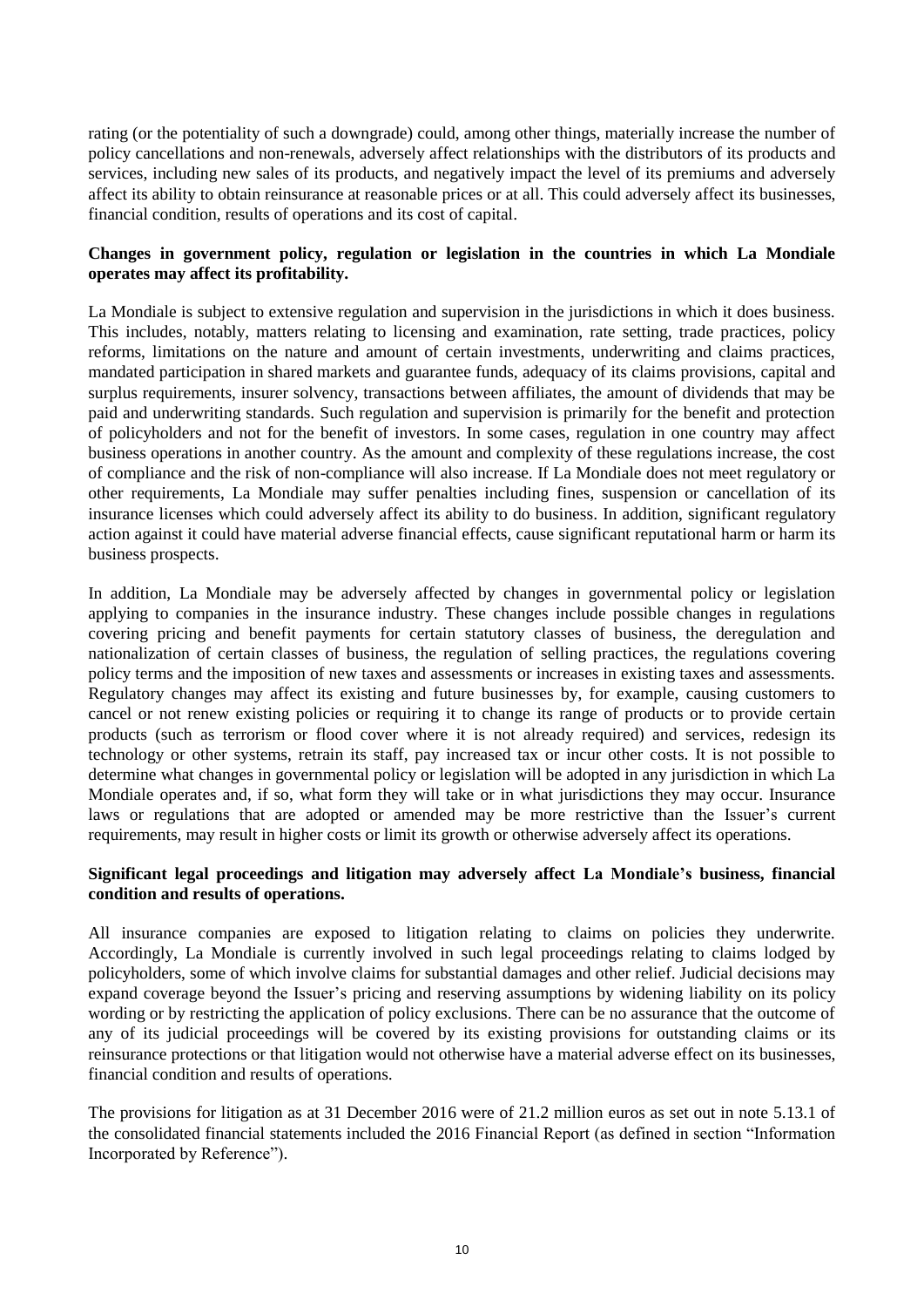## **Changes in tax laws and regulations, including elimination of tax benefits for the Issuer's products, may adversely affect sales of its insurance and investment advisory products, and also impact its deferred tax assets and liabilities.**

Changes to tax laws may affect the attractiveness of certain of the Issuer's products, which currently have favourable tax treatment. From time to time, governments in the jurisdictions in which La Mondiale operates, consider or implement proposals for changes in tax law that could adversely affect the attractiveness of the insurance, asset management and other products La Mondiale offers. In addition, changes in tax laws or regulations or an operating performance below currently anticipated levels may lead to an impairment of deferred tax assets, in which case La Mondiale could be obligated to write off certain tax assets. Tax assets may also need to be written down if certain assumptions of profitability prove to be incorrect, as losses incurred for longer than expected will make it more unlikely that La Mondiale would be able to use its tax assets. Any such changes could be detrimental to its results of operations, financial condition and liquidity, and could impact the costs and profitability of its transactions.

## **La Mondiale's businesses, and therefore its results of operations, financial condition and liquidity may be adversely affected by the disruption in the global financial markets.**

Global credit and equity markets experienced extreme disruption from 2007 to 2011, particularly in the United States and Europe, and these markets have not fully recovered. This disruption included greater volatility, significantly less liquidity, widening of credit spreads and a lack of price transparency in certain markets. These conditions resulted in the failure of a number of financial institutions and unprecedented action by governmental authorities and central banks around the world. Recently, there have been concerns over access to capital markets and the solvency of certain European Union member states, including Greece, Spain, Portugal, Ireland, Italy and Cyprus, unrest in the Middle East and North Africa, which has led to higher oil prices, and market volatility. If disruption to the global financial markets continues, it could adversely affect the Issuer's business, financial condition, results of operations and profitability in future periods. In addition, companies in its industry have become subject to increased litigation and regulatory and governmental scrutiny as a result of these events.

## **Regulations relating to solvency requirements, technical reserves, and other requirements for insurance companies are changing, the effect of such changes is uncertain**

The European Union (**EU**) has adopted a new regime in relation to solvency requirements and other matters, affecting the financial strength of insurance companies (**Solvency II**) within each Member State with the directive 2009/138/EC of the European Parliament and of the Council of 25 November 2009 on the takingup and pursuit of the business of Insurance and Reinsurance (**Solvency II Directive**) implemented into French law through various measures in 2015. The Solvency II framework became fully applicable on 1 January 2016.

There continue to be material uncertainties around the impact of the more detailed technical requirements of Solvency II. The new framework covers the definition of "own funds" regulatory capital and, accordingly, will set out the features which any capital must have in order to qualify as regulatory capital. Even though "level two" implementation measures have been enacted and "level three" guidelines have been released, there can be no assurance that such implementation measures and guidelines will not be amended, supplemented or superseded. Indeed, the "level two" implementation measures are under review by regulators, the outcome of which could have a potential impact on Solvency II requirements and own funds. Moreover, there is considerable uncertainty as to how regulators, including the French *Autorité de Contrôle Prudentiel et de Résolution*, will interpret the "level two" implementation measures and/or "level three" guidance and apply them to the Issuer or the Group.

If the Issuer were to fail to implement any future implementing legislation related to Solvency II within the time required by the regulations, such delay could result in regulatory sanctions and/or reputational risk for the Issuer. More generally, the implementation of Solvency II could, through its resulting costs and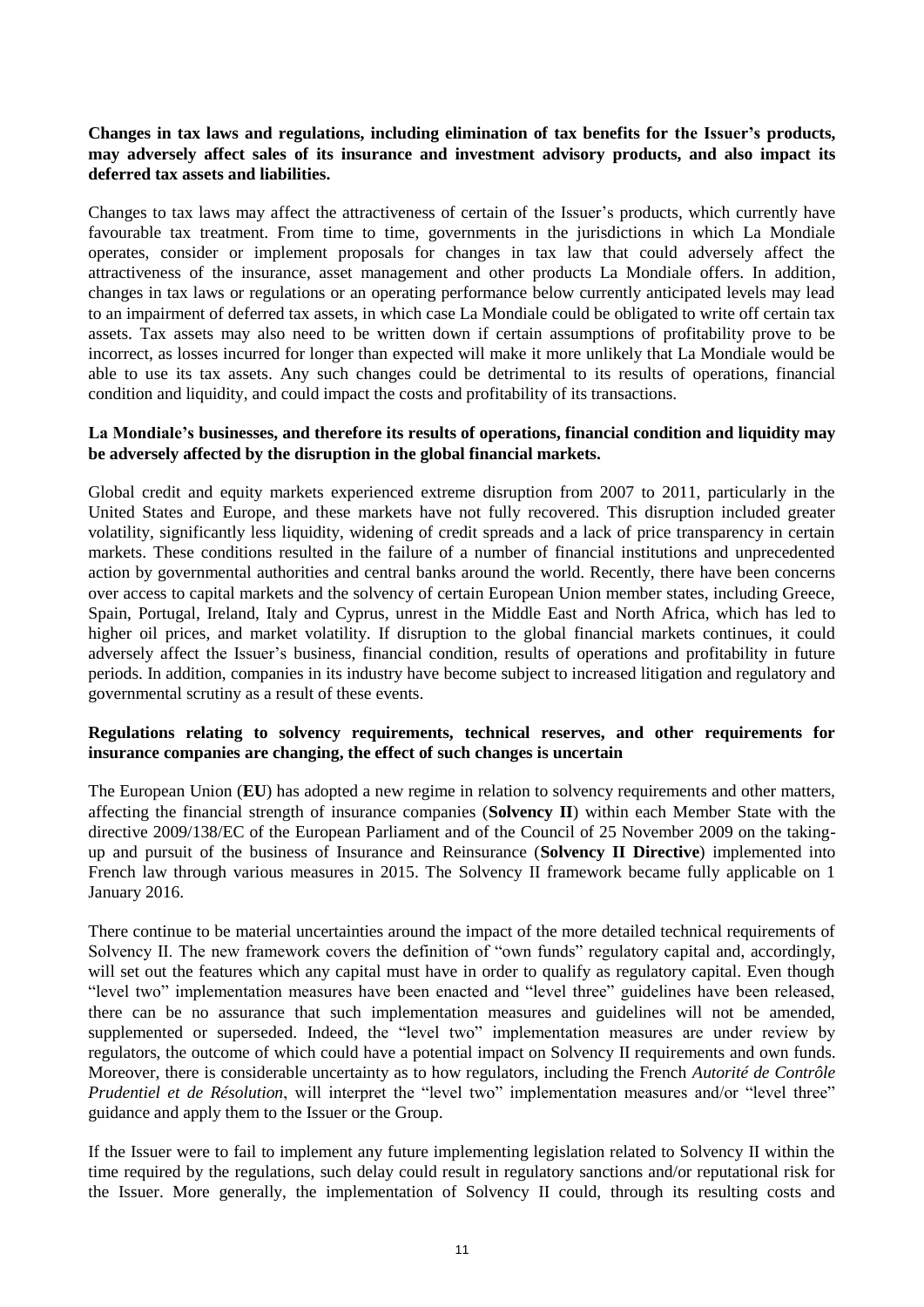uncertainties, have a materially adverse effect on the financial condition, solvency margin, dividend policy, operations and therefore the business and prospects of the Issuer.

# *The Société de Groupe d'Assurance Mutuelle (SGAM) structure could imply the Issuer's participation in the financial solidarity mechanism*

Since 1 January 2018, the SGAM AG2R La Mondiale structure changed to become a prudential group under the Solvency II framework. SGAM AG2R La Mondiale is a mutual insurance group taking the form of a *Société de Groupe d'Assurance Mutuelle* (**SGAM**). It will have two members: La Mondiale and SGAPS AG2R LA MONDIALE, which is a *Société de Groupe Assuranciel de Protection Sociale* (**SGAPS**) and which also has insurance entities as members.

Since 1 January 2018, La Mondiale has been a member of SGAM AG2R La Mondiale together with SGAPS AG2R LA MONDIALE, under which structure it has committed to financial solidarity with the members of SGAM AG2R La Mondiale as described under "Description of the Issuer". There is a single management organisation for all the members of SGAM AG2R La Mondiale and means are shared between them (eg management, IT, support functions, sales network…). La Mondiale's financial position and solvency could be affected should it be requested to participate in such financial solidarity. That solidarity is not capped to a maximum amount of La Mondiale's consolidated equity capital, as long as it does not prevent La Mondiale from fulfilling its regulatory requirements.

SGAM AG2R La Mondiale is exposed to a certain number of risks through its members, the Issuer and the members of SGAPS AG2R LA MONDIALE. In addition to the risks to which the Issuer is exposed, the other risks are the following:

#### *Change in retirement legal framework*

A change of the retirement legal framework and/or a shift in the legal retirement age may extend the period during which claims related to disability and invalidity can be made which could result in an increase of health expenses related to insured persons, technical reserves, the overall costs of SGAM AG2R La Mondiale, limit its growth or adversely impact the operations of SGAM AG2R La Mondiale.

## *Decrease in technical rates*

The technical balances have been substantially affected by the decrease of long term rates, lowering the technical rate of provisions calculated on the basis of the average of long term rates over two years and which have kept, for the entire collective welfare sector, an important record of provisions in recent years. It is possible that a new decrease in technical rates could be observed and have an impact on results, balance sheet and solvency.

## *Regulatory actions against the Issuer or an insurer in the Group in the event of resolution could materially adversely affect the value of the Notes*

On 28 November 2017, the ordinance no 2017-1608 of 27 November 2017 (the **Ordinance**) establishing a resolution framework for insurers (*Ordonnance no 2017-1608 du 27 novembre 2017 relative à la création d'un régime de résolution pour le secteur de l'assurance*) was published, setting out the French legal framework providing effective resolution strategies for French insurers.

The Ordinance has entered into force but will completely apply when the implementing decree is published. The Ordinance is designed to provide the French supervision authority i.e. the *Autorité de contrôle prudentiel et de résolution* (the **ACPR**) with a credible set of tools to intervene in an institution which is failing or likely to fail (as defined in the Ordinance) so as to ensure the continuity of the institution's critical financial and economic functions, while minimising the impact of an institution's failure on the economy and financial system.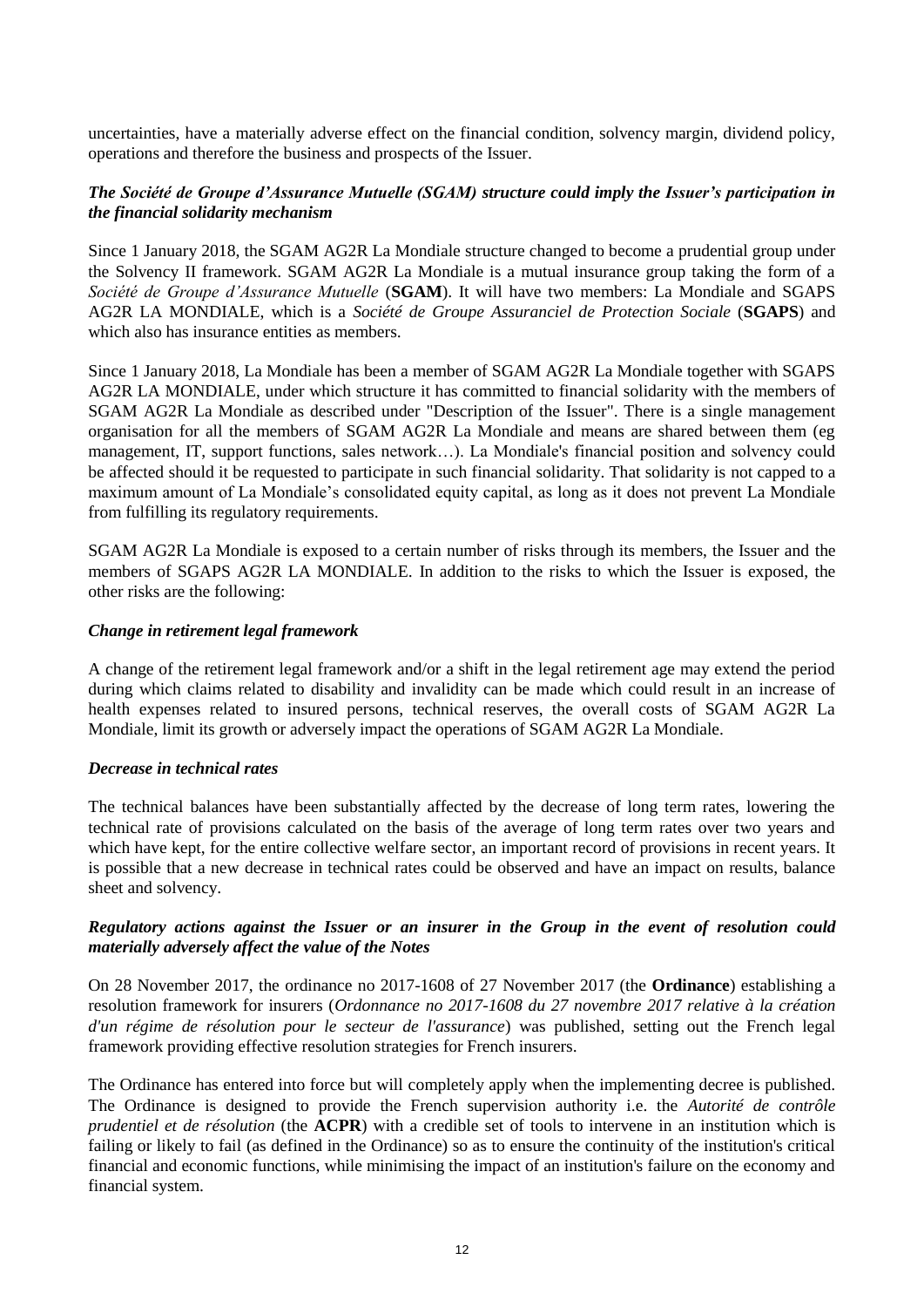Under the Ordinance, powers are granted to the ACPR to implement resolution measures with respect to an institution and certain of its affiliates (each a **relevant entity**) (including the Issuer) in circumstances in which the resolution conditions are met – namely that the institution is failing or likely to fail. Due to the fact that resolution powers are intended to be used prior to the point at which ordinary insolvency proceedings would have been initiated in respect of the Issuer, holders may not be able to anticipate any potential exercise of the powers nor the potential impact on the Issuer, the Group or the Notes of any exercise of such powers.

The Ordinance currently contains the following main resolution tools which could be applied to the Issuer:

- (i) bridge institution: enables the ACPR to transfer all or part of the business of the relevant entity to a "bridge entity;
- (ii) asset separation: enables the ACPR to transfer impaired or problem assets of the relevant entity to asset management vehicles to allow such assets to be managed and worked out over time; and
- (iii) administrator: (*administrateur de résolution*): enables the ACPR to intervene in the corporate governance of the relevant entity.

The impact of the Ordinance and its implementing provisions (still under discussion) on insurance institutions, including the Issuer, is currently unclear but its current and future implementation and applicability to the Issuer, the Group or the taking of any action pursuant to it could materially affect the rights of the holders of the Notes, the activity and financial condition of the Issuer and the Group, the value of the Notes and could lead to holders losing some or all of the value of their investment in such Notes.

Where the statutory conditions for use of resolution powers have been met, the ACPR would be expected to exercise the powers without the consent of holders of the Notes.

For the avoidance of doubt, the resolution powers do not contain any bail-in power as for credit institutions under the bank recovery and resolution directive.

## **RISK FACTORS RELATING TO THE NOTES**

## **1. General Risks relating to the Notes**

#### *Independent review and advice*

Each prospective investor in the Notes must determine, based on its own independent review and such professional advice as it deems appropriate under the circumstances, that its acquisition of the Notes is fully consistent with its financial needs, objectives and condition, complies and is fully consistent with all investment policies, guidelines and restrictions applicable to it and is a fit, proper and suitable investment for it, notwithstanding the clear and substantial risks inherent in investing in or holding the Notes.

Each prospective investor should consult its own advisers as to legal, tax and related aspects of an investment in the Notes. A prospective investor may not rely on the Issuer or the Joint Lead Managers or any of their respective affiliates in connection with its determination as to the legality of its acquisition of the Notes or as to the other matters referred to above.

#### *The Notes may not be a suitable investment for all investors*

Each potential investor in the Notes must determine the suitability of that investment in light of its own circumstances. In particular, each potential investor should: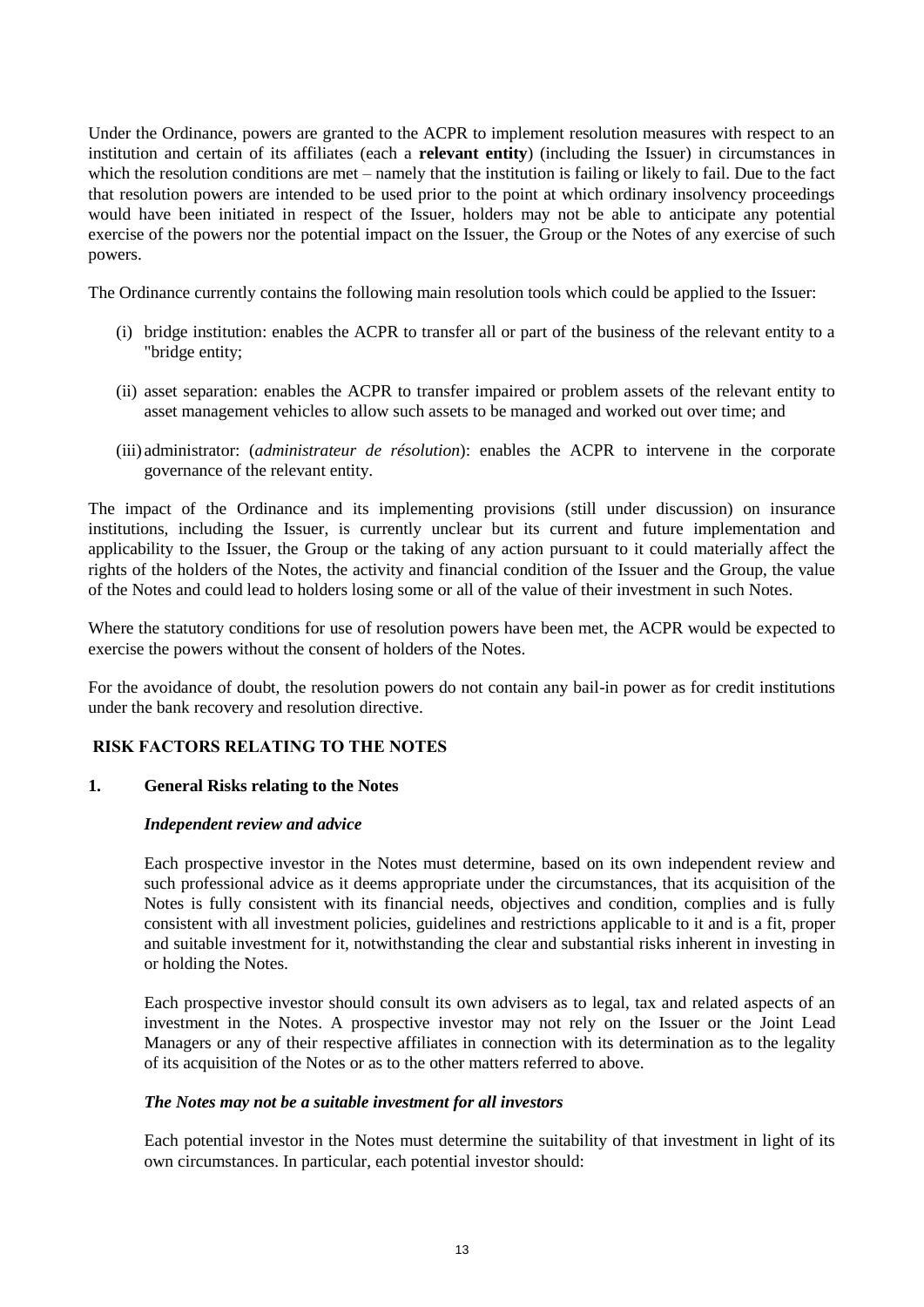- (i) have sufficient knowledge and experience to make a meaningful evaluation of the Notes, the merits and risks of investing in the Notes and the information contained or incorporated by reference in this Prospectus or any applicable supplement;
- (ii) have access to, and knowledge of, appropriate analytical tools to evaluate, in the context of its particular financial situation, an investment in the Notes and the impact the Notes will have on its overall investment portfolio;
- (iii) have sufficient financial resources and liquidity to bear all of the risks of an investment in the Notes, including where the currency for principal or interest payments is different from the potential investor's currency;
- (iv) understand thoroughly the terms of the Notes and be familiar with the behaviour of any relevant indices and financial markets;
- (v) be able to evaluate (either alone or with the help of a financial adviser) possible scenarios for economic, interest rate and other factors that may affect its investment and its ability to bear the applicable risks; and
- (vi) consult their legal advisers in relation to possible legal and fiscal risks that may be associated with any investment in the Notes.

The Notes are complex financial instruments. Sophisticated institutional investors generally purchase complex financial instruments as part of a wider financial structure rather than as stand alone investments. They purchase complex financial instruments as a way to reduce risk or enhance yield with an understood, measured, appropriate addition of risk to their overall portfolios. A potential investor should not invest in the Notes unless it has the expertise (either alone or with a financial adviser) to evaluate how the Notes will perform under changing conditions, the resulting effects on the value of the Notes and the impact this investment will have on the potential investor's overall investment portfolio.

## *Legality of purchase*

Neither the Issuer, the Joint Lead Managers nor any of their respective affiliates has or assumes responsibility for the lawfulness of the acquisition of the Notes by a prospective investor, whether under the laws of the jurisdiction of its incorporation or the jurisdiction in which it operates (if different), or for compliance by that prospective investor with any law, regulation or regulatory policy applicable to it.

## *Modification, waivers and substitution*

The Terms and Conditions of the Notes contain provisions for calling meetings of Noteholders to consider matters affecting their interests generally. These provisions permit defined majorities to bind all Noteholders including Noteholders who did not attend or were not represented at the relevant meeting and Noteholders who voted in a manner contrary to the majority. In particular, holdings in the Notes upon issue may be concentrated as they will be purchased by a limited number of initial investors, one or more of whom may hold a significant proportion of the total issuance.

## *Regulatory and legal investment considerations may restrict certain investments*

The investment activities of certain investors are subject to legal investment laws and regulations, or review or regulation by certain authorities. Each potential investor should consult its legal advisers to determine whether and to what extent (1) the Notes are legal investments for it, (2) the Notes can be used as collateral for various types of borrowing and (3) other restrictions apply to its purchase or pledge of any Notes. Financial institutions should consult their legal advisers or the appropriate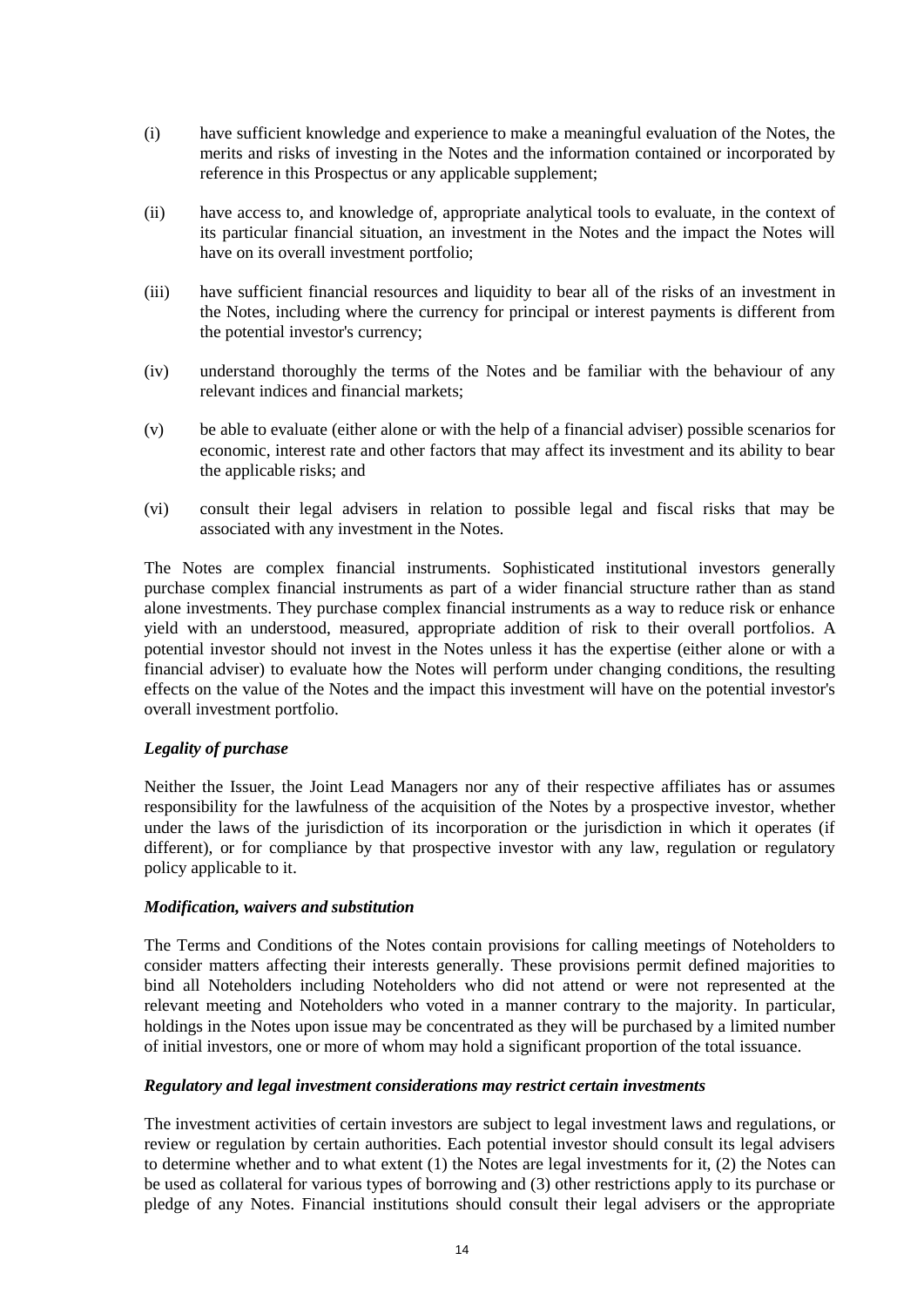regulators to determine the appropriate treatment of the Notes under any applicable risk-based capital or similar rules.

#### *Taxation*

Potential purchasers and sellers of the Notes should be aware that they may be required to pay taxes or documentary charges or duties in accordance with the laws and practices of the jurisdiction where the Notes are transferred or other jurisdictions. In some jurisdictions, no official statements of the tax authorities or court decisions may be available for financial instruments such as the Notes. Potential investors are advised not to rely upon such tax description contained in this Prospectus but should ask for their own tax adviser's advice on their individual taxation with respect to the acquisition, holding, disposal and redemption of the Notes. Only this adviser is in a position to duly consider the specific situation of the potential investor. This investment consideration has to be read in connection with the taxation sections of this Prospectus.

## *Proposed financial transaction tax (FTT)*

On 14 February 2013, the European Commission published a proposal for a Directive (the **Commission's Proposal**) for a common FTT in Belgium, Germany, Estonia, Greece, Spain, France, Italy, Austria, Portugal, Slovenia and Slovakia (the **participating Member States**). In March 2016, Estonia indicated its withdrawal from the enhanced cooperation.

The Commission's Proposal has very broad scope and could, if introduced, apply to certain dealings in Notes (including secondary market transactions) in certain circumstances.

Under the Commission's Proposal the FTT could apply in certain circumstances to persons both within and outside of the participating Member States. Generally, it would apply to certain dealings in Notes where at least one party is a financial institution, and at least one party is established in a participating Member State. A financial institution may be, or be deemed to be, "established" in a participating Member State in a broad range of circumstances, including (a) by transacting with a person established in a participating Member State or (b) where the financial instrument which is subject to the dealings is issued in a participating Member State.

However, the FTT proposal remains subject to negotiation between the participating Member States. It may therefore be altered prior to any implementation, the timing of which remains unclear. Additional EU Member States may decide to participate and/or participating Member States may decide to withdraw.

Prospective holders of Notes are advised to seek their own professional advice in relation to the FTT.

## *Change of law*

The Terms and Conditions of the Notes are based on English and French laws in effect as at the date of this Prospectus. No assurance can be given as to the impact of any possible judicial decision or change in French laws or administrative practice or in the official application or interpretation of French law after the date of this Prospectus.

#### *French insolvency law*

Under French insolvency law, holders of debt securities are automatically grouped into a single assembly of holders (the **Assembly**) in order to defend their common interests if a preservation procedure (*procédure de sauvegarde*), an accelerated preservation procedure (*procédure de sauvegarde accélérée*), an accelerated financial preservation procedure (*procédure de sauvegarde*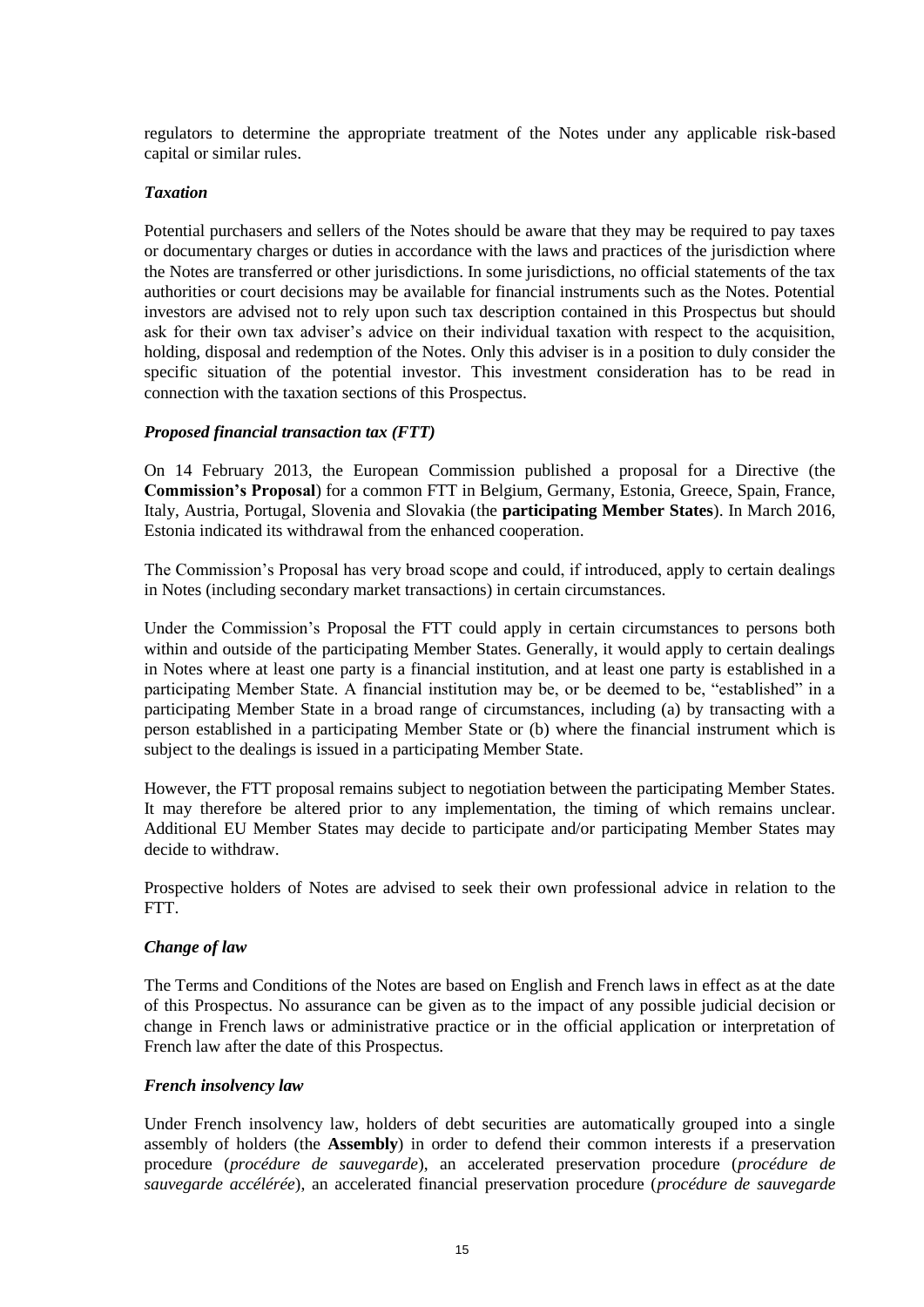*financière accélérée*) or a judicial reorganisation procedure (*procédure de redressement judiciaire*) is opened in France with respect to the Issuer.

The Assembly comprises holders of all debt securities issued by the Issuer (including the Notes) and regardless of their governing law.

The Assembly deliberates on the draft safeguard plan (*projet de plan de sauvegarde*), draft accelerated safeguard plan (*projet de plan de sauvegarde accélérée*), draft accelerated financial safeguard plan (*projet de plan de sauvegarde financière accélérée*) or judicial reorganisation plan (*projet de plan de redressement*) applicable to the Issuer and may further agree to:

- increase the liabilities (*charges*) of holders of debt securities (including the Noteholders) by rescheduling and/or writing-off debts;
- establish an unequal treatment between holders of debt securities (including the Noteholders) as appropriate under the circumstances; and/or
- decide to convert debt securities (including the Notes) into shares or securities that give or may give access to share capital.

Decisions of the Assembly will be taken by a two-third majority (calculated as a proportion of the debt securities held by the holders expressing a vote). No quorum is required on convocation of the Assembly.

For the avoidance of doubt, the provisions relating to the Representation of the Noteholders described in the Terms and Conditions of the Notes set out in this Prospectus will not be applicable in these circumstances.

## *Liquidity risks and market value of the Notes*

The development or continued liquidity of any secondary market for the Notes will be affected by a number of factors such as general economic conditions, political events in France or elsewhere, including factors affecting capital markets generally and the stock exchanges on which the Notes or the reference rate are traded, the financial condition and the creditworthiness of the Issuer and/or the Group, and the value of any applicable reference rate, as well as other factors such as the complexity and volatility of the reference rate, the method of calculating the return to be paid in respect of such Notes, the outstanding amount of the Notes, any redemption features of the Notes and the level, direction and volatility of interest rates generally. Such factors also will affect the market value of the Notes. Therefore, investors may not be able to sell their Notes easily or at prices that will provide them with a yield comparable to similar investments that have a developed secondary market, and in extreme circumstances such investors could suffer loss of their entire investment.

#### *Risks relating to the United Kingdom's vote to leave the European Union*

On 23 June 2016 the UK held a referendum to decide on the UK's membership of the European Union. The UK vote was to leave the European Union and the UK Government invoked article 50 of the Lisbon Treaty relating to withdrawal on 29 March 2017. Under article 50, the Treaty on the European Union and the Treaty on the Functioning of the European Union cease to apply in the relevant state from the date of entry into force of a withdrawal agreement, or, failing that, two years after the notification of intention to withdraw, although this period may be extended in certain circumstances. There are a number of uncertainties in connection with the future of the UK and its relationship with the European Union. The negotiation of the UK's exit terms is likely to take a number of years. Until the terms and timing of the UK's exit from the European Union are clearer, it is not possible to determine the impact that the referendum, the UK's departure from the European Union and/or any related matters may have on the business of the Issuers. As such, no assurance can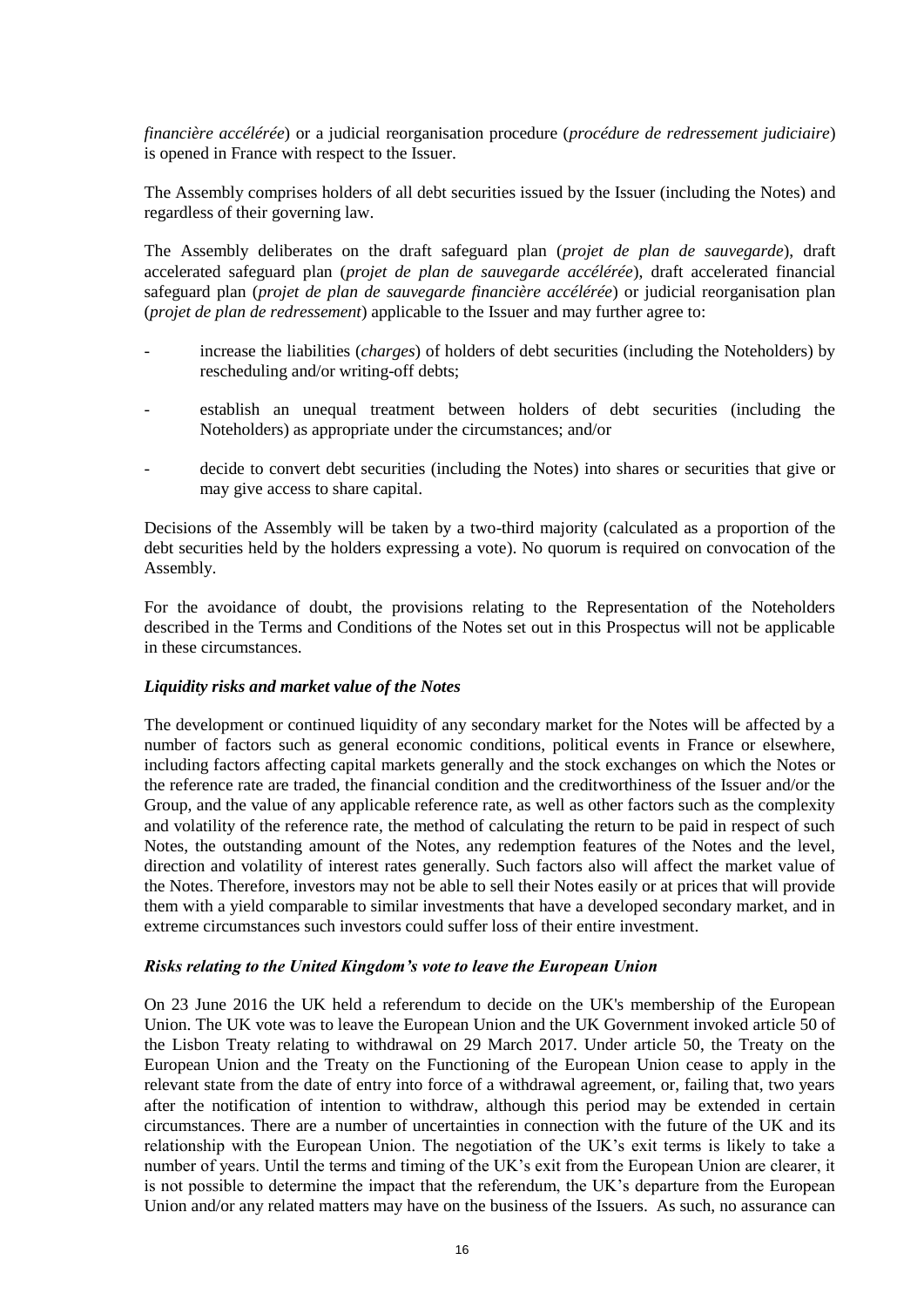be given that such matters would not adversely affect the ability of the Issuers to satisfy their obligations under the Notes and/or the market value and/or the liquidity of the Notes in the secondary market.

#### *An active trading market for the Notes may not develop*

There can be no assurance that an active trading market for the Notes will develop, or, if one does develop, that it will be maintained. If an active trading market for the Notes does not develop or is not maintained, the market or trading price and liquidity of the Notes may be adversely affected. In particular, holdings in the Notes upon issue may be concentrated as they will be purchased by a limited number of initial investors, one or more of whom may hold a significant proportion of the total issuance. The Issuer or its subsidiaries are entitled to buy the Notes, which shall then be cancelled or caused to be cancelled, and to issue further Notes. Such transactions may favourably or adversely affect the price development of the Notes. If additional and competing products are introduced into the market, this may adversely affect the value of the Notes.

## *Credit ratings may not reflect all risks*

The Notes have been rated BBB by S&P Global Ratings (**Standard & Poor's**). The rating may not reflect the potential impact of all risks related to structure, market, additional factors discussed above, and other factors that may affect the value of the Notes. A credit rating is not a recommendation to buy, sell or hold securities and may be revised or withdrawn by the rating agency at any time.

#### *Any decline in the credit ratings of the Issuer may affect the market value of the Notes*

The Issuer has been assigned a rating of A- by Standard & Poor's. Standard & Poor's or any other rating agency may change its methodologies for rating securities with features similar to the Notes in the future. This may include the relationship between ratings assigned to an issuer's senior securities and ratings assigned to securities with features similar to the Notes, sometimes called "notching". If the rating agencies were to change their practices for rating such securities in the future and the ratings of the Notes were to be subsequently lowered, this may have a negative impact on the trading price of the Notes.

## **2. Risks relating to the structure of the Notes**

## *The Notes are subordinated obligations of the Issuer*

The obligations of the Issuer under the Notes in respect of principal, interest and other amounts, constitute direct, unconditional, unsecured and Ordinary Subordinated Obligations and rank and shall at all times rank (i) without any preference among themselves (save for certain obligations required to be preferred by French law), (ii) equally and rateably with any other existing or future Ordinary Subordinated Obligations, (iii) in priority to present and future Deeply Subordinated Obligations, *prêts participatifs* granted to, *titres participatifs* issued by the Issuer and Mutual Certificates issued by the Issuer but (iv) junior to subordinated obligations expressed to rank senior to Ordinary Subordinated Obligations if any and (v) junior to Unsubordinated Obligations.

If any judgement is rendered by any competent court declaring the judicial liquidation *(liquidation judiciaire*) or, following an order of *redressement judiciaire*, the sale of the whole business (*cession totale de l'entreprise*) of the Issuer, or if the Issuer is liquidated for any reason, the rights of the Noteholders in respect of principal, interest (including any outstanding Arrears of Interest) will be subordinated to the payments of claims of other creditors of the Issuer (other than subordinated claims) including insurance companies and entities referred to in article R.322-132 of the French *Code des Assurances* reinsured by the Issuer, holders of insurance policies issued by such entities and creditors with respect to Unsubordinated Obligations.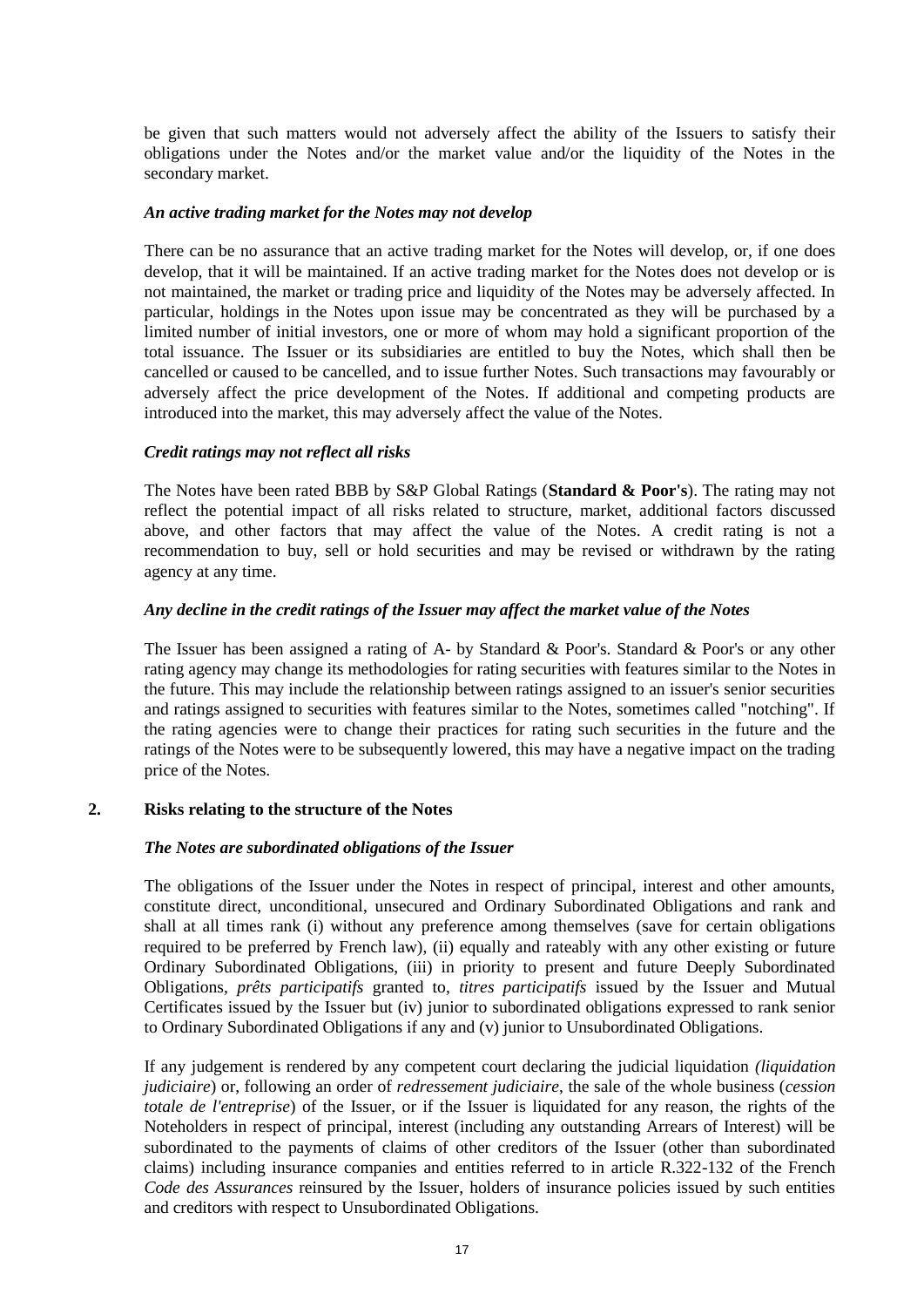Noteholders, even if they are policyholders (*sociétaires*) of the Issuer, do not have the benefit of a lien over the assets of the Issuer which is granted for the benefit of the Issuer's policyholders (*sociétaires*) pursuant to Article L. 327-2 of the French *Code des assurances* in relation to amounts due under the Notes.

In the event of incomplete payment of creditors ranking senior to holders of the Notes (in the context of voluntary or judicial liquidation of the Issuer, bankruptcy proceedings or any other similar proceedings affecting the Issuer) the obligations of the Issuer in connection with the Notes and relative interest will be terminated.

Thus, the Noteholders face a higher performance risk than holders of unsubordinated obligations of the Issuer.

#### *Notes where denominations involve integral multiples: definitive Notes*

As the Notes have denominations consisting of a minimum denomination of USD 200,000 plus integral multiples of USD 1,000, it is possible that such Notes may be traded in amounts that are not integral multiples of USD 200,000. In such a case a holder who, as a result of trading such amounts, holds an amount which is less than USD 200,000 in his account with the relevant clearing system at the relevant time may not receive a definitive Note in respect of such holding (should definitive Notes be printed) and would need to purchase a principal amount of Notes such that its holding amounts to at least USD 200,000.

If definitive Notes are issued, holders should be aware that definitive Notes which have a denomination that is not an integral multiple of USD 200,000 may be illiquid and difficult to trade.

Notes of one denomination may not be exchanged for Notes of another denomination.

#### *Restrictions on interest payment*

On any Optional Interest Payment Date (as defined in the Terms and Conditions of the Notes), the Issuer may, at its option, elect to defer payment of all or part of the interest accrued to that date, and the Issuer shall not have any obligation to make such payment and any failure to pay shall not constitute a default by the Issuer for any purpose.

On any Mandatory Interest Deferral Date (as defined in the Terms and Conditions of the Notes), the Issuer will be obliged to defer payment of all (but not some only) of the interest accrued to that date (and any such failure to pay shall not constitute a default by the Issuer for any purpose), provided however that the relevant Interest Payment Date (as defined in the Terms and Conditions of the Notes) will not be a Mandatory Interest Deferral Date in relation to such interest payment (or such part thereof) if, cumulatively:

- (i) the Relevant Supervisory Authority (as defined in the Terms and Conditions of the Notes) has exceptionally waived the deferral of such interest payment (and, if relevant, any Arrears of Interest (as defined in the Terms and Conditions of the Notes)) (to the extent the Relevant Supervisory Authority can give such waiver in accordance with the Solvency II Regulations (as defined in the Terms and Conditions of the Notes));
- (ii) paying interests (and, if relevant, any Arrears of Interest) does not further weaken the solvency position of the Issuer as determined in accordance with the Solvency II Regulations as applicable; and
- (iii) the Minimum Capital Requirement will be complied with immediately after the interest payment (and, if relevant, any Arrears of Interest) is made.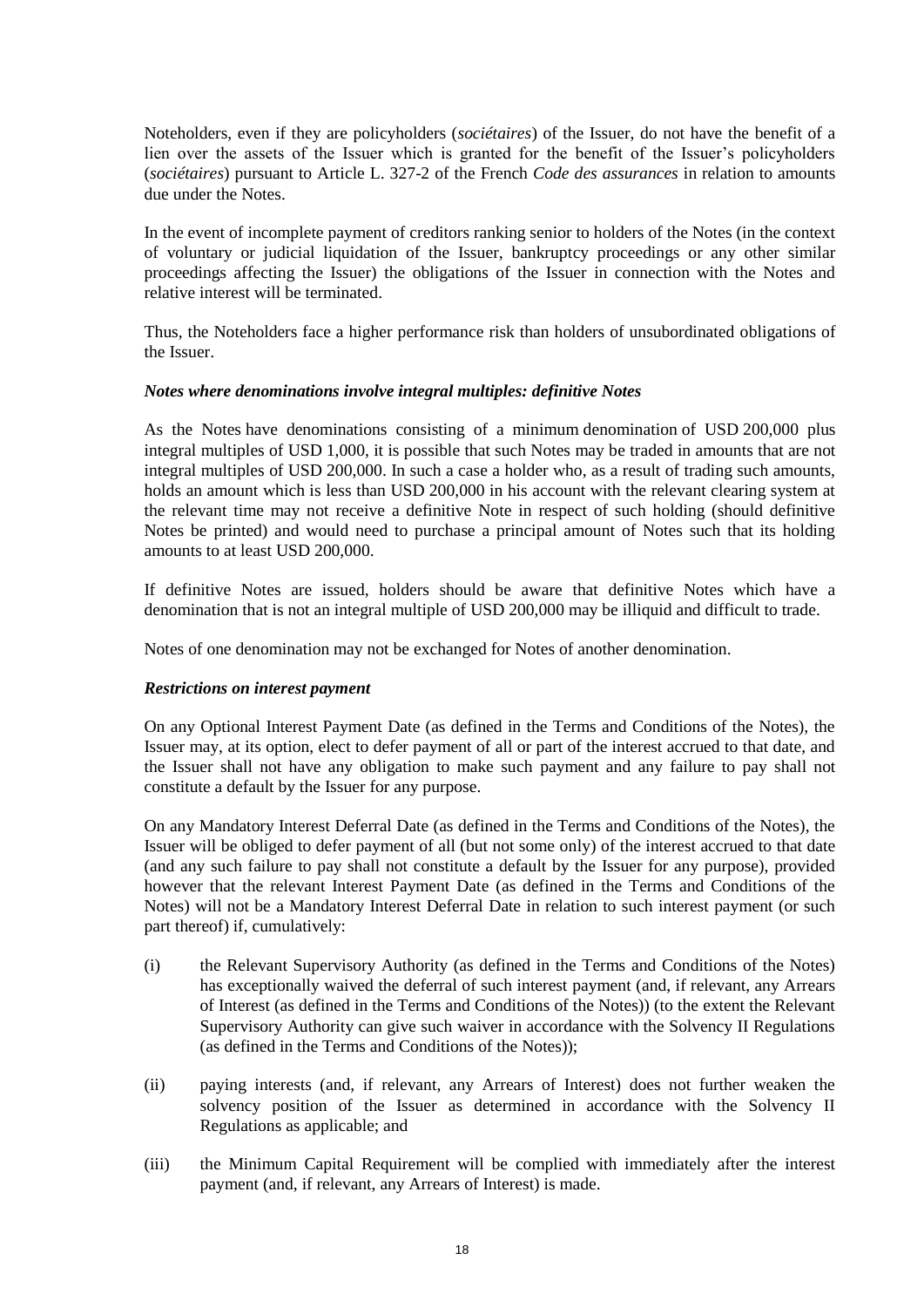Any interest not paid on an Optional Interest Payment Date or a Mandatory Interest Deferral Date and deferred shall so long as they remain outstanding constitute Arrears of Interest and shall be payable subject to the fulfilment of the Conditions to Settlement as provided in the Terms and Conditions of the Notes.

Any deferral of interest payments will be likely to have an adverse effect on the market price of the Notes. In addition, as a result of the above provisions of the Notes, the market price of the Notes may be more volatile than the market prices of other debt securities on which interest accrues that are not subject to the above provisions and may be more sensitive generally to adverse changes in the Issuer's financial condition.

#### *Restrictions on redemption, including at maturity, may delay the effective redemption date*

The Notes may not be redeemed, including at maturity, by the Issuer pursuant to any of the redemption provisions referred to in the Terms and Conditions of the Notes unless the Conditions to Redemption and Purchase set out in Condition 5.11 are satisfied. In particular no redemption of the Notes can take place if (subject to certain conditions) a Regulatory Deficiency has occurred and is continuing on the due date for redemption (or such redemption would itself cause a Regulatory Deficiency) or an Insolvent Insurance Affiliate Winding-up has occurred and is continuing on the date due for redemption or purchase (to the extent required under the Solvency II Regulations in order for the Notes to be treated under the Solvency II Regulations as "tier two" own funds regulatory capital).

The satisfaction of the Conditions to Redemption and Purchase may delay the date on which the Notes are effectively redeemed and such delay may have a material adverse effect on the value of the Notes.

## *Early Redemption Risk*

Subject to the satisfaction of the Conditions to Redemption and Purchase, the Issuer may redeem the Notes in whole, but not in part, including on the Interest Payment Date falling on the First Call Date or on any Interest Reset Date thereafter.

The Issuer may also, at its option but subject to certain conditions, including satisfaction of the Conditions to Redemption and Purchase, redeem the Notes upon the occurrence of certain events, including for certain withholding tax or tax deductibility reasons or upon occurrence of certain events including an Accounting Event, a Rating Methodology Event and a Regulatory Event or if the conditions for a Clean-Up Redemption are satisfied, as further described in "Terms and Conditions of the Notes - Redemption and Purchase".

Such redemption options will be exercised at the principal amount of the Notes together with interest accrued to the date of redemption (including, for the avoidance of doubt, any Arrears of Interest at such date).

The redemption at the option of the Issuer may affect the market value of the Notes. During any period when the Issuer may elect to redeem the Notes, the market value of the Notes generally will not rise substantially above the price at which they can be redeemed. This may also be true prior to the First Call Date.

The Issuer may also be expected to redeem the Notes when its cost of borrowing is lower than the interest rate on the Notes. There can be no assurance that, at the relevant time, Noteholders will be able to reinvest the amounts received upon redemption at a rate that will provide the same return as their investment in the Notes. Potential investors should consider reinvestment risk in light of other investments available at that time.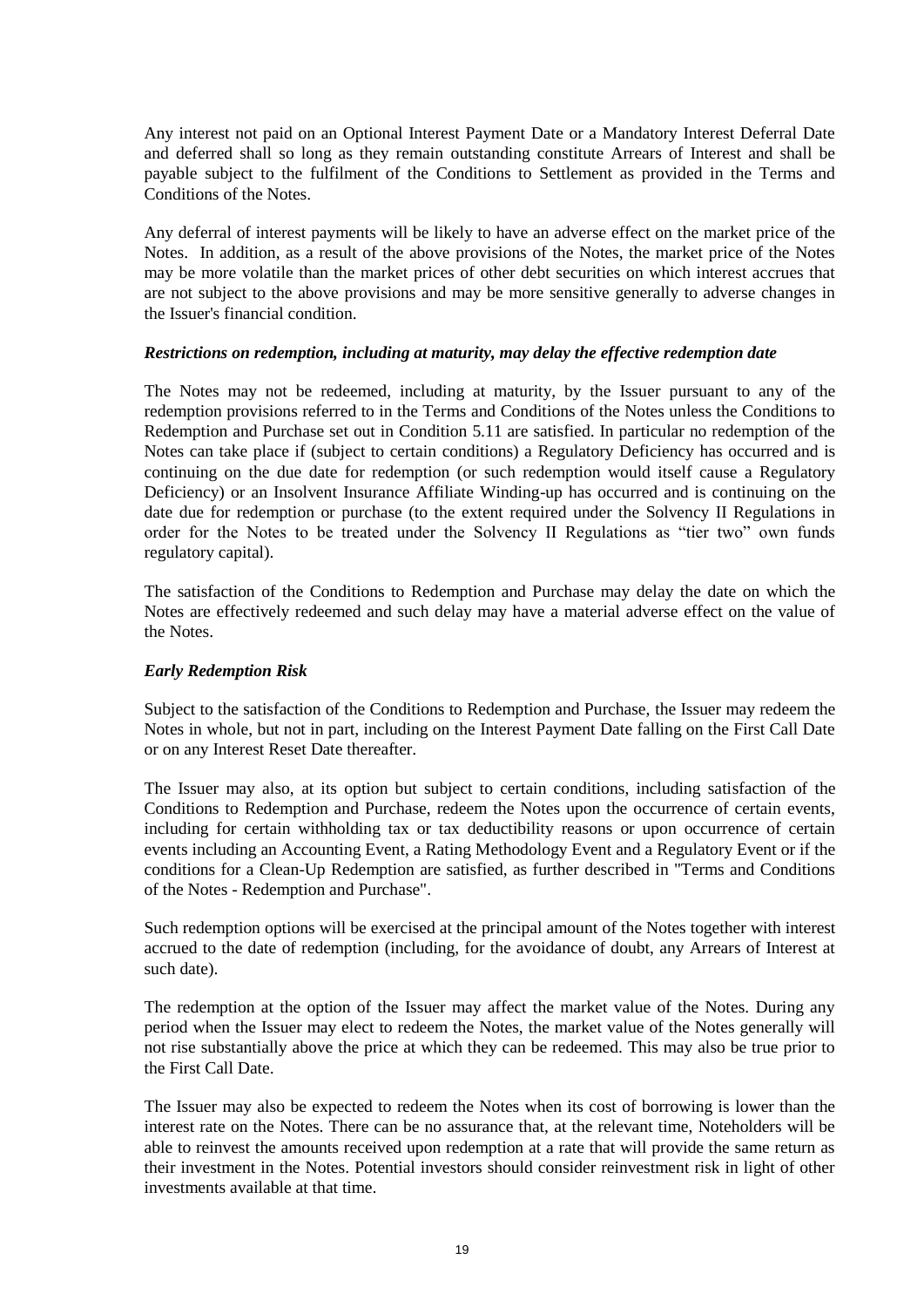## *Exchange or variations of the Notes*

There is a risk that, after the issue of the Notes, a Regulatory Event or a Rating Methodology Event may occur which would entitle the Issuer, without the consent or approval of the Noteholders, to exchange or vary the Notes, subject to not being prejudicial to the interest of the Noteholders, so that after such exchange or variation they would be eligible (x) for the purpose of the determination of its solvency margin or capital adequacy levels under the Solvency II Regulations or (y) as tier two own funds regulatory capital (or whatever the terminology employed by the Solvency II Regulations) for the purposes of the determination of its regulatory capital under the Solvency II Regulations, except, in each case, as a result of the application of the limits on inclusion (on a solo or combined grouplevel basis) of such securities in, respectively, its solvency margin or own funds regulatory capital, as the case may be. Alternatively, the Issuer reserves the right, under the same circumstances, to redeem the Notes early as further described in "*Early redemption risk*" above and in the "*Terms and Conditions of the Notes - Redemption and Purchase*".

# *There are no events of default under the Notes*

The Conditions of the Notes do not provide for events of default allowing acceleration of the Notes if certain events occur. Accordingly, if the Issuer fails to meet any obligations under the Notes, including the payment of any interest, investors will not have the right of acceleration of principal. Upon a payment default, the sole remedy available to Noteholders for recovery of amounts owing in respect of any payment of principal or interest on the Notes will be the institution of proceedings to enforce such payment. Notwithstanding the foregoing, the Issuer will not, by virtue of the institution of any such proceedings, be obliged to pay any sum or sums sooner than the same would otherwise have been payable by it.

## *No limitation on issuing or guaranteeing debt ranking senior or "pari passu" with the Notes*

There is no restriction on the amount of debt which the Issuer may issue or guarantee. The Issuer and its subsidiaries and affiliates may incur additional indebtedness or grant guarantees in respect of indebtedness of third parties, including indebtedness or guarantees that rank *pari passu* or senior to the obligations under and in connection with the Notes. If the Issuer's or the Group's financial condition were to deteriorate, the Noteholders could suffer direct and materially adverse consequences, including deferral of interest and, if the Issuer were liquidated (whether voluntarily or not), the Noteholders could suffer loss of their entire investment. In addition, the Notes do not contain any "negative pledge" or similar clause, meaning that the Issuer and its subsidiaries and affiliate may pledge its or their assets to secure other obligations without granting similar security in respect of the Notes.

## *No gross-up obligation unless a Tax Alignment Event has occurred*

If French law should require any withholding or deduction for, or on account of, any taxes, duties, assessments or governmental charges of whatever nature, the Issuer shall not pay such Additional Amounts as would be necessary for each Noteholder, after such withholding or deduction, to receive the full amount then due and payable thereon in the absence of such withholding or deduction unless a Tax Alignment Event has occurred and is continuing (as more fully described under "*Terms and Conditions of the Notes – Taxation*") and subject to the Relevant Anniversary (as more fully described under "*Terms and Conditions of the Notes – Conditions to Redemption and Purchase*") having elapsed.

## *The Issuer will not be required to redeem the Notes if it is prohibited by French law from paying additional amounts*

Under Article 73.1(d) of the Commission delegated regulation (EU) 2015/35 of 10 October 2014, mandatory redemption clauses are not permitted in Tier 2 instruments such as the Notes. As a result,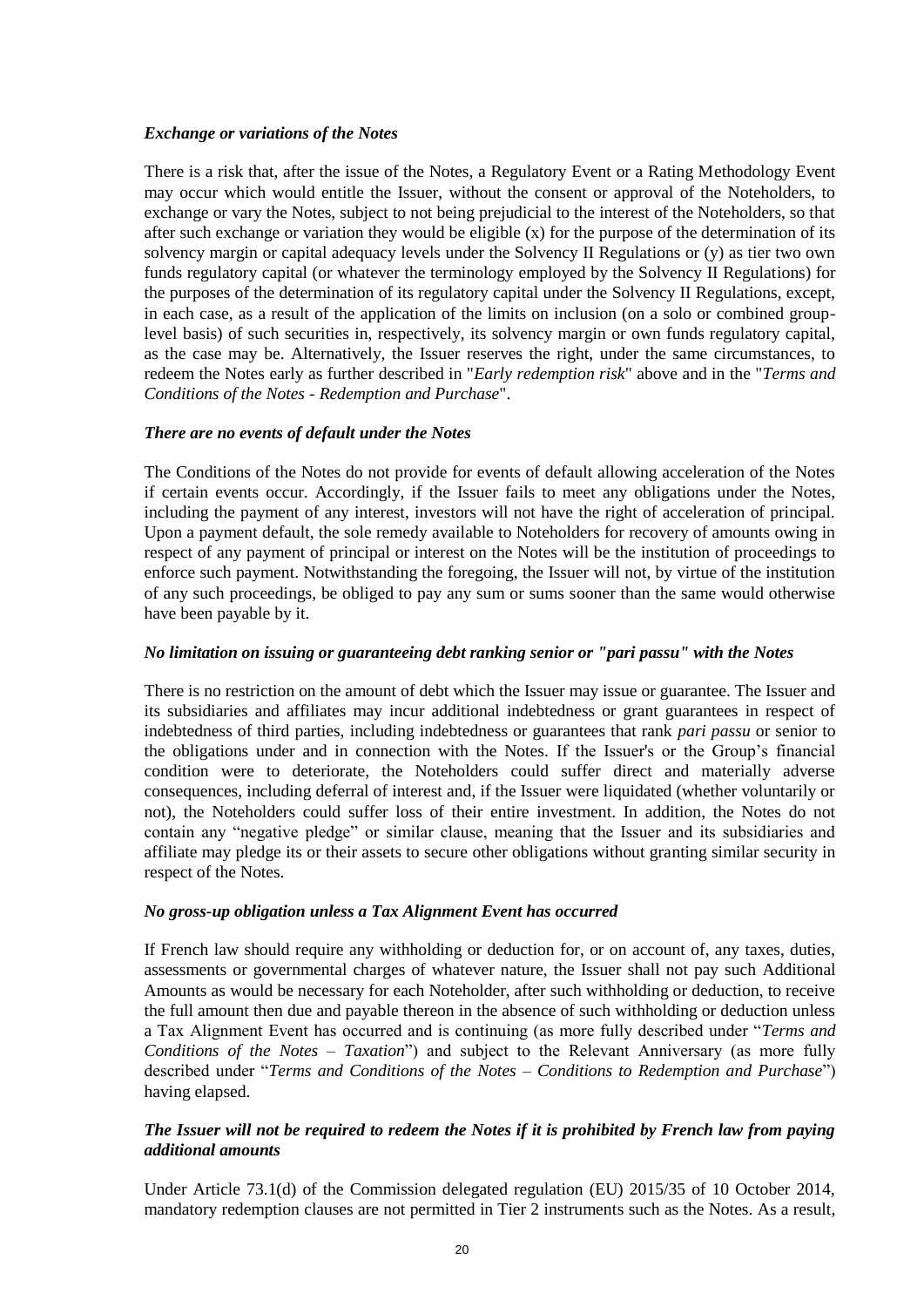the Terms and Conditions of the Notes provide for redemption at the option of the Issuer in case the Issuer is prohibited by French law from paying Additional Amounts (subject to approval of the Relevant Supervisory Authority), but not for mandatory redemption. If the Issuer does not exercise its option to redeem the Notes in such a case, Noteholders will receive less than the full amount due under the Notes and the market value of the Notes will be adversely affected.

#### *Interest rate risk*

The Notes bear interest at a fixed rate from (and including) the Issue Date, to (but excluding) the First Call Date, therefore investment in the Notes involves the risk that subsequent changes in market interest rates may adversely affect the value of the Notes.

Following the First Call Date, interest on the Notes shall be calculated on each Reset Date on the basis of the prevailing CMT Rate plus the Margin. The Reset Rate will be determined five U.S. Government Securities Business Days before each Reset Date and as such is not pre-defined at the date of issue of the Notes. The Reset Rate in relation to a relevant interest period may be different from the initial Rate of Interest or from a Reset Rate applicable to a previous interest period and may adversely affect the yield of the Notes.

#### *Exchange rate risks and exchange controls*

The Issuer will pay principal and interest on the Notes in United States Dollars (the **Specified Currency**). This presents certain risks relating to currency conversions if an investor's financial activities are denominated principally in a currency or currency unit (the **Investor's Currency**) other than the Specified Currency. These include the risk that exchange rates may significantly change (including changes due to devaluation of the Specified Currency or revaluation of the Investor's Currency) and the risk that authorities with jurisdiction over the Investor's Currency may impose or modify exchange controls. An appreciation in the value of the Investor's Currency relative to the Specified Currency would decrease (i) the Investor's Currency equivalent yield on the Notes, (ii) the Investor's Currency equivalent value of the principal payable on the Notes and (iii) the Investor's Currency equivalent market value of the Notes.

Government and monetary authorities may impose (as some have done in the past) exchange controls that could adversely affect an applicable exchange rate. As a result, investors may receive less interest or principal than expected, or no interest or principal.

## *Regulatory regime: Solvency II*

The Notes are issued for capital adequacy regulatory purposes with the intention that all the proceeds of the Notes be eligible, (x) for the purpose of the determination of its solvency margin or capital adequacy levels under the Solvency II Regulations or (y) as tier two own funds regulatory capital (or whatever the terminology employed by the Solvency II Regulations) for the purposes of the determination of its regulatory capital under the Solvency II Regulations, except, in each case, as a result of the application of the limits on inclusion (on a solo or group-level basis) of such securities in, respectively, its solvency margin or own funds regulatory capital, as the case may be.

The Issuer's expectation is based on its review of available information relating to the implementation of Solvency II Directive in France by ordinance (*ordonnance*) no. 2015-378 dated 2 April 2015 completed by the decree (*décret*) no. 2015-513 dated 7 May 2015, the order (*arrêté*) of the same date and the "level two" implementation measures set out in Commission Delegated Regulation (EU) 2015/35 of 10 October 2014 which entered into force on 18 January 2015.

There can be no assurance that, following their initial publication, the "level two" implementation measures and "level three" guidance will not be amended. Notably, the "level two" measures are currently under review and EIOPA published a consultation paper on 6 November 2017 which could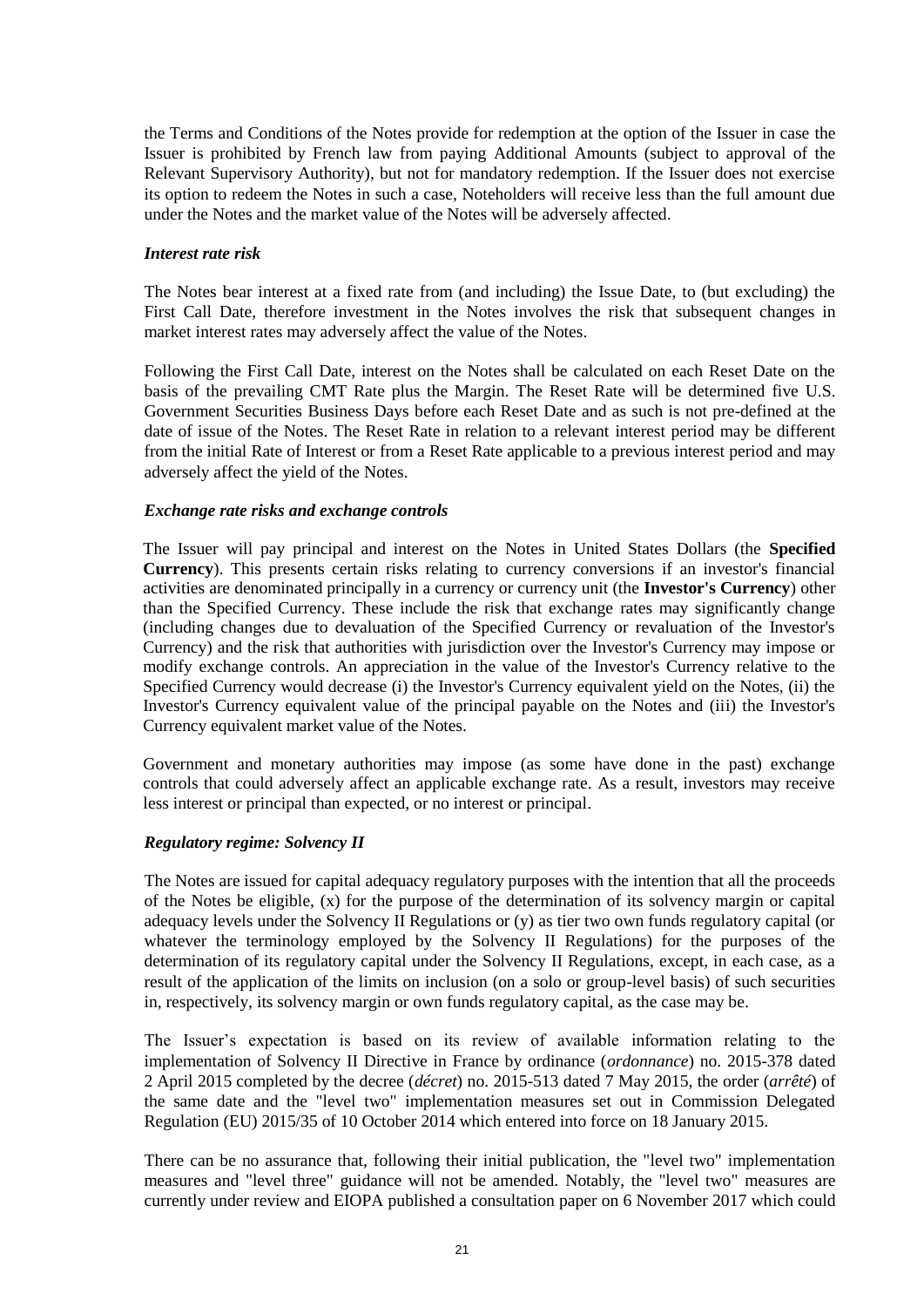impact the own funds criteria. Moreover, there is uncertainty as to how regulators, including the *Autorité de contrôle prudentiel et de résolution*, will interpret the Solvency II Directive as implemented in France, the 'level two' implementation measures and/or "level three" guidance and apply them to the Issuer or the Group.

Accordingly, Noteholders should be aware that the Solvency II Directive may lead to, or increase the likelihood of, a deferral of payments under the Notes and/or an early redemption of the Notes. It may also impact the Issuer's ability to pay any Arrears of Interest.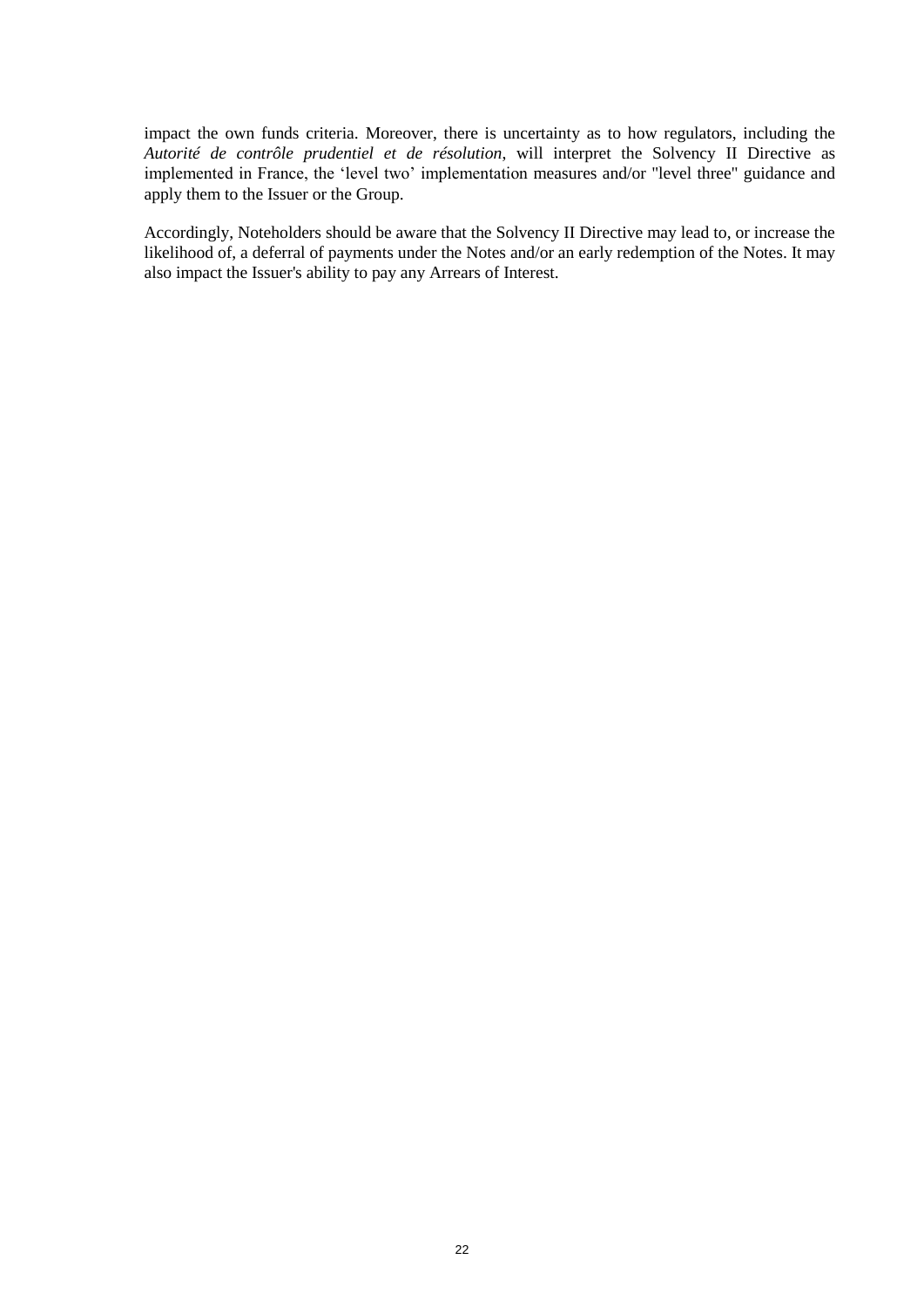#### **FORWARD-LOOKING STATEMENTS**

Certain statements contained herein are forward-looking statements including, but not limited to, statements with respect to the Issuer's business strategies, expansion and growth of operations, plans or objectives, trends in its business, competitive advantage and regulatory changes, based on certain assumptions and include any statement that does not directly relate to a historical fact or current fact. Forward-looking statements are typically identified by words or phrases such as, without limitation, "anticipate", "assume", "believe", "continue", "estimate", "expect", "foresee", "intend", "project", "anticipate", "seek", "may increase" and "may fluctuate" and similar expressions or by future or conditional verbs such as, without limitation, "will", "should", "would" and "could". Undue reliance should not be placed on such statements, because, by their nature, they are subject to known and unknown risks, uncertainties, and other factors and actual results may differ materially from any future results, performance or achievements expressed or implied by such forward-looking statements. Please refer to the section entitled "Risk Factors" below.

The Issuer expressly disclaims any obligation or undertaking to release publicly any updates or revisions to any forward-looking statement contained herein to reflect any change in the Issuer's expectations with regard thereto or any change in events, conditions or circumstances on which any such statement is based.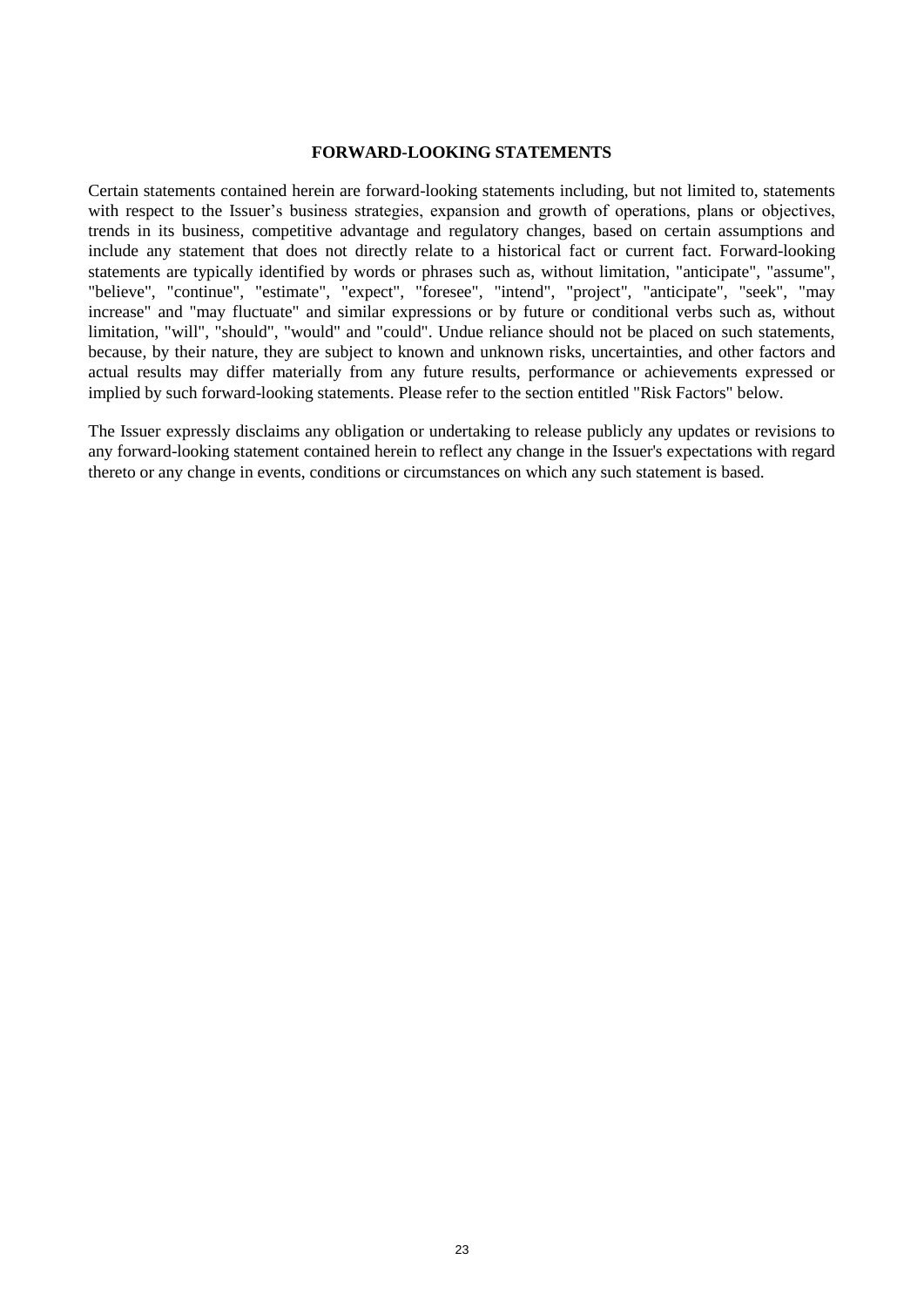## **DOCUMENTS ON DISPLAY**

For so long as the Notes are outstanding:

the following documents will be available, during usual business hours on any weekday (Saturdays, Sundays and public holidays excepted), for inspection and, in the case of documents listed under [\(iii\)](#page-24-0) to [\(vii\),](#page-24-1) collection free of charge, at the office of the Fiscal Agent and the Paying Agents:

- (i) the Fiscal Agency Agreement;
- <span id="page-24-0"></span>(ii) the constitutive documents (*statuts*) of La Mondiale;
- (iii) the 2015 Financial Report (as defined in section "Information Incorporated by Reference");
- (iv) the 2016 Financial Report (as defined in section "Information Incorporated by Reference");
- (v) the 2017 Half-Year Consolidated Balance Sheet and Profit and Loss Account (as defined in section "Information Incorporated by Reference");
- <span id="page-24-1"></span>(vi) a copy of this Prospectus together with any supplement to this Prospectus; and
- (vii) all reports, letters and other documents, balance sheets, valuations and statements by any expert, any part of which is extracted or referred to in this Prospectus in respect of the issue of the Notes.

a copy of this Prospectus together with any supplement to this Prospectus and any document incorporated by reference (a) may be obtained, free of charge, at the registered office of the Issuer during normal business hours and (b) will be available on the websites of the Issuer (www.ag2rlamondiale.fr) and (save for the 2017 Half-Year Consolidated Balance Sheet and Profit and Loss Account) the *Autorité des marchés financiers* [\(www.amf-france.org\)](http://www.amf-france.org/).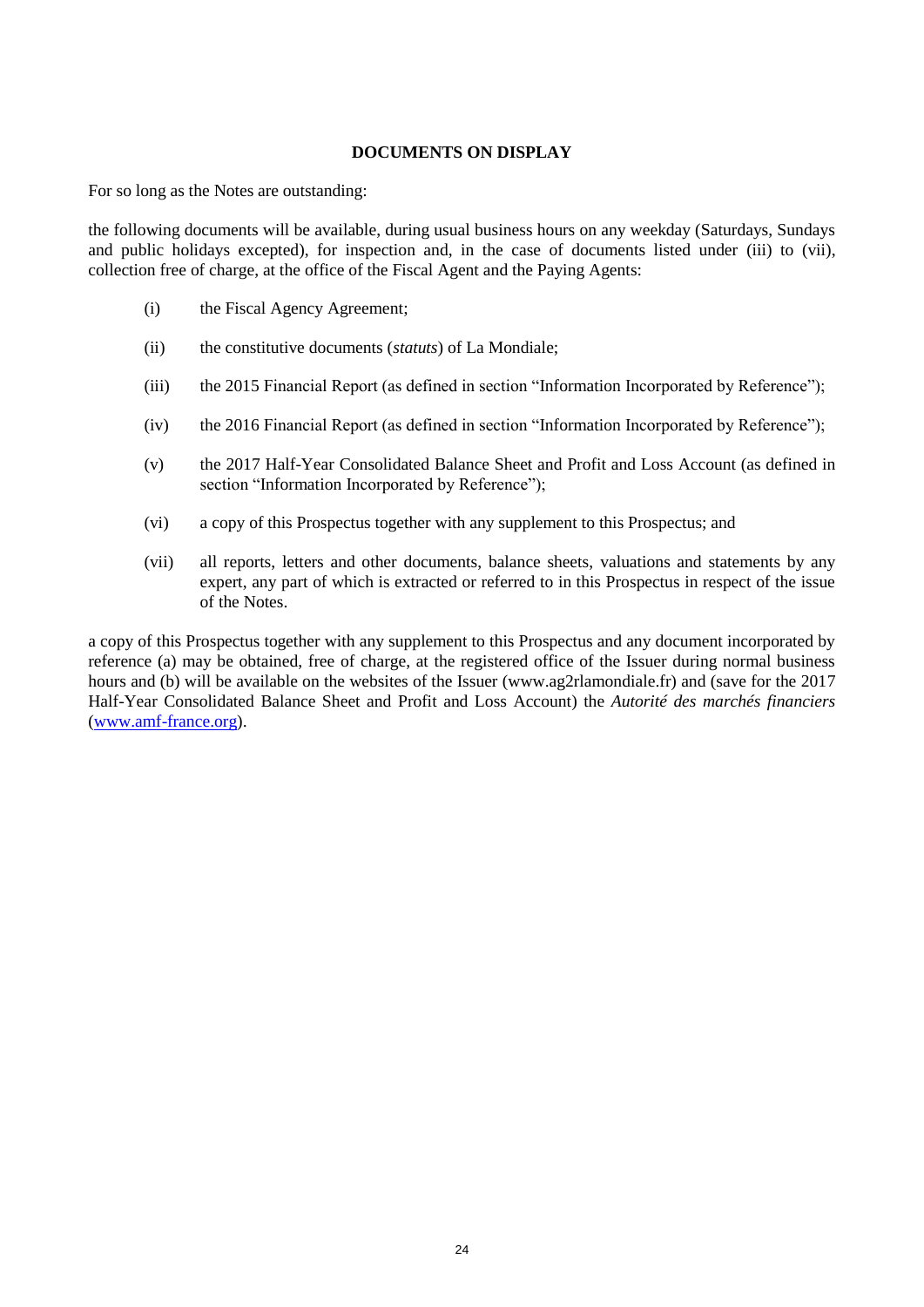## **INFORMATION INCORPORATED BY REFERENCE**

This Prospectus shall be read and construed in conjunction with the following documents which have been previously published and filed with the AMF and which are incorporated in, and shall be deemed to form part of, this Prospectus:

- (1) the audited consolidated financial statements of the Issuer for the year ended 31 December 2015 in the French language and the report of the statutory auditors on such accounts (the **2015 Financial Report**);
- (2) the audited consolidated financial statements of the Issuer for the year ended 31 December 2016 in the French language and the report of the statutory auditors on such accounts (the **2016 Financial Report**); and
- (3) the unaudited consolidated balance sheet and profit and loss account of the Issuer for the half-year period ended 30 June 2017 in the French language (**2017 Half-Year Consolidated Balance Sheet and Profit and Loss Account**).

Such documents shall be deemed to be incorporated in, and form part of this Prospectus, save that any statement contained in this Prospectus or in a document which is incorporated by reference herein shall be deemed to be modified or superseded for the purpose of this Prospectus to the extent that a statement contained in any document which is subsequently incorporated by reference herein by way of a supplement prepared in accordance with Article 16 of the Prospectus Directive modifies or supersedes such earlier statement (whether expressly, by implication or otherwise). Any statement so modified or superseded shall not, except as so modified or superseded, constitute a part of this Prospectus.

Copies of the documents incorporated by reference in this Prospectus (a) may be obtained, free of charge, at the registered office of the Issuer during normal business hours and (b) will be available on the website of the Issuer (www.ag2rlamondiale.fr) and (save for the 2017 Half-Year Consolidated Balance Sheet and Profit and Loss Account) the *Autorité des marchés financiers* (www.amf-france.org).

The cross-reference list below set out the relevant page references for the information incorporated herein by reference. Any information incorporated by reference in this Prospectus but not listed in the cross-reference table below shall not form part of this Prospectus and is not relevant for investors.

| Rule  | <b>Prospectus Regulation – Annex IX</b>                                                                                                                                                                                                                                                                                                          | 2015 Financial<br><b>Report</b> (page<br>number) | 2016 Financial<br><b>Report</b> (page<br>number) | 2017<br>Half-Year<br><b>Consolidated</b><br><b>Balance Sheet and</b><br><b>Profit and Loss</b><br>Account<br>(unaudited) |
|-------|--------------------------------------------------------------------------------------------------------------------------------------------------------------------------------------------------------------------------------------------------------------------------------------------------------------------------------------------------|--------------------------------------------------|--------------------------------------------------|--------------------------------------------------------------------------------------------------------------------------|
| 3.    | <b>RISK FACTORS</b>                                                                                                                                                                                                                                                                                                                              |                                                  |                                                  |                                                                                                                          |
| 3.1   | Prominent disclosure of risk factors that may affect<br>the issuer's ability to fulfil its obligations under the                                                                                                                                                                                                                                 | Pages 25 and 34                                  | Pages 24 to 32                                   |                                                                                                                          |
|       | securities to investors in a section headed "Risk"<br>Factors".                                                                                                                                                                                                                                                                                  | Pages 99 to 111                                  | Pages 101 to 113                                 |                                                                                                                          |
| 11.   | FINANCIAL INFORMATION CONCERNING<br>THE ISSUER'S ASSETS AND LIABILITIES,<br><b>FINANCIAL POSITION AND PROFITS AND</b><br><b>LOSSES</b>                                                                                                                                                                                                           |                                                  |                                                  |                                                                                                                          |
| 11.1. | Historical Financial Information<br>Audited historical financial information covering<br>the latest 2 financial years (or such shorter period)<br>that the issuer has been in operation), and the audit<br>report in respect of each year<br>If the audited financial information is prepared<br>according to national accounting standards, the | Pages 58 and 59<br>Page 60<br>Pages 64 to 94     | Pages 60 to 101                                  |                                                                                                                          |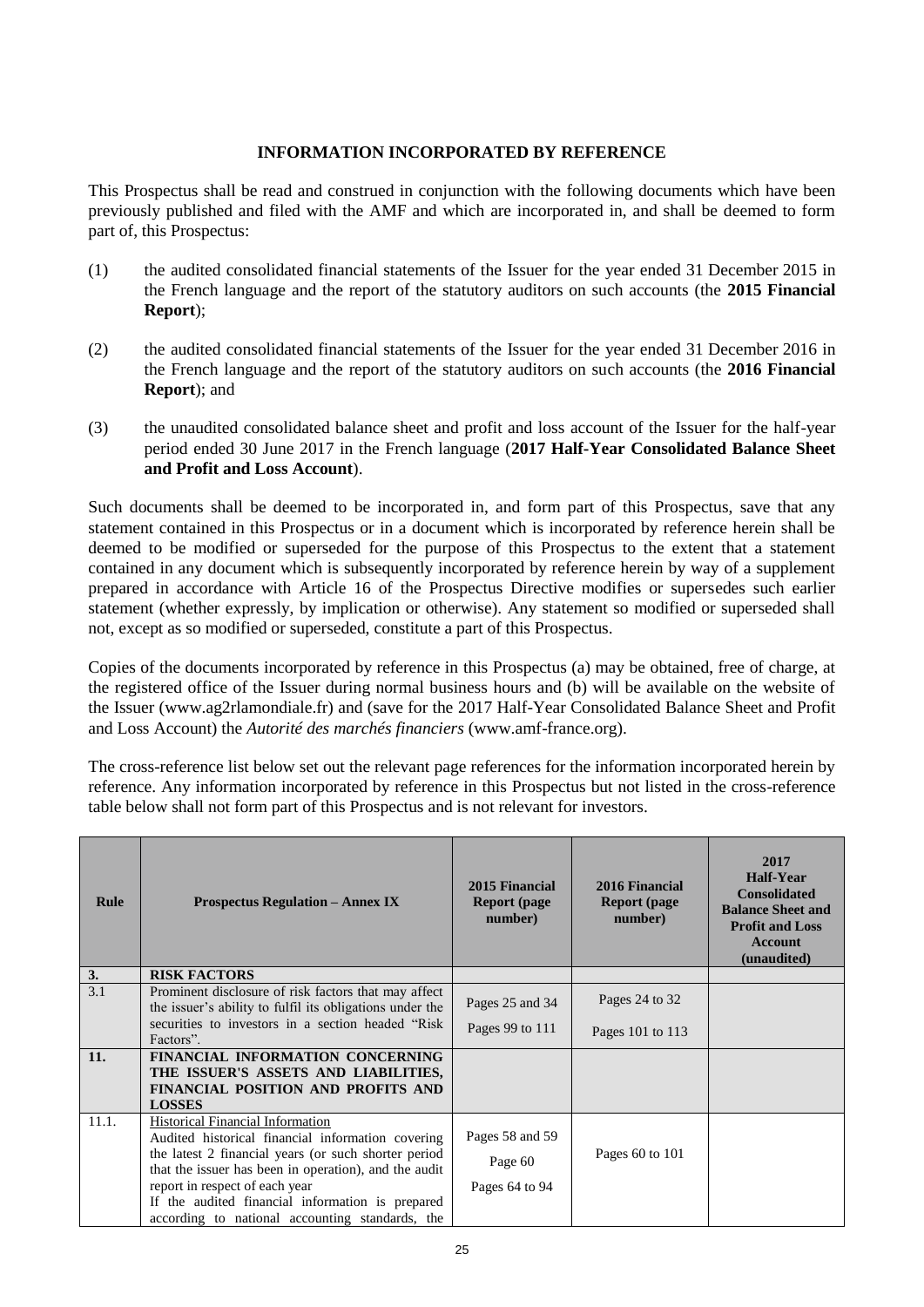| Rule    | <b>Prospectus Regulation - Annex IX</b>                                                                                                                                                                                                                                                                                                                                                                                                                                                                                                                                                | 2015 Financial<br><b>Report (page)</b><br>number) | 2016 Financial<br><b>Report (page)</b><br>number) | 2017<br><b>Half-Year</b><br><b>Consolidated</b><br><b>Balance Sheet and</b><br><b>Profit and Loss</b><br><b>Account</b><br>(unaudited) |
|---------|----------------------------------------------------------------------------------------------------------------------------------------------------------------------------------------------------------------------------------------------------------------------------------------------------------------------------------------------------------------------------------------------------------------------------------------------------------------------------------------------------------------------------------------------------------------------------------------|---------------------------------------------------|---------------------------------------------------|----------------------------------------------------------------------------------------------------------------------------------------|
|         | financial information required under this heading<br>must include at least the following:                                                                                                                                                                                                                                                                                                                                                                                                                                                                                              |                                                   |                                                   |                                                                                                                                        |
|         | (a) the balance sheet                                                                                                                                                                                                                                                                                                                                                                                                                                                                                                                                                                  |                                                   |                                                   |                                                                                                                                        |
|         | (b) the income statement                                                                                                                                                                                                                                                                                                                                                                                                                                                                                                                                                               |                                                   |                                                   |                                                                                                                                        |
|         | (c) the accounting policies and explanatory notes                                                                                                                                                                                                                                                                                                                                                                                                                                                                                                                                      |                                                   |                                                   |                                                                                                                                        |
| 11.2    | <b>Financial statements</b><br>If the issuer prepares both own and consolidated<br>include<br>financial statements,<br>at least the<br>consolidated financial statements in the registration<br>document.                                                                                                                                                                                                                                                                                                                                                                              | Pages 58 to 60                                    | Pages 60 to 62                                    |                                                                                                                                        |
| 11.3.   | Auditing of historical annual financial information                                                                                                                                                                                                                                                                                                                                                                                                                                                                                                                                    |                                                   |                                                   |                                                                                                                                        |
| 11.3.1. | A statement that the historical financial information<br>has been audited. If audit reports on the historical<br>financial information have been refused by the<br>statutory auditors or if they contain qualifications or<br>disclaimers, such refusal or such qualifications or<br>disclaimers, must be reproduced in full and the<br>reasons given.                                                                                                                                                                                                                                 | Pages 56 and 57                                   | Pages 58 and 59                                   |                                                                                                                                        |
| 11.3.2. | An indication of other information in the<br>registration document which has been audited by<br>the auditors.                                                                                                                                                                                                                                                                                                                                                                                                                                                                          | N/A                                               | N/A                                               |                                                                                                                                        |
| 11.3.3  | Where financial data in the registration document is<br>not extracted from the issuer's audited financial<br>statements, state the source of the data and state that<br>the data is unaudited.                                                                                                                                                                                                                                                                                                                                                                                         | N/A                                               | N/A                                               |                                                                                                                                        |
| 11.4    | Age of latest financial information                                                                                                                                                                                                                                                                                                                                                                                                                                                                                                                                                    |                                                   |                                                   |                                                                                                                                        |
| 11.4.1  | The last year of audited financial information may<br>not be older than 18 months from the date of the<br>registration document.                                                                                                                                                                                                                                                                                                                                                                                                                                                       | N/A                                               | N/A                                               |                                                                                                                                        |
| 11.5    | Interim and other financial information                                                                                                                                                                                                                                                                                                                                                                                                                                                                                                                                                |                                                   |                                                   |                                                                                                                                        |
| 11.5.1  | If the issuer has published quarterly or half yearly<br>financial information since the date of its last<br>audited financial statements, these must be included<br>in the registration document. If the quarterly or half<br>yearly financial information has been reviewed or<br>audited the audit or review report must also be<br>included. If the quarterly or half yearly financial<br>information is unaudited or has not been reviewed<br>state that fact.                                                                                                                     |                                                   |                                                   | Pages 1 to 3                                                                                                                           |
| 11.5.2  | If the registration document is dated more than nine<br>months after the end of the last audited financial<br>year, it must contain interim financial information,<br>covering at least the first six months of the financial<br>year. If the interim financial information is un-<br>audited state that fact.<br>The interim financial information must include<br>comparative statements for the same period in the<br>prior financial year, except that the requirement for<br>comparative balance sheet information may be<br>satisfied by presenting the years end balance sheet. |                                                   |                                                   | Pages 1 to 3                                                                                                                           |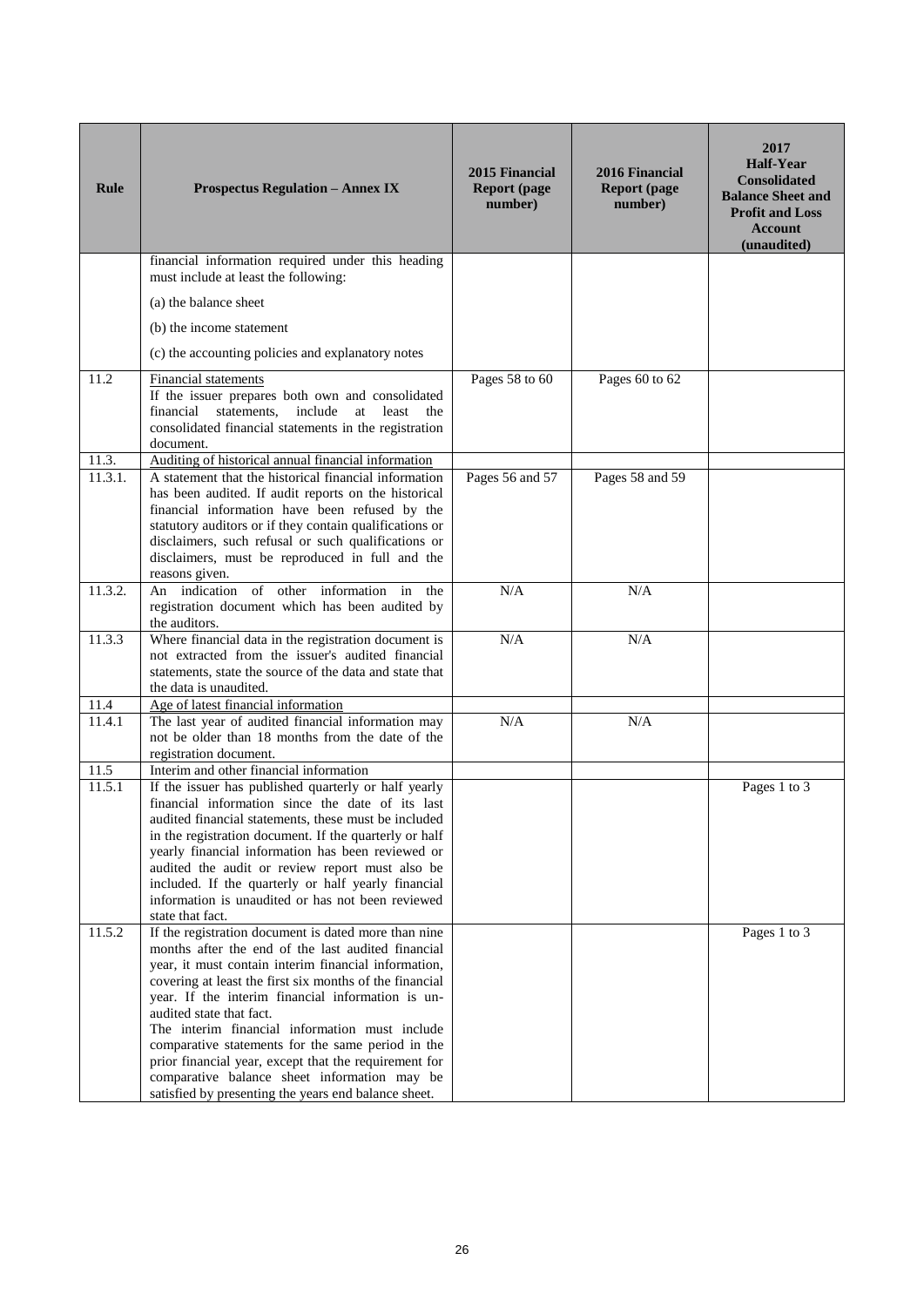#### **GENERAL DESCRIPTION OF THE NOTES**

*This overview of the terms and conditions of the Notes must be read as an introduction to this Prospectus and any decision to invest in any Notes should be based on a consideration of this Prospectus as a whole, including the Documents Incorporated by Reference. Following the implementation of the relevant provisions of the Prospectus Directive in each Member State of the European Economic Area, no civil liability will attach to the Issuer in any such Member State in respect of this Summary, including any translation hereof, unless it is misleading, inaccurate or inconsistent when read together with the other parts of this Prospectus. Where a claim relating to information contained in this Prospectus is brought before a court in a Member State of the European Economic Area, the plaintiff may, under the national legislation of the Member State where the claim is brought, be required to bear the costs of translating the Prospectus before the legal proceedings are initiated.* 

*Capitalised terms used but not defined in this summary shall bear the respective meanings ascribed to them in the section entitled "Terms and Conditions of the Notes".*

| <b>Issuer:</b>                                               | La Mondiale.                                                                                                                                                                                                                                                                                                                                                                                                                                                                                                                                                                                                                                                                        |
|--------------------------------------------------------------|-------------------------------------------------------------------------------------------------------------------------------------------------------------------------------------------------------------------------------------------------------------------------------------------------------------------------------------------------------------------------------------------------------------------------------------------------------------------------------------------------------------------------------------------------------------------------------------------------------------------------------------------------------------------------------------|
| <b>Description:</b>                                          | USD 310,000,000 Reset Subordinated Notes due 18 January 2048 (the<br>Notes).                                                                                                                                                                                                                                                                                                                                                                                                                                                                                                                                                                                                        |
| <b>Joint Lead Managers:</b>                                  | Credit Suisse Securities (Europe) Limited and Deutsche Bank AG,<br><b>London Branch</b>                                                                                                                                                                                                                                                                                                                                                                                                                                                                                                                                                                                             |
| <b>Fiscal</b><br><b>Principal</b><br>and<br>Paying<br>Agent: | <b>BNP Paribas Securities Services, Luxembourg Branch</b>                                                                                                                                                                                                                                                                                                                                                                                                                                                                                                                                                                                                                           |
| Use of proceeds:                                             | Strengthen own funds and general corporate purposes                                                                                                                                                                                                                                                                                                                                                                                                                                                                                                                                                                                                                                 |
| <b>Scheduled Maturity date:</b>                              | 18 January 2048, if the Conditions to Redemption and Purchase are<br>satisfied.                                                                                                                                                                                                                                                                                                                                                                                                                                                                                                                                                                                                     |
| <b>Denomination:</b>                                         | USD 200,000 and integral multiples of USD1,000 in excess thereof up<br>to and including USD399,000.                                                                                                                                                                                                                                                                                                                                                                                                                                                                                                                                                                                 |
| <b>Form of the Notes:</b>                                    | The Notes will be issued in bearer form and will initially be in the<br>form of the Temporary Global Note, without Coupons, which will be<br>deposited on or around the Issue Date with a common depositary for<br>Euroclear and Clearstream Banking S.A Interests in the Temporary<br>Global Note will be exchangeable for interests in the Permanent<br>Global Note, without Coupons, on or after the Exchange Date, upon<br>certification as to non-U.S. beneficial ownership. Interests in the<br>Permanent Global Note will be exchangeable for Definitive Bearer<br>Notes only in certain limited circumstances in accordance with the<br>terms of the Permanent Global Note. |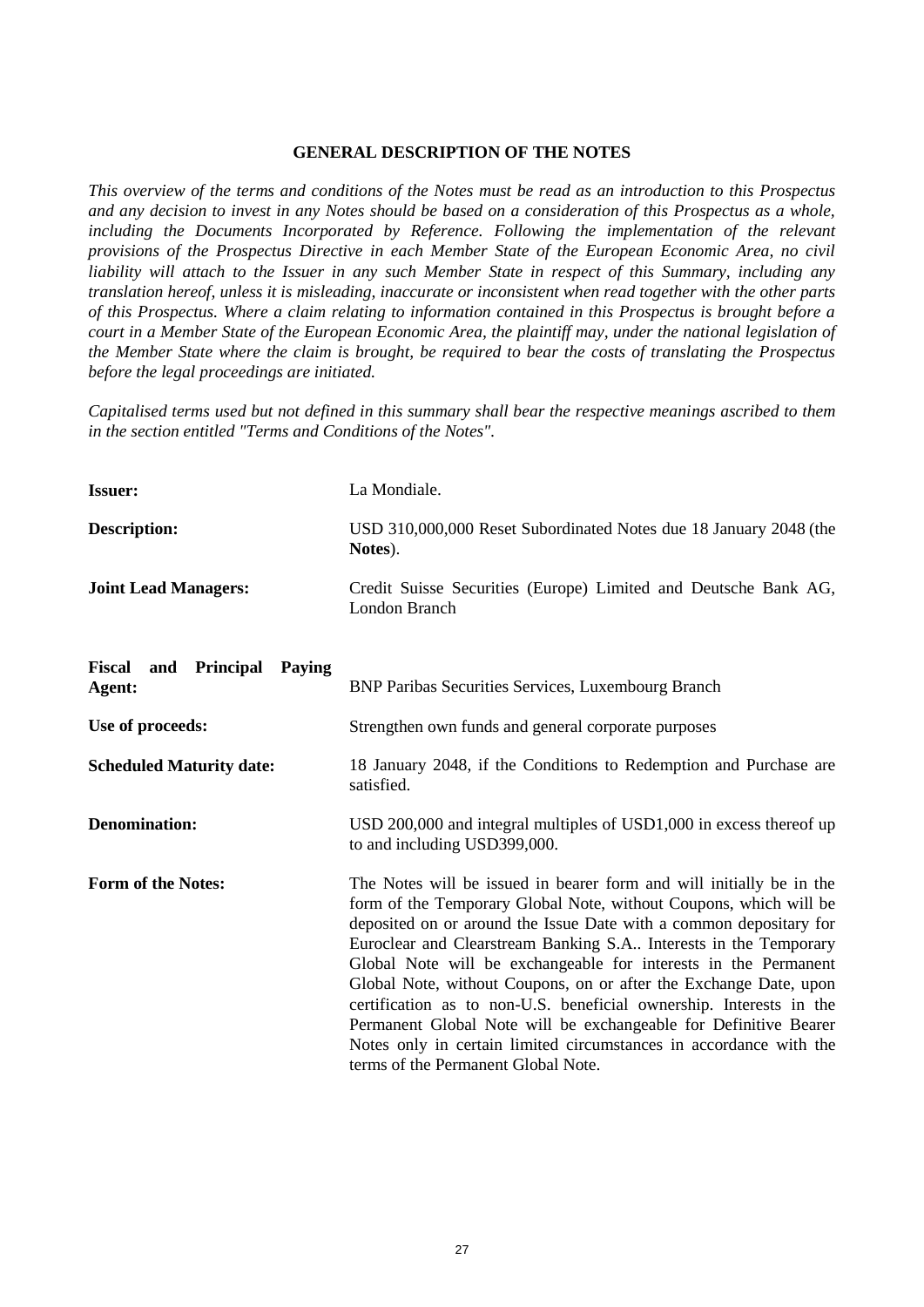**Ranking:** The principal and interest of the Notes constitute direct, unconditional and unsecured Subordinated Obligations of the Issuer and rank (i) *pari passu* among themselves, (ii) *pari passu* with all other present and future Ordinary Subordinated Obligations, and (iii) senior to all present and future Deeply Subordinated Obligations, *titres participatifs* issued by the Issuer, *prêts participatifs* granted to the Issuer and Mutual Certificates issued by the Issuer but (iv) junior to subordinated obligations expressed to rank senior to Ordinary Subordinated Obligations, if any, and (v) junior to Unsubordinated Obligations of the Issuer.

> **Deeply Subordinated Obligations** means all and any bonds or borrowings or any other Obligations of the Issuer which constitute direct, unconditional, unsecured and lowest ranking subordinated obligations of the Issuer, including bonds or borrowings, the subordination provisions of which are governed by the provisions of Article L. 228-97 of the French *Code de commerce,* and which rank and will rank (i) *pari passu* among themselves, (ii) *pari passu* with all other present and future Deeply Subordinated Obligations of the Issuer, but (iii) shall be subordinated to (A) all present and future *prêts participatifs* granted to the Issuer,(B) all present and future *titres participatifs* issued by the Issuer (C) all present and futureOrdinary Subordinated Obligations of the Issuer and (D) all present and future Unsubordinated Obligations of the Issuer but (iv) but shall rank senior to all present and future Mutual Certificates of the Issuer.

> **Mutual Certificates** means any mutual certificates (*certificats mutualistes*) that may be issued from time to time by the Issuer in accordance with articles L.322-26-8 *et seq* of the French Insurance Code.

> **Obligations** means any payment obligation expressed to be assumed by, or imposed on, the Issuer under, or arising as a result of, any contract, agreement, document, instrument, conduct, relationship or by operation of law.

> **Ordinary Subordinated Obligations** means any Obligations of the Issuer which constitute direct, unconditional, unsecured and subordinated obligations of the Issuer and which rank and will at all times rank (i) equally and rateably with any other existing or future Ordinary Subordinated Obligations, but (ii) senior to all present and future *titres participatifs* issued by the Issuer, *prêts participatifs* granted to the Issuer, Deeply Subordinated Obligations of the Issuer and Mutual Certificates of the Issuer, and (iii) junior to subordinated obligations expressed to rank senior to Ordinary Subordinated Obligations if any, and (iv) junior to Unsubordinated Obligations.

> **Unsubordinated Obligations** means any Obligations of the Issuer which are unsubordinated.

**Negative pledge:** There will be no negative pledge in respect of the Notes.

**Events of default:** There will be no events of default in respect of the Notes.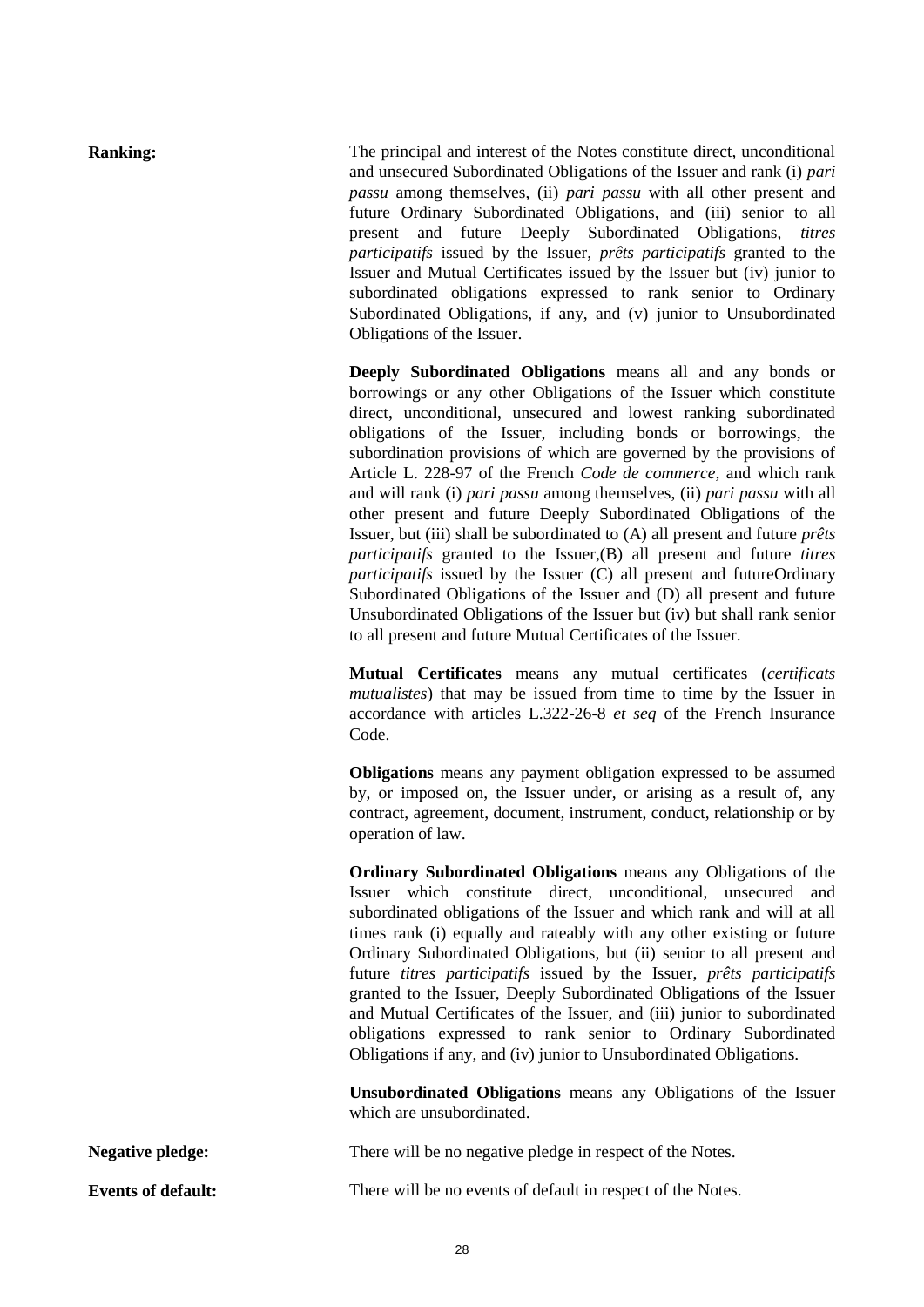**Interest:** The Notes shall bear interest on their outstanding principal amount:

- (i) from and including the Issue Date to, but excluding, 18 January 2028 (the "**First Call Date**"), at an interest rate of 4.80 per cent. *per annum*; and
- (ii) from and including the First Call Date to, but excluding the Final Maturity Date at an interest rate which will be determined and subject to a reset every five years (the first such reset taking effect on the First Call Date) and shall be equal to the sum of the Reference Rate for the relevant Reset Period and the Margin, which in no circumstances shall be less than zero (the **"Reset Rate"**)

Interest shall (subject to deferral as provided herein) be payable semiannually in arrear on 18 January and 18 July of each year (each an **"Interest Payment Date"**), commencing on 18 July 2018 to (and including) the Final Maturity Date.

**Bloomberg Screen** means page H15T5Y on the Bloomberg L.P. service or any successor service or such other page as may replace that page on that service for the purpose of displaying "Treasury constant maturities" as reported in the H.15(519).

**Business Day** means any day (other than a Saturday or a Sunday) which is a day on which commercial banks and foreign exchange markets settle payments and are open for general business (including dealing in foreign exchange and foreign currency deposits) in New York and Paris.

**CMT Rate** means, in relation to a Reset Period and the Reset Rate Determination Date in relation to such Reset Period, the rate determined by the Principal Paying Agent (or, with respect to limb (iii) below, the Calculation Agent) and expressed as a percentage equal to:

- (i) the yield for U.S. Treasury Securities at "constant maturity" for a designated maturity of five years, as published in the H.15(519) under the caption "Treasury constant maturities (Nominal)", as that yield is displayed, for the particular Reset Rate Determination Date, on the Bloomberg Screen; or
- (ii) if the yield referred to in (i) above is not published by 4:00 p.m. (New York City time) on the Bloomberg Screen on such Reset Rate Determination Date, the yield for U.S. Treasury Securities at "constant maturity" for a designated maturity of five years as published in the H.15(519) under the caption "Treasury constant maturities (Nominal)" for such Reset Rate Determination Date; or
- (iii)if the yield referred to in (ii) above is not published by 4:30 p.m. (New York City time) on such Reset Rate Determination Date, the Reset Reference Dealer Rate on such Reset Rate Determination Date; or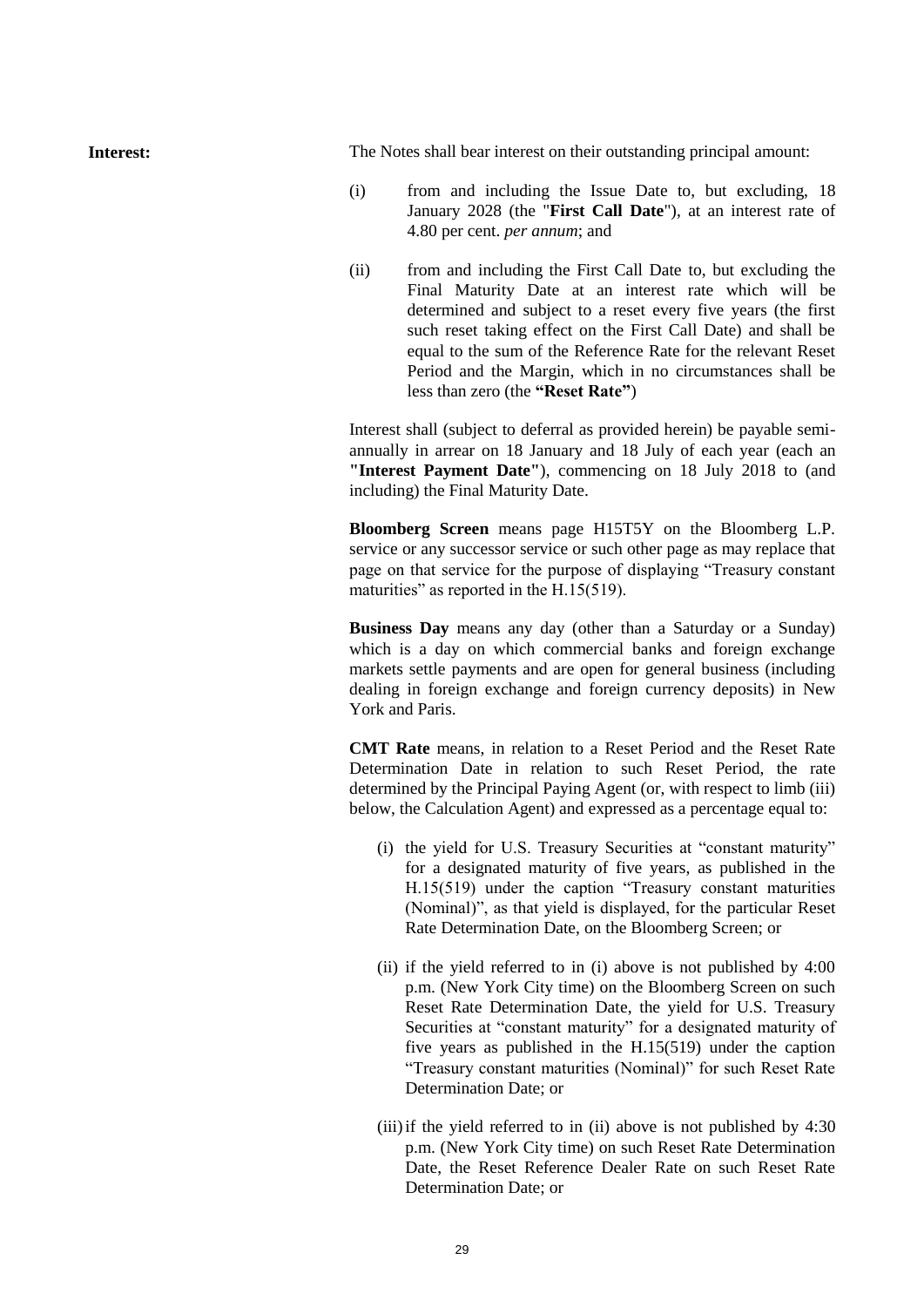(iv) if fewer than three Reference Dealers selected by the Calculation Agent provide bid prices for the purposes of determining the Reset Reference Dealer Rate referred to in (iii) above as described in the definition of Reset Reference Dealer Rate, the CMT Rate applicable to the last preceding Reset Period or, in the case of the Reset Period commencing on the First Call Date 2.565 per cent. per annum.

#### **Final Maturity Date** means:

- (i) if on the Scheduled Maturity Date the Conditions to Redemption and Purchase are fulfilled, the Scheduled Maturity Date;
- (ii) otherwise, the first Interest Payment Date following the Scheduled Maturity Date on which the Conditions to Redemption and Purchase are fulfilled.

**H.15(519)** means the weekly statistical release designated as H.15(519), or any successor publication, published by the Board of Governors of the Federal Reserve System at http://www.federalreserve.gov/releases/H15/ or any successor site or publication.

**Margin** means 3.235 per cent. *per annum*.

**Reference Rate** means the prevailing CMT Rate determined by the Fiscal Agent on the calendar day falling five U.S. Government Securities Business Days prior to the relevant Reset Date (the **Reset Rate Determination Date**).

**Reset Date** means the First Call Date, the fifth anniversary date of that date and each subsequent fifth anniversary of the previous fifth anniversary thereof.

**Reset Reference Dealer Rate** means, on any Reset Rate Determination Date, the rate calculated by the Calculation Agent as being a yield-to-maturity based on the arithmetic mean of the secondary market bid prices for Reset U.S. Treasury Securities at approximately 4:30 p.m. (New York City time) on such Reset Rate Determination Date, of leading primary U.S. government securities dealers in New York City (each, a **Reference Dealer**). The Calculation Agent will select five Reference Dealers to provide such bid prices and will eliminate the highest quotation (or, in the event of equality, one of the highest) and the lowest quotation (or, in the event of equality, one of the lowest); provided, however, that, if fewer than five but more than two such bid prices are provided, then neither the highest nor the lowest of those quotations will be eliminated prior to calculating the arithmetic mean of such bid prices.

**Reset Period** means each period from, and including, a Reset Date to, but excluding the next succeeding Reset Date.

**Reset U.S. Treasury Securities** means, on any Reset Rate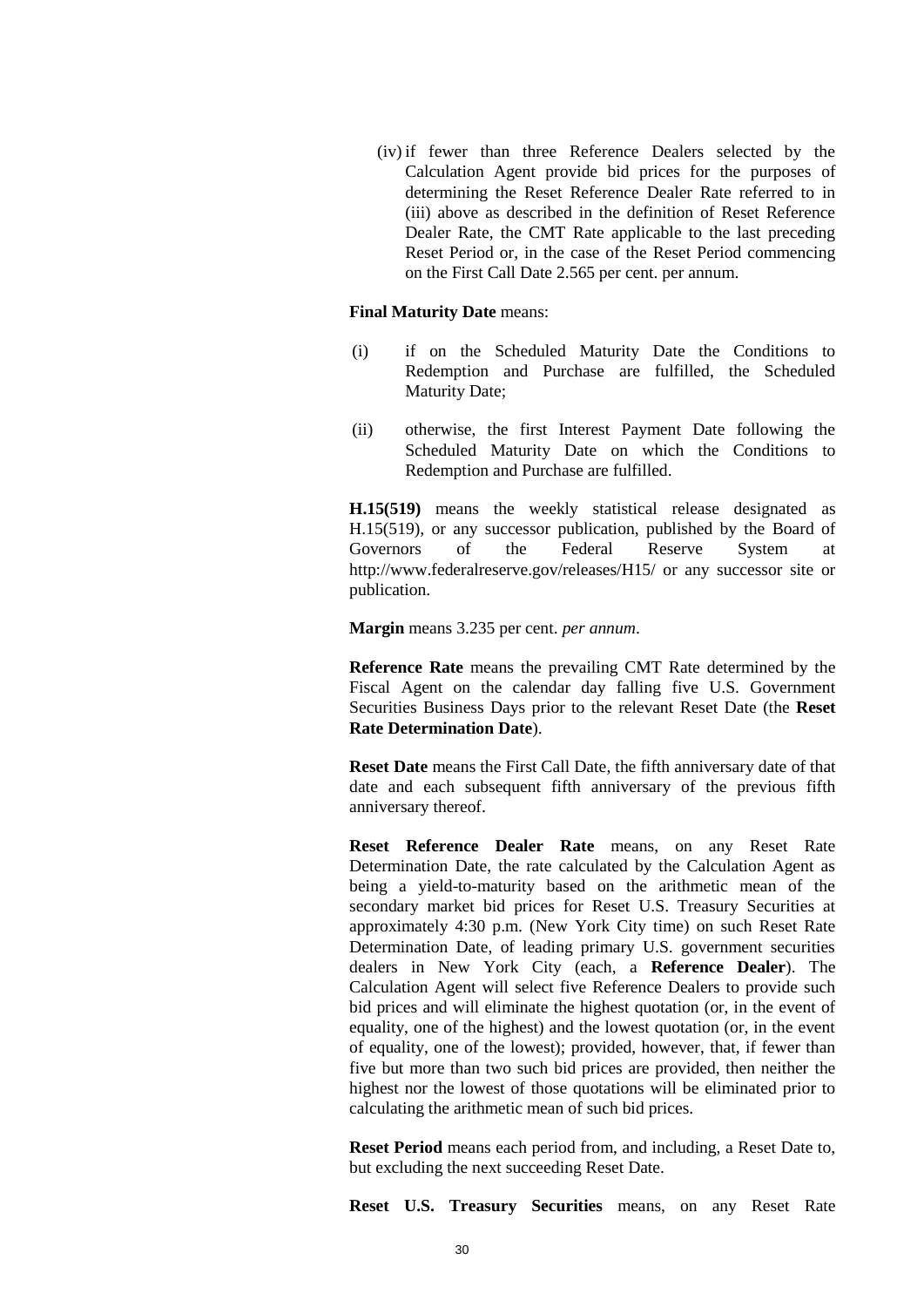Determination Date, U.S. Treasury Securities with an original maturity equal to five years, a remaining term to maturity of no more than one year shorter than five years and in a principal amount equal to an amount that is representative for a single transaction in such U.S. Treasury Securities in the New York City market. If two U.S. Treasury Securities have remaining terms to maturity equally close to five years, the U.S. Treasury Security with the shorter remaining term to maturity will be used.

**U.S. Government Securities Business Day** means any day except for a Saturday, Sunday or a day on which the Securities Industry and Financial Markets Association or its successor recommends that the fixed income departments of its members be closed for the entire day for purposes of trading in U.S. government securities.

**U.S. Treasury Securities** means securities that are direct obligations of the United States Treasury, issued other than on a discount rate basis.

- **Interest Deferral:** (i) On any Interest Payment Date other than a Compulsory Interest Payment Date or a Mandatory Interest Deferral Date (an **Optional Interest Payment Date**), the Issuer may, at its option, elect to defer payment of all (but not some only) of the interest accrued to that date and any failure to pay shall not constitute a default by the Issuer for any purpose.
	- (ii) On any Mandatory Interest Deferral Date, the Issuer will be obliged to defer payment of all of the interest accrued to that date.

Any interest not paid on a Mandatory Interest Deferral Date, or an Optional Interest Payment Date shall constitute **Arrears of Interest**. Arrears of Interest on all outstanding Notes shall become due in full following the occurrence of certain circumstances.

**Arrears of Interest** may, subject to the fulfilment of the Conditions to Settlement, at the option of the Issuer, be paid in whole or in part at any time but all Arrears of Interest in respect of all Notes for the time being outstanding shall become due in full on whichever is the earliest of:

- (i) the next Interest Payment Date which is a Compulsory Interest Payment Date; or
- (ii) the date of any redemption of the Notes in accordance with the provisions relating to redemption of the Notes; or
- (iii) the date upon which a judgment is made by a competent court for the judicial liquidation of the Issuer (*liquidation judiciaire*) or for the sale of the whole of the business (*cession totale de l'entreprise*) following an order of judicial reorganisation (*redressement judiciaire*) in respect of the Issuer or in the event of the liquidation of the Issuer for any other reason.

**Conditions to Settlement** are satisfied on any day with respect to any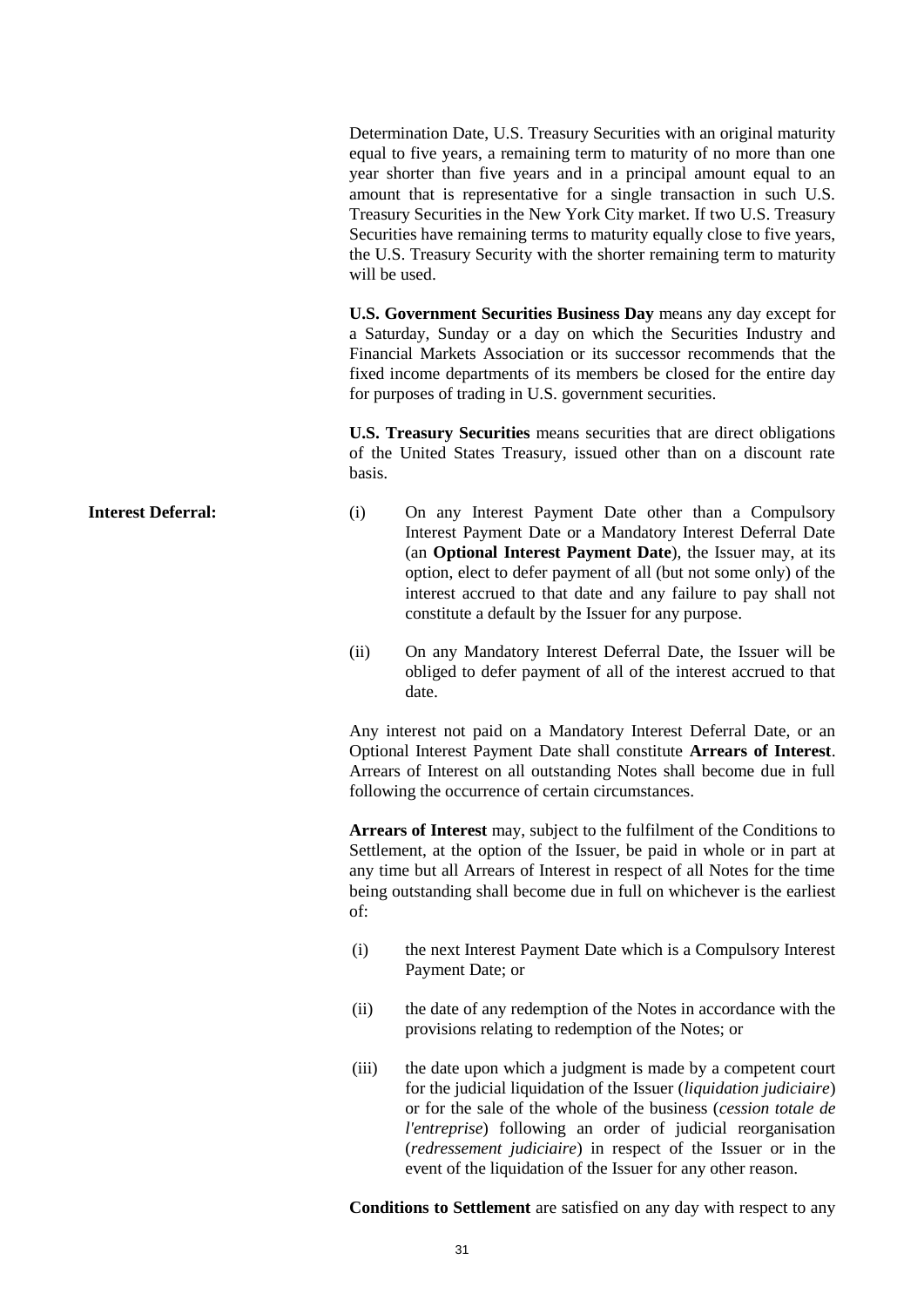payment of Arrears of Interest, if such day would not be a Mandatory Interest Deferral Date if such day was an Interest Payment Date.

**Compulsory Payment Event** means any of the following events has occurred:

- (i) the Issuer has made a payment on any other Ordinary Subordinated Obligations, unless such payment was a mandatory payment under the terms of any such other Ordinary Subordinated Obligations of the Issuer;
- (ii) the Issuer has made a payment on any securities ranking junior to Ordinary Subordinated Obligations (including on any Mutual Certificates of the Issuer) unless such payment was a mandatory payment under the terms of any such securities;
- (iii) the Issuer has redeemed, purchased or acquired any Ordinary Subordinated Obligations by any means unless such redemption, purchase or acquisition was a mandatory redemption, purchase or acquisition under the terms of any such securities; and
- (iv) the Issuer has redeemed, purchased or acquired any securities ranking junior to Ordinary Subordinated Obligations (including any partial prepayment of such securities but excluding, for the avoidance of doubt, the buy-back of any Mutual Certificates of the Issuer in the context of its buy-back programme (*programme de rachat de certificats mutualistes*) or any future buy-back programmes, by any means unless such redemption, purchase or acquisition was a mandatory redemption, purchase or acquisition under the terms of any such securities.

**Group** means the Issuer, together with its fully consolidated subsidiaries taken as a whole.

**Mandatory Interest Deferral Date** means each Interest Payment Date in respect of which, notwithstanding the occurrence of a Compulsory Interest Payment Event, the Fiscal Agent has received written notice from the Issuer confirming that a Regulatory Deficiency has occurred and such Regulatory Deficiency is continuing on such Interest Payment Date, or such interest payment (and, if relevant, any Arrears of Interest) would itself cause a Regulatory Deficiency provided, however, that the relevant Interest Payment Date will not be a Mandatory Interest Deferral Date in relation to such Interest Payment (or such part thereof) if, cumulatively:

- (i) the Relevant Supervisory Authority has exceptionally waived the deferral of such Interest Payment (and, if relevant, any Arrears of Interest) (to the extent the Relevant Supervisory Authority can give such waiver in accordance with the Solvency II Regulations);
- (ii) paying the Interest Payment (and, if relevant, any Arrears of Interest) does not further weaken the solvency position of the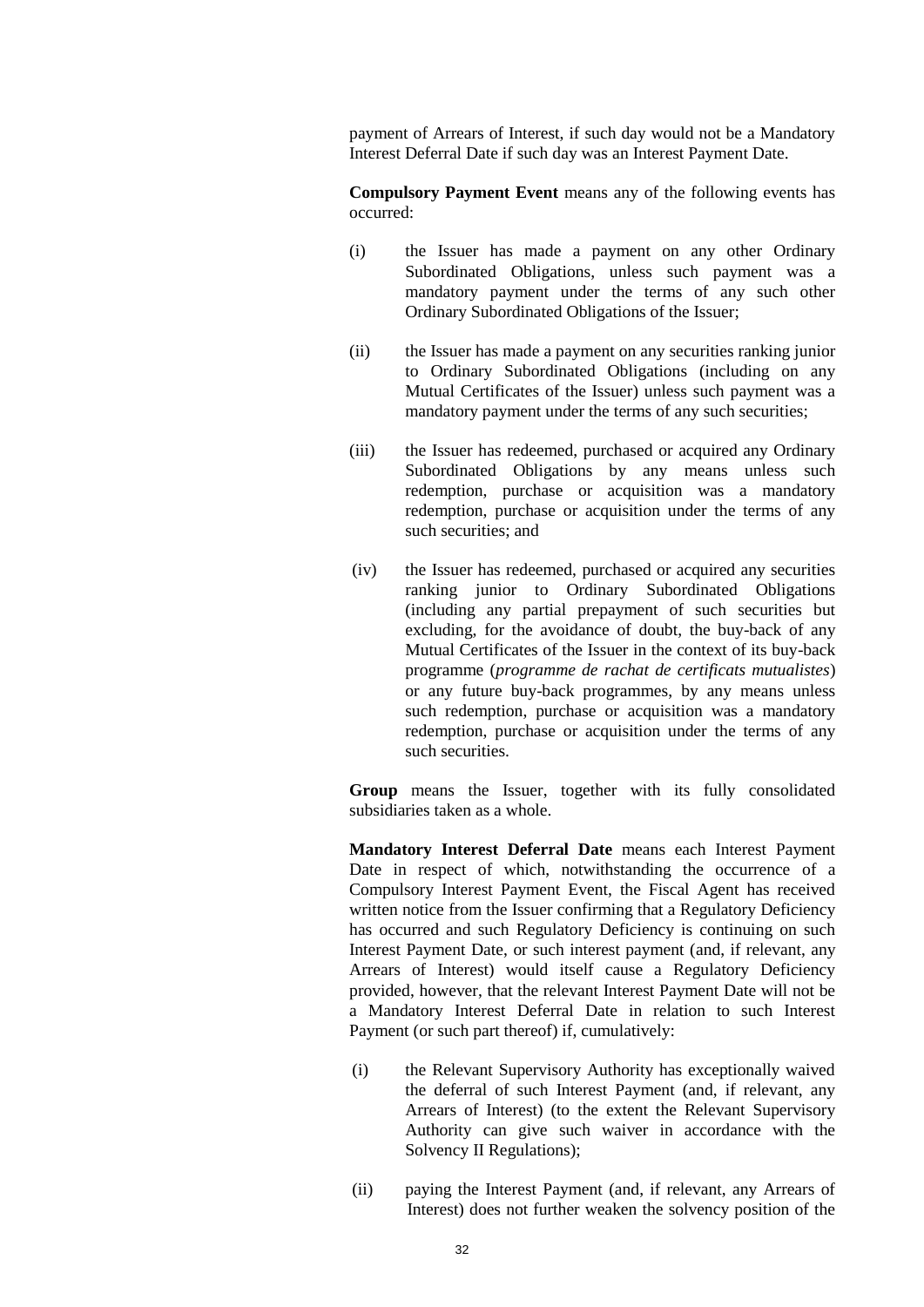Issuer as determined in accordance with the Solvency II Regulations; and

(iii) the Minimum Capital Requirement will be complied with immediately after the Interest Payment (and, if relevant, any Arrears of Interest) is made.

**Prior Approval of the Relevant Supervisory Authority** means the prior written approval of the Relevant Supervisory Authority, if such approval is required at the time under any applicable Solvency II Regulations.

**Regulatory Deficiency** means the own funds regulatory capital (or whatever the terminology employed by the Solvency II Regulations) of the Issuer or of SGAM AG2R La Mondiale Group is not sufficient to cover the capital requirement (or whatever the terminology employed by the Solvency II Regulations) of the Issuer or of SGAM AG2R La Mondiale Group and either a deferral of interest (and, if relevant, any Arrears of Interest) is required or a redemption or repayment of principal is prohibited under the Solvency II Regulations in order for the Notes to qualify as "tier two" own funds regulatory capital (or whatever terminology is employed by the Solvency II Regulations). For the avoidance of doubt, a Regulatory Deficiency would be deemed to have occurred when the Issuer or SGAM AG2R La Mondiale Group fails to meet the Solvency Capital Requirement (as defined in the Solvency II Directive) or Minimum Capital Requirement.

**SGAM AG2R La Mondiale Group means the combined group** (*groupe combiné*) of SGAM AG2R La Mondiale (which includes, as of the Issue Date the combination of two perimeters, AG2R Réunica Prévoyance and La Mondiale) evolving from time to time.

**Taxation:** All payments in respect of the Notes shall be made free and clear of, and without withholding or deduction for or on account of, any taxes, duties, assessments or governmental charges of whatever nature imposed, levied, collected, withheld or assessed by or on behalf of any jurisdiction or any political subdivision or any authority thereof or therein having power to tax unless such withholding or deduction is required by law.

**Additional Amounts:** If French law should require that payments of principal or interest made by the Issuer in respect of any Note be subject to withholding or deduction in respect of any taxes, duties, assessments or governmental charges of whatever nature, and provided a Tax Alignment Event has occurred and is continuing, the Issuer, will, to the fullest extent then permitted by law, pay such additional amounts (**Additional Amounts**) as shall result in receipt by the Noteholders of such amounts as would have been received by them had no such withholding or deduction been required, except that no such Additional Amounts shall be payable with respect to any Note in certain circumstances.

> A **Tax Alignment Event** will be deemed to have occurred if at any time the Issuer determines, in consultation with the Relevant Supervisory Authority, that the obligation to pay Additional Amounts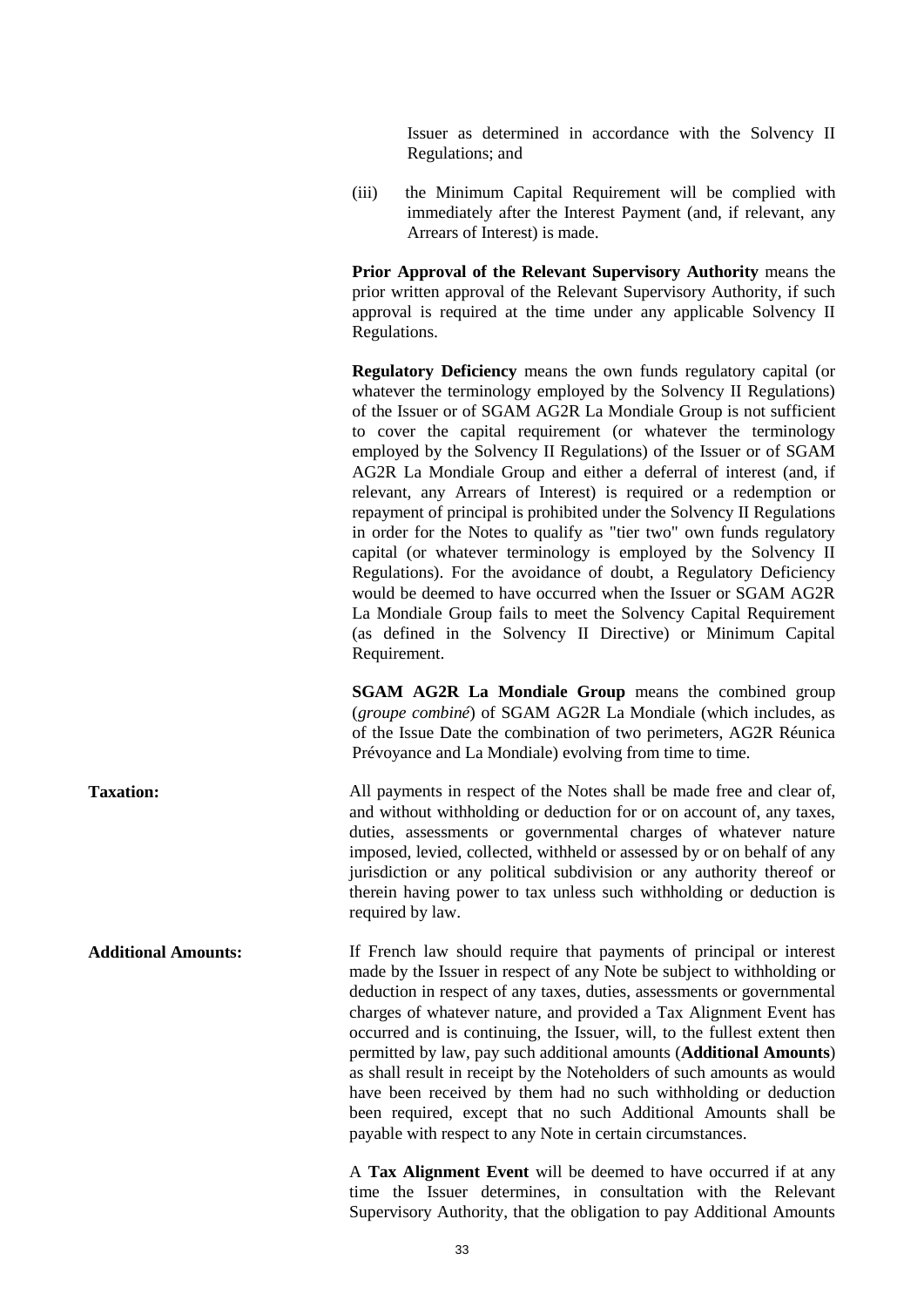|                                                             | would not cause the Notes to no longer be treated under Solvency II<br>Regulations as "tier two" own funds regulatory capital (or whatever<br>the terminology employed by the Solvency II Regulations) and gives<br>not less than thirty (30) nor more than forty-five (45) calendar days'<br>notice of such fact to the Fiscal Agent, the Noteholders (which notice<br>shall be shall be in effect until the Issuer revokes a prior given notice<br>by giving not less than thirty $(30)$ nor more than forty-five $(45)$<br>calendar days' notice of such fact to the Fiscal Agent and the<br>Noteholders).                                                                                                                                                                                                                                                                                                                                                                                                                                                                                                                                                                                                                                                                                                                                                                                                |
|-------------------------------------------------------------|--------------------------------------------------------------------------------------------------------------------------------------------------------------------------------------------------------------------------------------------------------------------------------------------------------------------------------------------------------------------------------------------------------------------------------------------------------------------------------------------------------------------------------------------------------------------------------------------------------------------------------------------------------------------------------------------------------------------------------------------------------------------------------------------------------------------------------------------------------------------------------------------------------------------------------------------------------------------------------------------------------------------------------------------------------------------------------------------------------------------------------------------------------------------------------------------------------------------------------------------------------------------------------------------------------------------------------------------------------------------------------------------------------------|
| <b>Redemption at Maturity:</b>                              | Subject to the "Terms and Conditions of the Notes – Redemption and<br>Purchase" unless previously redeemed or purchased and cancelled as<br>provided below, the Notes will be redeemed at their Principal Amount,<br>together with accrued interest thereon, if any, and any Arrears of<br>Interest, on the Final Maturity Date.                                                                                                                                                                                                                                                                                                                                                                                                                                                                                                                                                                                                                                                                                                                                                                                                                                                                                                                                                                                                                                                                             |
| <b>Optional Early Redemption as</b><br>from First Call Date | The Issuer may, subject to the Prior Approval of the Relevant<br>Supervisory Authority, redeem the Notes in whole, but not in part, at<br>their Principal Amount, together with all interest accrued (including<br>Arrears of Interest) to the date fixed for redemption on the First Call<br>Date or on any Reset Date falling thereafter.                                                                                                                                                                                                                                                                                                                                                                                                                                                                                                                                                                                                                                                                                                                                                                                                                                                                                                                                                                                                                                                                  |
| <b>Optional Early Redemption for</b><br><b>Tax Reasons</b>  | The Notes may be redeemed at their principal amount plus any<br>accrued interest (including Arrears of Interest) at the option of the<br>Issuer in whole, but not in part, at any time by giving not less than<br>thirty (30) nor more than forty-five (45) calendar days' notice to the<br>Fiscal Agent and the Noteholders (which notice shall be irrevocable),<br>if on the date of the next payment due under the Notes, a withholding<br>or deduction for or on account of, any taxes, duties, assessments or<br>governmental charges of whatever nature imposed, levied, collected,<br>withheld or assessed by or on behalf of France or any political<br>subdivision or any authority thereof or therein having power to tax is<br>required as a result of (a) any change in, or amendment to, the laws or<br>regulations of France or any political subdivision of, or any authority<br>in, or of, France having power to tax, or (b) any change in the<br>application or official interpretation of such laws or regulations, in<br>each case occurring or becoming effective on or after the Issue Date of<br>the Notes, provided that the due date for redemption shall not be<br>earlier than the latest practicable date on which the Issuer could make<br>such payment without withholding or deduction for French taxes.<br>If the Issuer would on the date of the next payment due under the |

Notes be prevented by French law from making payment to the Noteholders of the full amount then due and payable, then the Issuer shall forthwith give notice of such fact to the Fiscal Agent and the Issuer may forthwith redeem all, but not some only, of the Notes then outstanding, at their principal amount plus any accrued interest (including Arrears of Interest), upon giving not less than seven (7) nor more than thirty (30) calendar days' irrevocable notice to the Noteholders, provided that the due date for redemption of which notice hereunder shall be given, shall be no earlier than the latest practicable date on which the Issuer could make payment without withholding or deduction for French taxes, or if such date is past, as soon as is practicable thereafter.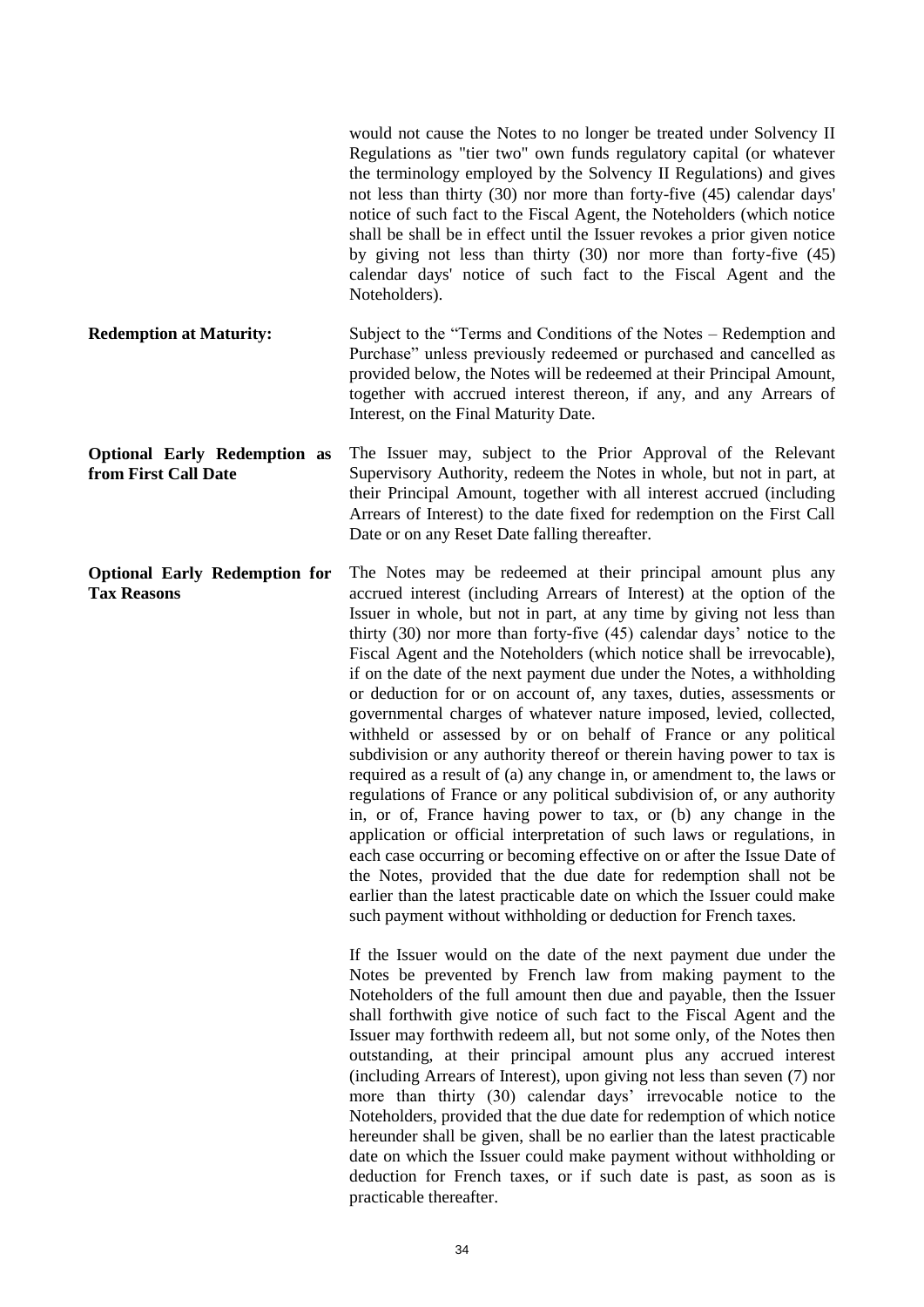The Notes may be redeemed at the option of the Issuer in whole, but not in part, at their principal amount plus any accrued interest (including Arrears of Interest), at any time by giving not less than thirty (30) nor more than forty-five (45) calendar days' notice to the Fiscal Agent and the Noteholders (which notice shall be irrevocable), if on the date of the next payment due under the Notes, the part of the interest payable by the Issuer under the Notes that is tax-deductible is reduced as a result of (a) any change in, or amendment to, the laws or regulations of France or any political subdivision of, or any authority in, or of, France having power to tax, or (b) any change in the application or official interpretation of such laws or regulations, in each case occurring or becoming effective on or after the Issue Date, provided that the due date for redemption shall be no earlier than the latest practicable date preceding the effective date on which the part of the interest payable under the Notes that is tax-deductible is reduced. Prior to the giving of any notice of redemption pursuant to this paragraph, the Issuer shall deliver to the Fiscal Agent (x) a certificate signed by a director of the Issuer stating that the part of the interest payable under the Notes that is tax-deductible is reduced as aforesaid and that the Issuer is entitled to effect such redemption and (y) an opinion of independent legal advisers of recognised standing to such effect.

In each case subject to the Conditions to Redemption and Purchase and the Prior Approval of the Relevant Supervisory Authority.

**Optional Early Redemption for Regulatory Reasons:** If, at any time, the Issuer determines that a Regulatory Event has occurred with respect to the Notes on or after the Issue Date, the Issuer may, subject to the Prior Approval of the Relevant Supervisory Authority and the Conditions to Redemption, redeem the Notes in whole, but not in part, at their principal amount plus any accrued interest (including Arrears of Interest).

> A **Regulatory Event** means that after the Issue Date, the Issuer (i) is subject to regulatory supervision by the Relevant Supervisory Authority, and (ii) is not permitted to treat the aggregate net proceeds of the Notes (in whole) that are outstanding as eligible (x) for the purpose of the determination of the solvency margin or capital adequacy levels of the Issuer and/or SGAM AG2R La Mondiale Group (y) as "tier two" own funds regulatory capital (or whatever terminology is employed by Solvency II Regulations at the time), except as a result of the application of the limits on inclusion of such securities in the regulatory capital.

**Optional Early Redemption for Rating Reasons:** If at any time, the Issuer determines that a Rating Methodology Event has occurred with respect to the Notes, the Issuer may, at any time, subject to the Prior Approval of the Relevant Supervisory Authority and the Conditions to Redemption, redeem the Notes in whole, but not in part, at their principal amount plus any accrued interest (including Arrears of Interest).

> A **Rating Methodology Event** will be deemed to occur upon a change in, or clarification to, the methodology of any Rating Agency (or in the interpretation of such methodology) as a result of which the equity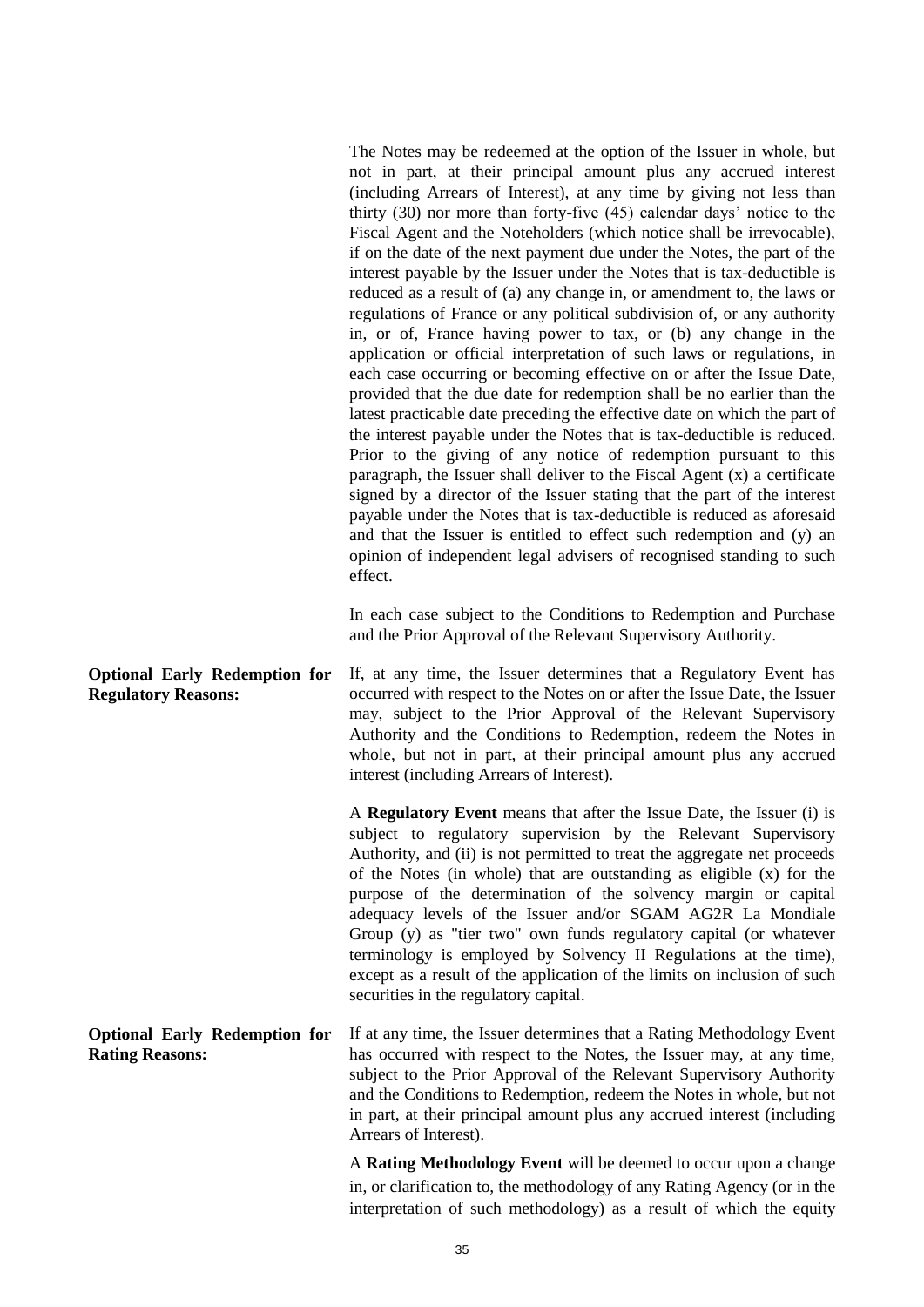content assigned by that Rating Agency to the Notes is, in the reasonable opinion of the Issuer, materially reduced when compared to the equity content assigned by that Rating Agency to the Notes at or around the Issue Date.

**Rating Agency** means S&P Global Ratings (**Standard & Poor's**) or any other rating agency of equivalent international standing (and their respective successors or affiliates) solicited by the Issuer to grant a credit rating to the Issuer.

**Accounting Reasons:** If, at any time, the Issuer determines that an Accounting Event has occurred with respect to the Notes on or after the Issue Date, the Issuer may, subject to the Prior Approval of the Relevant Supervisory Authority, redeem the Notes in whole, but not in part, at their principal amount plus any accrued interest (including Arrears of Interest).

> An **Accounting Event** shall be deemed to occur if, as a result of a change in accounting principles or the application thereof which becomes effective on or after the Issue Date, but not otherwise, the obligations of the Issuer under the Notes must not or may no longer be recorded as "liabilities" in the following audited annual financial statements of the Issuer, prepared in accordance with International Financial Reporting Standards or any other accounting standards that the Issuer applies in the preparation of its audited annual financial statements in accordance with French company law ("Applicable Accounting Standards").

**Purchase:** Any redemption or purchase of the Notes is subject to the conditions (amongst others as described herein) that (i) no Regulatory Deficiency has occurred and is continuing on the date due for redemption or purchase, (ii) such redemption or purchase would not itself cause a Regulatory Deficiency and (iii) to the extent required under the Solvency II Regulations in order for the Notes to be treated as "tier two" own funds regulatory capital (or, if different, whatever terminology is employed to denote such concept by the Solvency II Regulations) of the Issuer and/or SGAM AG2R La Mondiale Group for the purposes of the determination of the Issuer and/or SGAM AG2R La Mondiale Group's regulatory capital, no Insolvent Insurance Affiliate Winding-up has occurred nor is continuing on the date due for redemption or purchase.

> In addition, and unless otherwise provided in the relevant rules, the Notes may not be redeemed or purchased pursuant to the provisions hereof, prior to the fifth anniversary of the Issue Date, and, in the case of the first two paragraphs of Optional Early Redemption for Tax Reasons only, prior to the Relevant Anniversary, in each case unless the redemption or purchase has/have been funded out of the proceeds of a new issuance of own-funds capital of the same or higher quality as the Notes.

> Should a Regulatory Deficiency or an Insolvent Insurance Affiliate Winding-up occur after a notice for redemption has been made to the Noteholders, such redemption notice would become automatically void and notice would be made promptly by the Issuer.

**Optional Early Redemption for** 

**Conditions to Redemption or**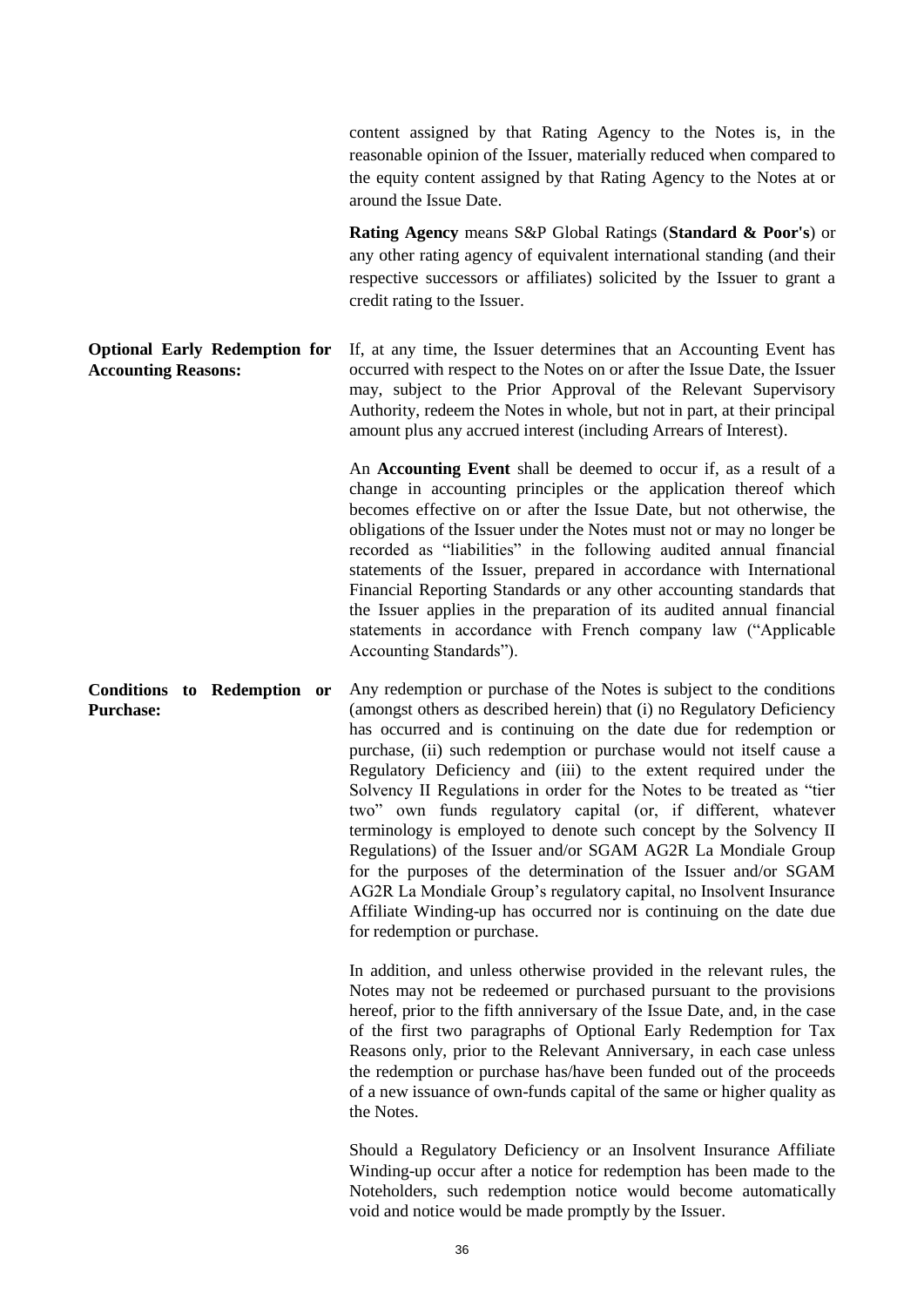Notwithstanding that a Regulatory Deficiency may have occurred and be continuing on the date due for redemption or purchase, or if such redemption or purchase would of itself cause a Regulatory Deficiency, the Notes may still be redeemed or purchased on such date to the extent permitted under, and in accordance with, the Solvency II Directive and the Applicable Supervisory Regulations and provided that all of the following conditions are met:

- (i) on or prior to such date, the Prior Approval of the Relevant Supervisory Authority has been exceptionally given with respect to the relevant redemption or purchase of the Notes;
- (ii) the relevant redeemed or purchased Notes are replaced by other own funds regulatory capital of at least the same quality; and
- (iii) the applicable minimum capital requirement (MCR) (or, if different, whatever terminology is employed to denote such requirement by the then Applicable Supervisory Regulations) is complied with after the relevant redemption or purchase of the Notes has been made.

Notwithstanding that an Insolvent Insurance Affiliate Winding-up may have occurred and be continuing on the date due for redemption or purchase, the Notes may still be redeemed or purchased on such date to the extent permitted under, and in accordance with, the Solvency II Directive and the Solvency II Regulations and provided that, on or prior to such date, the Prior Approval of the Relevant Supervisory Authority has been exceptionally obtained with respect to the relevant redemption or purchase of the Notes.

If practicable under the circumstances, the Issuer will give notice to the Noteholders and to the Fiscal Agent of any deferral of the redemption of the Notes. This notice will not be a condition to the deferral of redemption. Any delay or failure by the Issuer to give such notice shall not affect the deferral described above.

## **Insolvent Insurance Affiliate Winding-up** means:

- (i) the winding-up of any Insurance Undertaking within the Group or SGAM AG2R La Mondiale Group; or
- (ii) the appointment of an administrator of any Insurance Undertaking within the Group or SGAM AG2R La Mondiale Group,

in each case, where the Issuer has determined, acting reasonably and in consultation with the Relevant Supervisory Authority, that the assets of that Insurance Undertaking within the Group or SGAM AG2R La Mondiale Group may or will not be sufficient to meet all claims of the policyholders pursuant to a contract of insurance or reinsurance of that Insurance Undertaking which is subject to a winding-up or administration process (and for these purposes, the claims of policyholders pursuant to a contract of insurance or reinsurance shall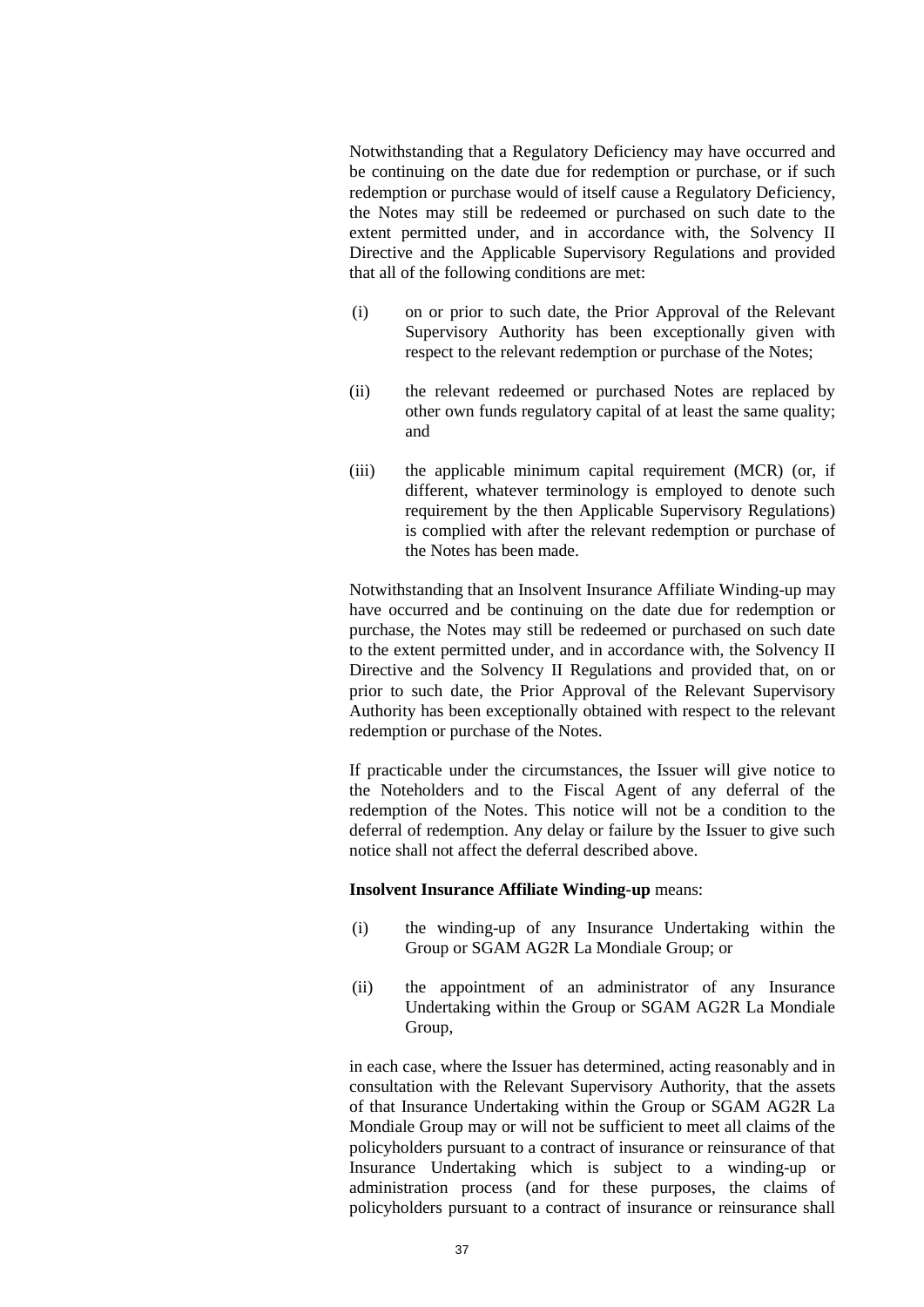include all amounts to which policyholders are entitled under applicable legislation or rules relating to the winding-up of Insurance Undertakings that reflect any right to receive or expectation of receiving benefits which policyholders may have).

**Insurance Undertaking** has the meaning ascribed to it in the Solvency II Directive.

**Redemption Alignment Event** will be deemed to have occurred if at any time before the tenth anniversary of the Issue Date the Issuer determines, in consultation with the Relevant Supervisory Authority, that the option to redeem the Notes under the first two paragraphs of Optional Early Redemption for Tax Reasons from the fifth anniversary without such redeemed Notes being required to be replaced by other own funds regulatory capital of at least the same quality, would not cause the Notes to no longer fulfil the requirements in order to be treated under the then applicable supervisory regulations as "tier two" own funds regulatory capital (or, if different, whatever terminology is employed to denote such concept by the then applicable supervisory regulations) of the Issuer and/or SGAM AG2R La Mondiale Group for the purposes of the determination of the Issuer's and/or SGAM AG2R La Mondiale Group's regulatory capital (including for the purpose of any capital requirements of internationally active insurance groups). The Issuer gives not less than thirty (30) nor more than forty-five (45) calendar days' notice of such fact to the Fiscal Agent and the **Noteholders** 

**Relevant Anniversary** means the tenth anniversary of the Issue Date, provided however that Relevant Anniversary shall mean the fifth anniversary of the Issue Date if a Redemption Alignment Event has occurred.

**Exchange/Variation:** Further to a Regulatory Event or a Rating Methodology Event the Issuer would be entitled, without the consent or approval of the Noteholders, to exchange or vary the Notes, subject to a number of conditions including not being prejudicial to the interest of the Noteholders, so that after such exchange or variation the Notes would be eligible.

**Purchase:** The Issuer or any of its affiliated entities may at any time, subject to the Prior Approval of the Relevant Supervisory Authority, purchase Notes (provided that all unmatured Coupons and Talons relating thereto are purchased therewith) in the open market or otherwise at any price. Notes so purchased by the Issuer may be (i) held and resold in accordance with Articles L.213-0-1 and D.213-0-1 of the French *Code monétaire et financier* for the purpose of enhancing the liquidity of the Notes or (ii) cancelled in accordance with Article L.228-74 of the French *Code de commerce*.

**Meetings of Noteholders and Modifications:** The Notes contain provisions for calling meetings of Noteholders to consider matters affecting their interests generally. These provisions permit defined majorities to bind all Noteholders including Noteholders who did not attend and vote at the relevant meeting and Noteholders who voted in a manner contrary to the majority.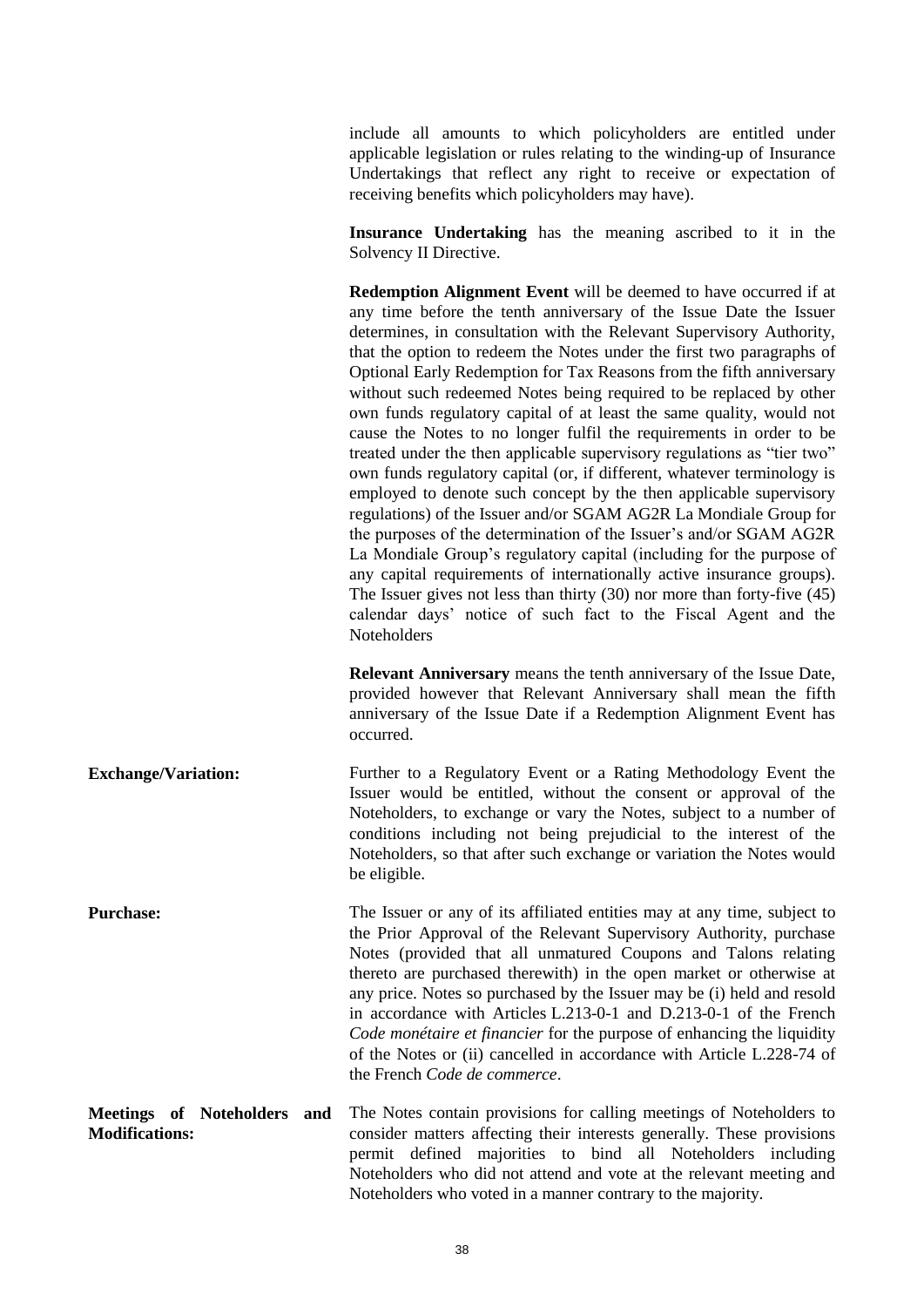|                              | The Issuer may also, subject to the Prior Approval of the Relevant<br>Supervisory Authority, make any modification to the Notes which is<br>not prejudicial to the interests of the Noteholders without the consent<br>of the Noteholders. Any such modification shall be binding on the<br>Noteholders. |
|------------------------------|----------------------------------------------------------------------------------------------------------------------------------------------------------------------------------------------------------------------------------------------------------------------------------------------------------|
| <b>Listing:</b>              | Application has been made for the Notes to be admitted to listing and<br>to trading on Euronext Paris.                                                                                                                                                                                                   |
| <b>Rating:</b>               | The Notes have been rated BBB by Standard & Poor's.                                                                                                                                                                                                                                                      |
| <b>Clearing:</b>             | The Notes have been accepted for clearance through Clearstream,<br>Luxembourg and Euroclear.                                                                                                                                                                                                             |
| <b>Selling Restrictions:</b> | There are restrictions on the offer and sale of the Notes and the<br>distribution of offering material, including in the United States of<br>America, the United Kingdom, Hong Kong, Singapore, Switzerland,<br>Taiwan, France and Italy.                                                                |
| <b>Governing Law:</b>        | English law, other than the provisions of " <i>Terms and Conditions of the</i><br><i>Notes – Status of the Notes</i> " which shall be governed by, and<br>construed in accordance with, French law.                                                                                                      |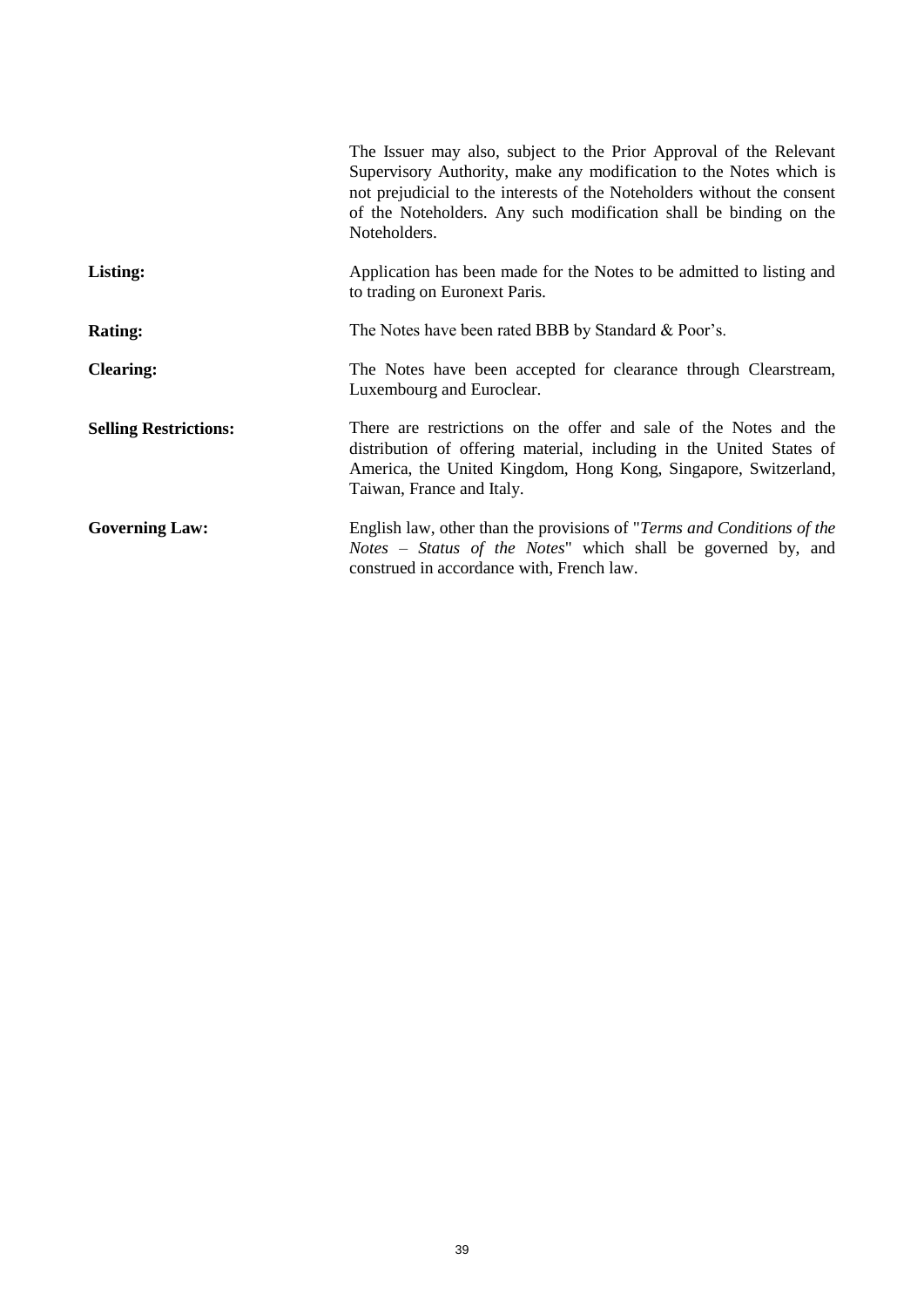## **TERMS AND CONDITIONS OF THE NOTES**

*The terms and conditions of the Notes (which, subject to modification, will be endorsed on each Note in definitive form) are as follows:*

The issue of the USD 310,000,000 Reset Subordinated Notes due 18 January 2048 (the **Notes**) of La Mondiale (the **Issuer**) was authorised pursuant to a resolution of the *Assemblée Générale* of the policyholders (*sociétaires*) of the Issuer adopted on 30 November 2017 and the resolution of the Board of Directors (*Conseil d'administration*) of the Issuer dated 13 January 2018. The Issuer has entered into a fiscal agency agreement (such agreement as amended and/or supplemented and/or restated from time to time, the **Fiscal Agency Agreement**) dated 18 January 2018 with BNP Paribas Securities Services, Luxembourg Branch as fiscal agent, principal paying agent and calculation agent. The Notes are issued subject to and with the benefit of the Fiscal Agency Agreement. The fiscal agent, the principal paying agent and the calculation agent for the time being and the paying agents are referred to in these Conditions as the **Fiscal Agent**, the **Principal Paying Agent**, the **Calculation Agent** and the **Paying Agents** (which expression shall include the Principal Paying Agent and any future paying agent duly appointed by the Issuer in accordance with the Fiscal Agency Agreement), each of which expression shall include the successors from time to time of the relevant persons, in such capacities, under the Fiscal Agency Agreement, and are collectively referred to as the **Agents**. Copies of the Fiscal Agency Agreement are available for inspection at the specified offices of the Paying Agents. References to **Conditions** are, unless the context otherwise requires, to the numbered paragraphs below.

The statements in these Conditions include summaries of, and are subject to, the detailed provisions of and definitions in the Agency Agreement. Copies of the Agency Agreement are available for inspection during normal business hours by the holders of the Notes (the **Noteholders**) and the holders of the interest coupons and the talons (**Talons**) for further interest coupons appertaining to the Notes (the **Couponholders** and the **Coupons** which expressions shall in these Conditions, unless the context otherwise requires, include the holders of the Talons and the Talons respectively) at the specified office of each of the Paying Agents. The Noteholders and the Couponholders are entitled to the benefit of, are bound by, and are deemed to have notice of, all the provisions of the Agency Agreement applicable to them. References in these Conditions to the Fiscal Agent and the Paying Agents shall include any successor appointed under the Agency Agreement.

#### **1. FORM, DENOMINATION AND TITLE**

#### **1.1 Form and Denomination**

The Notes are in bearer form, serially numbered, in the denominations of USD 200,000 and integral multiples of USD1,000 in excess thereof (up to and including USD 399,000) with Coupons and one Talon attached on issue. Notes of one denomination may not be exchanged for Notes of the other denomination.

#### **1.2 Title**

Title to the Notes and to the Coupons will pass by delivery.

#### **1.3 Holder Absolute Owner**

The Issuer and any Paying Agent may (to the fullest extent permitted by applicable laws) deem and treat the bearer of any Note or Coupon as the absolute owner for all purposes (whether or not the Note or Coupon shall be overdue and notwithstanding any notice of ownership or writing on the Note or Coupon or any notice of previous loss or theft of the Note or Coupon).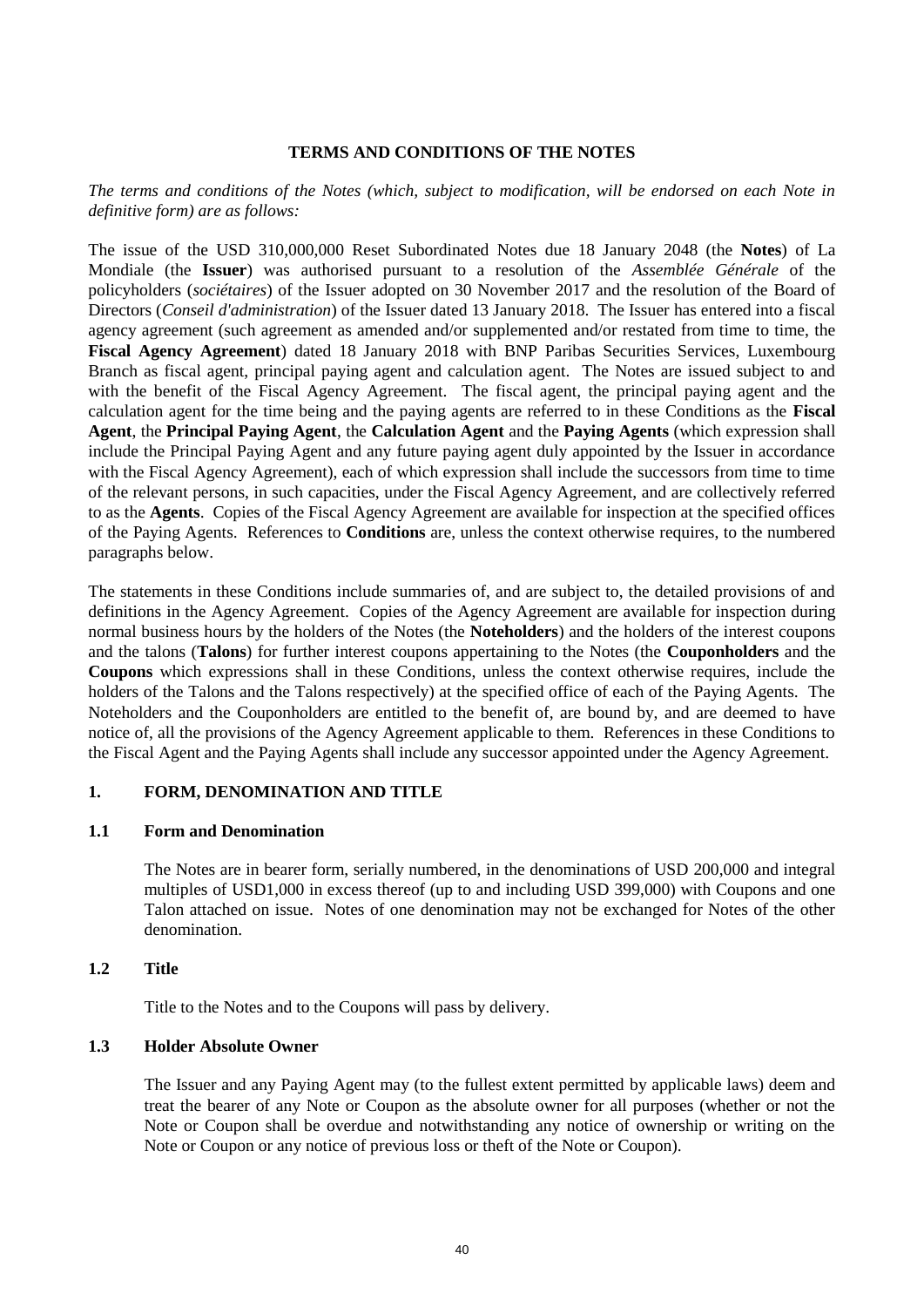# <span id="page-41-0"></span>**2. STATUS OF THE NOTES**

#### **2.1 Ordinary Subordinated Obligations**

The principal and interest of the Notes constitute direct, unconditional and unsecured Ordinary Subordinated Obligations of the Issuer and rank (a) *pari passu* among themselves, (b) *pari passu* with all other present and future Ordinary Subordinated Obligations, and (c) senior to all present and future Deeply Subordinated Obligations, *titres participatifs,* issued by the Issuer, prêts *participatifs* granted to the Issuer and Mutual Certificates of the Issuer, but (d) junior to subordinated obligations expressed to rank senior to Ordinary Subordinated Obligations if any, and (e) junior to Unsubordinated Obligations.

*Pursuant to Article L. 327-2 of the French* **Code des assurances***, a lien over the assets of the Issuer is granted for the benefit of the Issuer's policyholders (***sociétaires***).**Noteholders, even if they are policyholders (***sociétaires***) of the Issuer, do not have the benefit of such lien in relation to amounts due under the Notes.*

For the purposes of these Conditions:

**Deeply Subordinated Obligations** means all and any bonds or borrowings or any other Obligations of the Issuer which constitute direct, unconditional, unsecured and lowest ranking subordinated obligations of the Issuer, including bonds or borrowings, the subordination provisions of which are governed by the provisions of Article L. 228-97 of the French *Code de commerce,* and which rank and will rank (a) *pari passu* with all other present and future Deeply Subordinated Obligations of the Issuer, but (b) junior to all present and future *prêts participatifs* granted to the Issuer, *titres participatifs* issued by the Issuer, Ordinary Subordinated Obligations of the Issuer and Unsubordinated Obligations of the Issuer and (c) senior to all present and future Mutual Certificates of the Issuer.

**Mutual Certificates** means any mutual certificates (*certificats mutualistes*) that may be issued from time to time by the Issuer in accordance with articles L. 322-26-8 *et seq.* of the French *Code des assurances.* 

**Obligations** means any payment obligation expressed to be assumed by, or imposed on, the Issuer under, or arising as a result of, any contract, agreement, document, instrument, conduct, relationship or by operation of law.

**Ordinary Subordinated Obligations** means any Obligations of the Issuer which constitute direct, unconditional, unsecured and subordinated obligations of the Issuer and which rank and will at all times rank (a) equally and rateably with any other existing or future Ordinary Subordinated Obligations but (b) senior to all present and future *titres participatifs* issued by the Issuer, *prêts participatifs* granted to the Issuer, Deeply Subordinated Obligations of the Issuer and Mutual Certificates of the Issuer and (c) junior to subordinated obligations expressed to rank senior to Ordinary Subordinated Obligations if any, and junior to Unsubordinated Obligations.

**Unsubordinated Obligations** means any Obligations of the Issuer which are unsubordinated.

## **2.2 Payment on the Notes in the event of the liquidation of the Issuer**

If any judgement is rendered by any competent court declaring the judicial liquidation *(liquidation judiciaire*) or, following an order of *redressement judiciaire*, the sale of the whole business (*cession totale de l'entreprise*) of the Issuer, or if the Issuer is liquidated for any reason, the rights of the Noteholders in respect of principal, interest (including any outstanding Arrears of Interest) will be subordinated to the payments of claims of other creditors of the Issuer (other than subordinated claims) including insurance companies and entities referred to in article R.322-132 of the French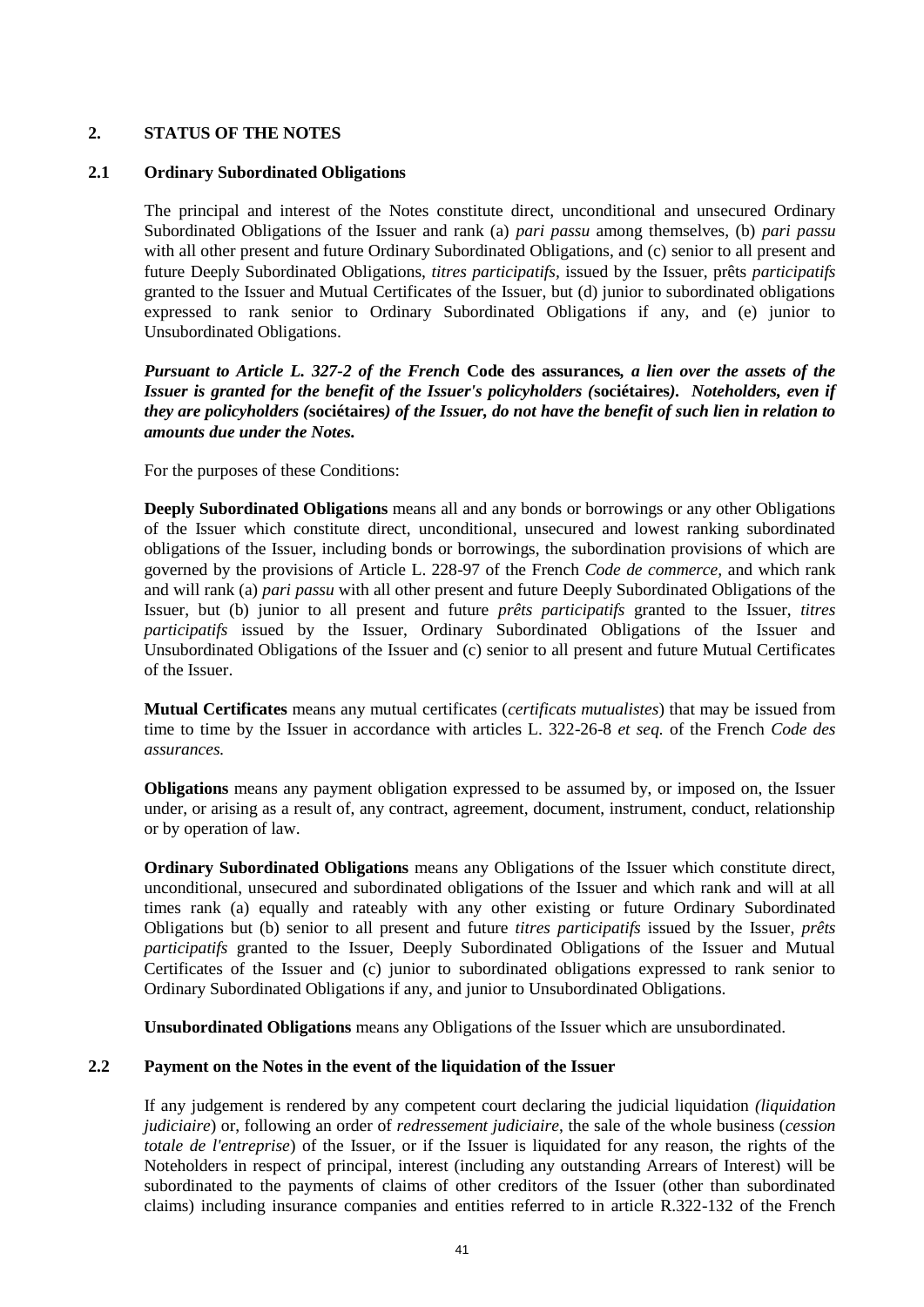*Code des Assurances* reinsured by the Issuer, holders of insurance policies issued by such entities and creditors with respect to Unsubordinated Obligations.

In the event of incomplete payment of creditors ranking senior to holders of the Notes (in the context of voluntary or judicial liquidation of the Issuer, bankruptcy proceedings or any other similar proceedings affecting the Issuer) the obligations of the Issuer in connection with the Notes and relative interest will be terminated.

#### **3. NEGATIVE PLEDGE**

There will be no negative pledge in respect of the Notes.

## <span id="page-42-0"></span>**4. INTEREST**

#### **4.1 General**

The Notes shall bear interest on their principal amount from (and including) 18 January 2018 (the **Issue Date**), to (but excluding) the First Call Date (as defined below), at a fixed rate of 4.80 per cent. *per annum* (the **Initial Interest Rate**), payable semi-annually in arrear on 18 January and 18 July in each year commencing on 18 July 2018 to, and including, the First Call Date (each an **Initial Interest Rate Interest Payment Date**);

and thereafter to (but excluding) the Final Maturity Date in respect of each Reset Period from (and including) the First Reset Date, the Notes shall bear interest on their principal amount at a reset rate equal to the Relevant Five Year Reset Rate plus a Margin *per annum*, which in no circumstances shall be less than zero, (the **Reset Rate**) payable semi-annually in arrear on 18 January and 18 July in each year (each a **Reset Rate Interest Payment Date** and together with any Initial Interest Rate Interest Payment Date, an **Interest Payment Date**), commencing on 18 July 2018 to (and including) the Final Maturity Date;

provided, however, that if any Interest Payment Date would otherwise fall on a date which is not a Business Day, it will be postponed to the next Business Day unless it would thereby fall into the next calendar month, in which case it will be brought forward to the preceding Business Day.

For the purpose hereof:

**Bloomberg Screen** means page H15T5Y on the Bloomberg L.P. service or any successor service or such other page as may replace that page on that service for the purpose of displaying "Treasury constant maturities" as reported in the H.15(519).

**Business Day** means any day (other than a Saturday or a Sunday) which is a day on which commercial banks and foreign exchange markets settle payments and are open for general business (including dealing in foreign exchange and foreign currency deposits) in New York and Paris.

**CMT Rate** means, in relation to a Reset Period and the Reset Rate Determination Date in relation to such Reset Period, the rate determined by the Principal Paying Agent (or, with respect to limb (iii) below, the Calculation Agent) and expressed as a percentage equal to:

- (i) the yield for U.S. Treasury Securities at "constant maturity" for a designated maturity of five years, as published in the H.15(519) under the caption "Treasury constant maturities (Nominal)", as that yield is displayed, for the particular Reset Rate Determination Date, on the Bloomberg Screen; or
- (ii) if the yield referred to in (i) above is not published by 4:00 p.m. (New York City time) on the Bloomberg Screen on such Reset Rate Determination Date, the yield for U.S. Treasury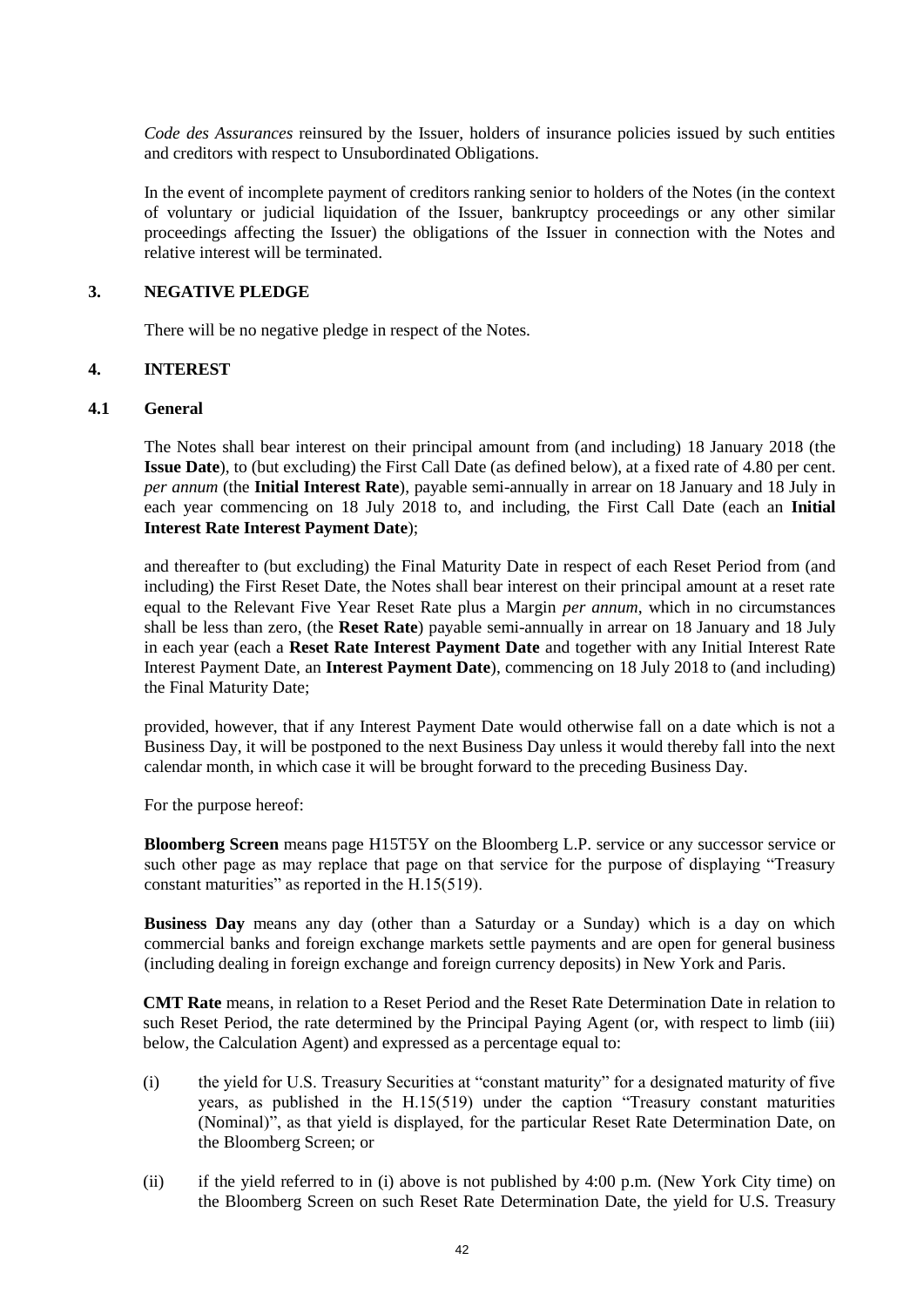Securities at "constant maturity" for a designated maturity of five years as published in the H.15(519) under the caption "Treasury constant maturities (Nominal)" for such Reset Rate Determination Date; or

- (iii) if the yield referred to in (ii) above is not published by 4:30 p.m. (New York City time) on such Reset Rate Determination Date, the Reset Reference Dealer Rate on such Reset Rate Determination Date; or
- (iv) if fewer than three Reference Dealers selected by the Calculation Agent provide bid prices for the purposes of determining the Reset Reference Dealer Rate referred to in (iii) above as described in the definition of Reset Reference Dealer Rate, the CMT Rate applicable to the last preceding Reset Period or, in the case of the Reset Period commencing on the First Call Date 2.36 per cent. per annum.

#### **Final Maturity Date** means:

- (i) if on the Scheduled Maturity Date the Conditions to Redemption and Purchase are fulfilled, the Scheduled Maturity Date;
- (ii) otherwise, the first Interest Payment Date following the Scheduled Maturity Date on which the Conditions to Redemption and Purchase are fulfilled.

**First Call Date** means the Interest Payment Date falling on 18 January 2028.

**First Reset Date** means 18 January 2028.

**H.15(519)** means the weekly statistical release designated as H.15(519), or any successor publication, published by the Board of Governors of the Federal Reserve System at http://www.federalreserve.gov/releases/H15/ or any successor site or publication.

**Margin** means 3.235 per cent. *per annum*.

**Relevant Five Year Reset Rate** means the prevailing CMT Rate on the Reset Rate Determination Date.

**Reset Date** means the First Call Date, the fifth anniversary date of that date and each subsequent fifth anniversary of the previous fifth anniversary thereof.

**Reset Rate Determination Date** means, in respect of each Reset Period, the day falling five U.S. Government Securities Business Days prior to the relevant Reset Date.

**Reset Reference Dealer Rate** means, on any Reset Rate Determination Date, the rate calculated by the Calculation Agent as being a yield-to-maturity based on the arithmetic mean of the secondary market bid prices for Reset U.S. Treasury Securities at approximately 4:30 p.m. (New York City time) on such Reset Rate Determination Date, of leading primary U.S. government securities dealers in New York City (each, a **Reference Dealer**). The Calculation Agent will select five Reference Dealers to provide such bid prices and will eliminate the highest quotation (or, in the event of equality, one of the highest) and the lowest quotation (or, in the event of equality, one of the lowest); provided, however, that, if fewer than five but more than two such bid prices are provided, then neither the highest nor the lowest of those quotations will be eliminated prior to calculating the arithmetic mean of such bid prices.

**Reset Period** means each period from, and including, a Reset Date to, but excluding the next succeeding Reset Date.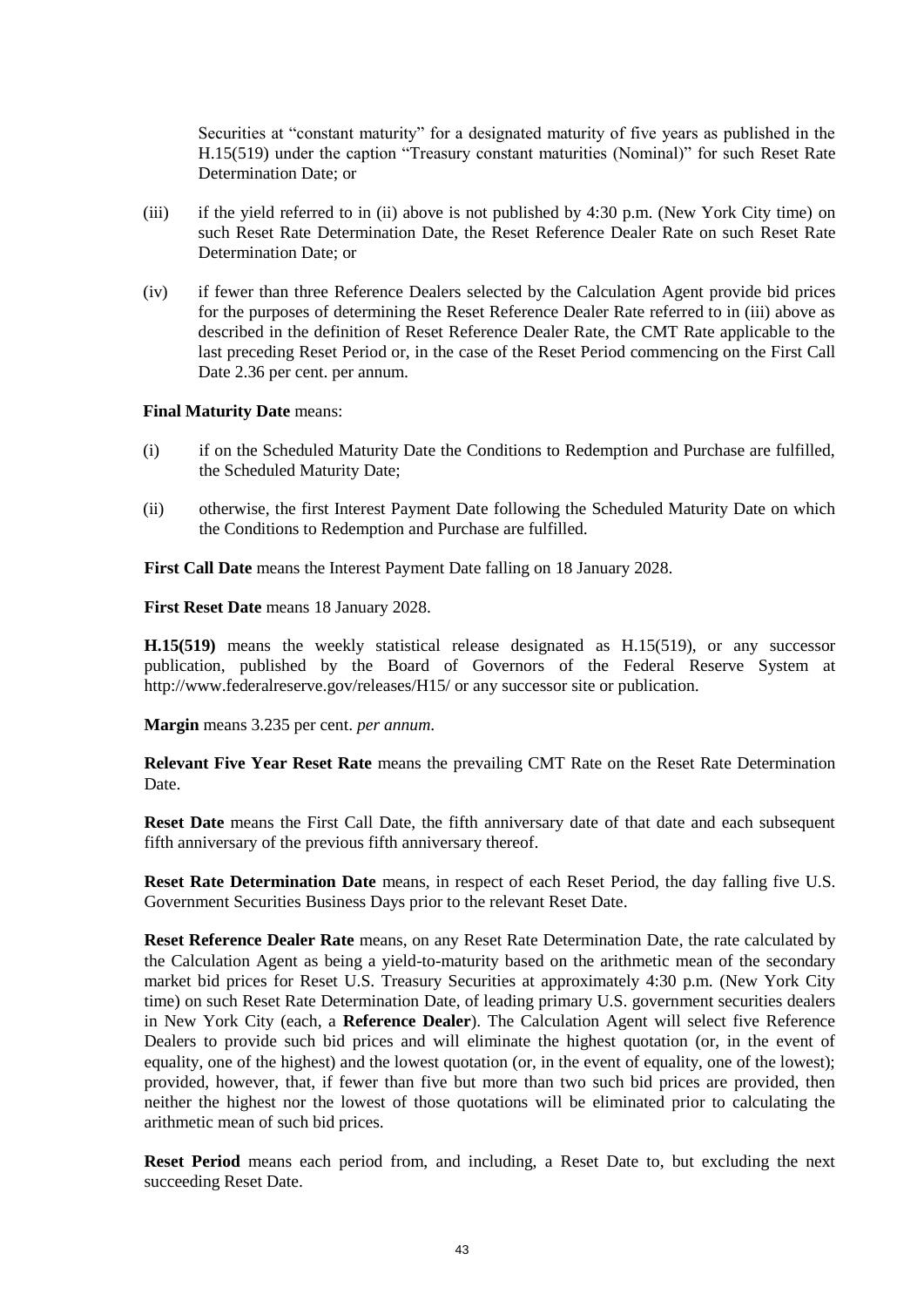**Reset U.S. Treasury Securities** means, on any Reset Rate Determination Date, U.S. Treasury Securities with an original maturity equal to five years, a remaining term to maturity of no more than one year shorter than five years and in a principal amount equal to an amount that is representative for a single transaction in such U.S. Treasury Securities in the New York City market. If two U.S. Treasury Securities have remaining terms to maturity equally close to five years, the U.S. Treasury Security with the shorter remaining term to maturity will be used.

**Scheduled Maturity Date** means 18 January 2048, if the Conditions to Redemption and Purchase are satisfied and otherwise as soon thereafter as the Conditions to Redemption and Purchase are satisfied.

**U.S. Government Securities Business Day** means any day except for a Saturday, Sunday or a day on which the Securities Industry and Financial Markets Association or its successor recommends that the fixed income departments of its members be closed for the entire day for purposes of trading in U.S. government securities.

**U.S. Treasury Securities** means securities that are direct obligations of the United States Treasury, issued other than on a discount rate basis.

## **4.2 Interest Accrual**

The Notes will cease to bear interest from and including the due date for redemption unless payment of the principal in respect of the Notes is improperly withheld or refused on such date or unless default is otherwise made in respect of the payment. In such event, the Notes will continue to bear interest at the relevant rate as specified in this Condition [4](#page-42-0) on their remaining unpaid amount until the day on which all sums due in respect of the Notes up to that day are received by or on behalf of the relevant Noteholders.

#### **4.3 Interest Amount**

The amount of interest payable on each Note and on each Interest Payment Date will be the product of the Principal Amount of such Note and the Initial Interest Rate or, as the case may be, the Reset Rate, multiplied by the 30/360 Day Count Fraction and rounding the resulting figure, if necessary, to the nearest cent (half a cent being rounded upwards).

**30/360 Day Count Fraction** means the interest shall be calculated on the basis of a 360-days consisting of 12 months of 30 days each and in the case of an incomplete month, the number of days elapsed on the basis of a month of 30 days.

# **4.4 Notifications**

All notifications, opinions, determinations, certificates, calculations, quotations and decisions given, expressed, made or obtained for the purposes of the provisions of this Condition [4,](#page-42-0) by the Calculation Agent, will (in the absence of wilful default, bad faith or manifest error) be binding on the Issuer, the Calculation Agent, the Fiscal Agent and all Noteholders and (in the absence of wilful default, bad faith or manifest error) no liability to the Issuer or the Noteholders shall attach to the Calculation Agent in connection with the exercise or non-exercise by it of its powers, duties and discretions under this Condition.

#### **4.5 Calculation Agent**

The Fiscal Agency Agreement provides that the Issuer may at any time terminate the appointment of the Calculation Agent and appoint a substitute Calculation Agent provided that so long as any of the Notes remain outstanding, there shall at all times be a Calculation Agent for the purposes of the Notes having a specified office in a major European city. In the event of the appointed office of any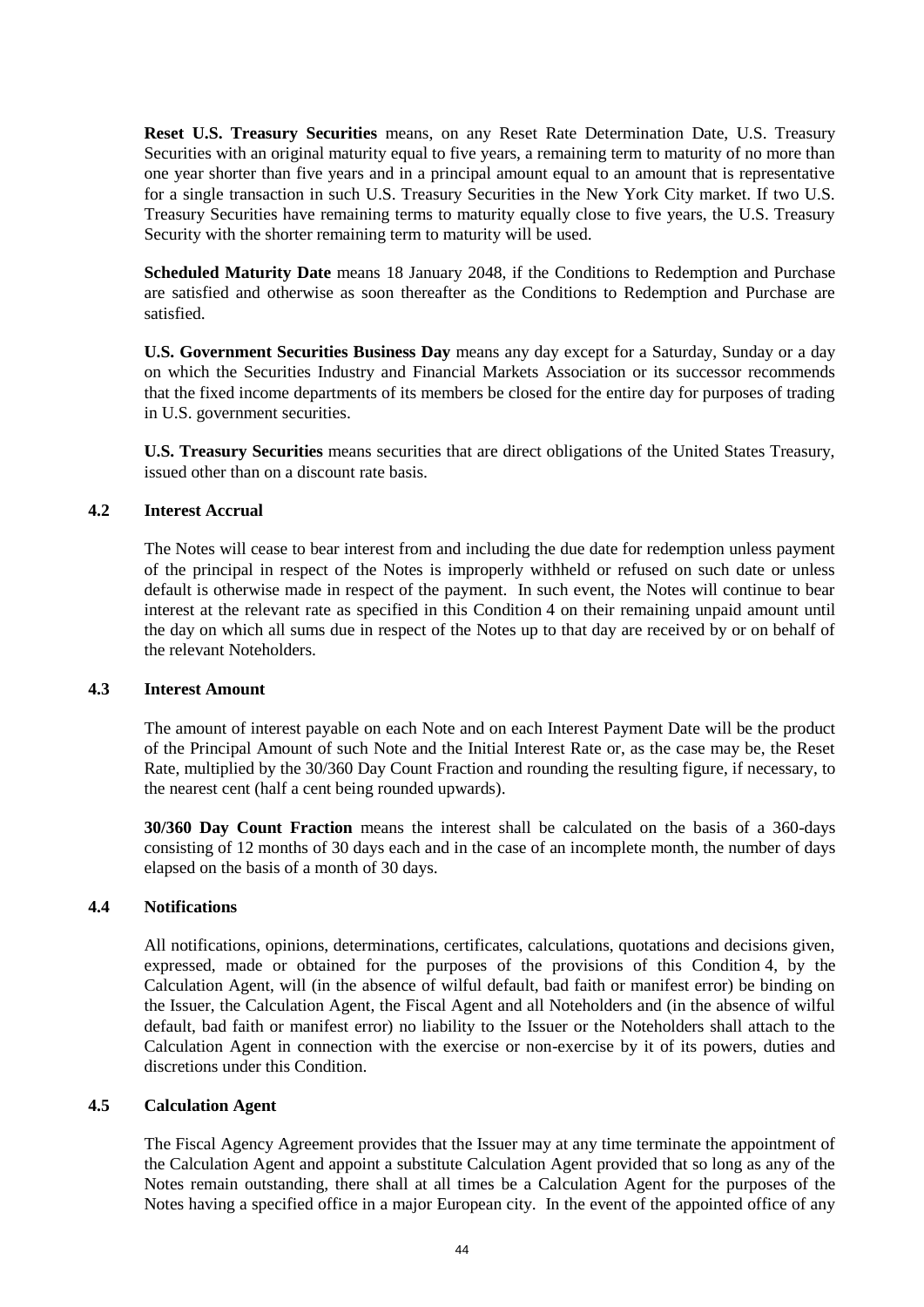bank being unable or unwilling to continue to act as the Calculation Agent or failing duly to determine the Reset Rate and the interest amount for any Reset Period, the Issuer shall appoint the European office of another leading bank engaged in the Euro-zone or London interbank market to act in its place. The Calculation Agent may not resign its duties or be removed without a successor having been appointed. The Calculation Agent shall act as an independent expert and not as agent for the Issuer or the Noteholders.

The Calculation Agent shall cause the Reset Rate and the interest amount for each Reset Period and the relevant Interest Payment Date to be notified to the Issuer, the Fiscal Agent (if different from the Calculation Agent) and each other Paying Agent (if any), to any stock exchange on which the Notes are at the relevant time listed and to the Noteholders as soon as possible after their determination.

Notice of any change of Calculation Agent or any change of specified office shall promptly be given as soon as reasonably practicable to the Noteholders in accordance with Condition [12](#page-58-0) and, so long as the Notes are listed on Euronext Paris and if the rules applicable to such stock exchange so require, to such stock exchange.

**Euro-zone** means the region comprised of member states of the European Union that adopt the single currency in accordance with the Treaty establishing the European Community as amended by the Treaty on European Union.

# <span id="page-45-1"></span><span id="page-45-0"></span>**4.6 Interest Deferral**

#### **(a) Optional Interest Payment Dates**

On any Interest Payment Date other than a Compulsory Interest Payment Date or a Mandatory Interest Deferral Date (an **Optional Interest Payment Date**), the Issuer may, at its option, elect by notice to (x) the Noteholders in accordance with Condition [12](#page-58-0) and (y) the Fiscal Agent pursuant to subparagraph [\(f\) below,](#page-48-0) to defer payment of all (but not some only) of the interest accrued to that date and any failure to pay shall not constitute a default by the Issuer for any purpose.

## **(b) Mandatory Interest Deferral Dates**

On any Mandatory Interest Deferral Date, the Issuer will (subject to the provisions below) be obliged, by notice to (x) the Noteholders in accordance with Condition [12](#page-58-0) and (y) the Fiscal Agent pursuant to subparagraph [\(f\) below,](#page-48-0) to defer payment of all (but not some only) of the interest accrued to that date (and if relevant any Arrears of Interest) and such non-payment shall not constitute a default by the Issuer under the Notes for any purpose.

#### **(c) Compulsory Interest Payment Dates**

The Issuer shall, on each Compulsory Interest Payment Date, pay interest in respect of the Notes accrued to that date in respect of the interest period ending on such Compulsory Interest Payment Date, together with all Arrears of Interest at such time.

#### **(d) Arrears of Interest**

Any interest not paid on an Optional Interest Payment Date or a Mandatory Interest Deferral Date shall constitute **Arrears of Interest** and shall be payable as outlined below. In the case of Notes exchanged in accordance with Condition [5.7,](#page-50-0) Arrears of Interest accrued on the Notes originally issued will be transferred to, and assumed by the Issuer under, such exchanged Notes. Noteholders shall not receive any additional interest or compensation for the optional or mandatory deferral of payment. In particular, the resulting Arrears of Interest shall not bear interest.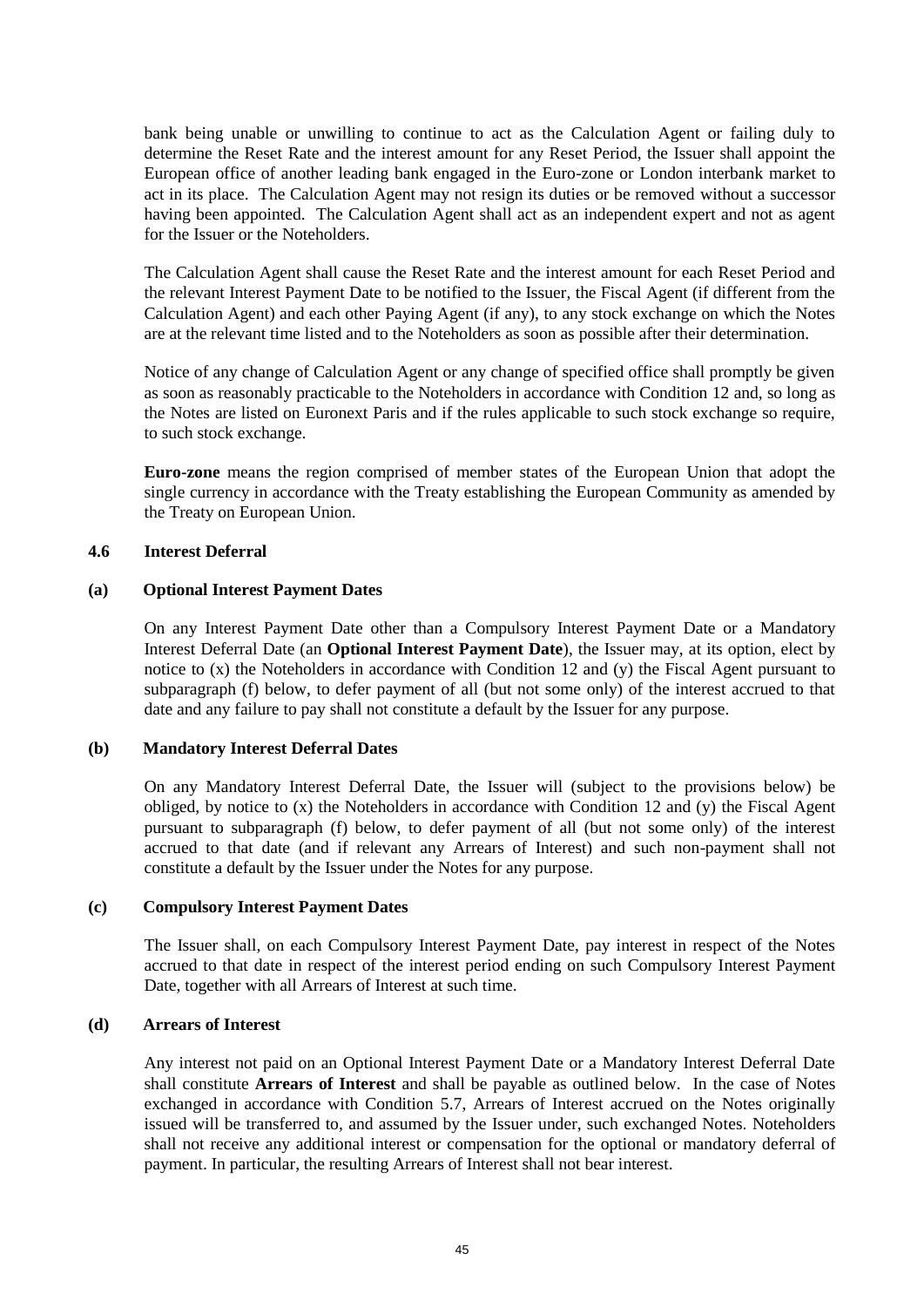Arrears of Interest may, subject to the fulfilment of the Conditions to Settlement, at the option of the Issuer, be paid in whole or in part at any time but all Arrears of Interest in respect of all Notes for the time being outstanding shall become due in full on whichever is the earliest of:

- (i) the next Interest Payment Date which is a Compulsory Interest Payment Date; or
- (ii) the date of any redemption of the Notes in accordance with the provisions relating to redemption of the Notes; or
- (iii) the date upon which a judgment is made by a competent court for the judicial liquidation of the Issuer (*liquidation judiciaire*) or for the sale of the whole of the business (*cession totale de l'entreprise*) following an order of judicial reorganisation (*redressement judiciaire*) in respect of the Issuer or in the event of the liquidation of the Issuer for any other reason.

**Conditions to Settlement** are satisfied on any day with respect to any payment of Arrears of Interest, if such day would not be a Mandatory Interest Deferral Date if such day was an Interest Payment Date.

#### **(e) Definitions**

In this Condition [4.6](#page-45-0) and for the purposes of the Conditions:

**Compulsory Interest Payment Date** means each Interest Payment Date prior to which during a period of six months a Compulsory Interest Payment Event occurred unless such Interest Payment Date constitutes a Mandatory Interest Deferral Date.

**Compulsory Interest Payment Event** means any of the following events:

- (i) the Issuer has made a payment on any other Ordinary Subordinated Obligations, unless such payment was a mandatory payment under the terms of any such other Ordinary Subordinated Obligations of the Issuer;
- (ii) the Issuer has made a payment on any securities ranking junior to Ordinary Subordinated Obligations (including on any Mutual Certificates of the Issuer) unless such payment was a mandatory payment under the terms of any such securities;
- (iii) the Issuer has redeemed, purchased or acquired any Ordinary Subordinated Obligations by any means unless such redemption, purchase or acquisition was a mandatory redemption, purchase or acquisition under the terms of any such securities; and
- (iv) the Issuer has redeemed, purchased or acquired any securities ranking junior to Ordinary Subordinated Obligations (including any partial prepayment of such securities - but excluding, for the avoidance of doubt the buy-back of Mutual Certificates of the Issuer in the context of its buy-back programme (*programme de rachat de certificats mutualistes*) or any future buy-back programmes, by any means unless such redemption, purchase or acquisition was a mandatory redemption, purchase or acquisition under the terms of any such securities.

**Group** shall mean the Issuer, together with its fully consolidated subsidiaries taken as a whole.

**Mandatory Interest Deferral Date** means each Interest Payment Date in respect of which, notwithstanding the occurrence of a Compulsory Interest Payment Event, the Fiscal Agent has received written notice from the Issuer confirming that a Regulatory Deficiency has occurred and such Regulatory Deficiency is continuing on such Interest Payment Date, or such interest payment (and, if relevant, any Arrears of Interest) would itself cause a Regulatory Deficiency provided,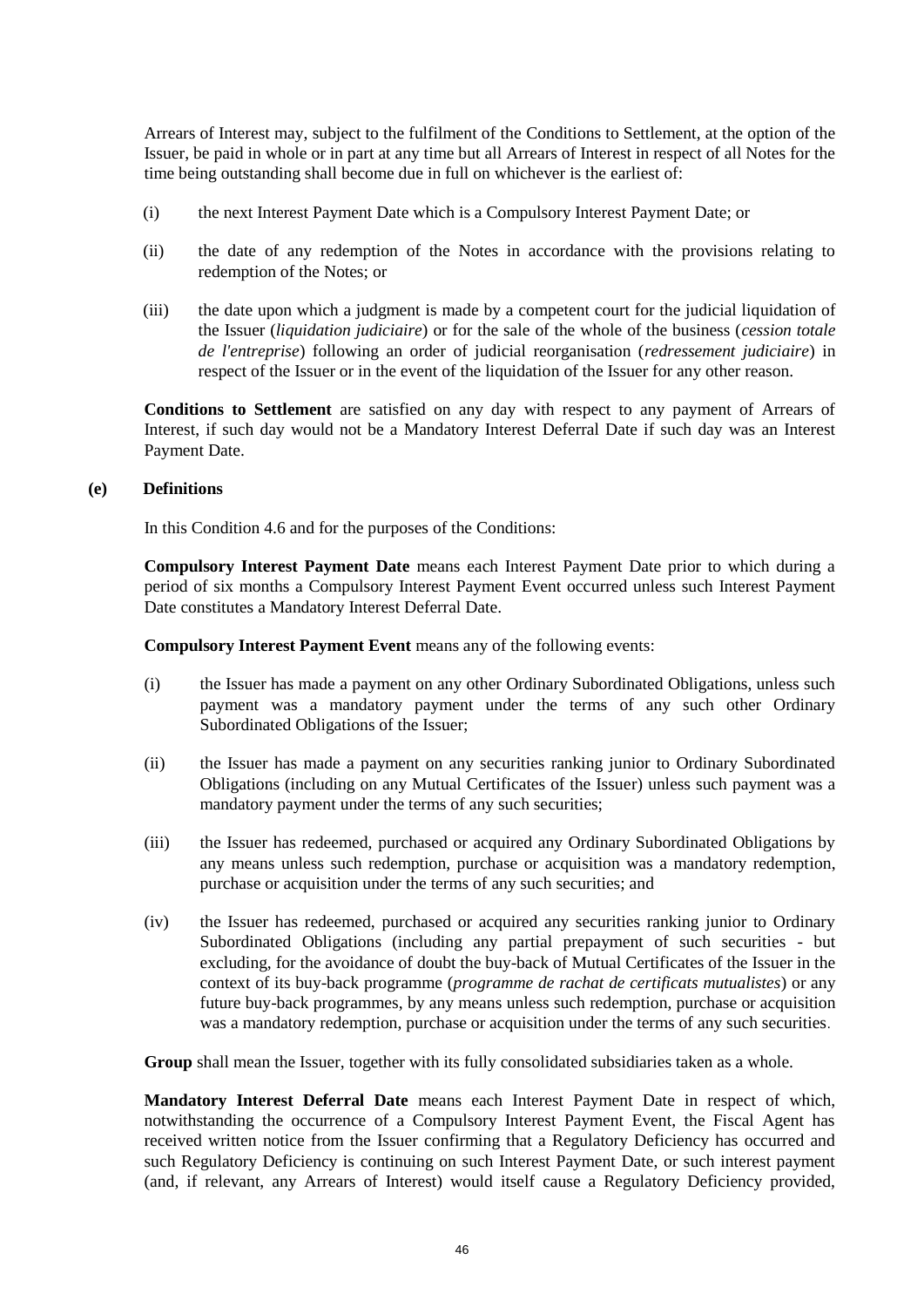however, that the relevant Interest Payment Date will not be a Mandatory Interest Deferral Date in relation to such interest payment (or such part thereof) if, cumulatively:

- (i) the Relevant Supervisory Authority has exceptionally waived the deferral of such interest payment (and, if relevant, any Arrears of Interest) (to the extent the Relevant Supervisory Authority can give such waiver in accordance with the Solvency II Regulations);
- (ii) paying interests (and, if relevant, any Arrears of Interest) does not further weaken the solvency position of the Issuer as determined in accordance with the Solvency II Regulations; and
- (iii) the minimum capital requirement will be complied with immediately after the interest payment (and, if relevant, any Arrears of Interest) is made.

**Prior Approval of the Relevant Supervisory Authority** means the prior written approval of the Relevant Supervisory Authority, if such approval is required at the time under any applicable Solvency II Regulations.

**Regulatory Deficiency** means the own funds regulatory capital (or whatever the terminology employed by the Solvency II Regulations) of the Issuer or of SGAM AG2R La Mondiale Group is not sufficient to cover the capital requirement (or whatever the terminology employed by the Solvency II Regulations) of the Issuer or of SGAM AG2R La Mondiale Group and either a deferral of interest (and, if relevant, any Arrears of Interest) is required or a redemption or repayment of principal is prohibited under the Solvency II Regulations in order for the Notes to qualify as "tier two" own funds regulatory capital (or whatever terminology is employed by the Solvency II Regulations). For the avoidance of doubt, a Regulatory Deficiency would be deemed to have occurred when the Issuer or SGAM AG2R La Mondiale Group fails to meet the solvency capital requirement or minimum capital requirement (both as defined in the Solvency II Directive).

**SGAM AG2R La Mondiale Group** means the combined group (*groupe combiné*) of SGAM AG2R La Mondiale (which includes, as of the Issue Date the combination of two perimeters, AG2R Réunica Prévoyance and La Mondiale) evolving from time to time.

**Relevant Supervisory Authority** means any relevant regulator having jurisdiction over the Issuer and/or the Group, in the event that the Issuer and/or the Group is required to comply with certain applicable solvency margins or capital adequacy levels. The current Relevant Supervisory Authority is the *Autorité de Contrôle Prudentiel et de Résolution* (the **ACPR**).

**Solvency II Directive** means Directive 2009/138/EC of the European Union of 25 November 2009 on the taking-up and pursuit of the business of insurance and reinsurance (Solvency II), which has been transposed under French law by the ordinance (*ordonnance*) no. 2015-378 dated 2 April 2015 completed by the decree (*décret*) no. 2015-513 dated 7 May 2015 and the order (*arrêté*) of the same date (or, if the Issuer becomes domiciled in a jurisdiction other than France, which has been or must be transposed under the law of its jurisdiction by the relevant member state of the European Economic Area pursuant to Article 309 of Directive 2009/138/EC (as amended or, as the case may be, supplemented)).

**Solvency II Regulations** means the solvency margin, capital adequacy regulations, capital requirements or any other regulatory capital rules which are applicable in France (or if the Issuer becomes domiciled in a jurisdiction other than France, such other jurisdiction), including the Solvency II Directive (and any laws or regulations implementing the Solvency II Directive, including by the French ordinance (*ordonnance*) no. 2015-378 dated 2 April 2015 completed by the decree (*décret*) no. 2015-513 dated 7 May 2015 and the order (*arrêté*) of the same date), as applied and construed by the Relevant Supervisory Authority or an official application or interpretation of those regulations including a decision of a court or tribunal and applicable to the Issuer and its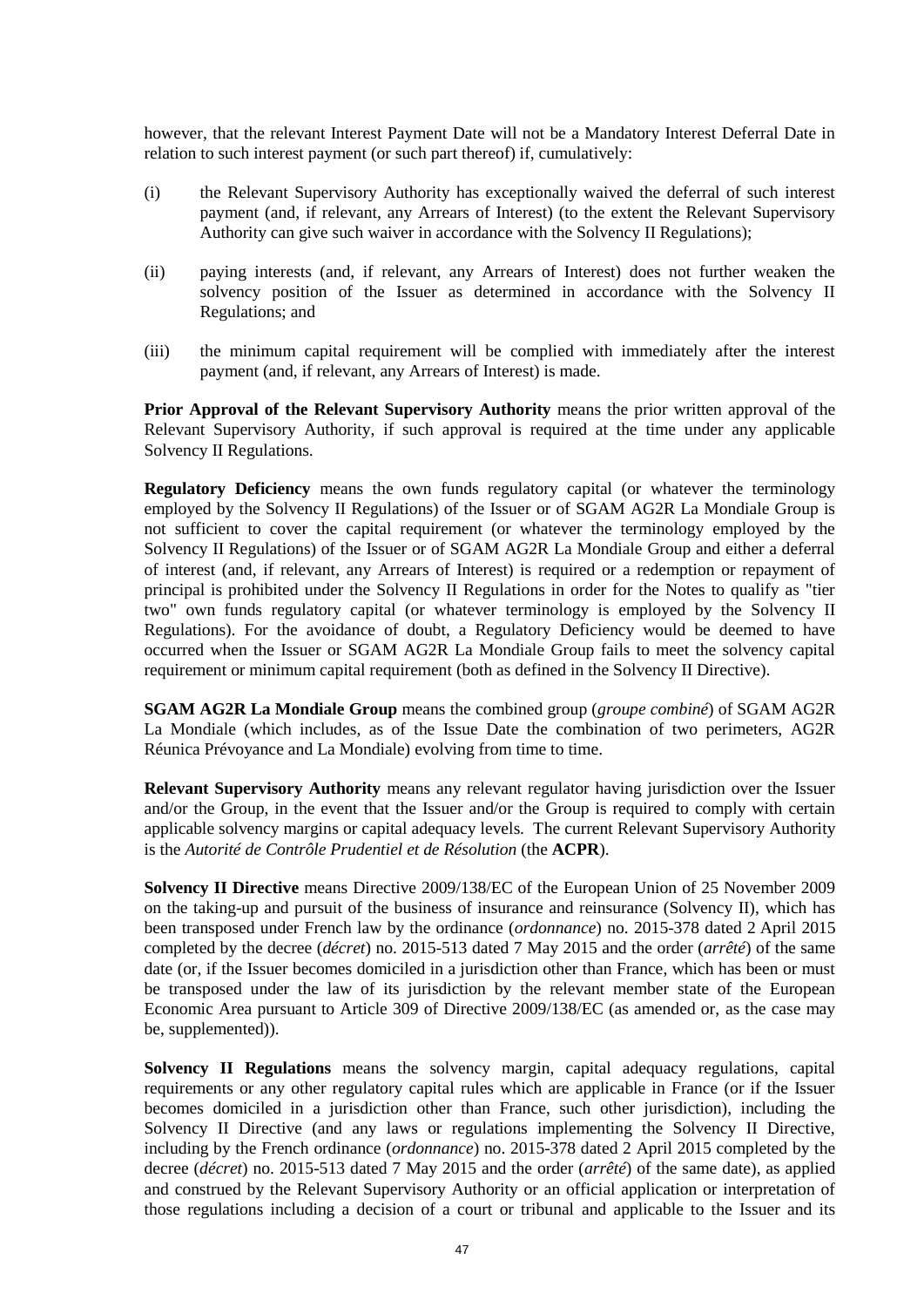Group, which would lay down the requirements to be fulfilled by financial instruments for inclusion in their own funds regulatory capital (or whatever the terminology that may be retained).

#### <span id="page-48-0"></span>**(f) Notice of Deferral and Payment of Arrears of Interest**

The Issuer shall give not less than five (5) nor more than thirty (30) Business Days' prior notice to the Noteholders in accordance with Condition [12](#page-58-0) and to the Fiscal Agent:

- (i) of any Optional Interest Payment Date on which the Issuer elects to defer interest as provided in subparagraph [\(a\) above;](#page-45-1)
- (ii) of any Mandatory Interest Deferral Date and specifying that interest will not be paid due to a Regulatory Deficiency continuing on the next Interest Payment Date, provided that if the Regulatory Deficiency occurs less than five (5) Business Days before such Interest Payment Date, the Issuer shall give notice of the interest deferral as soon as practicable under the circumstances before such Mandatory Interest Deferral Date; and
- (iii) of any date upon which amounts in respect of Arrears of Interest shall become due and payable.

So long as the Notes are listed on the regulated market of Euronext Paris and the rules of such stock exchange so require, notice of any such deferral or suspension shall also be given as soon as reasonably practicable to such stock exchange.

#### **(g) Partial Payment of Arrears of Interest**

If amounts in respect of Arrears of Interest are paid in part:

- (i) Arrears of Interest accrued for any period shall not be payable until full payment has been made of all Arrears of Interest that have accrued during any earlier period; and
- (ii) the amount of Arrears of Interest payable in respect of any Note in respect of any period, shall be pro rata to the total amount of all unpaid Arrears of Interest accrued in respect of that period to the date of payment.

#### <span id="page-48-1"></span>**5. REDEMPTION AND PURCHASE**

The Notes may not be redeemed otherwise than in accordance with this Condition.

## **5.1 Redemption at Maturity**

Subject to Condition 5.11 below and to the Prior Approval of the Relevant Supervisory Authority, unless previously redeemed or purchased and cancelled as provided for below, the Notes will be redeemed at their Principal Amount, together with accrued interest thereon, if any, and any Arrears of Interest, on the Final Maturity Date.

#### **5.2 Optional Redemption from the First Call Date**

The Issuer may, subject to the Prior Approval of the Relevant Supervisory Authority, subject to having given not more than 45 nor less than 30 days' prior notice to the Noteholders in accordance with Condition [12](#page-58-0) (which notice shall be irrevocable), redeem the Notes in whole, but not in part, at their principal amount, together with all interest accrued (including Arrears of Interest) to the date fixed for redemption on the First Call Date or on any Reset Date falling thereafter.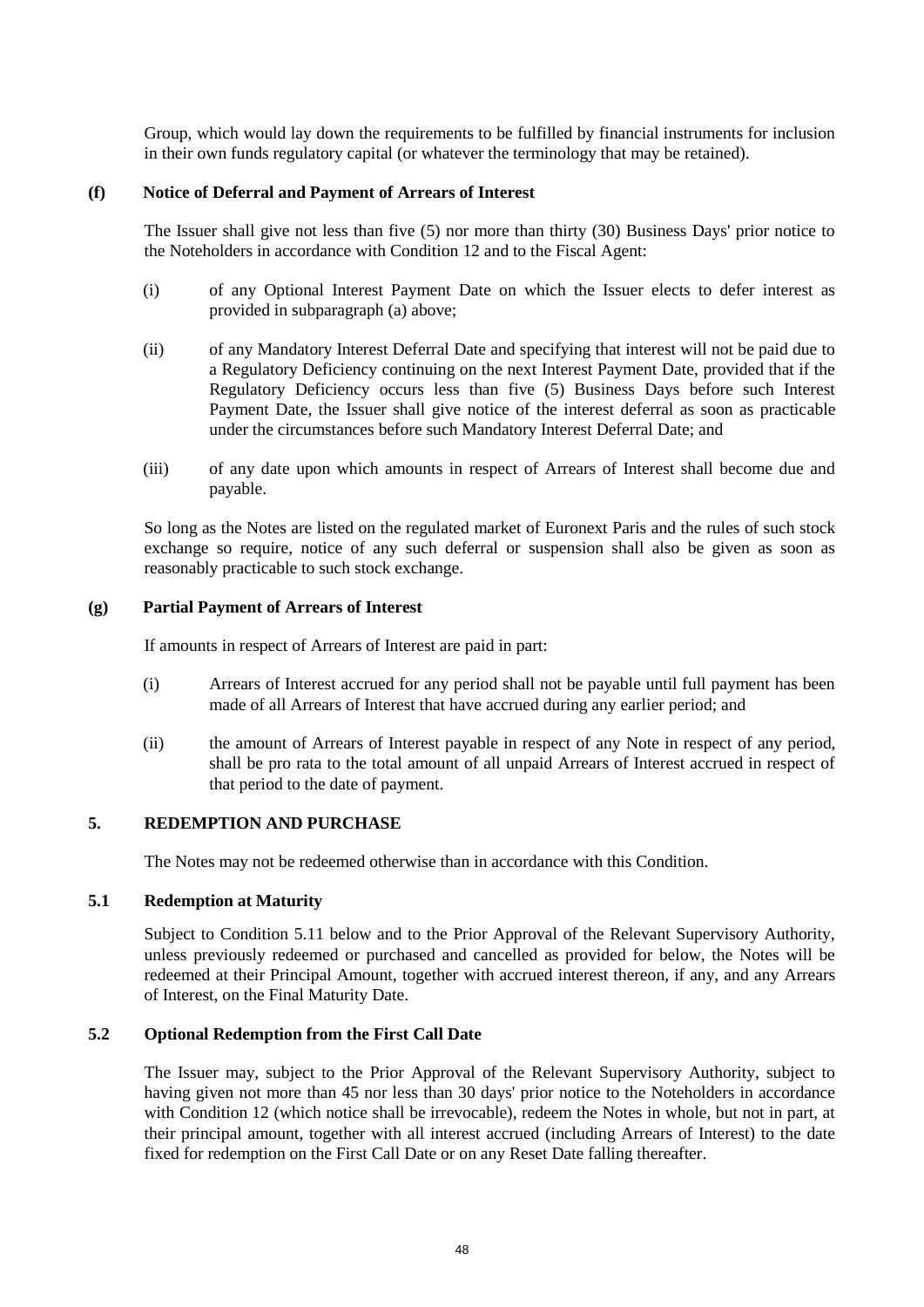#### **5.3 Optional Redemption for Taxation Reasons**

- (a) The Notes may be redeemed at their principal amount plus any accrued interest (including Arrears of Interest) at the option of the Issuer in whole, but not in part, at any time by giving not less than thirty (30) nor more than forty-five (45) calendar days' notice to the Fiscal Agent and the Noteholders (which notice shall be irrevocable), if on the date of the next payment due under the Notes, a withholding or deduction for or on account of, any taxes, duties, assessments or governmental charges of whatever nature imposed, levied, collected, withheld or assessed by or on behalf of the French Republic or any political subdivision or any authority thereof or therein having power to tax is required as a result of (i) any change in, or amendment to, the laws or regulations of France or any political subdivision of, or any authority in, or of, France having power to tax, or (ii) any change in the application or official interpretation of such laws or regulations, in each case occurring or becoming effective on or after the Issue Date of the Notes, provided that the due date for redemption shall not be earlier than the latest practicable date on which the Issuer could make such payment without withholding or deduction for French taxes.
- (b) If the Issuer would on the date of the next payment due under the Notes be prevented by French law from making payment to the Noteholders of the full amount then due and payable, then the Issuer shall forthwith give notice of such fact to the Fiscal Agent and the Issuer may forthwith redeem all, but not some only, of the Notes then outstanding, at their principal amount plus any accrued interest (including Arrears of Interest), upon giving not less than seven (7) nor more than thirty (30) calendar days' irrevocable notice to the Noteholders, provided that the due date for redemption of which notice hereunder shall be given, shall be no earlier than the latest practicable date on which the Issuer could make payment without withholding or deduction for French taxes, or if such date is past, as soon as is practicable thereafter.
- (c) The Notes may be redeemed at the option of the Issuer in whole, but not in part, at their principal amount plus any accrued interest (including Arrears of Interest), at any time by giving not less than thirty (30) nor more than forty-five (45) calendar days' notice to the Fiscal Agent and the Noteholders (which notice shall be irrevocable), if on the date of the next payment due under the Notes, the part of the interest payable by the Issuer under the Notes that is tax-deductible is reduced as a result of (i) any change in, or amendment to, the laws or regulations of France or any political subdivision of, or any authority in, or of, France having power to tax, or (ii) any change in the application or official interpretation of such laws or regulations, in each case occurring or becoming effective on or after the Issue Date, provided that the due date for redemption shall be no earlier than the latest practicable date preceding the effective date on which the part of the interest payable under the Notes that is tax-deductible is reduced. Prior to the giving of any notice of redemption pursuant to this paragraph, the Issuer shall deliver to the Fiscal Agent (A) a certificate signed by a director of the Issuer stating that the part of the interest payable under the Notes that is tax-deductible is reduced as aforesaid and that the Issuer is entitled to effect such redemption and (B) an opinion of independent legal advisers of recognised standing to such effect.

In each case, subject to Condition 5.11 below and the Prior Approval of the Relevant Supervisory Authority.

## **5.4 Optional Redemption for Regulatory Reasons**

If, at any time, the Issuer determines that a Regulatory Event has occurred with respect to the Notes on or after the Issue Date, the Issuer may, subject to the Prior Approval of the Relevant Supervisory Authority and Condition 5.11, redeem the Notes in whole, but not in part, at their principal amount plus any accrued interest (including Arrears of Interest).

A **Regulatory Event** means that after the Issue Date, the Issuer (a) is subject to regulatory supervision by the Relevant Supervisory Authority, and (b) is not permitted to treat the aggregate net proceeds of the Notes (in whole) that are outstanding as eligible (x) for the purpose of the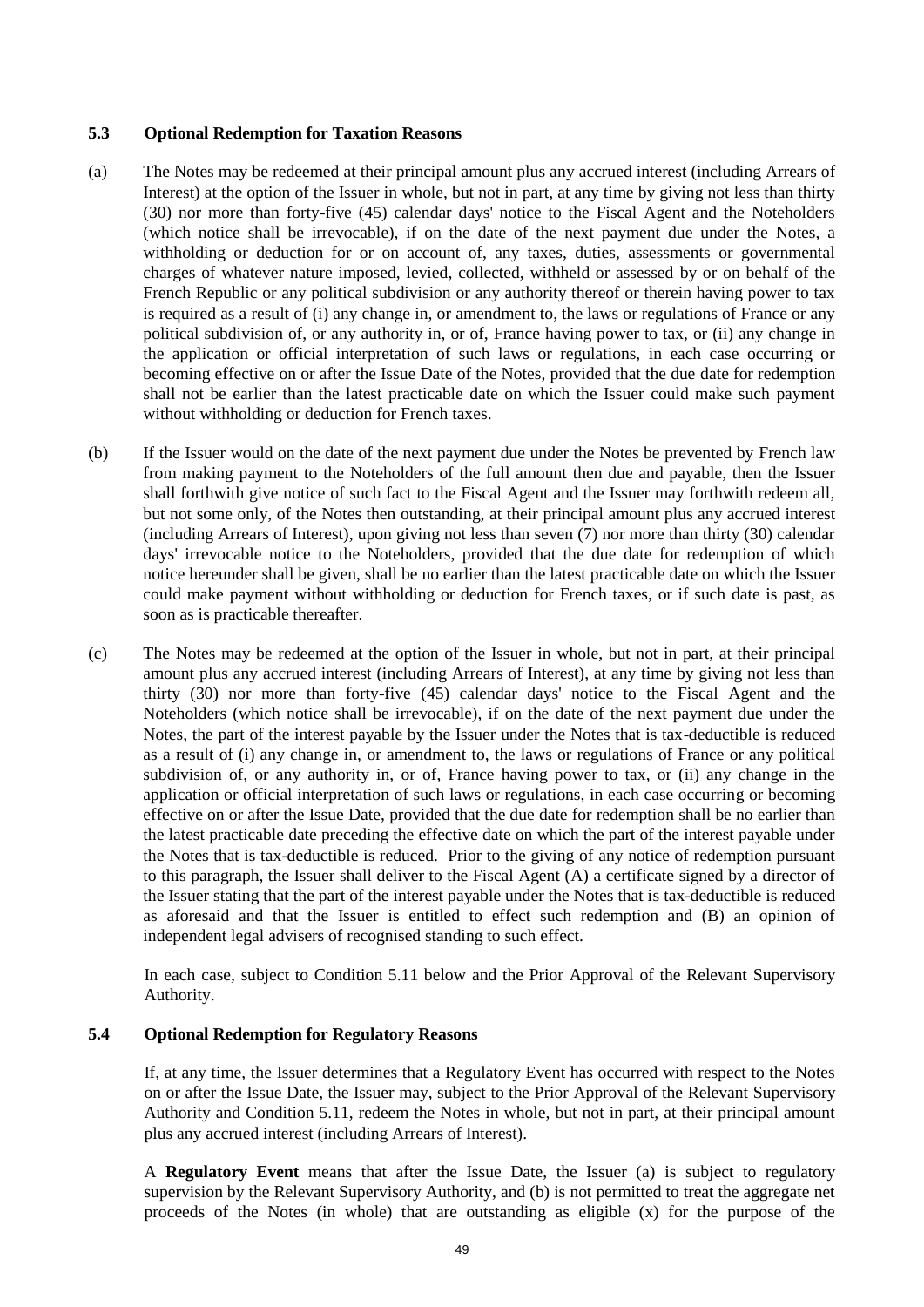determination of the solvency margin or capital adequacy levels of the Issuer or of SGAM AG2R La Mondiale Group (y) as "tier two" own funds regulatory capital (or whatever terminology is employed by Solvency II Regulations at the time), except as a result of the application of the limits on inclusion of such securities in the regulatory capital.

# **5.5 Optional Redemption for Rating Reasons**

If at any time, the Issuer determines that a Rating Methodology Event has occurred with respect to the Notes, the Issuer may, at any time, subject to the Prior Approval of the Relevant Supervisory Authority and Condition 5.11, redeem the Notes in whole, but not in part, at their principal amount plus any accrued interest (including Arrears of Interest).

A **Rating Methodology Event** will be deemed to occur upon a change in, or clarification to, the methodology of any Rating Agency (or in the interpretation of such methodology) as a result of which the equity content assigned by that Rating Agency to the Notes is, in the reasonable opinion of the Issuer, materially reduced when compared to the equity content assigned by that Rating Agency to the Notes at or around the Issue Date.

**Rating Agency** means S&P Global Ratings (**Standard & Poor's**) or any other rating agency of equivalent international standing (and their respective successors or affiliates) solicited by the Issuer to grant a credit rating to the Issuer.

# **5.6 Optional Redemption for Accounting Reasons**

If, at any time, the Issuer determines that an Accounting Event has occurred with respect to the Notes on or after the Issue Date, the Issuer may, subject to the Prior Approval of the Relevant Supervisory Authority, redeem the Notes in whole, but not in part, at their principal amount plus any accrued interest (including Arrears of Interest).

An **Accounting Event** shall be deemed to occur if, as a result of a change in accounting principles or the application thereof which becomes effective on or after the Issue Date, but not otherwise, the obligations of the Issuer under the Notes must not or may no longer be recorded as "liabilities" in the next following audited annual financial statements of the Issuer, prepared in accordance with International Financial Reporting Standards (IFRS) or any other accounting standards that the Issuer applies in the preparation of its audited annual financial statements in accordance with French company law (applicable accounting standards).

## <span id="page-50-0"></span>**5.7 Exchange or Variation for Regulatory Event or Rating Methodology Event**

If a Regulatory Event or a Rating Methodology Event occurs, the Issuer may, at any time, without any requirement for the consent or approval of the Noteholders, vary the Conditions or exchange all (and not some only) of the Notes for other Notes, so that the varied Notes or the exchanged Notes, as the case may be, become Qualifying Equivalent Securities.

The principal amount of the Qualifying Equivalent Securities to be received by Noteholders in exchange will be equal to the Principal Amount of the Notes.

Any variation or exchange of the Notes is subject to its prior notification by the Issuer to the Noteholders by no more than sixty (60) nor less than thirty (30) calendar days' prior notice (which notice shall be irrevocable and shall specify the date fixed for such variation or exchange) in accordance with Condition [12](#page-58-0) [\(Notices\)](#page-58-0) and to:

(a) the Issuer giving at least six (6) months' prior written notice to, and receiving no objection from, the Relevant Supervisory Authority (or such shorter period of notice as the Relevant Supervisory Authority may accept and so long as such notice is required to be given);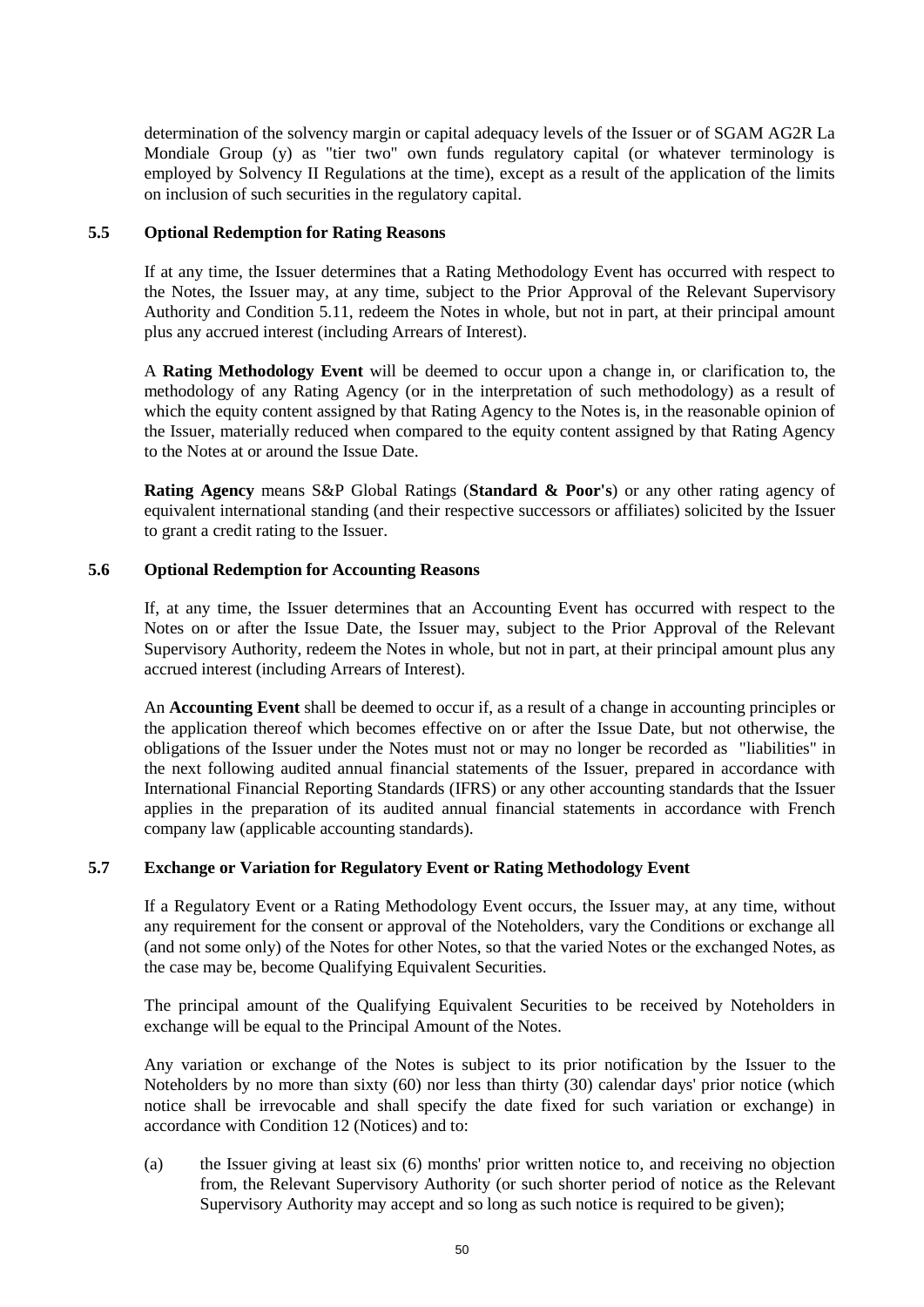- (b) the Issuer being in compliance with the Solvency II Regulations on the date of such variation or exchange, and such variation or exchange not resulting directly or indirectly in a breach of the Solvency II Regulations;
- (c) the Issuer complying with the rules of any stock exchange (or any other relevant authority) on which the Issuer has had its Notes listed or admitted to trading, and (for so long as the rules of such exchange or relevant authority require) the publication of any appropriate supplement, listing particulars or offering circular in connection therewith;
- (d) the issue, of legal opinions addressed to the Fiscal Agent from one or more international law firms of good reputation confirming that (x) the Issuer has capacity to assume all rights and obligations under the new exchanged Notes or varied Notes and has obtained all necessary corporate or governmental authorisation to assume all such rights and obligations and (y) the legality, validity and enforceability of the new exchanged Notes or varied Notes; and
- (e) the full payment on the relevant Interest Payment Date (if any) of all interest amount due on such date.

**Qualifying Equivalent Securities** means securities which have terms not being prejudicial to the interests of the Noteholders as determined by the senior management of the Issuer in consultation with two independent investment banks of international standing, and provided that a certification to such effect shall have been delivered to the Fiscal Agent (including as to the consultation with the independent investment bank and in respect of the matters specified in [\(a\)](#page-51-0) to [\(g\) below\)](#page-51-1) for the benefit of the Noteholders prior to the issue or variation of the relevant securities (upon which the Fiscal Agent shall be entitled to rely without liability to any person) and which:

- <span id="page-51-0"></span>(a) satisfy the criteria for the eligibility for inclusion of the proceeds of the Notes, under the Solvency II Regulations in the solvency margin or tier two (at least, or any stronger tier) own funds regulatory capital, as the case may be;
- (b) shall bear at least the same interest rate from time to time to that applying to the Notes and preserve the Interest Payment Dates;
- (c) contain new terms providing for mandatory deferral of payments of interest and/or principal only if such terms are not materially less favourable to an investor than the mandatory deferral provisions contained in Condition [4](#page-42-0) [\(Interest\)](#page-42-0) or, as the case may be, Condition [5](#page-48-1) [\(Redemption and Purchase\)](#page-48-1);
- (d) shall rank at least *pari passu* with the Notes;
- (e) preserve the obligations (including the obligations arising from the exercise of any right) of the Issuer as to redemption of the Notes, including (without limitation) as to timing of, and amounts payable upon such redemption;
- (f) do not contain terms providing for loss absorption through principal write-down or conversion to ordinary shares; and
- <span id="page-51-1"></span>(g) preserve any rights under the Conditions to any accrued interest and Arrears of Interest, and any existing rights to other amounts payable under the Notes which has accrued to Noteholders and not been paid.

## **5.8 Clean-Up Redemption**

The Issuer may elect, subject to the Prior Approval of the Relevant Supervisory Authority, to redeem all, but not some only, of the Notes at their principal amount plus any accrued interest (including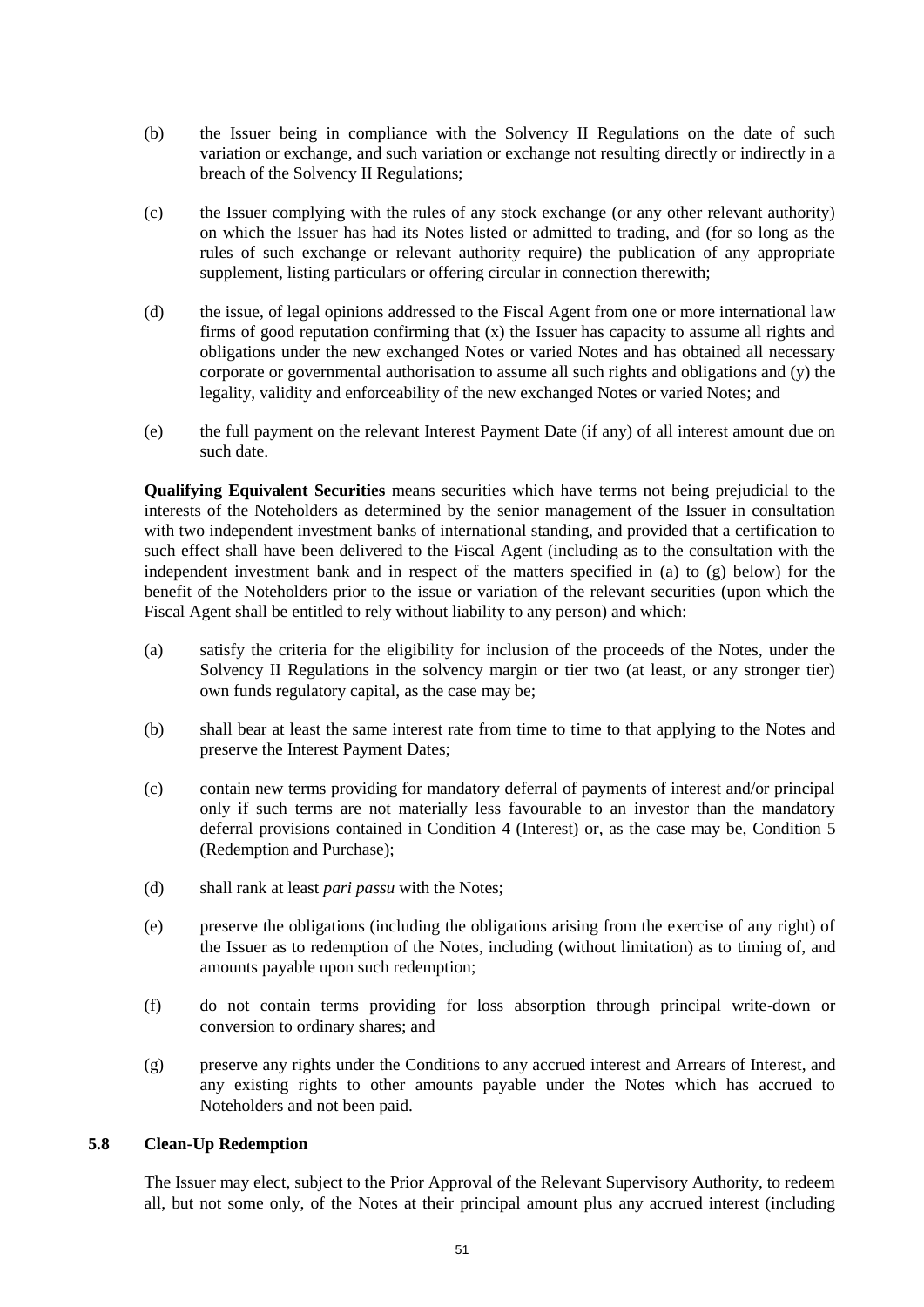Arrears of Interest) if 80% (eighty per cent.) or more in aggregate principal amount of the Notes issued on the Issue Date has been purchased and cancelled at the time of such redemption.

#### **5.9 Purchases**

The Issuer or any of its affiliated entities may at any time, subject to the Prior Approval of the Relevant Supervisory Authority and Condition 5.11, purchase Notes (provided that all unmatured Coupons and Talons relating thereto are purchased therewith) in the open market or otherwise at any price. Notes so purchased by the Issuer may be (i) held and resold in accordance with Articles L.213-0-1 and D.213-0-1 of the French *Code monétaire et financier* for the purpose of enhancing the liquidity of the Notes or (ii) cancelled in accordance with Article L.228-74 of the French *Code de commerce*.

#### **5.10 Cancellation**

All Notes which are purchased for cancellation by the Issuer pursuant to this Condition [5](#page-48-1) will forthwith be cancelled (together with all unmatured Coupons and Talons attached thereto or surrendered therewith).

Any Notes so cancelled may not be resold and the obligations of the Issuer in respect of any such Notes shall be discharged.

#### **5.11 Conditions to Redemption and Purchase**

Any redemption or purchase of the Notes is subject to the conditions (amongst others as described herein) that (a) no Regulatory Deficiency has occurred and is continuing on the date due for redemption or purchase, (b) such redemption or purchase would not itself cause a Regulatory Deficiency and (c) to the extent required under the Solvency II Regulations in order for the Notes to be treated as "tier two" own funds regulatory capital (or, if different, whatever terminology is employed to denote such concept by the Solvency II Regulations) of the Issuer and/or SGAM AG2R La Mondiale Group for the purposes of the determination of the Issuer and/or SGAM AG2R La Mondiale Group's regulatory capital, no Insolvent Insurance Affiliate Winding-up has occurred nor is continuing on the date due for redemption or purchase.

In addition, and unless as otherwise provided in the relevant rules, the Notes may not be redeemed or purchased pursuant to the Conditions 5.3(c), 5.4, 5.5, 5.6 and 5.8, prior to the fifth anniversary of the Issue Date, and in the case of Condition 5.3 (a) and (b), prior to the Relevant Anniversary, in each case unless the redemption or purchase has/have been funded out of the proceeds of a new issuance of own-funds capital of the same or higher quality as the Notes.

Should a Regulatory Deficiency or an Insolvent Insurance Affiliate Winding-up occur after a notice for redemption has been made to the Noteholders, such redemption notice would become automatically void and notice would be made promptly by the Issuer.

Notwithstanding that a Regulatory Deficiency may have occurred and be continuing on the date due for redemption or purchase, or if such redemption or purchase would of itself cause a Regulatory Deficiency, the Notes may still be redeemed or purchased on such date to the extent permitted under, and in accordance with, the Solvency II Directive and the applicable regulations and provided that all of the following conditions are met:

- (a) on or prior to such date, the Prior Approval of the Relevant Supervisory Authority has been exceptionally given with respect to the relevant redemption or purchase of the Notes;
- (b) the relevant redeemed or purchased Notes are replaced by other own funds regulatory capital of at least the same quality; and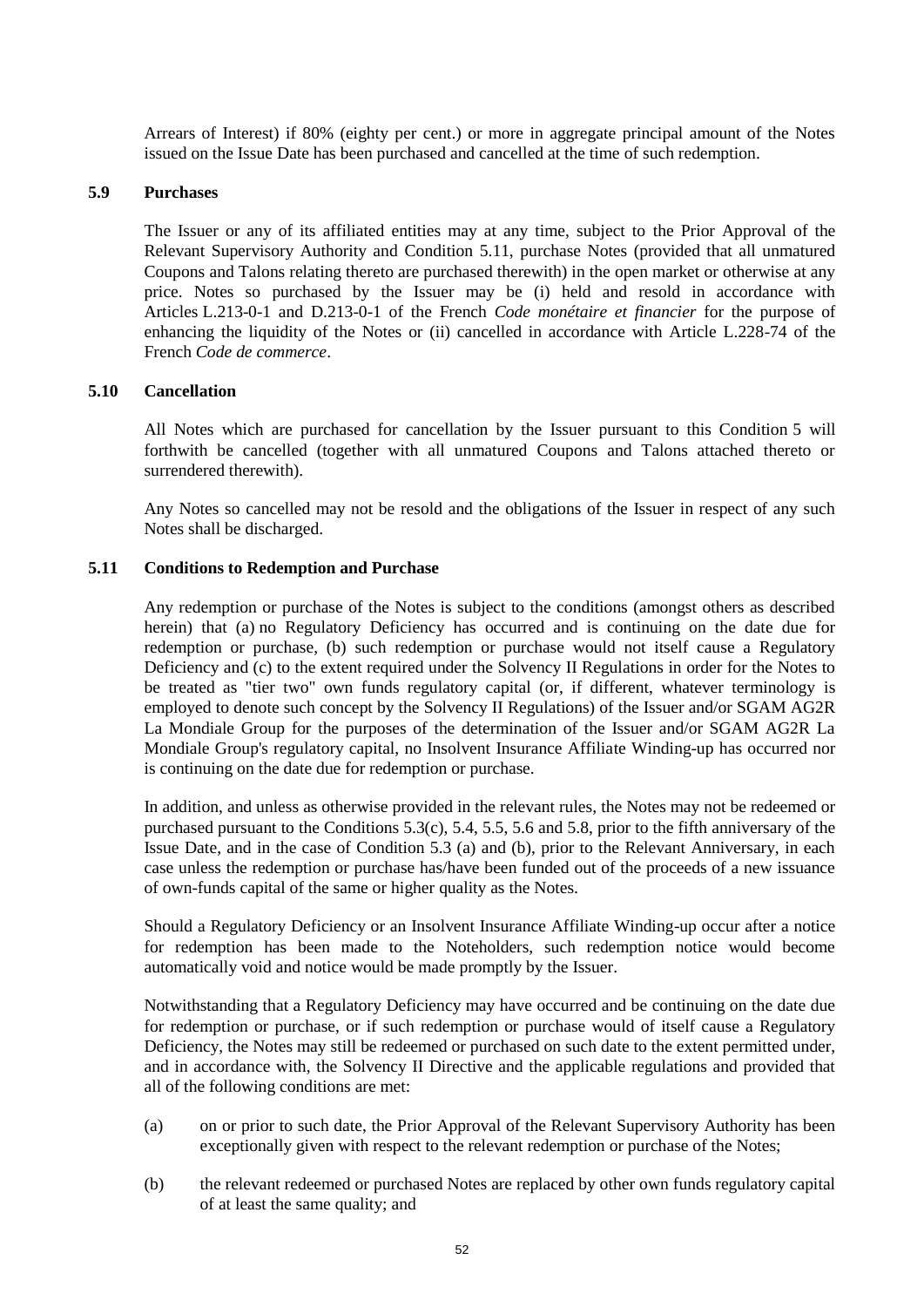(c) the applicable minimum capital requirement (or, if different, whatever terminology is employed to denote such requirement by the then applicable regulations) is complied with after the relevant redemption or purchase of the Notes has been made.

Notwithstanding that an Insolvent Insurance Affiliate Winding-up may have occurred and be continuing on the date due for redemption or purchase, the Notes may still be redeemed or purchased on such date to the extent permitted under, and in accordance with, the Solvency II Directive and the Solvency II Regulations and provided that, on or prior to such date, the Prior Approval of the Relevant Supervisory Authority has been exceptionally obtained with respect to the relevant redemption or purchase of the Notes.

If practicable under the circumstances, the Issuer will give notice to the Noteholders and to the Fiscal Agent of any deferral of the redemption of the Notes. This notice will not be a condition to the deferral of redemption. Any delay or failure by the Issuer to give such notice shall not affect the deferral described above.

For the purpose of this Condition:

## **Insolvent Insurance Affiliate Winding-up** means:

- (i) the winding-up of any Insurance Undertaking within the Group or SGAM AG2R La Mondiale Group; or
- (ii) the appointment of an administrator of any Insurance Undertaking within the Group or SGAM AG2R La Mondiale Group,

in each case, where the Issuer has determined, acting reasonably and in consultation with the Relevant Supervisory Authority, that the assets of that Insurance Undertaking within the Group or SGAM AG2R La Mondiale Group may or will not be sufficient to meet all claims of the policyholders pursuant to a contract of insurance or reinsurance of that Insurance Undertaking which is subject to a winding-up or administration process (and for these purposes, the claims of policyholders pursuant to a contract of insurance or reinsurance shall include all amounts to which policyholders are entitled under applicable legislation or rules relating to the winding-up of Insurance Undertakings that reflect any right to receive or expectation of receiving benefits which policyholders may have).

**Insurance Undertaking** has the meaning ascribed to it in the Solvency II Directive.

**Redemption Alignment Event** will be deemed to have occurred if at any time before the tenth anniversary of the Issue Date the Issuer determines, in consultation with the Relevant Supervisory Authority, that the option to redeem the Notes under Condition 5.3 (a) and (b) of the Optional Redemption for Taxation Reasons from the fifth anniversary without such redeemed Notes being required to be replaced by other own funds regulatory capital of at least the same quality, would not cause the Notes to no longer fulfil the requirements in order to be treated under the then applicable supervisory regulations as "tier two" own funds regulatory capital (or, if different, whatever terminology is employed to denote such concept by the then applicable supervisory regulations) of the Issuer and/or SGAM AG2R La Mondiale Group for the purposes of the determination of the Issuer's and/or SGAM AG2R La Mondiale Group's regulatory capital (including for the purpose of any capital requirements of internationally active insurance groups) and the Issuer gives not less than thirty (30) nor more than forty-five (45) calendar days' notice of such fact to the Fiscal Agent and the Noteholders.

**Relevant Anniversary** means the tenth anniversary of the Issue Date, provided however that Relevant Anniversary shall mean the fifth anniversary of the Issue Date if a Redemption Alignment Event has occurred.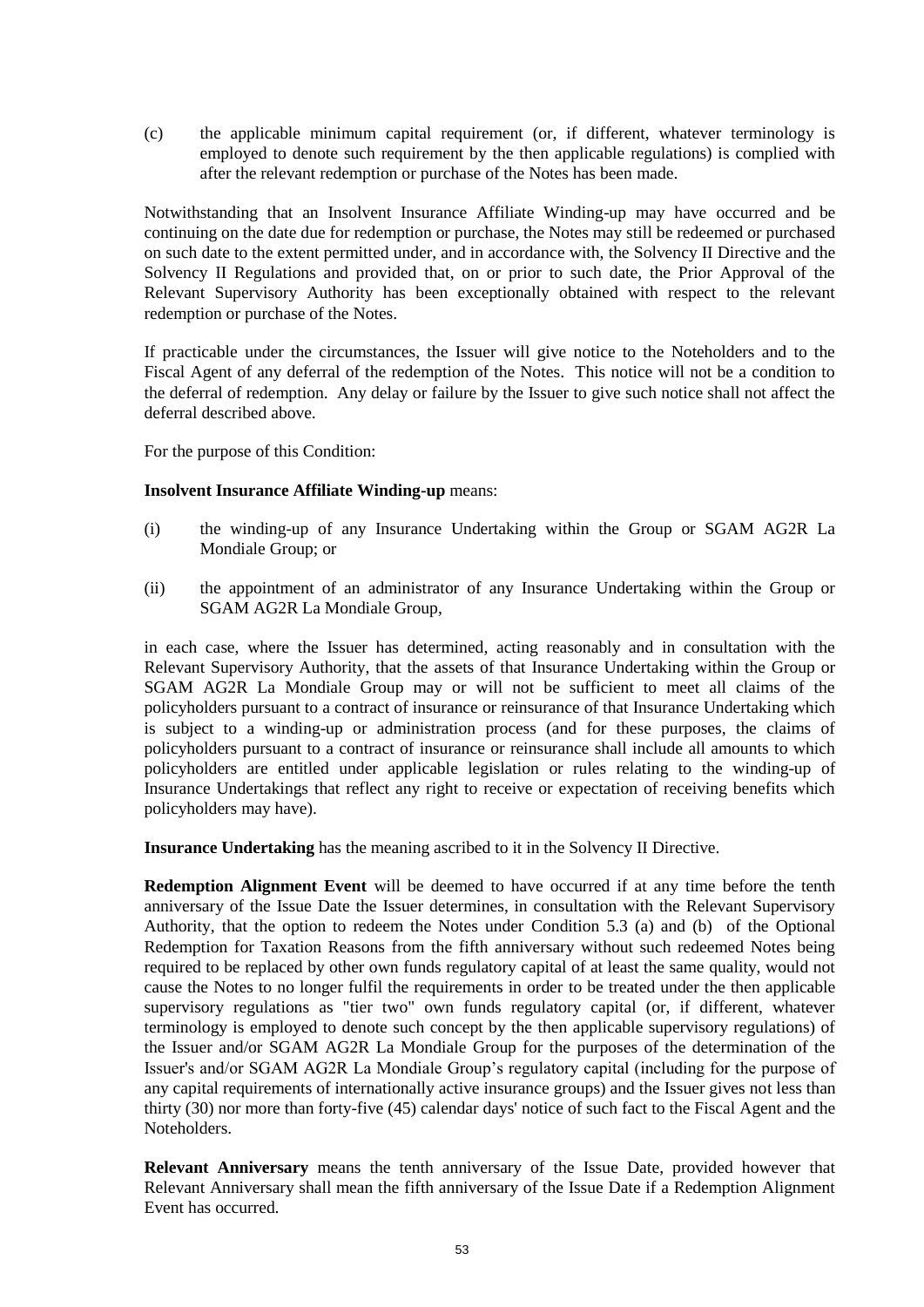Except as otherwise indicated above, any redemption or purchase shall have been notified by the Issuer having given not more than sixty (60) nor less than thirty (30) calendar day's prior notice to the Noteholders (which notice shall be irrevocable and shall specify the date fixed for redemption).

## **5.12 Notice of deferral of redemption**

If practicable under the circumstances, the Issuer will give not less than five (5) nor more than thirty (30) Business Days' prior notice to the Noteholders in accordance with Condition [10](#page-57-0) of any deferral of the redemption of the Notes. This notice will not be a condition to the deferral of redemption. Any delay or failure by the Issuer to give such notice shall not affect the deferral described above.

## <span id="page-54-2"></span><span id="page-54-0"></span>**6. PAYMENTS AND EXCHANGES OF TALONS**

#### **6.1 Payments in respect of Notes**

Payments of principal and interest in respect of each Note will be made against presentation and surrender (or, in the case of part payment only, endorsement) of the Note, except that payments of interest due on an Interest Payment Date will be made against presentation and surrender (or, in the case of part payment only, endorsement) of the relevant Coupon, in each case at the specified office outside the United States of any of the Paying Agents.

#### **6.2 Method of Payment**

Payments of principal, interest and other amounts in respect of the Notes will be made in the manner provided in Condition [6.1](#page-54-0) in U.S. Dollars, by credit or transfer to an account denominated in U.S. Dollars (or any other account to which U.S. Dollars may be credited or transferred) specified by the payee in a country within the TARGET2 System. Such payments shall be made to, or to the order of, the Fiscal Agent for the benefit of the Noteholders and all payments so made will be an effective discharge of the Issuer and the Fiscal Agent, as the case may be, in respect of such payment.

None of the Issuer, the Fiscal Agent, the Calculation Agent or the Paying Agents shall be liable to any Noteholder or other person for any commission, costs, losses or expenses in relation to, or resulting from, the credit or transfer of U.S. Dollars, or any currency conversion or rounding effect in connection with such payment being made in U.S. Dollars.

Payments will be subject in all cases to (a) any fiscal or other laws and regulations applicable thereto in the place of payment, but without prejudice to the provisions of Condition [7](#page-55-0) and (b) any withholding or deduction required pursuant to an agreement described in Section 1471(b) of the U.S. Internal Revenue Code of 1986 (the **Code**) or otherwise imposed pursuant to Sections 1471 through 1474 of the Code, any regulations or agreements thereunder, official interpretations thereof, or any law implementing an intergovernmental approach thereto.

For the purposes of this Condition:

**TARGET 2 System** means the Trans-European Automated Real-Time Gross Settlement Express Transfer System or any successor thereto.

## <span id="page-54-1"></span>**6.3 Payments on Business Days**

A holder shall be entitled to present a Note or Coupon for payment only on a Presentation Date and shall not, except as provided in Condition [4,](#page-42-0) be entitled to any further interest or other payment if a Presentation Date is after the due date.

**Presentation Date** means a day which (subject to Condition [8\)](#page-56-0) is or falls after the relevant due date;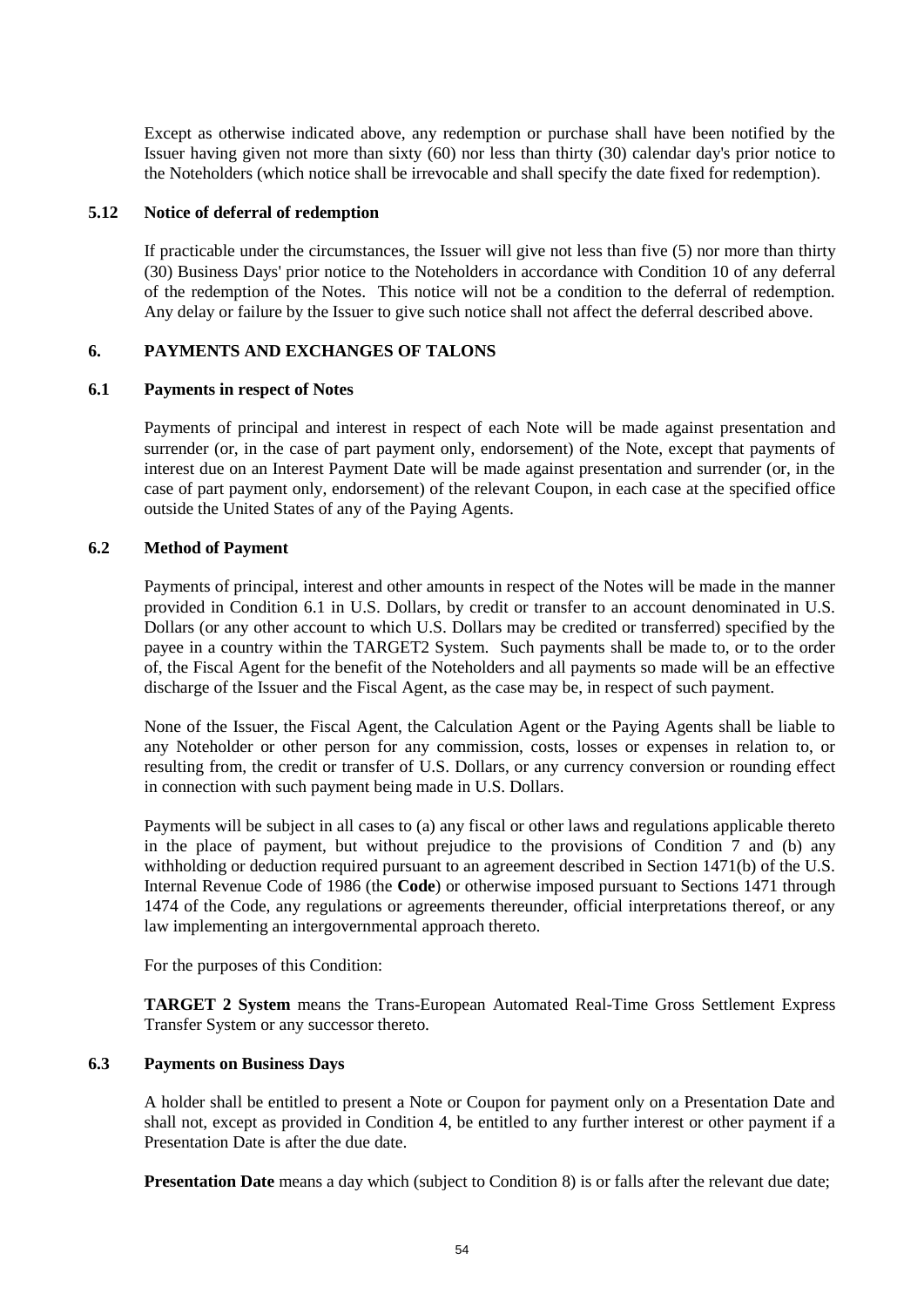- (a) is a Business Day in the place of the specified office of the Paying Agent at which the Note or Coupon is presented for payment; and
- (b) in the case of payment by credit or transfer to a U.S. Dollar account as referred to above, is a Business Day in New York City and Paris.

In this Condition, **Business Day** means, in relation to any place, a day on which commercial banks and foreign exchange markets settle payments and are open for general business (including dealing in foreign exchange and foreign currency deposits) in that place.

#### **6.4 Missing Unmatured Coupons**

Each Note should be presented for payment together with all relative unmatured Coupons (which expression shall, for the avoidance of doubt, include Coupons falling to be issued on exchange of matured Talons). Upon the date on which any Note becomes due and repayable, all unmatured Coupons appertaining to the Note (whether or not attached) shall become void and no payment shall be made in respect of such Coupons.

#### **6.5 Exchange of Talons**

On and after the Interest Payment Date on which the final Coupon comprised in any Coupon sheet matures, the Talon comprised in the Coupon sheet may be surrendered at the specified office of any Paying Agent in exchange for a further Coupon sheet (including any appropriate further Talon), subject to the provisions of Condition [8.](#page-56-0) Each Talon shall, for the purposes of these Conditions, be deemed to mature on the Interest Payment Date on which the final Coupon comprised in the relative Coupon sheet matures.

## **6.6 Fiscal Agent, Paying Agents and Calculation Agent**

The names of the initial Agents and their specified offices are set out below:

## **Fiscal Agent, Principal Paying Agent and Calculation Agent**

BNP Paribas Securities Services, Luxembourg Branch 60 avenue J.F. Kennedy L-1855 Luxembourg

The Issuer reserves the right at any time to vary or terminate the appointment of the Fiscal Agent or a Paying Agent and/or appoint additional or other Paying Agents or approve any change in the office through which any such Agent acts, provided that there will at all times be a Fiscal Agent and a Principal Paying Agent having a specified office in a European city. Notice of any such change or any change of specified office shall promptly be given as soon as reasonably practicable to the Noteholders in accordance with Condition [12](#page-58-0) and, so long as the Notes are listed on Euronext Paris and if the rules applicable to such stock exchange so require, to such stock exchange.

Any termination or appointment shall only take effect (other than in the case of insolvency, when it shall be of immediate effect) after not more than forty five (45) nor less than thirty (30) calendar days' notice thereof shall have been given to the Noteholders by the Issuer in accordance with Conditio[n 12.](#page-58-0)

# <span id="page-55-0"></span>**7. TAXATION**

All payments in respect of the Notes and/or Coupons shall be made free and clear of, and without withholding or deduction for or on account of, any taxes, duties, assessments or governmental charges of whatever nature imposed, levied, collected, withheld or assessed by or on behalf of any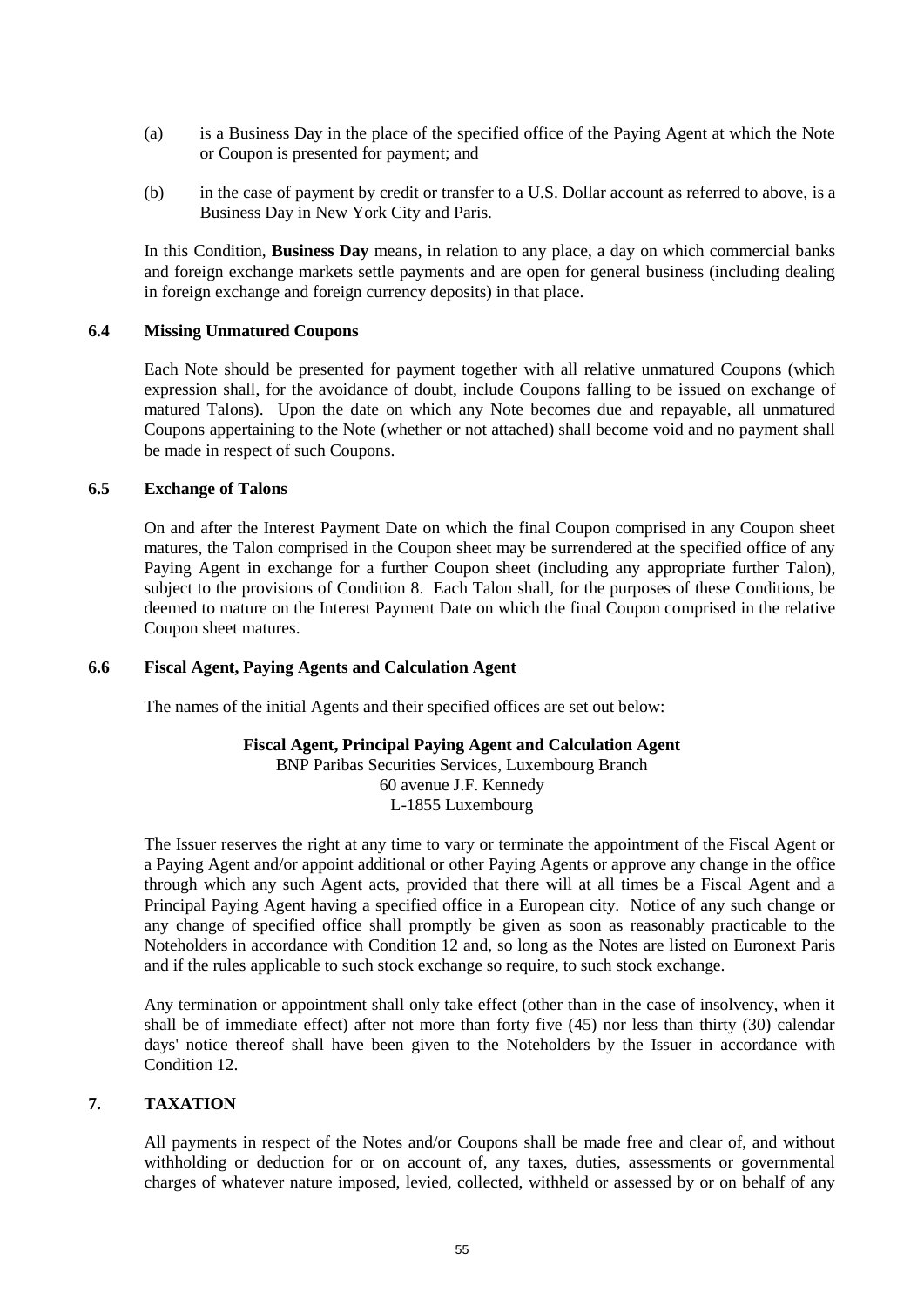jurisdiction or any political subdivision or any authority thereof or therein having power to tax unless such withholding or deduction is required by law.

If French law should require that payments of principal or interest made by the Issuer in respect of any Note or Coupon be subject to withholding or deduction in respect of any taxes, duties, assessments or governmental charges, and provided a Tax Alignment Event has occurred and is continuing, the Issuer, shall, to the fullest extent then permitted by law, pay such additional amounts (**Additional Amounts**) as shall result in receipt by the Noteholders or, as the case may be, the Couponholders of such amounts as would have been received by them had no such withholding or deduction been required, except that no such Additional Amounts shall be payable with respect to any Note or Coupon, as the case may be:

- (a) **Other connection**: to, or to a third party on behalf of, a Noteholder or, as the case may be, a Couponholder who is liable to such taxes, duties, assessments or governmental charges in respect of such Note or Coupon by reason of his having some connection with France other than the mere holding of the Note or Coupon; or
- (b) **Presentation more than thirty (30) days after the Relevant Date**: presented for payment more than thirty (30) days after the Relevant Date except to the extent that the Noteholder or, as the case may be, the Couponholder would have been entitled to such Additional Amounts on presenting it for payment on the last day of such period of 30 days assuming that day to have been a Presentation Date (as defined in Condition [6.3\)](#page-54-1); or
- (c) where such Additional Amounts are due prior to the Relevant Anniversary.

As used in these Conditions, **Relevant Date** in respect of any Note or Coupon means the date on which payment in respect of it first becomes due and payable or (if any amount of the money payable is improperly withheld or refused) the date on which the full amount of monies payable on such date in respect of such Note or Coupon is paid to the Paying Agent.

Any reference in these Conditions to principal and/or interest shall be deemed to include any Additional Amounts.

A **Tax Alignment Event** will be deemed to have occurred if at any time the Issuer determines, in consultation with the Relevant Supervisory Authority, that the obligation to pay Additional Amounts would not cause the Notes to no longer be treated under Solvency II Regulations as "tier two" own funds regulatory capital (or whatever the terminology employed by the Solvency II Regulations) and gives not less than thirty (30) nor more than forty-five (45) calendar days' notice of such fact to the Fiscal Agent, the Noteholders (which notice shall be shall be in effect until the Issuer revokes a prior given notice by giving not less than thirty (30) nor more than forty-five (45) calendar days' notice of such fact to the Fiscal Agent and the Noteholders).

## <span id="page-56-0"></span>**8. PRESCRIPTION**

Notes and Coupons (which for this purpose shall not include Talons) will become void unless presented for payment within periods of ten years (in the case of principal) and five years (in the case of interest) from the Relevant Date in respect of the Notes or, as the case may be, the Coupons, subject to the provisions of Condition [6.](#page-54-2) There shall not be included in any Coupon sheet issued upon exchange of a Talon any Coupon which would be void upon issue under this Condition or Conditio[n 6.](#page-54-2)

## **9. ENFORCEMENT EVENTS**

There will be no events of default in respect of the Notes. However, each Note shall become immediately due and payable at its principal amount, together with accrued interest thereon, if any,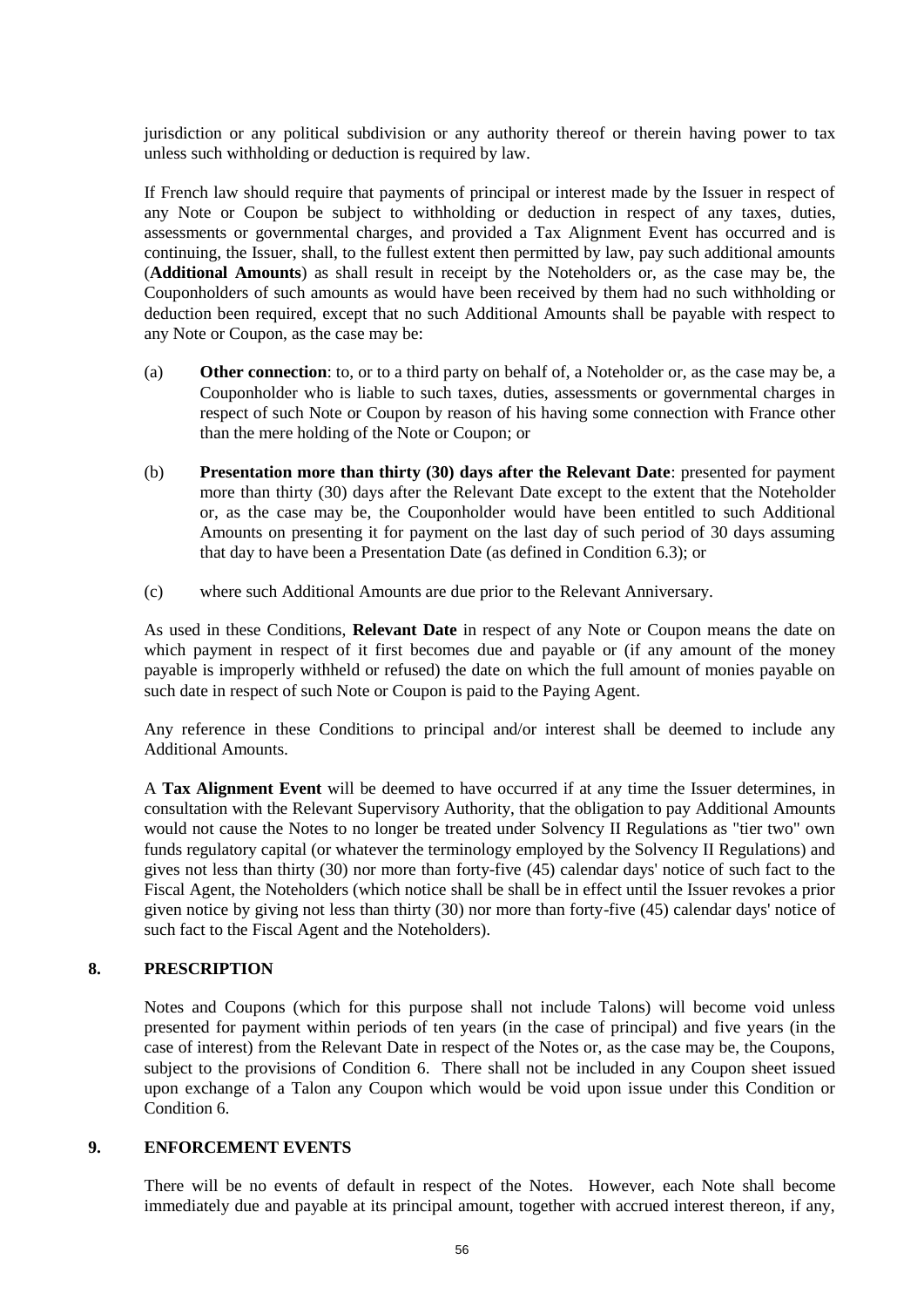to the date of payment and any Arrears of Interest, in the event that a judgment is rendered by any competent court declaring the judicial liquidation (*liquidation judiciaire*) of the Issuer, or in the event of a transfer of the whole of the business of the Issuer (*cession totale de l'entreprise*) subsequent to the opening of a judicial recovery procedure, or if the Issuer is liquidated for any other reason.

## <span id="page-57-0"></span>**10. REPLACEMENT OF NOTES AND COUPONS**

Should any Note or Coupon be lost, stolen, mutilated, defaced or destroyed it may be replaced at the specified office of the Fiscal Agent upon payment by the claimant of the expenses incurred in connection with the replacement and on such terms as to evidence and indemnity as the Issuer may reasonably require. Mutilated or defaced Notes or Coupons must be surrendered before replacements will be issued.

## <span id="page-57-1"></span>**11. MEETINGS OF NOTEHOLDERS AND MODIFICATION**

## **11.1 Meetings of Noteholders**

The Agency Agreement contains provisions for convening meetings of the Noteholders to consider any matter affecting their interests, including the modification by Extraordinary Resolution of any of these Conditions or any of the provisions of the Agency Agreement. The quorum at any meeting for passing an Extraordinary Resolution will be one or more persons present holding or representing more than 50% in principal amount of the Notes for the time being outstanding, or at any adjourned meeting one or more persons present whatever the principal amount of the Notes held or represented by him or them, except that at any meeting the business of which includes the modification of certain of these Conditions the necessary quorum for passing an Extraordinary Resolution will be one or more persons present holding or representing not less than two-thirds, or at any adjourned meeting not less than one-third, of the principal amount of the Notes for the time being outstanding. The Agency Agreement provides that (i) a resolution passed at a meeting duly convened and held in accordance with the Agency Agreement by a majority consisting of not less than three-fourths of the votes cast on such resolution, (ii) a resolution in writing signed by or on behalf of the holders of not less than three-fourths in nominal amount of the Notes for the time being outstanding or (iii) consent given by way of electronic consents through the relevant clearing system(s) (in a form satisfactory to the Fiscal Agent) by or on behalf of the holders of not less than three-fourths in nominal amount of the Notes for the time being outstanding, shall, in each case, be effective as an **Extraordinary Resolution** of the Noteholders. An Extraordinary Resolution passed at any meeting of the Noteholders will be binding on all Noteholders, whether or not they are present at any meeting, and whether or not they voted on the resolution, and on all Couponholders.

For purpose of this Condition [11.1,](#page-57-1) the term "outstanding" does not include notes repurchased and held by the Issuer in accordance with Condition 5.9.

# **11.2 Modification**

The Fiscal Agent may agree, without the consent of the Noteholders or Couponholders, to any modification of any of these Conditions or any of the provisions of the Agency Agreement either (a) for the purpose of curing any ambiguity or of curing, correcting or supplementing any manifest or proven error or any other defective provision contained herein or therein or (b) in any other manner which is not materially prejudicial to the interests of the Noteholders. Any modification shall be binding on the Noteholders and the Couponholders and, unless the Fiscal Agent agrees otherwise, any modification shall be notified by the Issuer to the Noteholders as soon as practicable thereafter in accordance with Condition [12.](#page-58-0)

Any modifications of any of these Conditions shall be subject to the Prior Approval of the Relevant Supervisory Authority.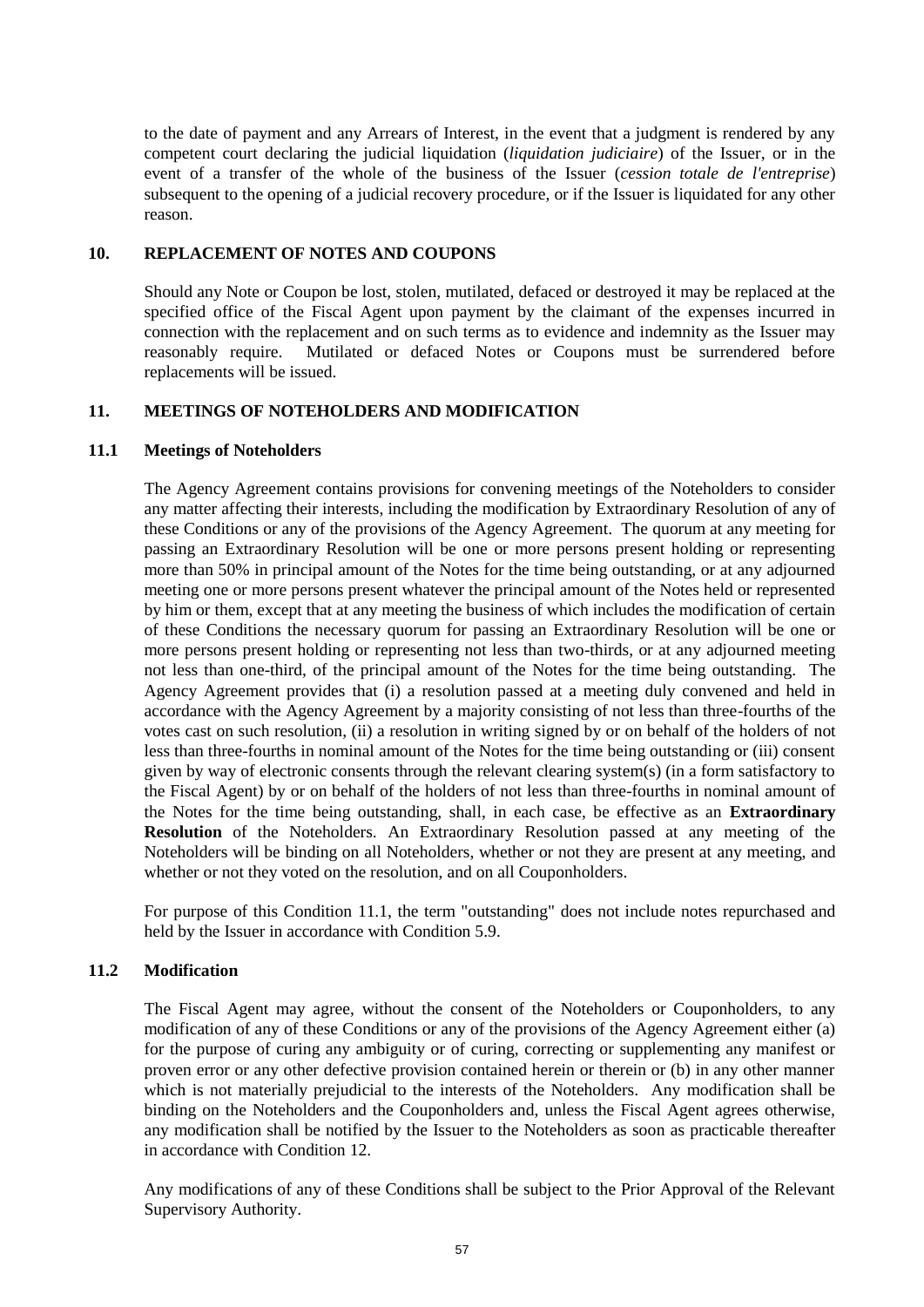# <span id="page-58-0"></span>**12. NOTICES**

- (a) Notices required to be given to the Noteholders may be given by delivery of the relevant notice to Euroclear France, Euroclear, Clearstream, Luxembourg and any other clearing system through which the Notes are for the time being cleared; except that so long as the Notes are listed and admitted to trading on Euronext Paris and the rules of such regulated market so require, notices shall also be published in a leading daily newspaper of general circulation in France (which is expected to be *Les Echos* or such other newspaper as the Fiscal Agent shall deem necessary to give fair and reasonable notice to the Noteholders).
- (b) If any such publication is not practicable, notice shall be validly given if published in another leading daily English language newspaper with general circulation in Europe.
- (c) Notices will, if published more than once, be deemed to have been given on the date of the first publication as provided above.
- (d) Couponholders shall be deemed for all purposes to have notice of the contents of any notice given to the Noteholders in accordance with this Condition.

Any such notice shall be deemed to have been given on the date of such publication or, if published more than once or on different dates, on the date of the first publication.

# **13. FURTHER ISSUES**

The Issuer may from time to time without the consent of the Noteholders or Couponholders create and issue further notes having the same terms and conditions as the Notes in all respects or in all respects except for the first payment of interest on them so that the same shall be consolidated and form a single series with such Notes. For the purposes of French law, such further notes shall be consolidated (*assimilables*) with the Notes as regards their financial service. References in these Conditions to "Notes" shall be construed accordingly.

# **14. CONTRACTS (RIGHTS OF THIRD PARTIES) ACT 1999**

No rights are conferred on any person under the Contracts (Rights of Third Parties) Act 1999 to enforce any term of this Note, but this does not affect any right or remedy of any person which exists or is available apart from that Act.

## **15. WAIVER OF SET-OFF**

No Noteholder may at any time exercise or claim any Waived Set-Off Rights against any right, claim, or liability the Issuer has or may have or acquire against such Noteholder, directly or indirectly, howsoever arising (and, for the avoidance of doubt, including all such rights, claims and liabilities arising under or in relation to any and all agreements or other instruments of any sort or any non-contractual obligations, in each case whether or not relating to the Notes) and each such Noteholder shall be deemed to have waived all Waived Set-Off Rights to the fullest extent permitted by applicable law in relation to all such actual and potential rights, claims and liabilities.

For the avoidance of doubt, nothing in this Condition 15 is intended to provide or shall be construed as acknowledging any right of deduction, set-off, netting, compensation, retention or counterclaim or that any such right is or would be available to any Noteholder but for this Condition 15.

For the purposes of this Condition 15, **Waived Set-Off Rights** means any and all rights of or claims of any Noteholder for deduction, set-off, netting, compensation, retention or counterclaim arising directly or indirectly under or in connection with any such Note.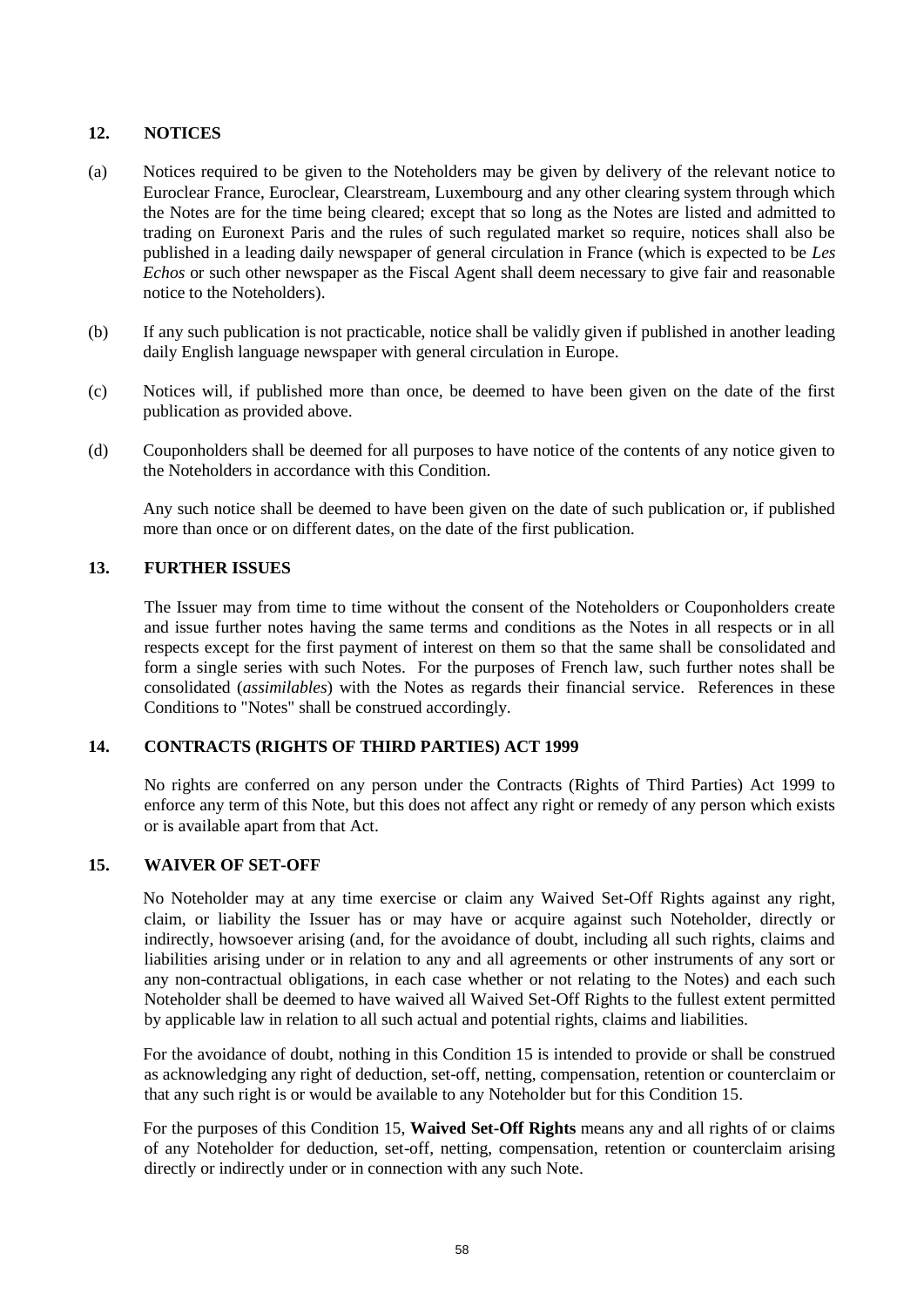# **16. GOVERNING LAW AND JURISDICTION**

## **16.1 Governing Law**

The Agency Agreement, the Notes and the Coupons are governed by, and will be construed in accordance with, English law, other than the provisions of Condition [2](#page-41-0) which shall be governed by, and construed in accordance with, French law.

## **16.2 Jurisdiction of English Courts**

- (a) Subject to Condition 16.2(c) below, the English courts have exclusive jurisdiction to settle any dispute arising out of or in connection with the Notes and/or the Coupons, including any dispute as to their existence, validity, interpretation, performance, breach or termination or the consequences of their nullity and any dispute relating to any non-contractual obligations arising out of or in connection with the Notes and/or the Coupons (a **Dispute**) and accordingly each of the Issuer and any Noteholders or Couponholders in relation to any Dispute submits to the exclusive jurisdiction of the English courts.
- (b) For the purposes of this Condition 16.2, the Issuer waives any objection to the English courts on the grounds that they are an inconvenient or inappropriate forum to settle any Dispute.
- (c) To the extent allowed by law, the Noteholders and the Couponholders may, in respect of any Dispute or Disputes, take (i) proceedings in any other court with jurisdiction and (ii) concurrent proceedings in any number of jurisdictions.

# **16.3 Appointment of Process Agent**

The Issuer irrevocably appoints Law Debenture Corporate Services Limited currently at Fifth Floor, 100 Wood Street, London EC2V, 7EX to receive, for it and on its behalf, service of process in any Proceedings in England. Such service shall be deemed completed on delivery to such process agent (whether or not it is forwarded to and received by the Issuer). If for any reason such process agent ceases to be able to act as such or no longer has an address in London, the Issuer irrevocably agrees to appoint a substitute process agent. Nothing shall affect the right to serve process in any manner permitted by law.

#### **16.4 Other Documents**

The Issuer has in the Agency Agreement submitted to the jurisdiction of the English courts and appointed an agent in England for service of process, in terms substantially similar to those set out above.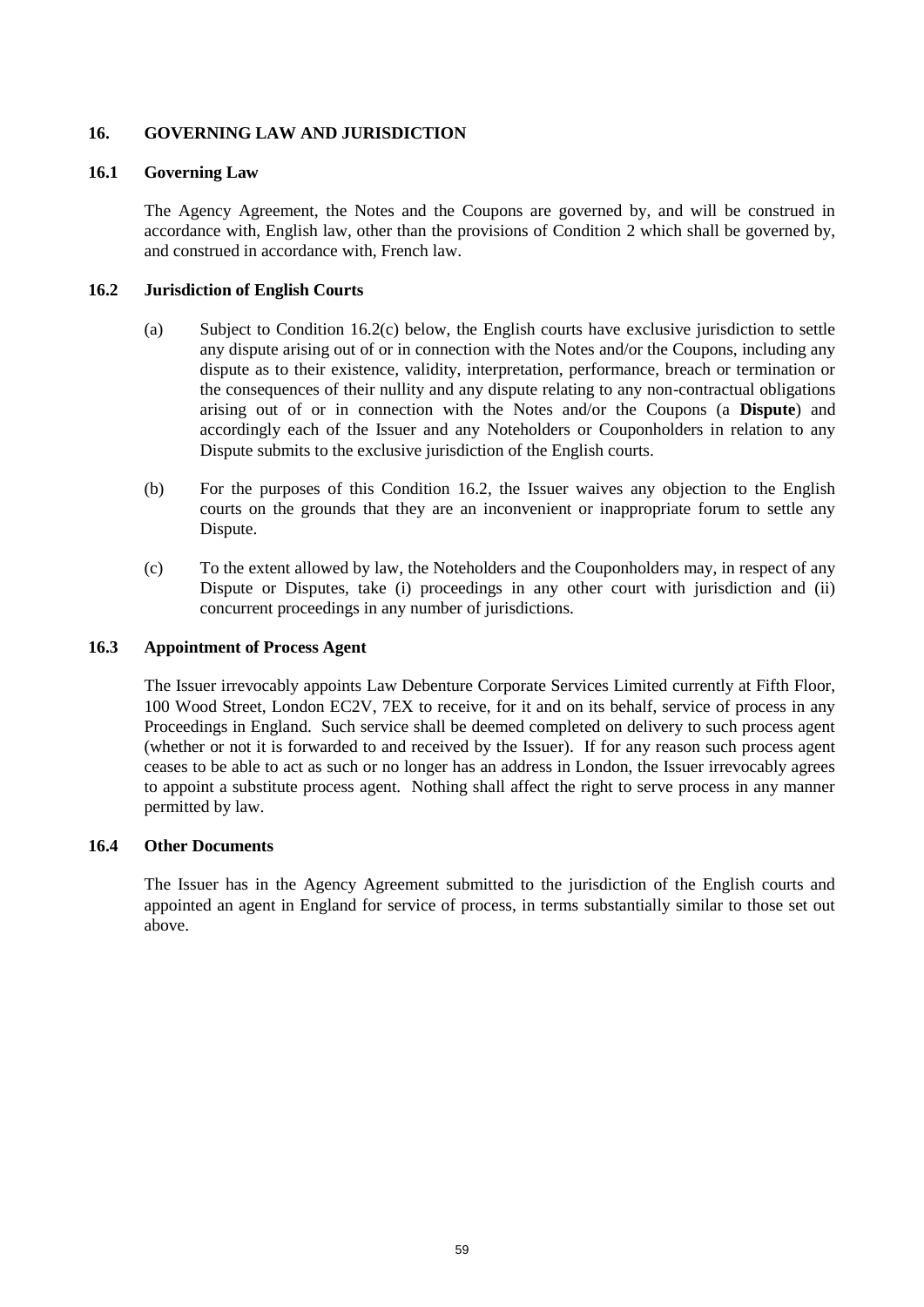# **SUMMARY OF PROVISIONS RELATING TO THE NOTES WHILE REPRESENTED BY THE GLOBAL NOTES**

*The following is a summary of the provisions to be contained in the Temporary Global Note and the Permanent Global Note (together the Global Notes) which will apply to, and in some cases modify, the Terms and Conditions of the Notes while the Notes are represented by the Global Notes.*

# **1. Exchange**

The Permanent Global Note will be exchangeable in whole but not in part (free of charge to the holder) for definitive Notes only if:

- <span id="page-60-0"></span>(a) An enforcement event (as set out in Condition 9) has occurred and is continuing; or
- <span id="page-60-1"></span>(b) the Issuer has been notified that both Euroclear and Clearstream, Luxembourg have been closed for business for a continuous period of 14 days (other than by reason of holiday, statutory or otherwise) or have announced an intention permanently to cease business or have in fact done so and no successor clearing system is available; or
- <span id="page-60-2"></span>(c) the Issuer has or will become subject to adverse tax consequences which would not be suffered were the Notes in definitive form.

The Issuer will promptly give notice to Noteholders if an Exchange Event occurs. In the case of [\(a\)](#page-60-0) or [\(b\) above,](#page-60-1) the holder of the Permanent Global Note, acting on the instructions of one or more of the Accountholders (as defined below), may give notice to the Issuer and the Fiscal Agent and, in the case of [\(c\) above,](#page-60-2) the Issuer may give notice to the Fiscal Agent of its intention to exchange the Permanent Global Note for definitive Notes on or after the Exchange Date (as defined below).

On or after the Exchange Date the holder of the Permanent Global Note may or, in the case of [\(c\)](#page-60-2)  [above,](#page-60-2) shall surrender the Permanent Global Note to or to the order of the Fiscal Agent. In exchange for the Permanent Global Note the Issuer will deliver, or procure the delivery of, an equal aggregate principal amount of definitive Notes (having attached to them all Coupons in respect of interest which has not already been paid on the Permanent Global Note), security printed in accordance with any applicable legal and stock exchange requirements and in or substantially in the form set out in the Fiscal Agency Agreement. On exchange of the Permanent Global Note, the Issuer will procure that it is cancelled and, if the holder so requests, returned to the holder together with any relevant definitive Notes.

For these purposes, **Exchange Date** means a day specified in the notice requiring exchange falling not less than 60 days after that on which such notice is given, being a day on which banks are open for general business in the place in which the specified office of the Fiscal Agent is located and, except in the case of exchange pursuant to [\(b\) above,](#page-60-1) in the place in which the relevant clearing system is located.

# **2. Payments**

Payments of principal and interest in respect of Notes represented by a Global Note will, subject as set out below, be made to the bearer of such Global Note and, if no further payment falls to be made in respect of the Notes, against surrender of such Global Note to the order of the Fiscal Agent or such other Paying Agent as shall have been notified to the Noteholders for such purposes. A record of each payment made will be endorsed on the appropriate part of the schedule to the relevant Global Note by or on behalf of the Fiscal Agent, which endorsement shall be *prima facie* evidence that such payment has been made in respect of the Notes. Payments of interest on the Temporary Global Note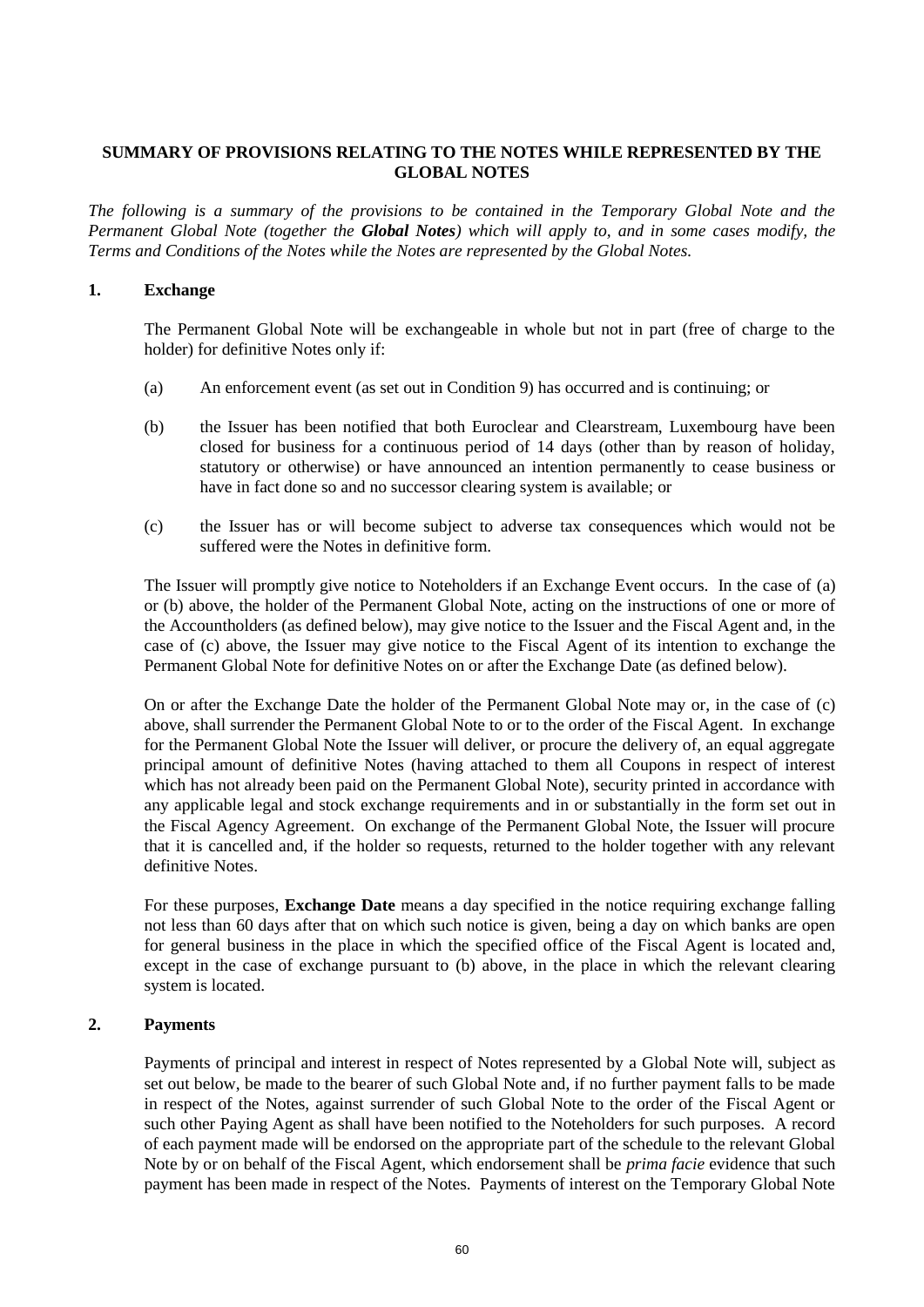(if permitted by the first sentence of this paragraph) will be made only upon certification as to non-U.S. beneficial ownership unless such certification has already been made.

#### **3. Notices**

For so long as all of the Notes are represented by one or both of the Global Notes and such Global Note(s) is/are held on behalf of Euroclear and/Clearstream, Luxembourg, notices to Noteholders may be given by delivery of the relevant notice to Euroclear and/or Clearstream, Luxembourg (as the case may be) for communication to the relative Accountholders rather than by publication as required by Condition 12, provided that, so long as the Notes are listed and admitted to trading on Euronext Paris and the rules of such regulated market so require, notice will also be given by publication in a leading daily newspaper of general circulation in France (which is likely to be *Les Echos* or such other newspaper as the Fiscal Agent shall deem necessary to give fair and reasonable notice to Noteholders). Any such notice shall be deemed to have been given to the Noteholders on the second day after the day on which such notice is delivered to Euroclear and/or Clearstream, Luxembourg (as the case may be) as aforesaid.

Whilst any of the Notes held by a Noteholder are represented by a Global Note, notices to be given by such Noteholder may be given by such Noteholder (where applicable) through Euroclear and/or Clearstream, Luxembourg and otherwise in such manner as the Fiscal Agent and Euroclear and Clearstream, Luxembourg may approve for this purpose.

#### **4. Accountholders**

For so long as all of the Notes are represented by one or both of the Global Notes and such Global Note(s) is/are held on behalf of Euroclear and/or Clearstream, Luxembourg, each person (other than Euroclear or Clearstream, Luxembourg) who is for the time being shown in the records of Euroclear or Clearstream, Luxembourg as the holder of a particular principal amount of Notes (each an **Accountholder**) (in which regard any certificate or other document issued by Euroclear or Clearstream, Luxembourg as to the principal amount of such Notes standing to the account of any person shall be conclusive and binding for all purposes) shall be treated as the holder of that principal amount for all purposes (including but not limited to, for the purposes of any quorum requirements of, or the right to demand a poll at, meetings of the Noteholders other than with respect to the payment of principal and interest on the principal amount of such Notes, the right to which shall be vested, as against the Issuer solely in the bearer of the relevant Global Note in accordance with and subject to its terms. Each Accountholder must look solely to Euroclear or Clearstream, Luxembourg, as the case may be, for its share of each payment made to the bearer of the relevant Global Note.

#### **5. Prescription**

Claims against the Issuer in respect of principal and interest on the Notes represented by a Global Note will be prescribed after 10 years (in the case of principal) and five years (in the case of interest) from the Relevant Date (as defined in Condition 7).

## **6. Cancellation**

Cancellation of any Note represented by a Global Note and required by the Terms and Conditions of the Notes to be cancelled following its redemption or purchase will be effected by endorsement by or on behalf of the Fiscal Agent of the reduction in the principal amount of the relevant Global Note on the relevant part of the schedule thereto.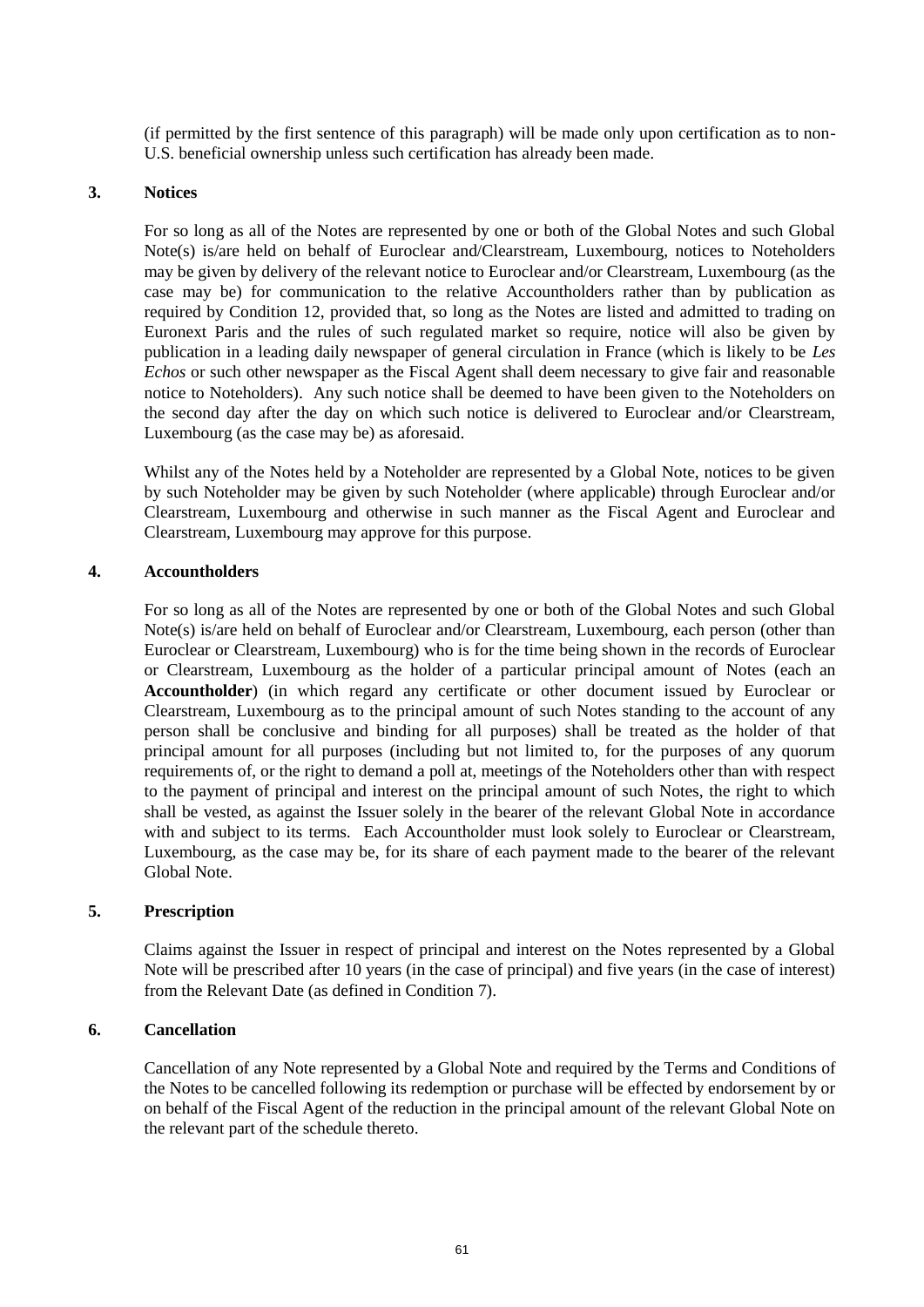# **7. Euroclear and Clearstream, Luxembourg**

Notes represented by a Global Note are transferable in accordance with the rules and procedures for the time being of Euroclear and Clearstream, Luxembourg, as appropriate. References in the Global Notes and this summary to Euroclear and/or Clearstream, Luxembourg shall be deemed to include references to any other clearing system (including, without limitation, Euroclear France and any relevant financial intermediary entitled to hold, directly or indirectly, accounts on behalf of its customers therewith) through which interests in the Notes are held.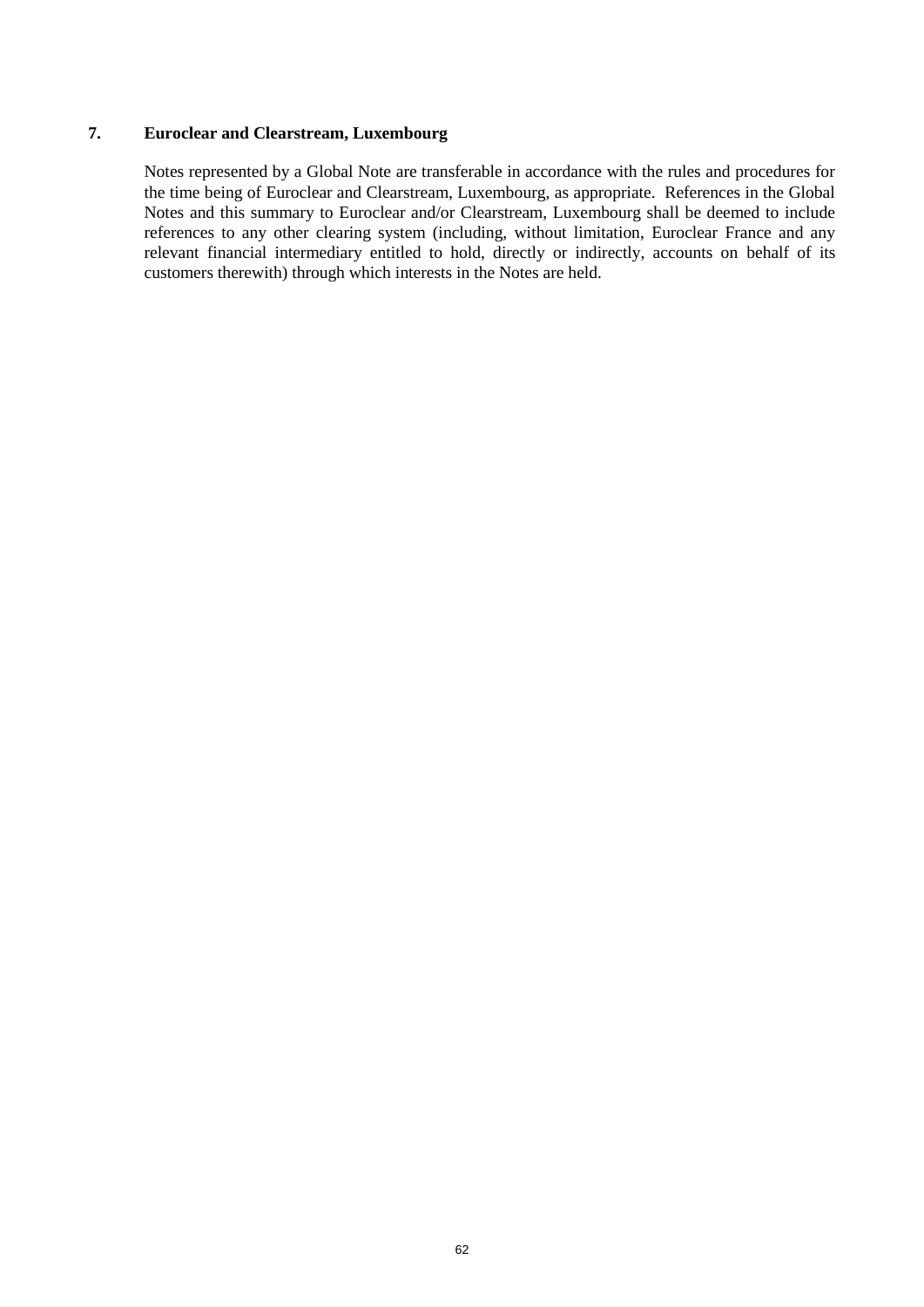#### **USE OF PROCEEDS**

The net proceeds of the issue of the Notes, after deduction of any applicable commission, will be used to strengthen the own funds of the Issuer in accordance with applicable regulation, including to conform to Solvency II Directive (Directive 2009/138/EC of the European Parliament and of the Council of 25 November 2009 on the taking-up and pursuit of the business of Insurance and Reinsurance) and its implementing texts and for the Issuer's general corporate purposes, including for the refinancing of the Issuer's outstanding bond issues.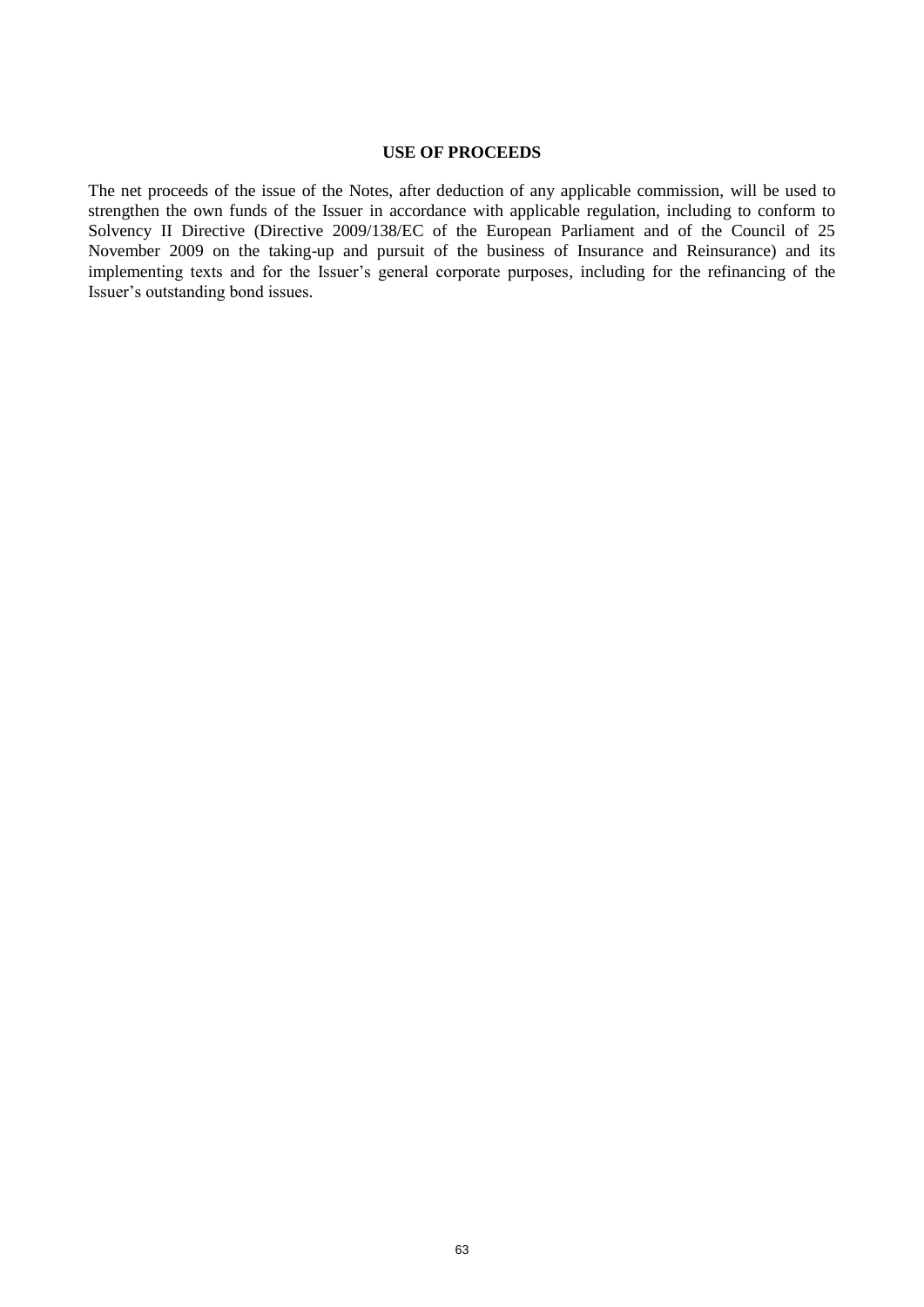# **DESCRIPTION OF THE ISSUER**

# **Description of the Issuer**

*This section shall be read and construed in conjunction with the relevant sections of the 2016 Annual Report and the 2015 Annual Report relating to the financial statements and the unaudited 2017 Half-Year Consolidated Balance Sheet and Profit and Loss Account (see section "Documents Incorporated by Reference") which are incorporated in, and shall be deemed to form part of, this Prospectus.* 

# **LEGAL ENVIRONMENT OF LA MONDIALE**

## **Legal form, legal and commercial name**

La Mondiale is a Mutual Life and Pension Insurance Company (*société d'assurance mutuelle sur la vie et de capitalisation*), administered by a board of directors under the French *Code des assurances* and registered at the *Registre du Commerce et des Sociétés* of Lille under reference number 775 625 635. The legal name of La Mondiale is "La Mondiale" and its commercial name is "AG2R LA MONDIALE". Its registered office is currently 32, avenue Emile Zola, 59370 Mons-en-Baroeul, France and its telephone number is +33 (0)1 44 94 67 00 and +33 (0)3 20 67 37 00.

#### **History**

La Mondiale was founded in 1905 in Lille by seven entrepreneurs from the North of France in order to service complementary retirement of SME payrolls and independent workers. Its statutes were registered on 16 December 1905 and approved by the first general assembly on 18 December 1905.

First registered as an "insurance company with a mutual form" approved by a public decree published on 13 March 1907, La Mondiale became a Mutual Life and Pension Insurance Company (*société d'assurance mutuelle sur la vie et de capitalisation*) with the 1989 reform of the French *Code des assurances* enacted by the insurance law of 31 December 1989. La Mondiale is regulated by the French *Autorité de contrôle prudentiel et de résolution* (**ACPR**).

La Mondiale was initially constituted for 99 years. It is now established until 31 December 2082.

Its fiscal year ends on 31 December in each year.

La Mondiale acquired La Henin Vie (now La Mondiale Partenaire) in 1999. In 2002, La Mondiale set up a partnership with Aegon regarding supplementary retirement schemes which ended in March 2015.

Since 2008, La Mondiale is a member of a mutual insurance group owned by its members and taking the form of a *Société de Groupe d'Assurance Mutuelle* (**SGAM**) together with AG2R Réunica Prévoyance. SGAM AG2R La Mondiale and its members, each with its own consolidated perimeter, form part of a combined group (the **SGAM AG2R La Mondiale Group**).

La Mondiale is also a member of the tax group headed by SGAM AG2R La Mondiale since 1 January 2014.

In 2009, AG2R (which is now AG2R Réunica Prévoyance) and La Mondiale formed the group **AG2R La Mondiale Group**. The core business of La Mondiale is specialised in savings and retirement related and the core business of AG2R Réunica Prévoyance is specialised in protection, health and pension servicing on behalf of the public pension system.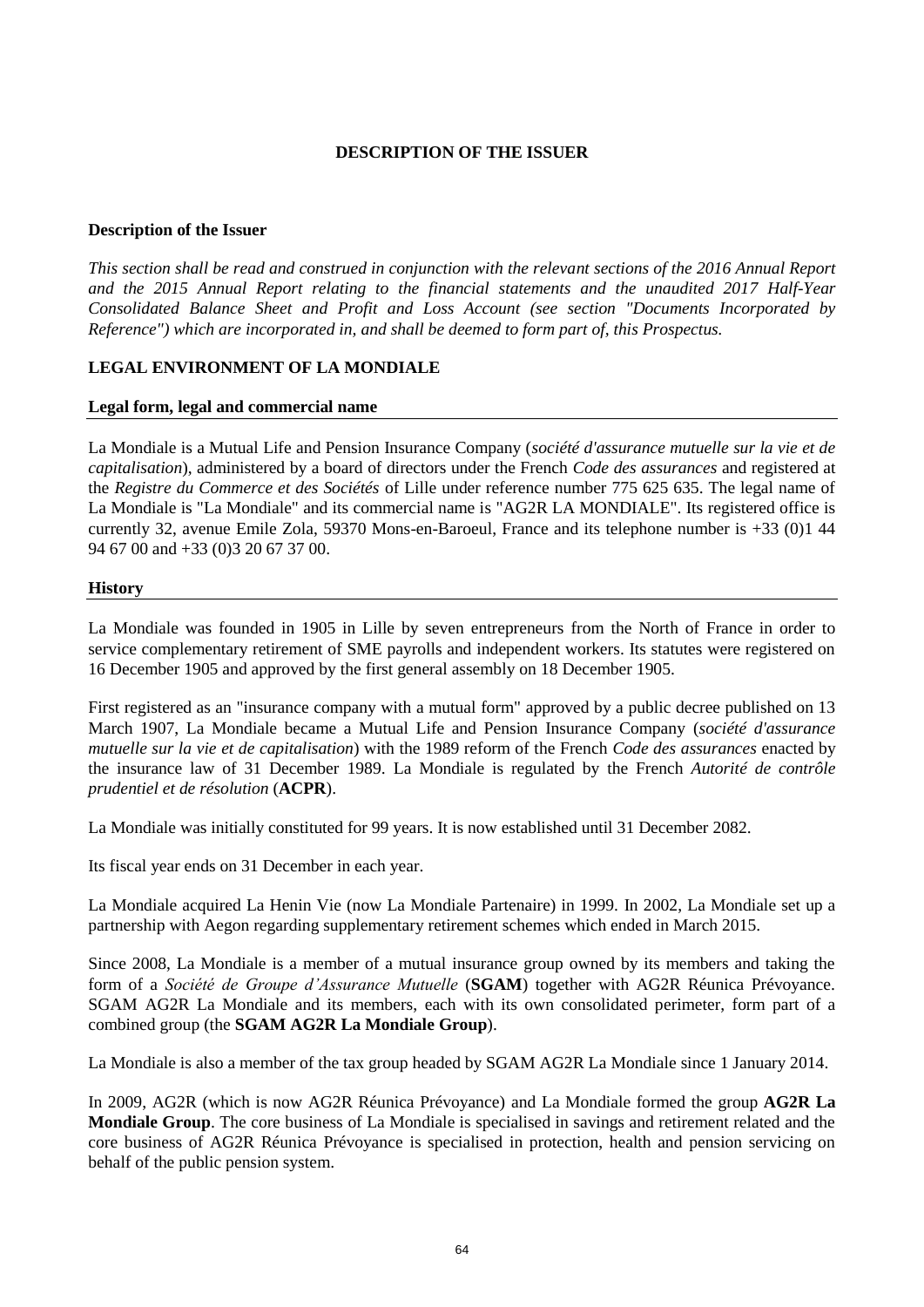# **Activities permitted by the by-laws**

La Mondiale is permitted to engage in all life insurance and reinsurance operations including savings plans, capitalisation, annuities, pension plans, single or regular premium. Major life insurance products in France are split between savings-type products and pension-type products. Savings-type products benefit from a tax advantage and give a guarantee, for a certain period or for the whole life of the product, of capital denominated either in currency or in units (unit-linked contracts). Most savings-type products are single premium although additional premiums can also be made. Pension-type products also benefit from a tax advantage but the guarantee is given on a minimum annuity. These products are generally sold for the whole life of the insured. Premiums are paid regularly by the insured until retirement after which a pension or an annuity is paid to the insured until death.

La Mondiale is also allowed to engage in health and disability coverage.

# **Board of Directors of the Issuer**

# Mr. Jean-François DUTILLEUL, Director and Chairman

Chairman of the Strategic Committee, Member of the Investment Committee and of Remuneration and Appointments Committee and permanent guest of the Strategic Committee

- Director and Vice-Chairman of SGAM AG2R LA MONDIALE
- Chief Executive Officer of Rabot Dutilleul Holding SAS
- Chairman of the Corporate Foundation AG2R LA MONDIALE

# Mr. André RENAUDIN, Director and Chief Executive Officer

Permanent guest of the Strategic Committee, of the Appointments & Remunerations Committee, of the Risks Committee and of the Investment Committee

- Chief Executive Officer of SGAM AG2R LA MONDIALE
- General Delegate of the *Association sommitale* AG2R LA MONDIALE RÉUNICA
- Vice-Chairman of Arial CNP Assurances
- Deputy Executive Director of Prima
- Director and member of the Supervisory Board of AG2R LA MONDIALE's other entities

Mr. Thierry JEANTET, Director

Member of the Risks Committee and of the Strategic Committee

- Director of SGAM AG2R LA MONDIALE
- Director of the Corporate Foundation AG2R LA MONDIALE

## Mr. Philippe LAMBLIN, Director

Chairman of the Remuneration and Appointments Committee and member of the Strategic Committee

- Head of Human Resources and Internal Communication of Groupe Avril
- Director of SGAM AG2R LA MONDIALE
- Chairman of the Board of Directors of the Caisse d'Epargne Nord France Europe (SA Coopérative)
- Chairman of the Foundation of the Caisse d'Epargne Nord France Europe
- Member of the Board of Directors of the medical university of Lille
- Member of the Board of Directors of Natixis NGAM SA
- Director of Natixis Interépargne SA

Mr. Serge FAUTRÉ, Director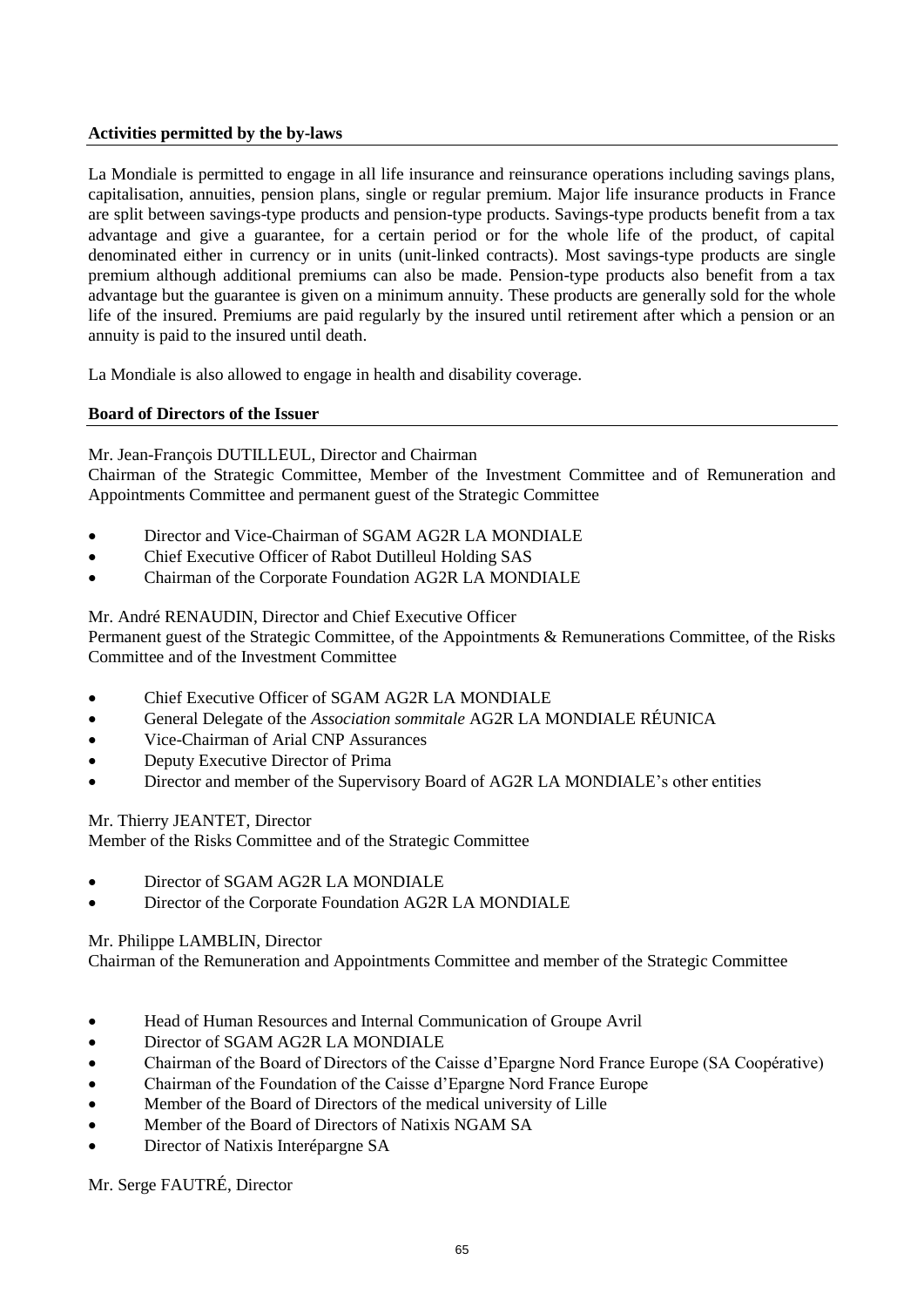Member of the Strategic Committee, of the Remuneration and Appointments Committee and of the Investment Committee

- Director & Chairman of the Executive Committee of AG Real Estate (Belgium)
- Director of SGAM AG2R LA MONDIALE

Mr. André-Paul BAHUON, Director

Chairman of the Audit and Accounts Committee and member of the Strategic Committee

- Chairman of Créatis Groupe SAS
- Director of SGAM AG2R LA MONDIALE
- Vice-Chairman of the Supervisory Board of Interfimo-LCL

## Mrs. Sylvie REULET, Director

Member of the Risks Committee and Chairman of the Nominations Committee

- Lawyer, member of the Bar in Bordeaux
- Director of SGAM AG2R LA MONDIALE

Mr. Christian GOLLIER, Director

Member of the Risks Committee and permanent guest of the Investment Committee

- University Professor, Director of the Chair of the SCOR Insurance economy in Toulouse
- Director of SGAM AG2R LA MONDIALE

## Mr. Gilles GUITTON, Director

Chairman of the Investment Committee, member of the Audit and Accounts Committee and of the Strategic Committee and permanent guest of the Risks Committee

- Director of SGAM AG2R LA MONDIALE
- Chairman of SASU GG7
- Chairman of the Association Neuilléenne de soins à domicile (ANSIAD)
- Chairman of GB Corporate Finance

Mr. Guy ROULET, Director

Member of the Audit and Accounts Committee and of the Nominations Committee

- Accountant
- Director of SGAM AG2R LA MONDIALE

Mr. Pierre GEIRNAERT, Director representing the employees Member of the Audit and Accounts Committee

- Director of SGAM AG2R LA MONDIALE
- Director of the Corporate Foundation AG2R LA MONDIALE
- Member of the Supervisory Board of Prado Épargne
- Director of Arial CNP Assurances

Mrs. Joëlle PREVOT-MADERE, Director Member of the Risks Committee

- Manager of a transport company in Guyana
- Director of SGAM AG2R LA MONDIALE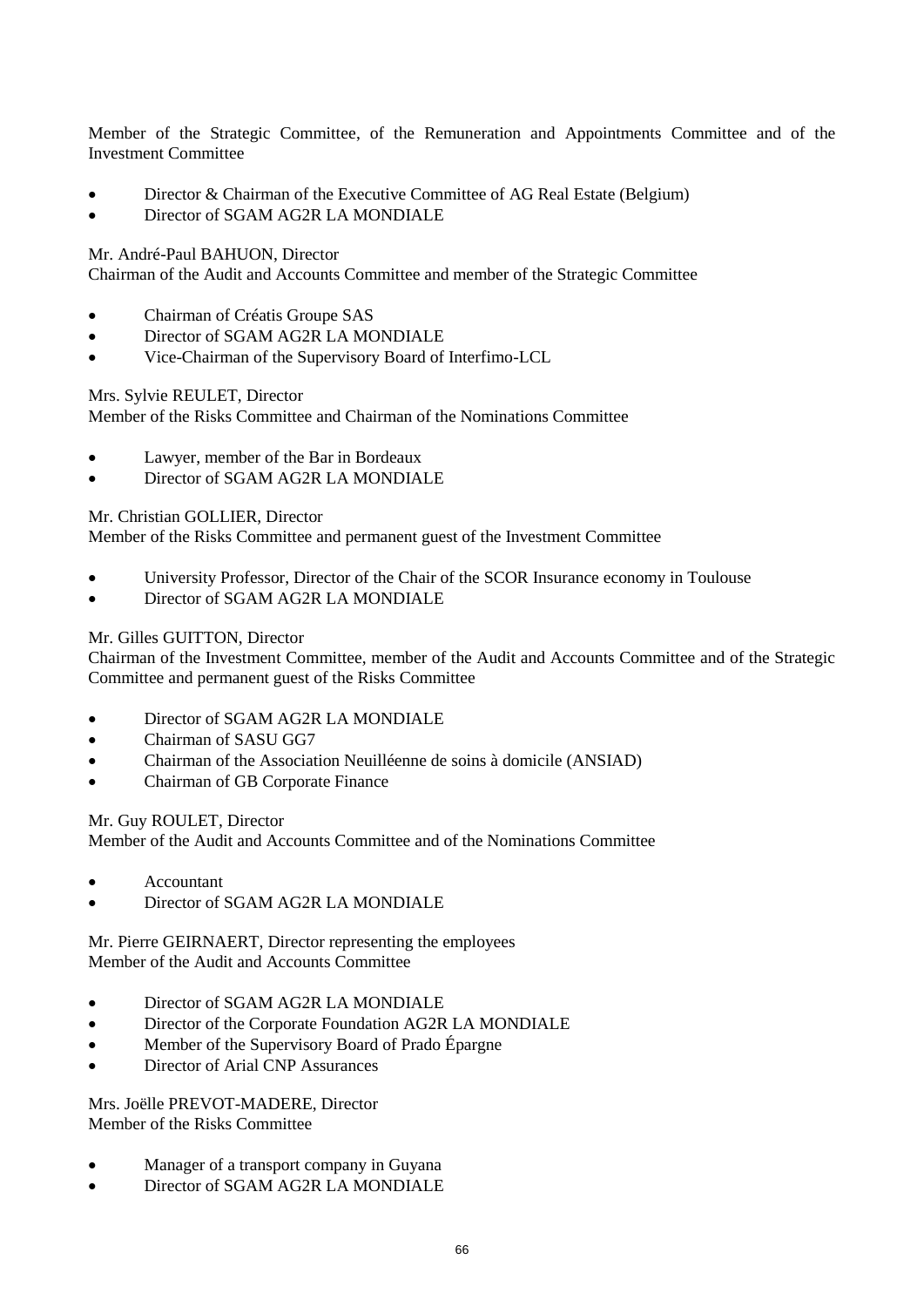Mrs. Odette JARIEL, Director

- Collaborating spouse of Cabinet Philippe Jariel, Conseil & Expertise
- Director of SGAM AG2R LA MONDIALE
- Director of the Corporate Foundation AG2R LA MONDIALE

Mrs. Laurence BEULIN, Director Member of the Risks Committee

- Director brands of Campagnes TV
- Director of SGAM AG2R LA MONDIALE
- Director of the SICAV PME EMPLOIS DURABLES

Mrs. Manou HEITZMANN-MASSENEZ, Director

- Export Director of the Distillerie Massenez
- Director of SGAM AG2R LA MONDIALE

Mr. Franck MOUGIN, Director

- Head of Human Resources and Sustainable Development of the Groupe Vinci and member of the Executive Committee
- Director of SGAM AG2R LA MONDIALE
- Director and member of the bureau de l'Association sommitale of AG2R LA MONDIALE RÉUNICA and of AG2R Retraite Agirc

Mr. Alain GAJAN, Censor Member of the Audit and Accounts Committee

- Director of SGAM AG2R LA MONDIALE
- Director of La Mondiale Partenaire
- Director of Pasiphaé (Tontine)

The business address of the members of Board of Directors is 104-110 Boulevard Haussmann – 75008 Paris – France.

#### **Executive Committee**

Mr. André RENAUDIN, Chief Executive Officer of LA MONDIALE

Chief Executive Officer of LA MONDIALE

Mr. Jean-Marc ROBINET, Assistant Chief Executive Officer (*Directeur général adjoint*) of LA MONDIALE

• Director of Arial CNP Assurances

Mr. Philippe DABAT, Deputy Chief Executive Officer (*Directeur général délégué*) of LA MONDIALE

- Chief Executive Officer of Prima
- Director of Arial CNP Assurances
- Director and/or member of the Supervisory Board of AG2R LA MONDIALE's other entities

Mr. David SIMON, Member of the Executive Committee of LA MONDIALE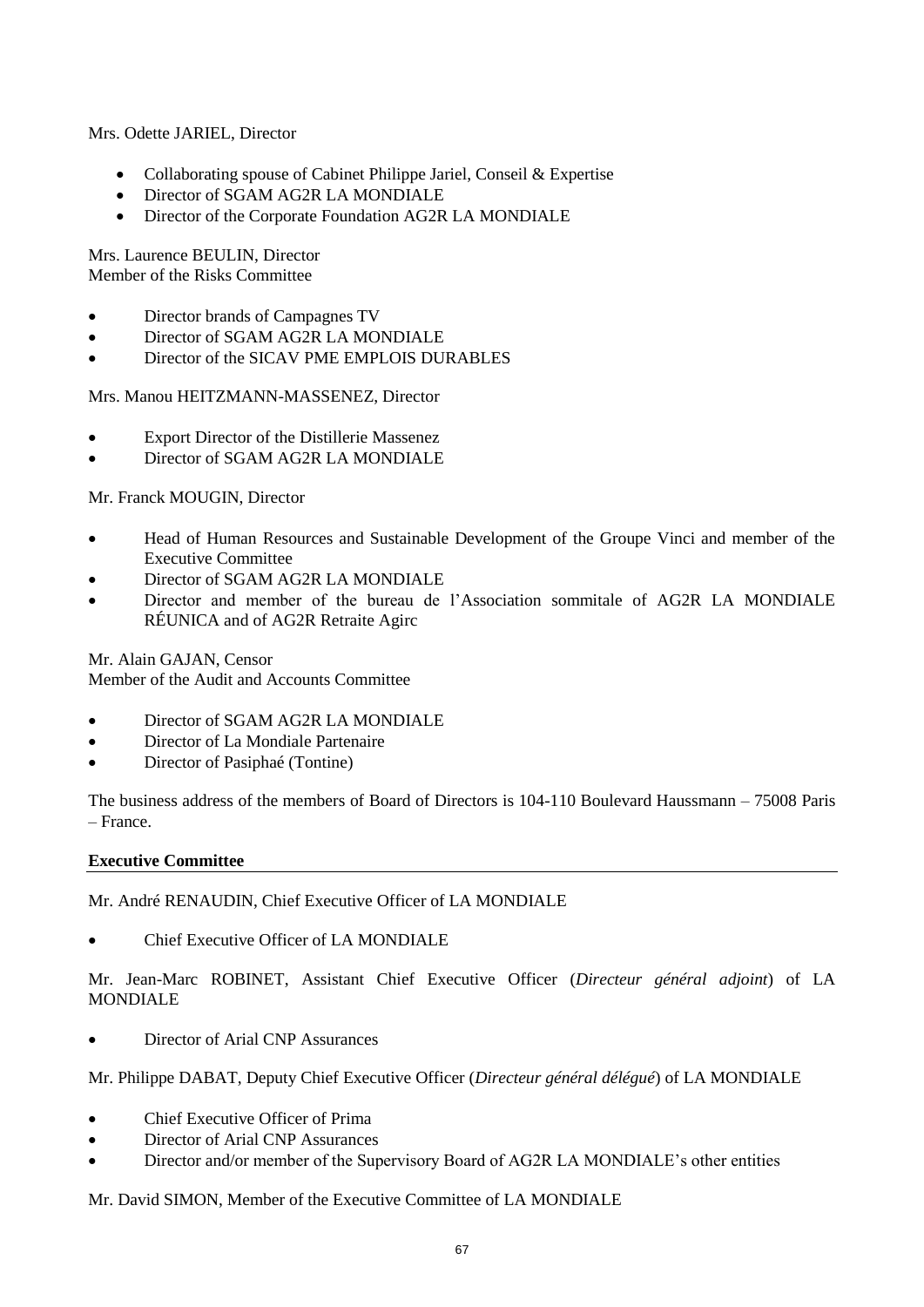- Finances, investments and risks
- Vice-Chairman of the Supervisory Board of Ag2r La Mondiale Gestion d'Actifs for LA MONDIALE
- Director and/or member of the Supervisory Board of AG2R LA MONDIALE's other entities

Mr. Jean-Marc CRESTANI, Member of the Executive Committee of LA MONDIALE

- Insurance (life, savings), projects and organisation
- Chief Executive Officer of La Mondiale Partenaire
- Chairman of La Mondiale Europartner
- Director and/or member of the Supervisory Board of AG2R LA MONDIALE's other entities

Mrs. Claire SILVA, Member of the Executive Committee of LA MONDIALE

Human Resources

Mrs. Sophie DE SAINT ETIENNE, Member of the Executive Committee of LA MONDIALE

Corporate Secretary (*Secrétariat général*)

Mr. Pascal CHAUMÉNY, Member of the Executive Committee of LA MONDIALE

General counsel and tax director

Mr. Jean-Christophe COMBEY, Member of the Executive Committee of LA MONDIALE

IT Director

Mr. François-Marie GESLIN, Member of the Executive Committee of LA MONDIALE

Community Involvement Director

Mrs. Emmanuelle SAUDEAU, Member of the Executive Committee of LA MONDIALE

Digital

The business address of the members of Executive Committee is 104-110 Boulevard Haussmann – 75008 Paris – France.

# **Auditors**

92075 Paris La Défense Cedex 92066 Paris La Défense France France **France** 

Mazars KPMG Audit, Département de KPMG SA Tour Exaltis, 61 rue Henri Regnault Tour EQHO, 2 avenue Gambetta, CS 60055

## **General description and Business overview of La Mondiale**

In relation to savings and pension plan products, which are highly competitive products, the business policy of La Mondiale has been successful. Because of the multiplication of offers, the synergies conducted between the commercial networks and the diversification of distribution channels, the Group has strengthened its position in relation to savings sector and confirmed its leading position for pension plan products.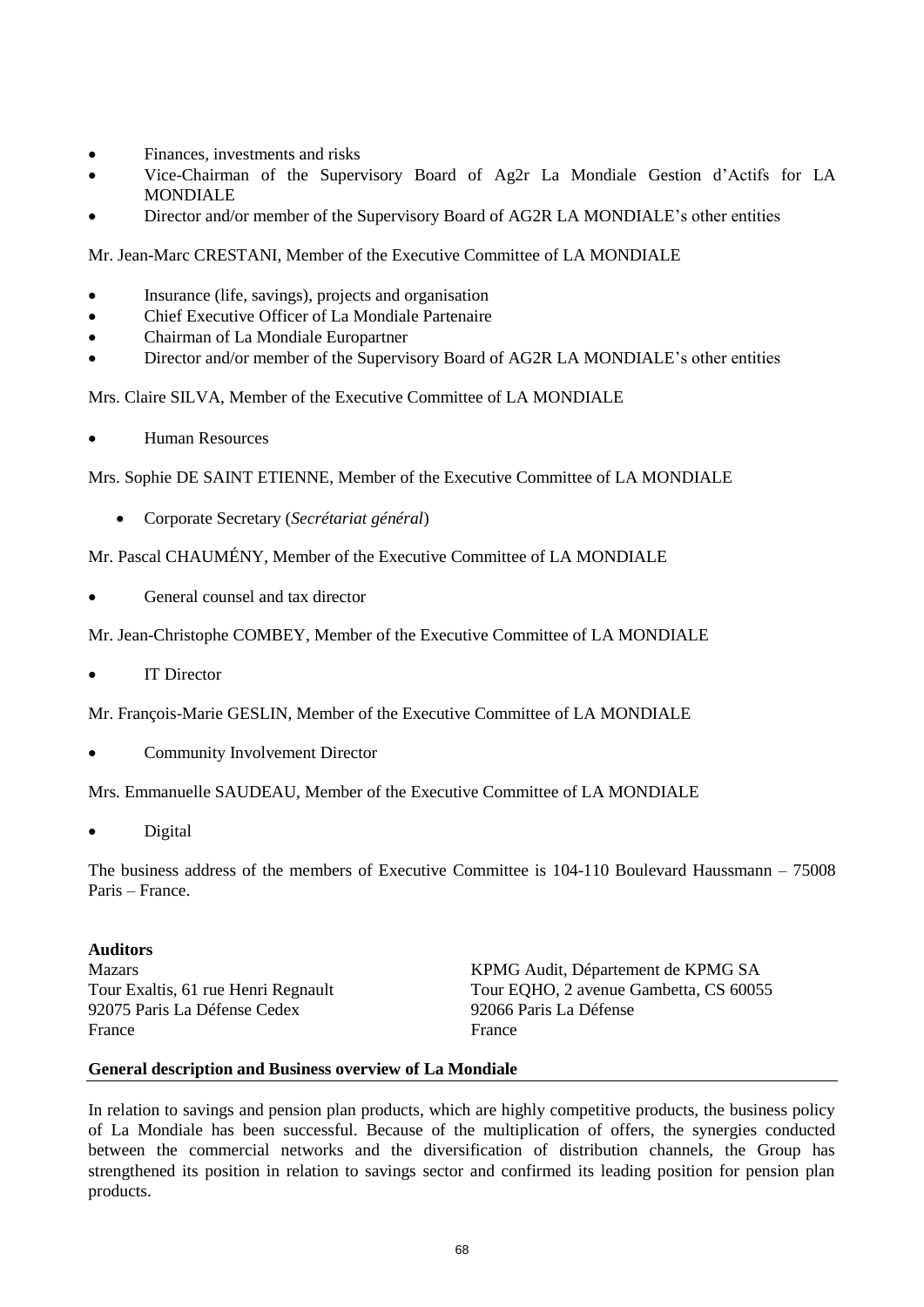In 2016, La Mondiale had the following competitive positions : n°2 for supplementary retirements benefits (Source: *Argus de l'assurance*), n°2 for collective supplementary retirements benefits (Source: *Argus de l'assurance*), n°1 for "Madelin" retirement benefits (Source: *FFA*), n°3 for individual and collective health insurance (Source: *Argus de l'assurance*), n°4 for individual and collective personal protection insurance (Source: *Argus de l'assurance*), n°7 in long term care (Source: *Argus de l'assurance*), n°10 in savings (*Source: Argus de l'assurance*).

La Mondiale completed its 2012-2014 plan, and is implementing a new plan for 2015-2018 (see section Strategic Objectives for further information).

Since 2008, SGAM AG2R LA MONDIALE is a group mutual insurance company which encompasses all the Group's insurance activities through its two members: AG2R Réunica Prévoyance and La Mondiale.

La Mondiale is a mutual life and pension insurance company founded in 1905 and the holding company of the consolidated group La Mondiale (the **Group**).

La Mondiale is one of the leading operators in each sector of the insurance industry in which it operates as evidenced by the above mentioned competitive positions.

As per the consolidated accounts of La Mondiale, premiums paid or turnover of other activities have decreased by 2.6 per cent. to Euro 6.6 bn in 2016 and total investments have reached Euro 90.9 bn, representing an increase of 6.7 per cent. At 31 December 2016, La Mondiale had a surplus (equivalent to shareholders' equity) of Euro 3.5 bn (excluding minority interests) and consolidated net profit of Euro 288.3 million. The Group had 3,015 employees at the end of 2016.

La Mondiale specialises in three sectors in relation to insurance products through four companies: individual pension and life insurance, group pension and insurance and wealth insurance product management.

Its regulatory solvency capital (admitted surplus + unrealised capital gains + subordinated debt) is Euro 8.693 bn, representing 2.56 times the minimum required solvency ratio and 1.43 times the core solvency ratio (as defined under the Solvency II regulation).

# **Individual pension and life insurance – La Mondiale**

La Mondiale is one of the leading operators in individual pension insurance in France. La Mondiale mainly offers retirement related (individual or group) as well as savings and pension products, through a sales force of more than 1,000 professionals targeting self-employed workers and small size firms.

## In 2016:

- savings related activity of La Mondiale recorded a decrease in subscriptions of 6 per cent. compared to 2015, amounting to Euro 325 million;
- pension plan related activity of La Mondiale amounted to Euro 1,034 million of subscriptions, which corresponds to an increase of 1.7 per cent. compared to 2015;
- individual pension plan related activity of La Mondiale recorded an increase in subscriptions of 1.7 per cent. compared to 2015, amounting to Euro 846 million; and
- collective and group pension plan related activity of La Mondiale recorded an increase in subscriptions of 1.6 per cent. compared to 2015, amounting to Euro 188 million.

## **Group pension and insurance (through Arial Assurance renamed Arial CNP Assurances)**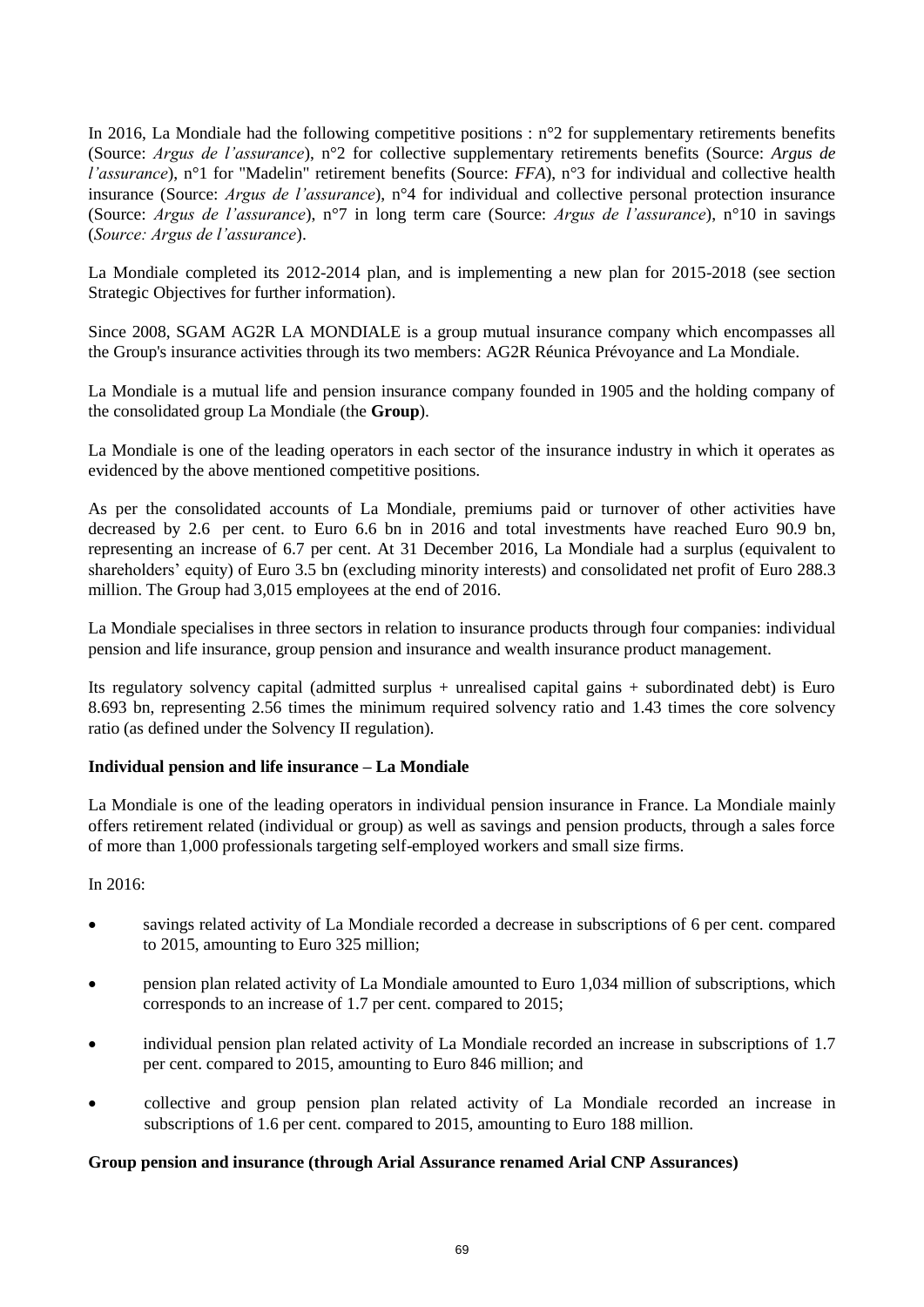As part of the La Mondiale and AG2R Réunica Prévoyance partnership which has been established since 2003, Arial CNP Assurances is a major player in group health insurance.

In relation to the insurance of company-related liabilities, Arial CNP Assurances offers a wide range of tailor made solutions as well as standard contracts distributed mainly by brokers, consulting firms and through stockholders' networks and major partnerships. The customer profile of Arial CNP Assurances which subscribes for group pension plans is mainly composed of large companies.

In 2016, collective and group pension plan related activity of Arial CNP Assurances recorded an increase of 12 per cent compared to 2015, amounting to 737 million in gross premiums.

# **Wealth insurance product management (through La Mondiale Partenaire and La Mondiale Europartner)**

La Mondiale Partenaire operates in life insurance products. It offers savings products distributed through private banking arms of large banks and independent financial advisers (portfolio and asset managers).

In wealth insurance product management, La Mondiale Partenaire is one of the market leaders for dedicated insurance contracts for private banking clients. In this market, La Mondiale Partenaire is competing with BNP Paribas Cardif, AXA and Generali.

La Mondiale Europartner offers a range of high-end life insurance and wealth management solutions. It mainly conducts its business in France (43 per cent. of its activity), with operations in Italy, Switzerland and Luxembourg representing 57 per cent. of premiums in 2016.

La Mondiale Partenaire focuses on targeting specific products and sales teams to clearly defined market sectors.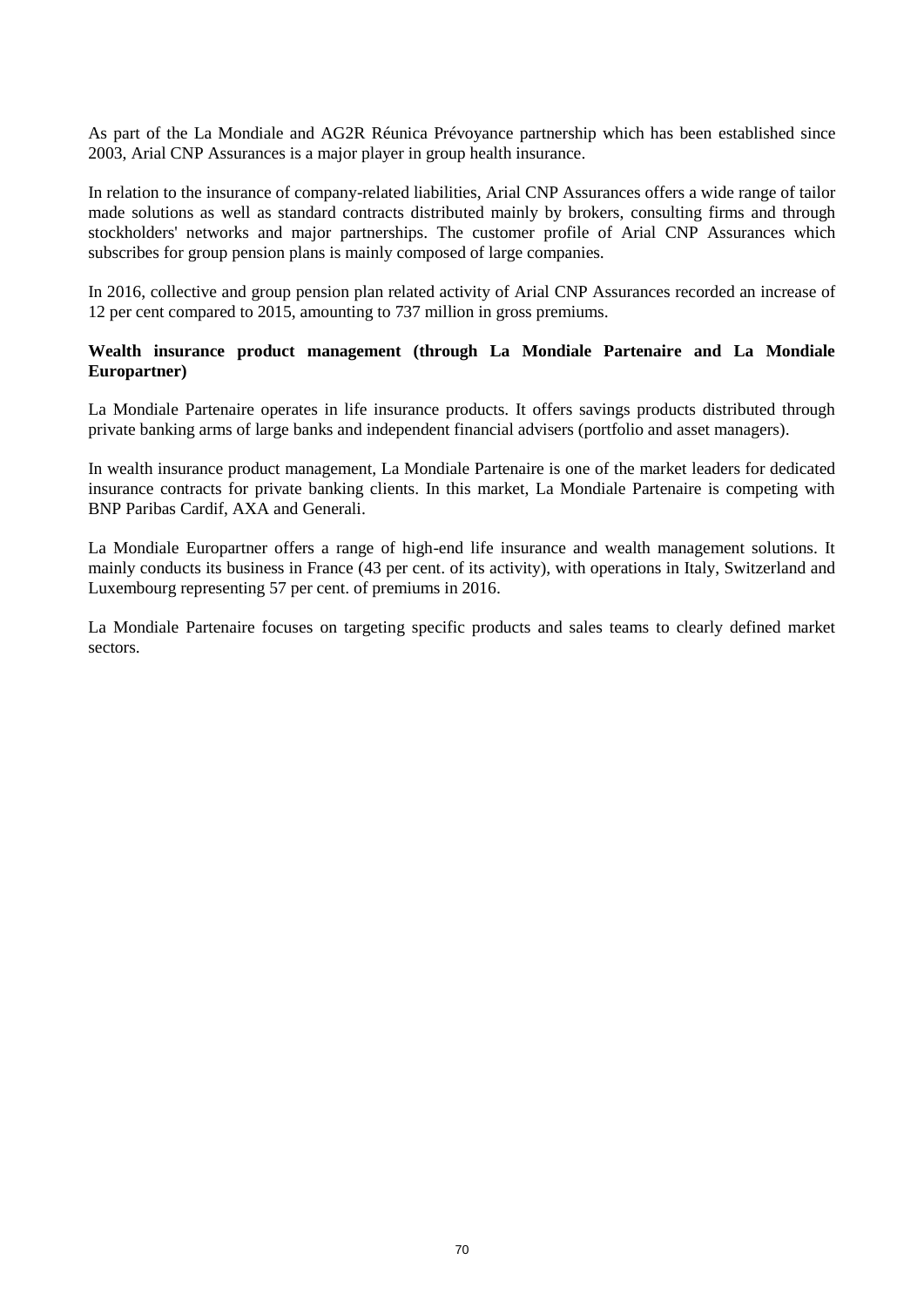

**Group Structure as of 30 June 2017 (***N.B : the percentages below both refer to capital and voting rights***)**

La Mondiale's business is organised into four business units, each targeting a distinct market sector: La Mondiale, Arial Assurance, La Mondiale Partenaire and La Mondiale Europartner.

## **1. La Mondiale**

La Mondiale's gross premiums amounted to Euro 5,127 million for the period ending on 31 December 2016, which constitutes a 6 per cent. decrease compared to the period ending on 31 December 2015.

Gross premiums accepted in respect of its subsidiaries amounted to Euro 3,558 million for the period ending on 31 December 2016, which constitutes an 8.8 per cent. decrease compared to the period ending on 31 December 2015. Such decrease is largely wanted by the Group in order to limit new business in Euro and therefore restrict the dilution of the yield rate of general assets due to very low bond rates.

Gross premiums excluding these internal acceptances amounted to Euro 1,569 million for the period ending on 31 December 2016, which constitutes a 0.3 per cent. decrease compared to the period ending on 31 December 2015.

## **2. Arial Assurance (renamed Arial CNP Assurances)**

In 2016, the gross premiums of Arial CNP Assurances increased by 9.2 per cent. compared to 2015 and amounted to Euro 741 million.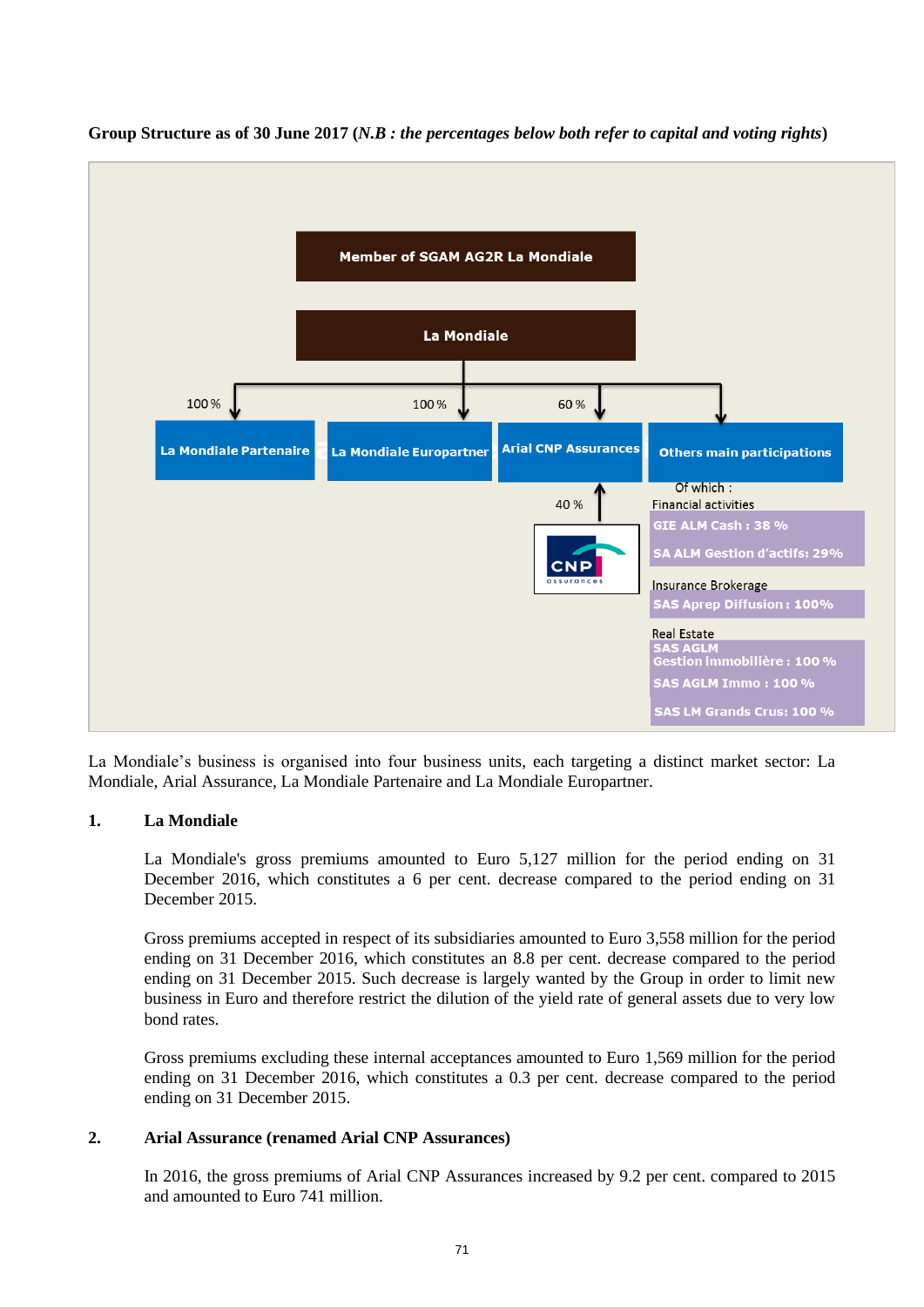The pension activity gross premiums amount to Euro 737 million and increased by 12 per cent. compared to 2015. This increase is explained by the expansion of individual voluntary payments on defined contribution pension plans, the growth of the wage bill, the setting up of new contracts and the implementation of early retirement devices.

In addition to the gross premiums of Arial CNP Assurances and in order to give a clear view of the overall group pension activity of the Group, it is to be noted that gross premiums of La Mondiale which resulted from businesses brought by Arial CNP Assurances amounted to Euro 59 million in 2016 compared to Euro 57 million in 2015.

#### **3. La Mondiale Partenaire**

La Mondiale Partenaire was created in 1999 with the acquisition of La Henin Vie and distributes mainly high net worth life insurance contracts through external networks.

La Mondiale Partenaire's gross premiums amounted to Euro 2,282 million for the period ending on 31 December 2016, with a 1.6 per cent. decrease compared to the period ending on 31 December 2015. A 2 per cent. increase in claims costs amounting to Euro 2,140 million led to a positive amount of net collect revenue of Euro 142 million in 2016.

#### **4. La Mondiale Europartner**

La Mondiale Europartner, a Luxemburg subsidiary of the Group, is a renowned operator specialising in the concept, development and management of retirement and pension products, including patrimonial and group pension activities through non-affiliated intermediaries which target cross border market customers.

During 2016, La Mondiale Europartner, the Luxemburg office of the Group, managed a total amount of technical reserves of Euro 13.1 billion, which constitutes an 10.1 per cent. increase compared to 2015.

Gross premiums of La Mondiale Europartner amounted to Euro 2,068 million in 2016, compared to Euro 2,298 million in 2015, showing a decrease of 10 per cent. In 2016, 65 per cent. of the gross premiums were reinsured, mainly by the general fund of La Mondiale.

# **SGAM AG2R La Mondiale**

La Mondiale is a member of the SGAM AG2R La Mondiale under which it has committed to financial solidarity with the members of the SGAM. There is a single management organisation for all the members of SGAM AG2R La Mondiale and means are shared between them (*e.g.* management, IT, support functions, sales network etc.).

SGAM AG2R La Mondiale has two objectives: establish a financial solidarity between the entities of the combined group and allow them to keep their own brand and systems of governance. SGAM AG2R La Mondiale is the operational structure of the combined group for insurance activities: welfare, health, savings, supplementary pensions, nursing care. SGAM AG2R La Mondiale's own funds are at its complete disposal. Its revenues come from contributions, subsidies received or, that could be received, from its affiliates, as well as interests or dividends received from notes subscribed and issued by its affiliates.

On 1 January 2018, SGAM AG2R La Mondiale established a social protection group company (a *Société de groupe d'assurance de protection sociale* (**SGAPS**), named SGAPS AG2R La Mondiale. The SGAPS replaces AG2R Réunica Prévoyance as the other affiliate of SGAM AG2R La Mondiale. Following approval on 26 May 2016 by the General Assembly of AG2R Réunica Prévoyance of the principle of participating in the establishment of the SGAPS, and following the approval by the boards of the involved entities, the *Autorité de contrôle prudentiel et de régulation* granted approval for this operation in October 2017.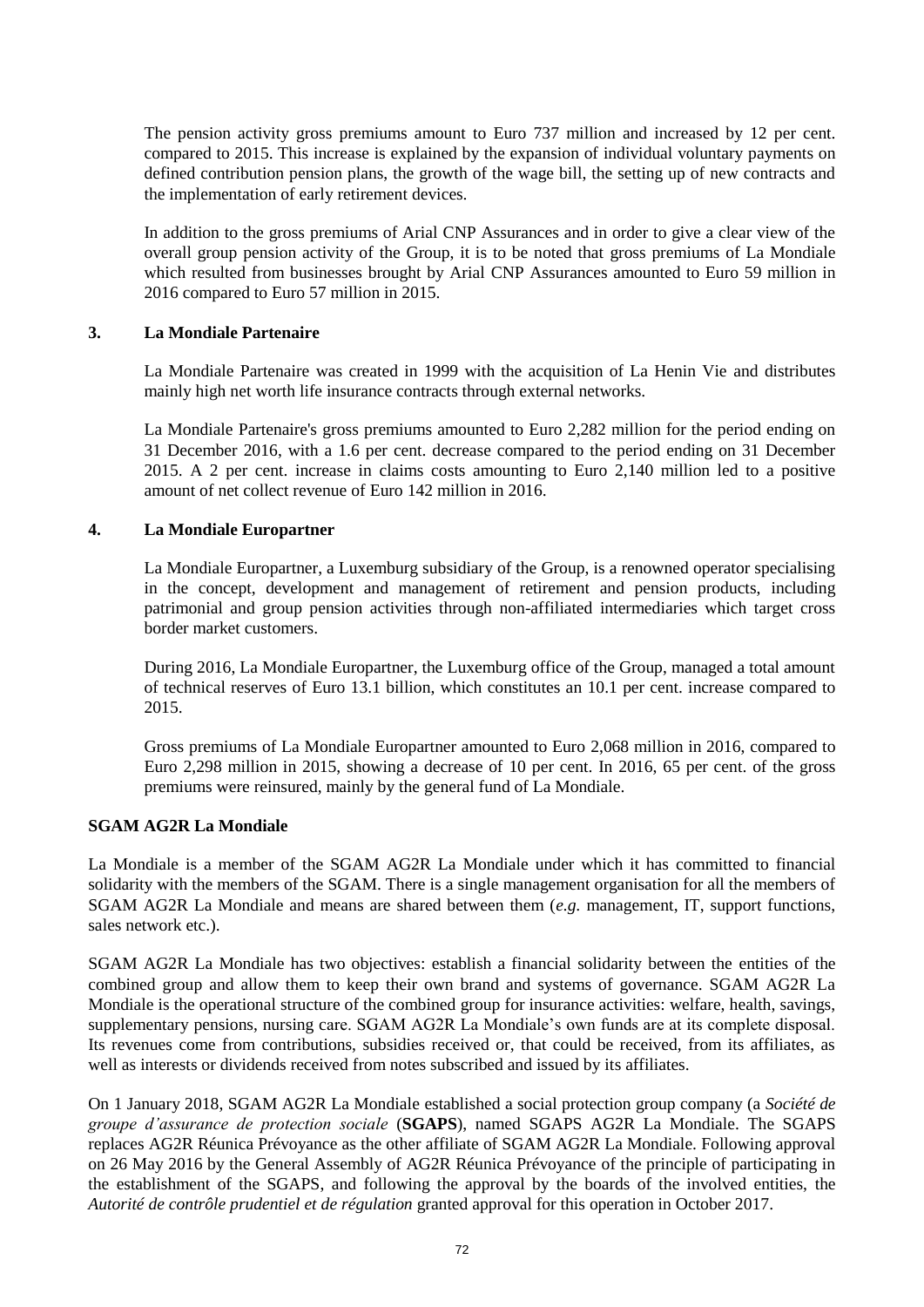# **Ownership**

As of 31 December 2016, La Mondiale had 519,755 policyholders (*sociétaires*). Each policyholder has the same voting rights.

#### **Strategic Objectives**

To improve adaptability, La Mondiale launched in 2015 its 2015-2018 strategic plan. Presented to the Group's employees in 2015, it is called "Élan 2018". In order to implement such a strategic plan, the company will focus on reinforcing and strengthening the 4 following pillars:

- 1. Proximity: the objectives are articulated around the reinforcement of client knowledge notably by the progressive deployment of a shared access to client information and the implementation of a unique customer repository at Group level;
- 2. Legitimacy: the objectives are to allow the Group to become a natural partner in the pension and insurance to persons industry;
- 3. Solidity: financial solidity should be reinforced to face an unfavourable economic environment combined with a higher regulatory pressure.
- 4. Cohesion: the objectives are to gather the employees from each of the Group and AG2R Réunica Prévoyance's group around a unified organisation.

In the previous 2012-2014 strategic plan which aimed at reinforcing La Mondiale's competitive positioning, the Issuer had notably three objectives: (1) increasing market shares on markets selected for their profitability, (2) increasing the level of assets in 2014 and (3) increasing the return on capital equity.

This has been achieved by (1) focusing sales network on profitable targets, (2) increasing multichannel distribution, beyond traditional distribution partnerships, including direct or internet distribution and (3) committing to quality of service, specially related to delay in answering requests or paying claims.

# **Partnerships**

#### **Strategic partnerships**

**Partnership CNP:** Following a framework agreement signed on 15 December 2015, CNP Assurances and AG2R LA MONDIALE have started a strategic partnership in the sector of supplementary corporate pension, within a common subsidiary named Arial CNP Assurances. The transaction was approved by the *ACPR* and the *Autorité de la Concurrence*.

Previously owned at 100 per cent. by La Mondiale, Arial CNP Assurances is now owned at 40 per cent. by CNP Assurances and at 60 per cent. by La Mondiale and a shareholders' agreement has been entered into. .

Arial CNP Assurances regroups the teams, tools and activity portfolios of the two partners and intends to become a major actor of the corporate pension industry. Arial CNP Assurances is expected to manage the supplementary pension regimes for over 20,000 companies (from SMEs to large corporations).

The setting-up of Arial CNP Assurances, unique insurance company in France exclusively dedicated to supplementary pension, reflects the common will of the two partners to be major actors in response to the pension needs of the French population. The ambition is to become the "pension solution" looking at servicing French companies and their employees by developing innovative services and offers, committing to deliver services of high quality backed by proprietary tools which efficiency is largely recognised and offering an important financial safety to clients through two stable and solid shareholders.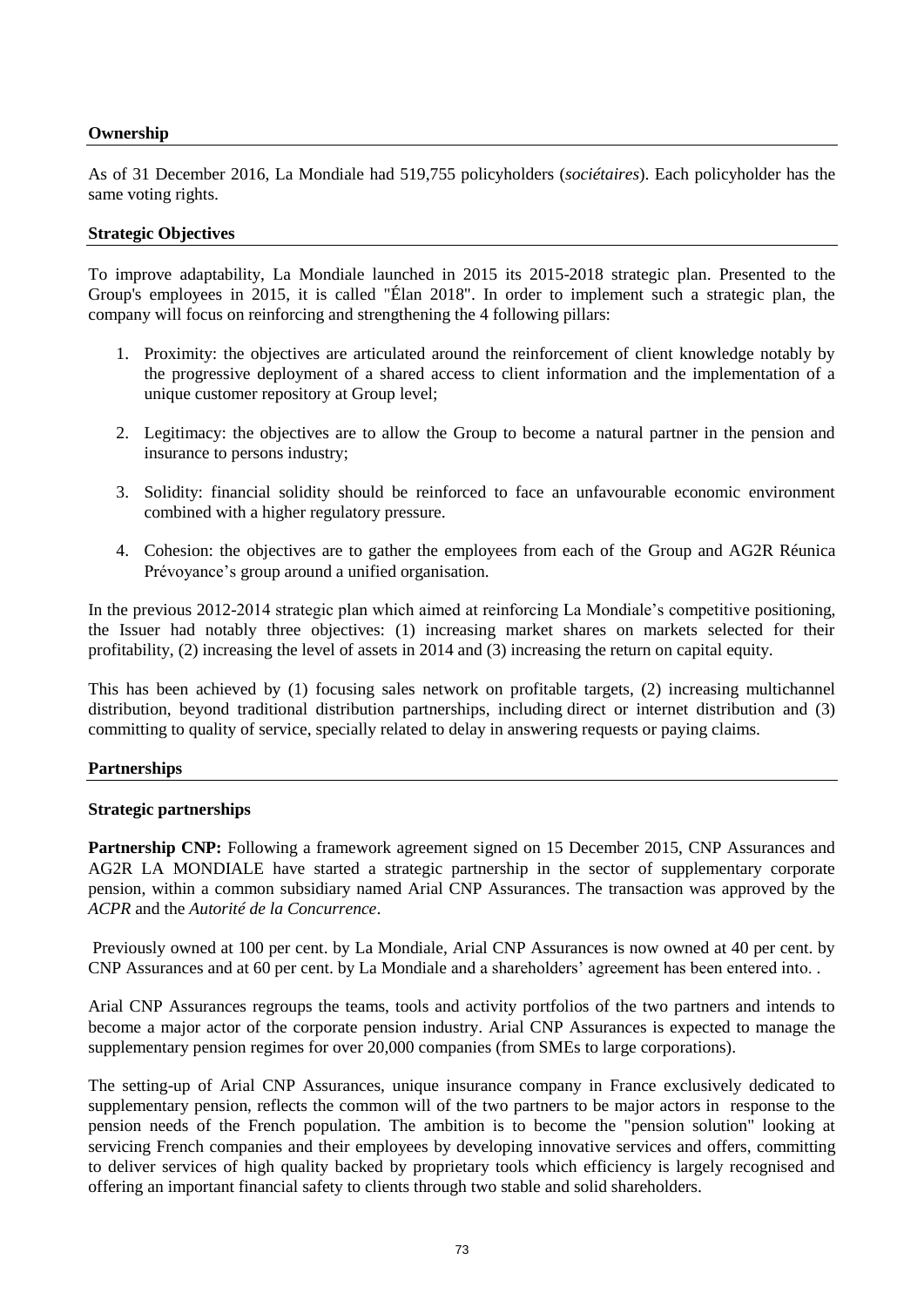On 4 April 2016, CNP Assurances and the Issuer have announced the operational start-up of their strategic partnership in the area of corporate supplementary retirement.

#### **Commercial partnerships**

**Banking and CGPI (***conseiller de gestion en patrimoine indépendant***) partnerships:** Through its subsidiaries La Mondiale Partenaire and La Mondiale Europartner, La Mondiale has built distribution partnerships (wealth management) with the main distributors of the market :

- Private banking subsidiaries of the main French banks : Indosuez Private Banking, LCL (Groupe Crédit Agricole), Banque Privée 1818, Banque Palatine (Groupe BPCE), BNP Paribas;
- The main platforms of CGPI : Nortia, Olympia, Crystal Finance;
- Wealth management banks or institutions: Oddo, Lazard, UBS, Rothschild.

**Distribution or prescription partnerships:** La Mondiale has also built distribution partnerships with local groups such as La Mutuelle de Poitiers, and prescription partnerships with the main certified accountants (*expert comptable*).

#### **Risk management**

La Mondiale manages certain key risks through 5 committees of the Board:

#### **1. The investment committee**

The investment committee reviews and validates the general investment policy, the limits, the scope of the universe of possible investments, the guidelines of asset allocation to be approved by the Board.

# **2. The audit and account committee**

The audit and account committee, among other tasks, reviews and validates the annual accounts, the internal audit plan, the financing and solvency issues to be approved by the Board

#### **3. The risks committee**

The audit and account committee reviews and validates the risk management policy and the internal control processes, issues to be approved by the Board

#### **4. The strategic committee**

The strategic committee reviews and validates strategic and development issues related to M&A or partnerships, to be approved by the Board.

#### **5. The appointments and remunerations committee**

The appointments and remunerations committee issues recommendations on the remuneration conditions of the representatives and key men of the Group as well as on the organisation and evolution of the Board and its committees.

#### **Anti-money laundering mission**

The objective of La Mondiale's anti-money laundering procedure is to fight against laundering of the proceeds of drug trafficking, fraud against the financial interests of the European Community, corruption, organised criminal activities or those which may be used to finance terrorism.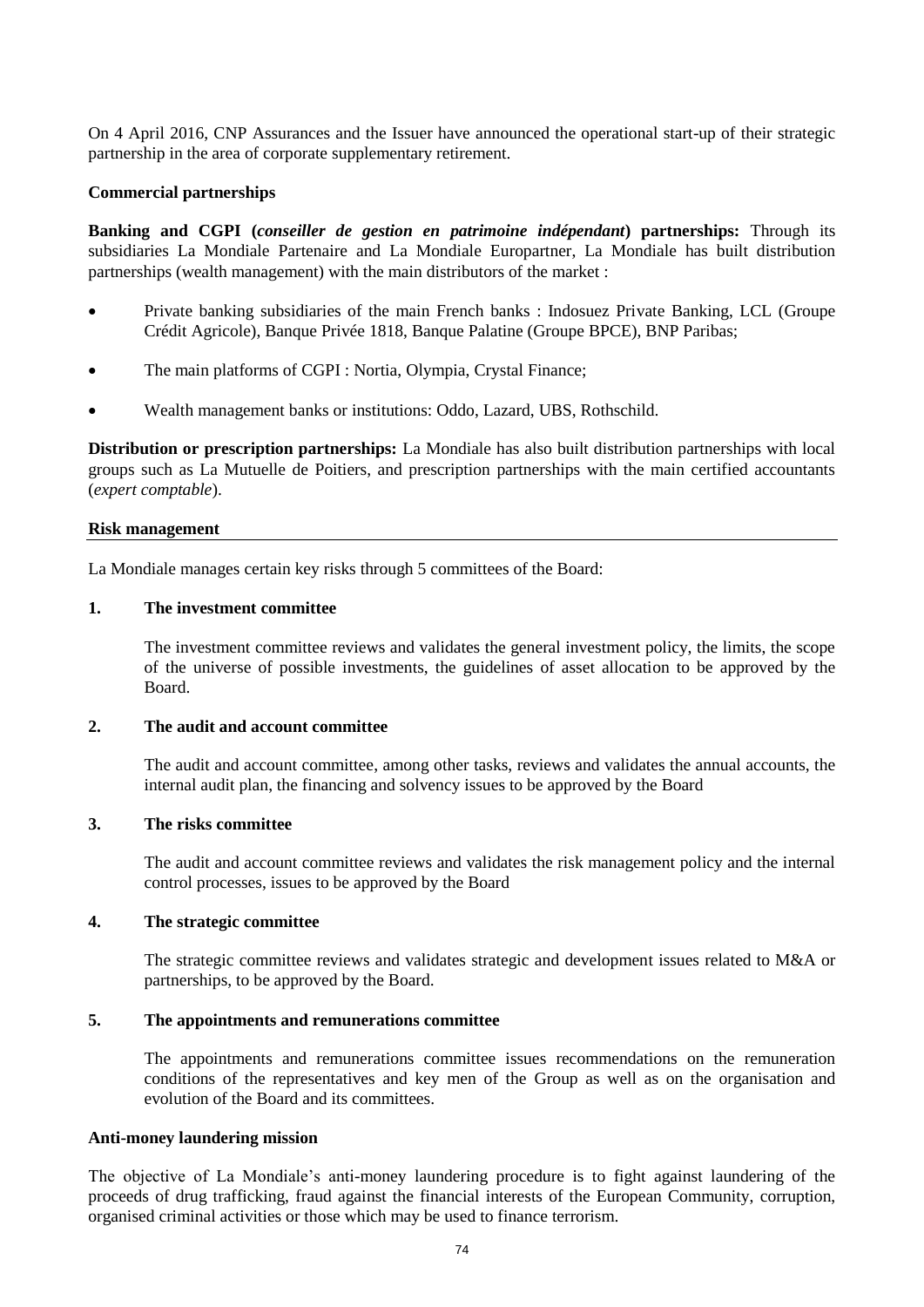This procedure breaks down operationally into the following:

- training sessions to raise awareness amongst new collaborators;
- reviewing agreements with partners setting out requirements;
- conducting controls to ensure procedures are being implemented and complied with;
- declarations when suspicions have been raised;
- preparing a compliance report.

The head of anti-money laundering monitors risks associated with payments in and payments out, risks in partnership agreements setting out requirements, non-compliance with procedures by sales managers and advisers.

# **Insurance and risk cover**

La Mondiale has put in place and periodically updates an insurance programme to protect its asset base. The insurance policies include:

- insurance covering damage to property: all building risks, all computer risks;
- civil liability insurance;
- personal insurance (assistance).

The insurances subscribed and the level of self-insurance depends upon the business activity, the size and rate of occurrence of incidents of the principal entities of the Group.

These insurance policies have been subscribed with insurance companies of international repute.

# **Credit risk**

The Group's credit policy is based upon strict investment rules, including maximum exposure amounts per issuer according to an issuer's rating. Compliance with this policy is monitored by the credit committee and potential breaches, particularly those due to credit rating downgrades, are systematically validated by the investment committee (which is a sub-committee of the board of directors). Depreciation rules are determined by type of security, estimated credit risk, and estimated recovery value, as the case may be.

# **Foreign exchange risk**

La Mondiale's policy is to limit exposure to foreign exchange risk as far as possible. All transactions entered into in a currency other than the euro (investment, issue, sale of insurance contract) are systematically hedged.

# **Liquidity risk**

La Mondiale analyses its cash flow gaps by taking into account its entire positive (scheduled premiums, estimation of future premiums, interest coupons, maturity of securities…) and negative (investments, payment of annuities, claims under life insurance contracts…) future cash-flows. Stress-tests are performed to assess the impact of potential increases in claims made or decreases in premiums paid. All the investments of the Group are inventoried according to liquidity profile to determine which type of securities should be sold, were disposals to be required. The specific business model of La Mondiale, a substantial part of which is in the pensions business, with scheduled mandatory premium payments, gives a very low liquidity risk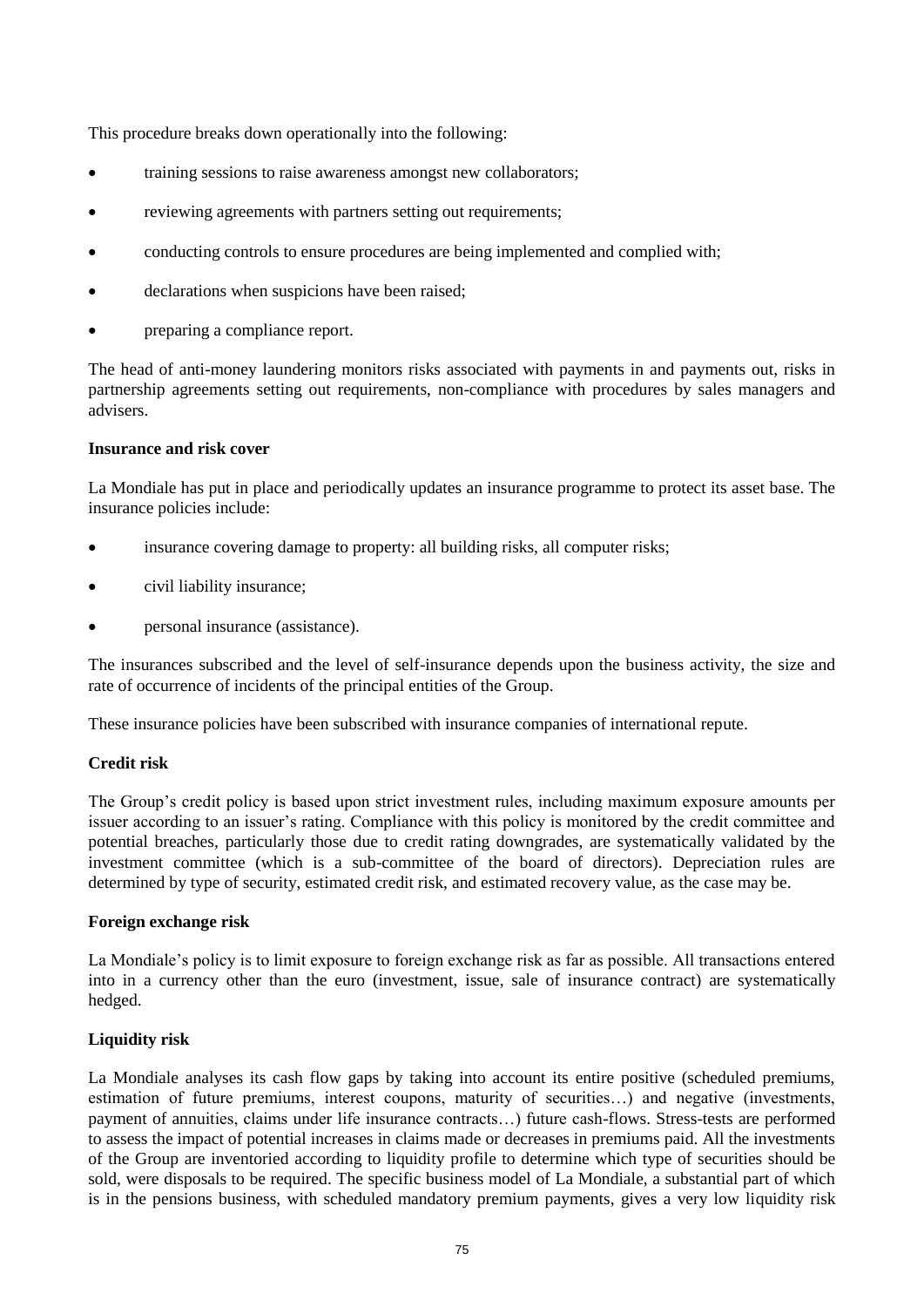profile to the company. In its assessment, Standard & Poor's described La Mondiale's liquidity as "exceptional".

#### **Financial Results**

As of 31 December 2016, La Mondiale had consolidated investments assets of Euro 91.0 billion of which 25 per cent. are unit-linked products. The 75 per cent. remaining are guaranteed products invested in General Funds split between bonds (78.0 per cent.), equities (6.5 per cent.), real estate (4.0 per cent.) and other financial assets (11.5 per cent.).

Consolidated equity capital at 31 December 2016 increased from Euro 3,113.9 million to Euro 3,507.8 million (including Euro 9.5 million minority interests and including Euro 145.8 million of deeply subordinated Notes classified as equities according IFRS rules). Subordinated obligations amounted to Euro 1,590.1 million of which Euro 1,398.8 million are on a perpetual basis with a call option. As per the consolidated accounts of La Mondiale, the coverage ratio of Solvency Capital Requirement (**SCR**) is 215.2 per cent. with impact of transitional on technical provisions (111.3 per cent. without transitional on technical provisions). For La Mondiale as a stand-alone entity, this ratio stands at 256 per cent. (with impact of transitional on technical provisions) as of 31 December 2016.

La Mondiale's consolidated financial statement reported in 2016 an operating income of Euro 360.1 million compared to Euro 364.6 million the previous year. La Mondiale generated consolidated net income of Euro 288.4 million in 2016, up 15.0 per cent. compared to 2015.

As at 31 December 2016, La Mondiale's consolidated subordinated debt amounted to Euro 1,590.1 million compared to Euro 1,599.5 million on 31 December 2015.

#### **Conflict of Interest**

To the Issuer's knowledge, there are no conflicts of interest between the duties of the directors and members of executive management with regard to La Mondiale and their private interests.

#### **Change of Control**

To the Issuer's knowledge, there is no arrangement, the operation of which may at a subsequent date result in a change in control of the Issuer.

#### **Important Contracts**

There are, at the date of this Prospectus, no material contracts entered into in the ordinary course of the Issuer's business, which could result in any member of the Issuer's Group being under an obligation or entitlement that is material to the Issuer's ability to meet its obligations to Noteholders in respect of the Notes being issued.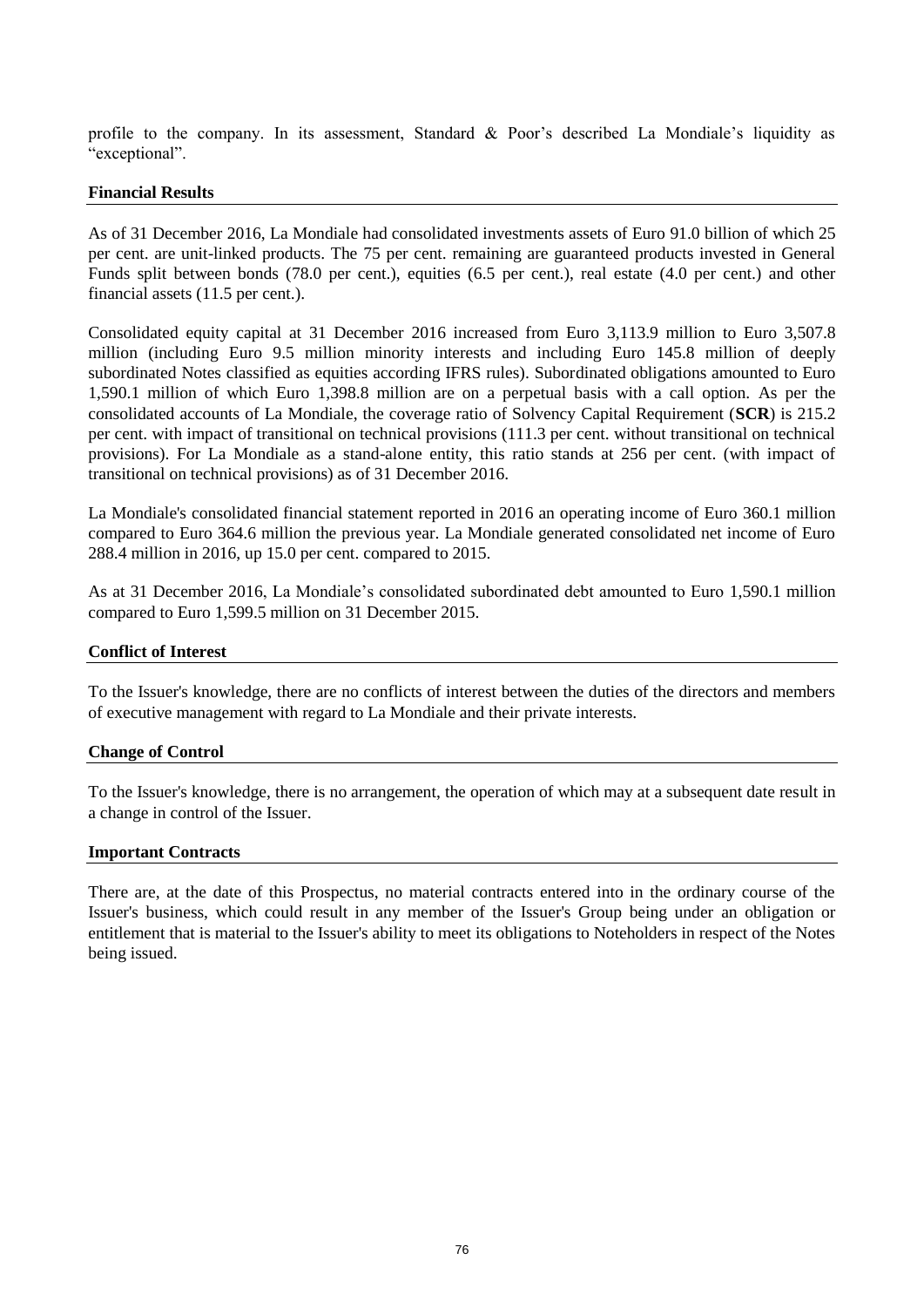#### **RECENT DEVELOPMENTS**

#### *Press release dated 28 November 2017:*

AG2R LA MONDIALE and the MATMUT Group enter into exclusive negotiations to discuss closer working relationship

AG2R LA MONDIALE and the MATMUT Group have today announced that they are entering into exclusive negotiations to discuss the possibility of a closer working relationship. Such close collaboration could take effect on 1 January 2019, subject to the agreement of the governing bodies of both groups, after consultation with personnel representatives, as well as the approval of the competent authorities.

#### *Issue of USD 400,000,000 Reset Subordinated Notes due 21 December 2047*

On 21 December 2017, the Issuer issued USD 400,000,000 Reset Subordinated Notes due 21 December 2047 at an issue price of 100 per cent. of the aggregate nominal amount. These notes will bear interest (i) from (and including) 21 December 2017, to (but excluding) 21 December 2027, at a fixed rate of 4.80 per cent. per annum payable semi-annually in arrear on 21 June and 21 December in each year commencing on 21 June 2018, and (ii) thereafter in respect of each successive five year period commencing on (and including) 21 December 2027, at a reset rate calculated on the basis of the prevailing CMT Rate plus a margin of 3.44 per cent. Such interest will be payable semi-annually in arrear on 21 June and 21 December in each year commencing on 21 June 2018.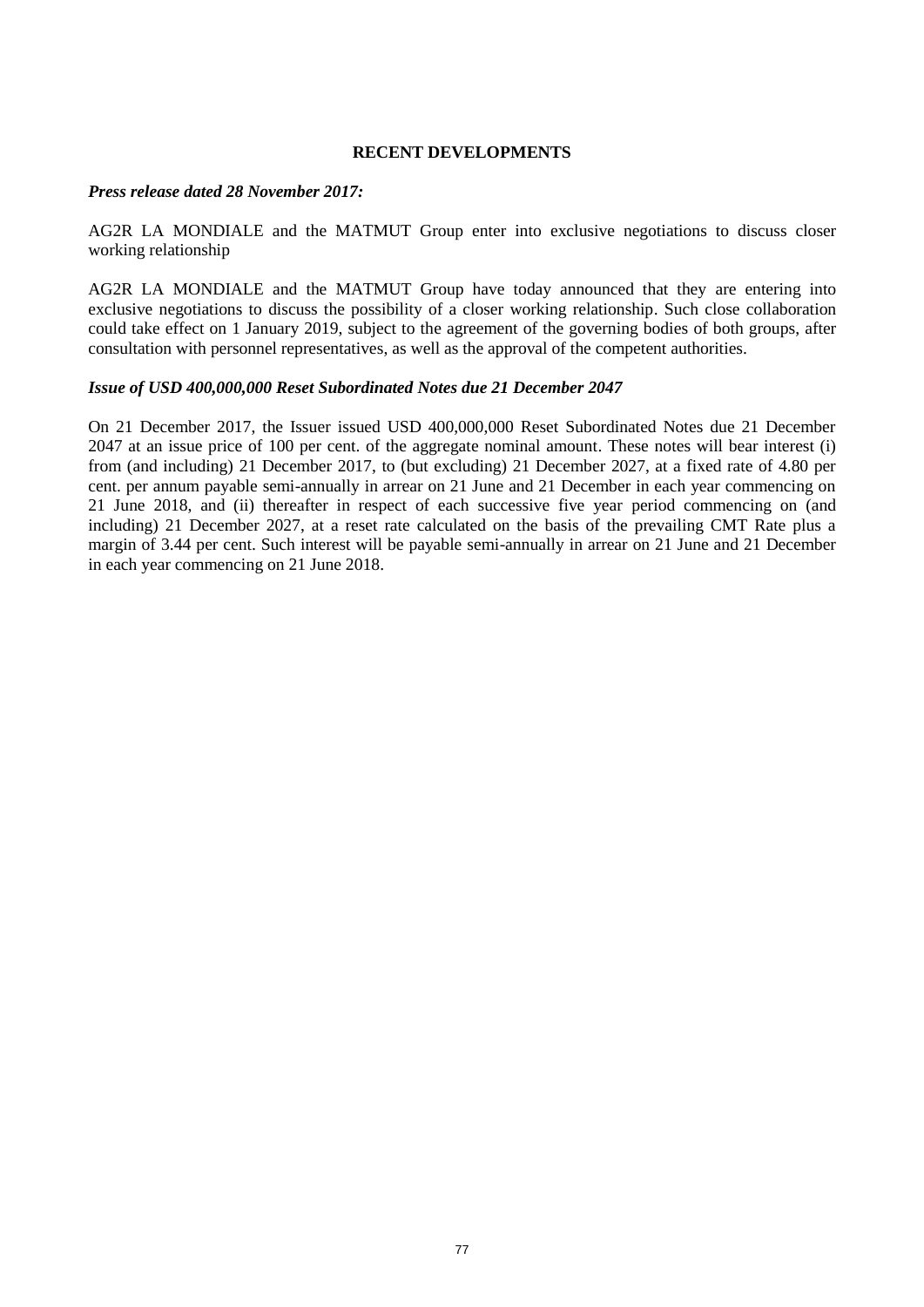# **TAXATION**

*The following is a general description of certain withholding tax considerations relating to the Notes. It does not purport to be a complete analysis of all tax considerations relating to the Notes, whether in France or elsewhere. Prospective purchasers of Notes should consult their own tax advisers as to which countries' tax laws could be relevant to acquiring, holding and disposing of Notes and receiving payments of interest, principal and/or other amounts under the Notes and the consequences of such actions under the tax laws of those countries.* 

*This description is based upon the laws as in effect on the date of this Prospectus and is subject to any change in law and/or interpretation thereof that may take effect after such date (potentially with a retroactive effect).*

# **France**

# *Withholding taxes on payments made outside France*

Payments of interest and other assimilated revenues made by the Issuer with respect to the Notes will not be subject to the withholding tax set out under Article 125 A III of the French *Code général des impôts* unless such payments are made outside France in a non-cooperative State or territory (*Etat ou territoire non coopératif*) within the meaning of Article 238-0 A of the French *Code général des impôts* (a **Non-Cooperative State**). If such payments under the Notes are made outside France in a Non-Cooperative State, a 75% withholding tax will be applicable by virtue of Article 125 A III of the French *Code général des impôts* (subject to certain exceptions and to the more favourable provisions of an applicable double tax treaty).

Furthermore, in application of Article 238 A of the French *Code général des impôts*, interest and other assimilated revenues on such Notes are not deductible from the Issuer's taxable income if they are paid or accrued to persons established or domiciled in a Non-Cooperative State or paid to an account held with a financial institution established in such a Non-Cooperative State (the **Deductibility Exclusion**). Under certain conditions, any such non-deductible interest and other assimilated revenues may be recharacterised as constructive dividends pursuant to Articles 109 *et seq* of the French *Code général des impôts*, in which case such non-deductible interest and other assimilated revenues may be subject to the withholding tax set out under Article 119 *bis* 2 of the French *Code général des impôts*, at a rate of (i) 30% (to be aligned on the standard corporate income tax rate set forth in Article 219-I of the French *Code général des impôts* for fiscal years beginning as from 1 January 2020) for payments made to legal persons who are not French tax residents, (ii) 12.8% for payments made to individuals who are not French tax residents or (iii) 75% for payments made outside France in a Non-Cooperative State (subject to certain exceptions and to the more favourable provisions of an applicable double tax treaty).

Notwithstanding the foregoing, neither the 75% withholding tax set out under Article 125 A III of the French *Code général des impôts* nor, to the extent that the relevant interest and other assimilated revenues relate to genuine transactions and are not in an abnormal or exaggerated amount, the Deductibility Exclusion will apply in respect of the Notes if the Issuer can prove that the main purpose and effect of the issue of the Notes was not that of allowing the payments of interest or other assimilated revenues to be made in a Non-Cooperative State (the **Exception**). Pursuant to the *Bulletin Officiel des Finances Publiques-Impôts* BOI-INT-DG-20-50-20140211, BOI-RPPM-RCM-30-10-20-40-20140211 and BOI-IR-DOMIC-10-20-20-60- 20150320, the Notes will benefit from the Exception without the Issuer having to provide any proof of the purpose and effect of the issue of the Notes, if the Notes are *inter alia*:

(i) admitted to trading on a regulated market or on a French or foreign multilateral securities trading system provided that such market or system is not located in a Non-Cooperative State, and the operation of such market is carried out by a market operator or an investment services provider, or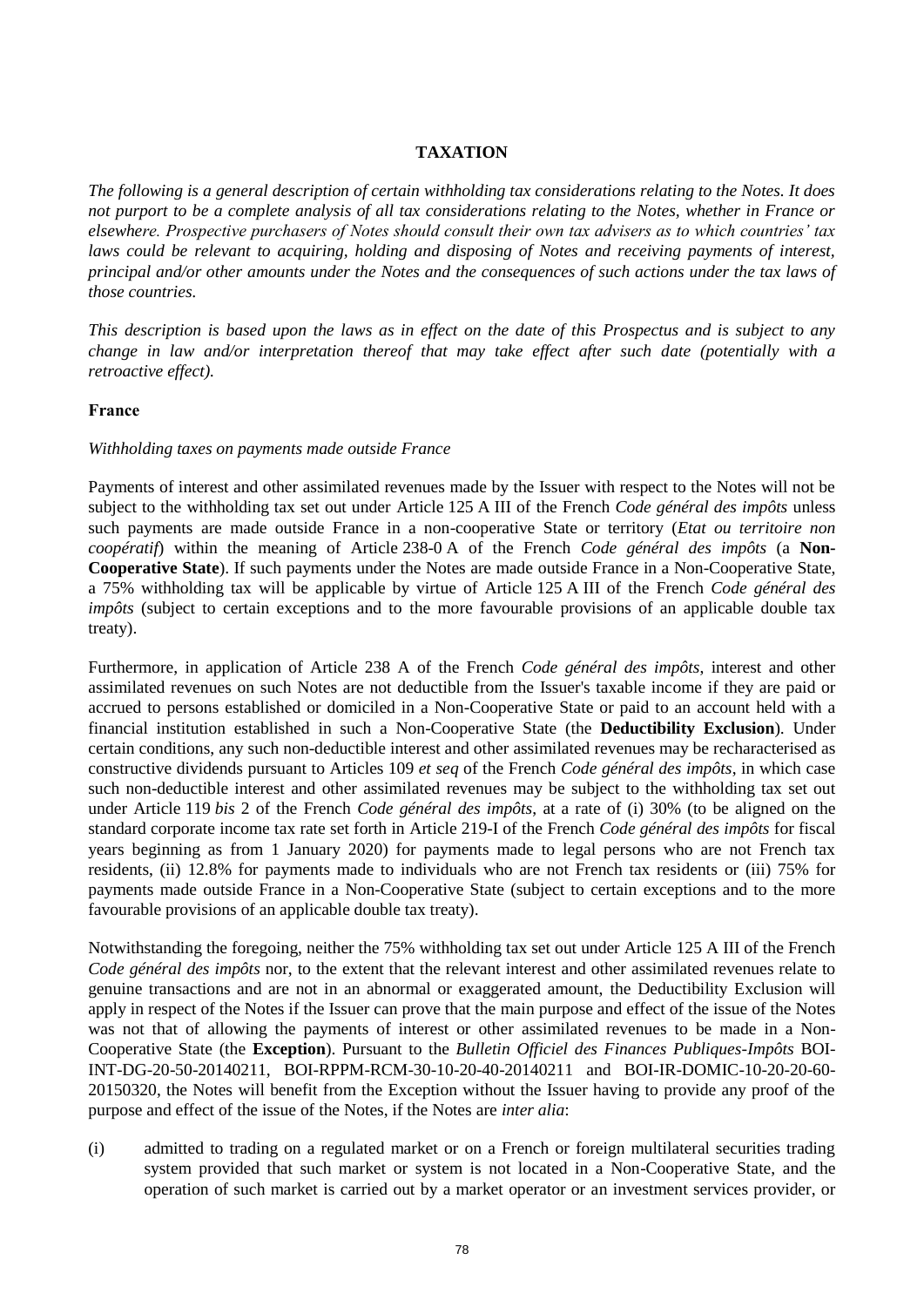by such other similar foreign entity, provided further that such market operator, investment services provider or entity is not located in a Non-Cooperative State; or

(ii) admitted, at the time of their issue, to the operations of a central depositary or of a securities delivery and payments systems operator within the meaning of Article L.561-2 of the French *Code monétaire et financier*, or of one or more similar foreign depositaries or operators provided that such depositary or operator is not located in a Non-Cooperative State.

Since the Notes will be admitted to trading on Euronext Paris and admitted, at the time of their issue, to the operations of Euroclear and Clearstream, Luxembourg, payments of interest and other assimilated revenues made by the Issuer under the Notes are not subject to the 75% withholding tax set out under Article 125 A III of the French *Code général des impôts* and the Deductibility Exclusion does not apply to such payments.

#### *Withholding taxes on payments made to individuals fiscally domiciled in France*

Pursuant to Article 125 A I of the French *Code général des impôts*, where the paying agent (*établissement payeur*) is established in France and subject to certain exceptions, interest and other assimilated revenues received by individuals who are fiscally domiciled (*domiciliés fiscalement*) in France are subject to a 12.8% withholding tax, which is deductible from their personal income tax liability in respect of the year in which the payment has been made. Social contributions (CSG, CRDS and other related contributions) are also levied by way of withholding at an aggregate rate of 17.2% on such interest and other assimilated revenues received by individuals who are fiscally domiciled (*domiciliés fiscalement*) in France.

#### **U.S. Foreign Account Tax Compliance Act**

Pursuant to certain provisions of the U.S. Internal Revenue Code of 1986, commonly known as FATCA, a "**foreign financial institution**" may be required to withhold on certain payments it makes (**foreign passthru payments**) to persons that fail to meet certain certification, reporting, or related requirements. The Issuer is a foreign financial institution for these purposes. A number of jurisdictions (including France) have entered into, or have agreed in substance to, intergovernmental agreements with the United States to implement FATCA (**IGAs**), which modify the way in which FATCA applies in their jurisdictions. Under the provisions of IGAs as currently in effect, a foreign financial institution in an IGA jurisdiction would generally not be required to withhold under FATCA or an IGA from payments that it makes. Certain aspects of the application of the FATCA provisions and IGAs to instruments such as the Notes, including whether withholding would ever be required pursuant to FATCA or an IGA with respect to payments on instruments such as the Notes, are uncertain and may be subject to change. Even if withholding would be required pursuant to FATCA or an IGA with respect to payments on instruments such as the Notes, such withholding would not apply prior to 1 January 2019 and Notes characterised as debt for U.S. federal tax purposes that are issued on or prior to the date that is six months after the date on which final regulations defining "foreign passthru payments" are filed with the U.S. Federal Register generally would be "grandfathered" for purposes of FATCA withholding unless materially modified after such date. However, if additional notes (as described under "Terms and Conditions of the Notes — Further Issues") that are not distinguishable from previously issued Notes are issued after the expiration of the grandfathering period and are subject to withholding under FATCA, then withholding agents may treat all Notes, including the Notes offered prior to the expiration of the grandfathering period, as subject to withholding under FATCA. Holders should consult their own tax advisors regarding how these rules may apply to their investment in the Notes.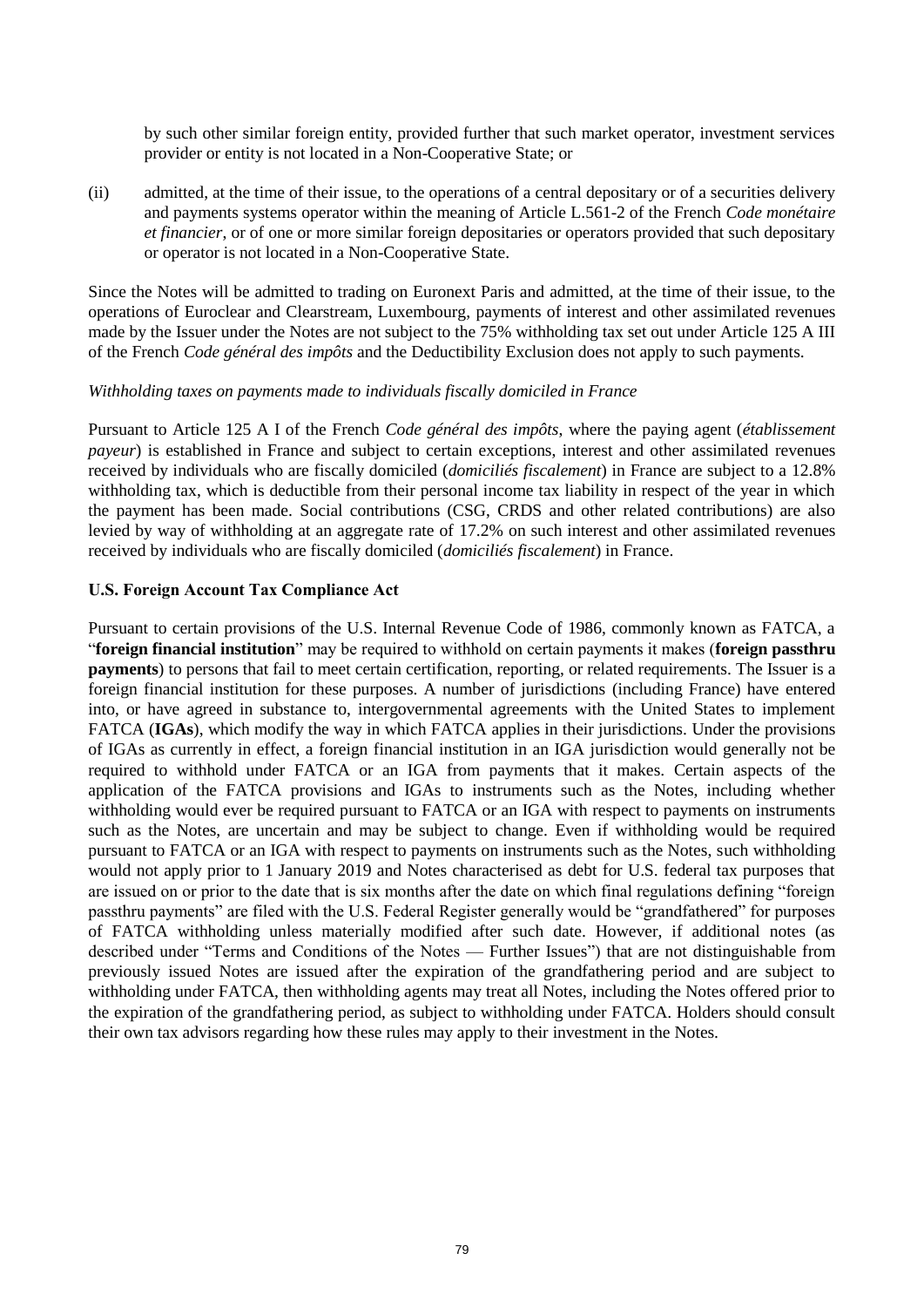# **SUBSCRIPTION AND SALE**

#### **Subscription Agreement**

Credit Suisse Securities (Europe) Limited and Deutsche Bank AG, London Branch (the **Joint Lead Managers**) have entered into a Subscription Agreement dated 16 January 2017 (the **Subscription Agreement**) according to which the Joint Lead Managers have jointly and severally agreed with the Issuer, subject to the satisfaction of certain conditions, to subscribe for USD 310,000,000 aggregate principal amount of Notes at an issue price equal to 100 per cent. of the principal amount of the Notes. In addition, the Issuer will pay certain costs incurred by it and the Joint Lead Managers in connection with the issue of the **Notes**.

The Joint Lead Managers are entitled to terminate the Subscription Agreement in certain circumstances prior to the issue of the Notes. The Issuer has agreed to indemnify the Joint Lead Managers against certain liabilities in connection with the offer and sale of the Notes.

The Issuer and the Joint Lead Managers have agreed that commissions may be payable to certain third party intermediaries on the principal amount of their purchase in connection with the initial sale and distribution of the Notes.

#### **Selling Restrictions for the jurisdictions outside the European Economic Area**

#### **United States**

The Notes have not been and will not be registered under the United States Securities Act of 1933, as amended (the **Securities Act**), or the securities laws of any state or other jurisdiction of the United States, and may not be offered or sold within the United States, or to, or for the account or benefit of, U.S. persons except in certain transactions exempt from or not subject to the registration requirements of the Securities Act and in compliance with any applicable state securities laws. Terms used in this paragraph have the meanings given to them by Regulation S under the Securities Act (**Regulation S**).

Each Joint Lead Manager has agreed that it has not offered or sold, and will not offer or sell, the Notes (i) as part of their distribution at any time or (ii) otherwise until 40 days after completion of the distribution of the Notes as determined, and certified to the Issuer by the Joint Lead Manager, within the United States or to, or for the account or benefit of, U.S. persons, and it will have sent to each distributor or dealer to which it sells Notes during the distribution compliance period a confirmation or other notice setting out the restrictions on offers and sales of the Notes within the United States or to, or for the account or benefit of, U.S. persons. Terms used in the preceding sentence have the meanings given to them by Regulation S.

The Notes are being offered and sold outside the United States to non-U.S. persons in compliance with Regulation S.

In addition, until 40 days after the commencement of the offering of the Notes, an offer or sale of Notes within the United States by any dealer (whether or not participating in the offering) may violate the registration requirements of the Securities Act.

# **Hong-Kong**

Each Joint Lead Manager has represented and agreed that:

(i) it has not offered or sold and will not offer or sell in Hong Kong, by means of any document, any Notes (except for Notes which are a "structured product" as defined in the Securities and Futures Ordinance (Cap. 571) of Hong Kong) other than (i) to "professional investors" as defined in the Securities and Futures Ordinance and any rules made under that Ordinance or (ii) in other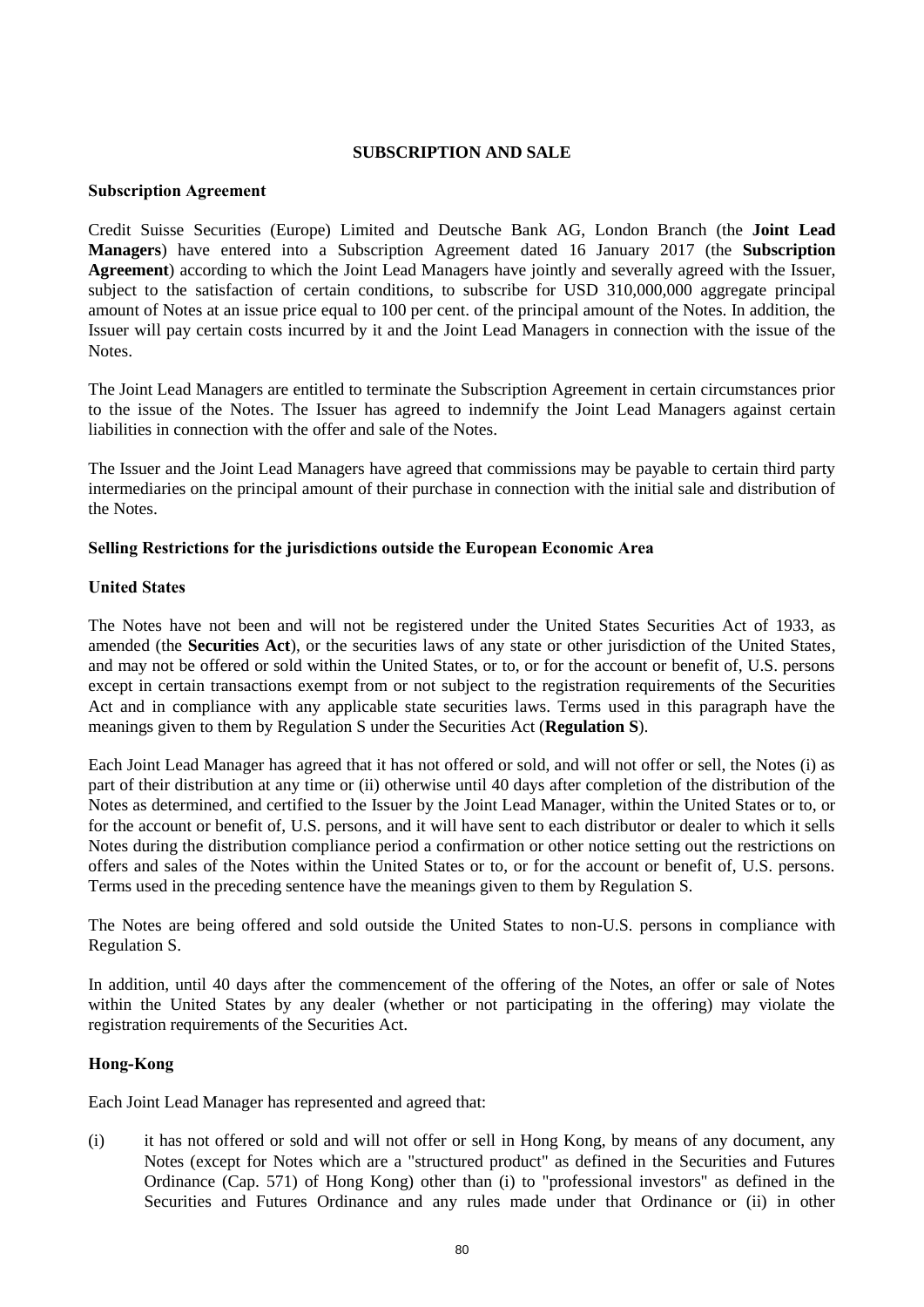circumstances which do not result in the document being a "prospectus" as defined in the Companies (Winding Up and Miscellaneous Provisions) Ordinance (Cap. 32) of Hong Kong or which do not constitute an offer to the public within the meaning of that Ordinance; and

(ii) it has not issued or had in its possession for the purposes of issue, and will not issue or have in its possession for the purposes of issue, whether in Hong Kong or elsewhere, any advertisement, invitation or document relating to the Notes, which is directed at, or the contents of which are likely to be accessed or read by, the public of Hong Kong (except if permitted to do so under the securities laws of Hong Kong) other than with respect to Notes which are or are intended to be disposed of only to persons outside Hong Kong or only to "professional investors" as defined in the Securities and Futures Ordinance and any rules made under that Ordinance.

#### **Singapore**

Each Joint Lead Manager has acknowledged that this Prospectus has not been registered as a prospectus with the Monetary Authority of Singapore. Accordingly, each Joint Lead Manager has represented, warranted and agreed that it has not offered or sold any Notes or caused the Notes to be made the subject of an invitation for subscription or purchase and will not offer or sell any Notes or cause the Notes to be made the subject of an invitation for subscription or purchase, and has not circulated or distributed, nor will it circulate or distribute, this Prospectus or any other document or material in connection with the offer or sale, or invitation for subscription or purchase, of the Notes, whether directly or indirectly, to persons in Singapore other than (i) to an institutional investor under Section 274 of the Securities and Futures Act, Chapter 289 of Singapore (the **SFA**), (ii) to a relevant person pursuant to Section 275(1), or to any person pursuant to Section 275(1A), and in accordance with the conditions specified in Section 275, of the SFA or (iii) otherwise pursuant to, and in accordance with the conditions of, any other applicable provision of the SFA.

Where the Notes are subscribed or purchased under Section 275 of the SFA by a relevant person which is:

- (a) a corporation (which is not an accredited investor (as defined in Section 4A of the SFA)) the sole business of which is to hold investments and the entire share capital of which is owned by one or more individuals, each of whom is an accredited investor; or
- (b) a trust (where the trustee is not an accredited investor) whose sole purpose is to hold investments and each beneficiary of the trust is an individual who is an accredited investor,

securities (as defined in Section 239(1) of the SFA) of that corporation or the beneficiaries' rights and interest (howsoever described) in that trust shall not be transferred within six months after that corporation or that trust has acquired the Notes pursuant to an offer made under Section 275 of the SFA except:

- (i) to an institutional investor or to a relevant person defined in Section 275(2) of the SFA, or to any person arising from an offer referred to in Section 275(1A) or Section 276(4)(i)(B) of the SFA;
- (ii) where no consideration is or will be given for the transfer;
- (iii) where the transfer is by operation of law;
- (iv) as specified in Section 276(7) of the SFA; or
- (v) as specified in Regulation 32 of the Securities and Futures (Offers of Investments) (Shares and Debentures) Regulations 2005 of Singapore.

#### **Switzerland**

This document is not intended to constitute an offer or solicitation to purchase or invest in the Notes described herein. The Notes may not be publicly offered, sold or advertised, directly or indirectly, in, into or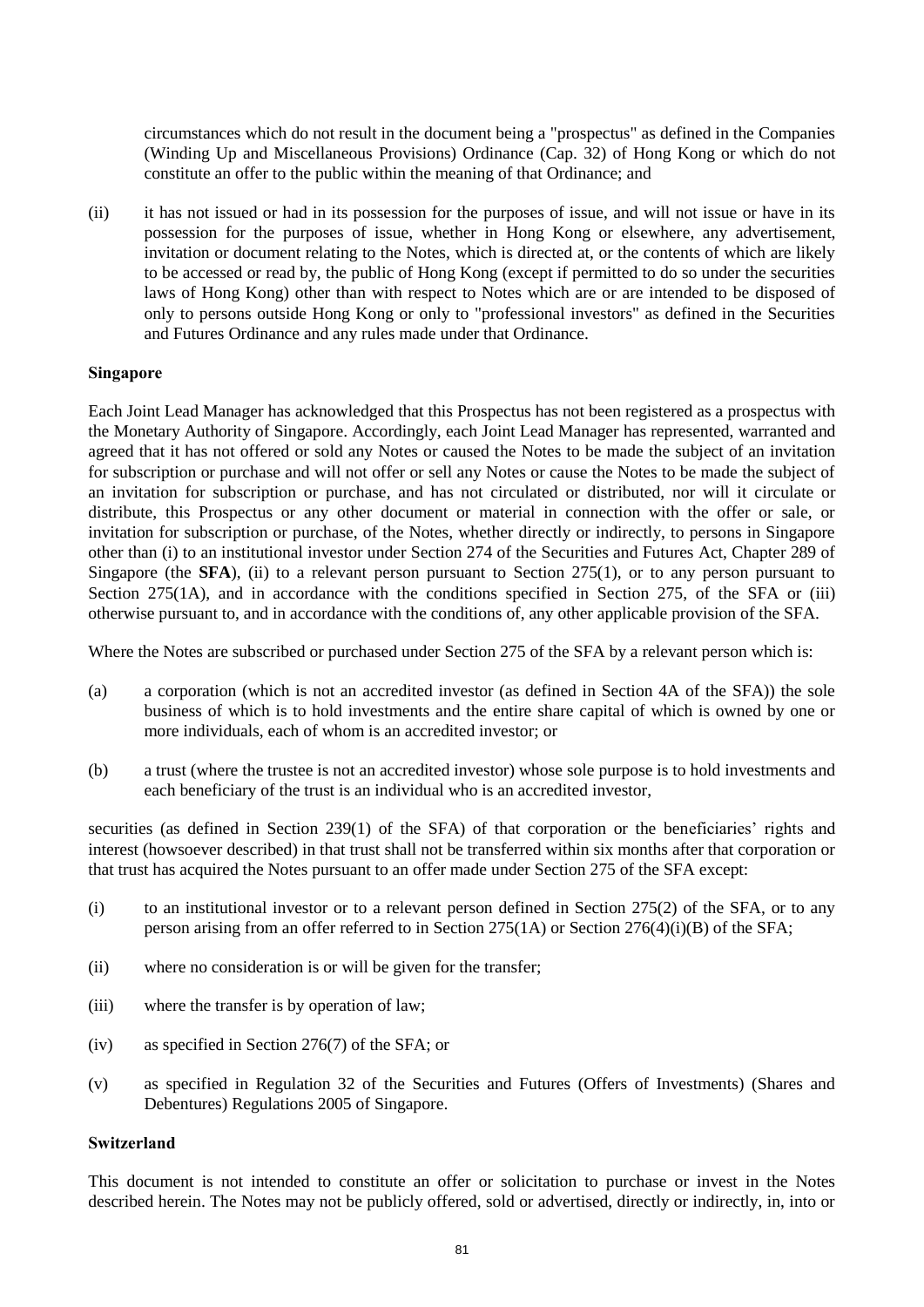from Switzerland and will not be listed on the SIX Swiss Exchange or on any other exchange or regulated trading facility in Switzerland. Neither this Prospectus nor any other offering or marketing material relating to the Notes constitutes a prospectus as such term is understood pursuant to article 652a or article 1156 of the Swiss Code of Obligations or a listing prospectus within the meaning of the listing rules of the SIX Swiss Exchange or any other regulated trading facility in Switzerland and neither this Prospectus nor any other offering or marketing material relating to the Notes may be publicly distributed or otherwise made publicly available in Switzerland.

# **Taiwan**

The Notes may not be offered, sold or delivered to any person for reoffering, resale or redelivery, in any such case directly or indirectly, in Taiwan or to any resident of Taiwan in contravention of any applicable laws.

# **Selling Restrictions for the jurisdictions inside the European Economic Area**

# **Prohibition of Sales to EEA Retail Investors**

Each Joint Lead Manager has represented and agreed that it has not offered, sold or otherwise made available and will not offer, sell or otherwise make available any Notes to any retail investor in the European Economic Area. For the purposes of this provision, the expression "retail investor" means a person who is one (or more) of the following:

- (i) a retail client as defined in point (11) of Article 4(1) of Directive 2014/65/EU (as amended, **MiFID II**); or
- (ii) a customer within the meaning of Directive 2002/92/EC (as amended, the **Insurance Mediation Directive**), where that customer would not qualify as a professional client as defined in point (10) of Article 4(1) of MiFID II.

# **Public Offer Selling Restriction under the Prospectus Directive**

In relation to each Member State of the European Economic Area that has implemented the Prospectus Directive (each a **Relevant Member State**), each Joint Lead Manager has represented and agreed that with effect from and including the date on which the Prospectus Directive is implemented in that Relevant Member State (the **Relevant Implementation Date**) it has not made and will not make an offer of Notes which are the subject of the offering contemplated by the Prospectus to the public in that Relevant Member State except that it may with effect from and including the Relevant Implementation Date, make an offer of Notes to the public in that Relevant Member State:

- <span id="page-82-0"></span>(a) at any time to any legal entity which is a qualified investor as defined in the Prospectus Directive;
- (b) at any time to fewer than 150 natural or legal persons (other than qualified investors as defined in the Prospectus Directive) subject to obtaining the prior consent of the Joint Lead Managers; or
- <span id="page-82-1"></span>(c) at any time in any other circumstances falling within Article 3(2) of the Prospectus Directive,

provided that no such offer of Notes referred to in paragraphs [\(a\)](#page-82-0) to [\(c\) above](#page-82-1) shall require the Issuer or any Joint Lead Manager to publish a prospectus pursuant to Article 3 of the Prospectus Directive or supplement a prospectus pursuant to Article 16 of the Prospectus Directive.

For the purposes of this provision, the expression an "offer of Notes to the public" in relation to any Notes in any Relevant Member State means the communication in any form and by any means of sufficient information on the terms of the offer and the Notes to be offered so as to enable an investor to decide to purchase or subscribe the Notes, as the same may be varied in that Member State by any measure implementing the Prospectus Directive in that Member State and the expression "Prospectus Directive" means Directive 2003/71/EC, as amended.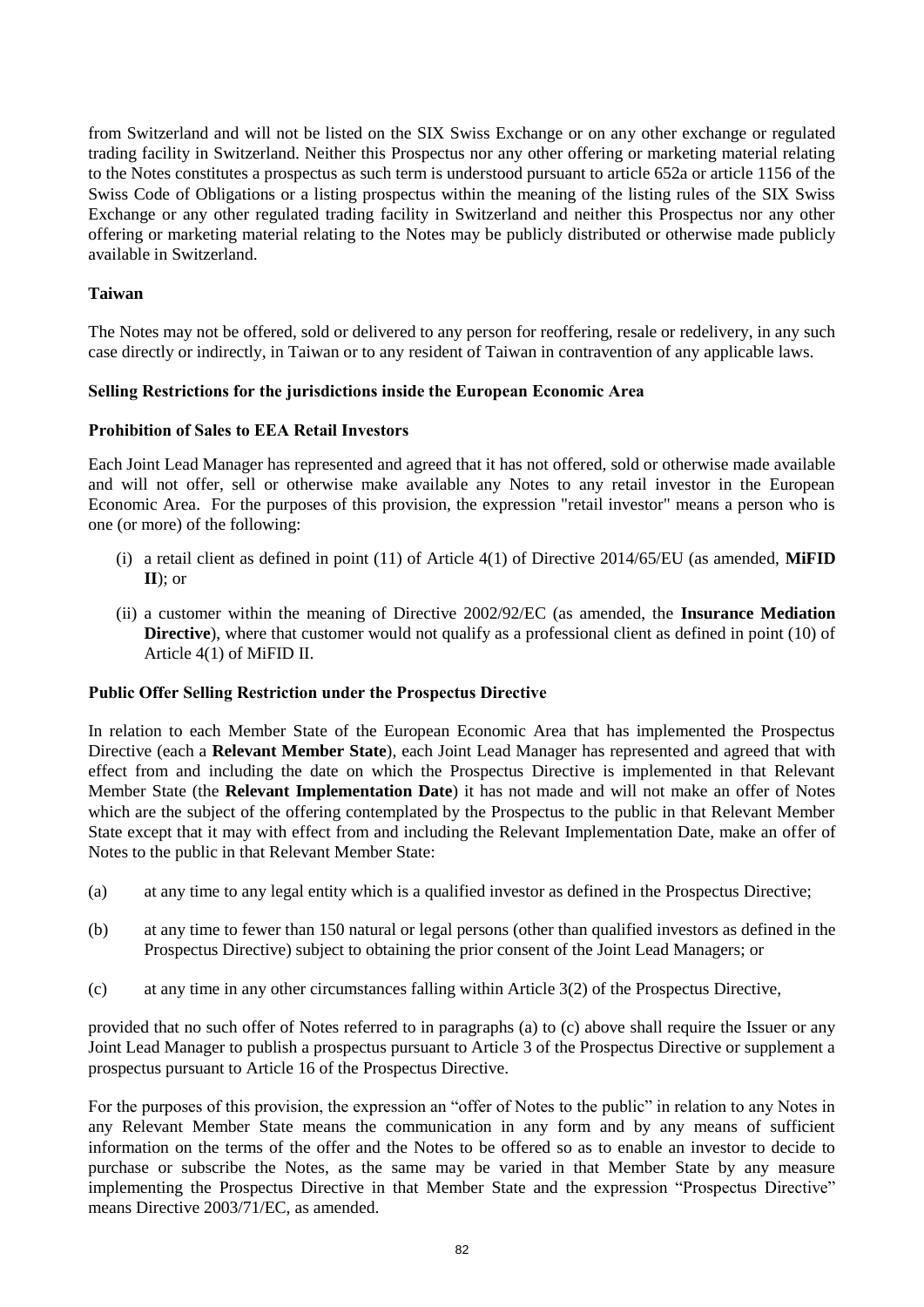# **United Kingdom**

Each Joint Lead Manager has represented and agreed that:

- (a) it has only communicated or caused to be communicated and will only communicate or cause to be communicated an invitation or inducement to engage in investment activity (within the meaning of Section 21 of the Financial Services and Markets Act 2000 (the **FSMA**)) received by it in connection with the issue or sale of the Notes in circumstances in which Section 21(1) of the FSMA does not apply to the Issuer; and
- (b) it has complied and will comply with all applicable provisions of the FSMA with respect to anything done by it in relation to the Notes in, from or otherwise involving the United Kingdom.

# **France**

Each of the Joint Lead Managers has represented and agreed that (in connection with the initial distribution of the Notes only) it has not offered or sold and will not offer or sell, directly or indirectly, any Notes to the public in France and it has not distributed or caused to be distributed and will not distribute or cause to be distributed to the public in France, the Prospectus or any other offering material relating to the Notes and such offers, sales and distributions have been and will be made in France only to (a) persons providing investment services relating to portfolio management for the account of third parties (*personnes fournissant le service d'investissement de gestion de portefeuille pour compte de tiers*), and/or (b) qualified investors (*investisseurs qualifiés*), other than individuals, acting for their own account, as defined in, and in accordance with, Articles L.411-1, L.411-2 and D.411-1 of the French *Code monétaire et financier*.

# **Italy**

The offering of the Notes has not been registered with **CONSOB** (the Italian Securities Exchange Commission) pursuant to Italian securities legislation and, accordingly, no Notes may be offered, sold or delivered, nor may copies of the Prospectus or of any other document relating to the Notes be distributed in the Republic of Italy, except:

- (a) to qualified investors (*investitori qualificati*), as defined in Article 100 of Legislative Decree No. 58 of 24 February 1998 as amended (the **Financial Services Act**) and the relevant implementing CONSOB regulations, as amended from time to time, and in Article 2 of Directive No. 2003/71/EC of 4 November 2003 as amended; or
- (b) in circumstances which are exempted from the rules on solicitation of investments pursuant to Article 100 of the Financial Services Act and Article 33, first paragraph, of CONSOB Regulation No. 11971 of 14 May 1999, as amended (Regulation No. 11971).

Any offer, sale or delivery of the Notes or distribution of copies of the Prospectus or any other document relating to the Notes in the Republic of Italy under (A) or (B) above must be:

- (i) made by an investment firm, bank or financial intermediary permitted to conduct such activities in the Republic of Italy in accordance with the Financial Services Act, CONSOB Regulation No. 16190 of 29 October 2007 (as amended from time to time) and Legislative Decree No. 385 of 1 September 1993 as amended;
- (ii) in compliance with Article 129 of the Banking Act, as amended, and the implementing guidelines of the Bank of Italy, as amended from time to time, pursuant to which the Bank of Italy may request information on the issue or the offer of securities in the Republic of Italy; and
- (iii) in compliance with any other applicable laws and regulations or requirement imposed by CONSOB or other Italian authority.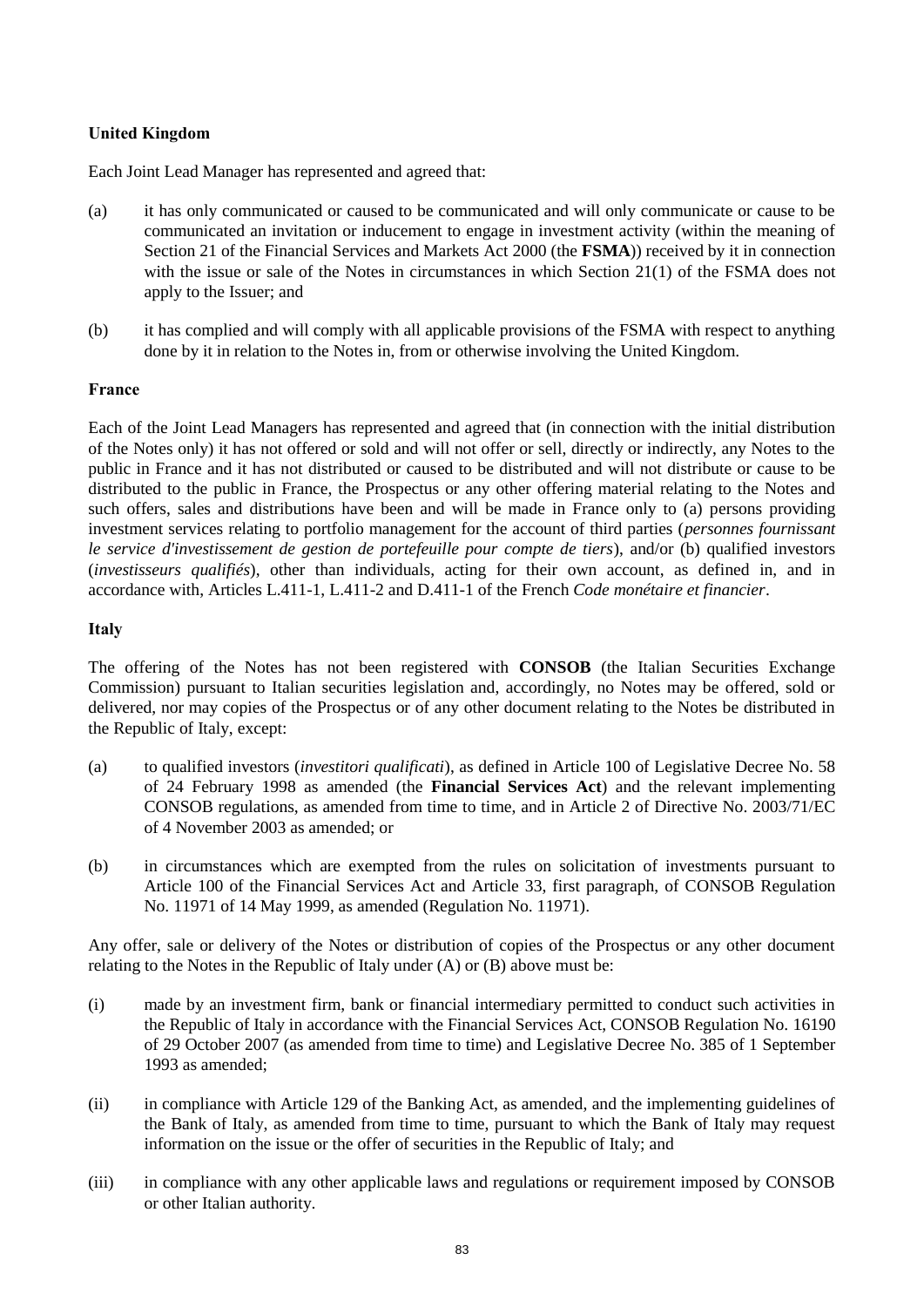# **General**

No action has been taken in any jurisdiction that would permit an offer to the public of any of the Notes. Neither the Issuer nor any of the Joint Lead Managers represents that Notes may at any time lawfully be resold in compliance with any applicable registration or other requirements in any jurisdiction, or pursuant to any exemption available thereunder, or assumes any responsibility for facilitating such resale.

Each Joint Lead Manager has agreed that it will (to the best of its knowledge and belief) comply with all relevant laws, regulations and directives in each jurisdiction in which it purchases, offers, sells or delivers Notes or has in its possession or distributes this Prospectus or any other offering material relating to the Notes and obtain any consent, approval or permission required for the purchase, offer or sale of the Notes under the laws and regulations in force in any jurisdiction in which it makes such purchase, offer or sale and none of the Issuer or any Joint Lead Manager shall have responsibility therefore.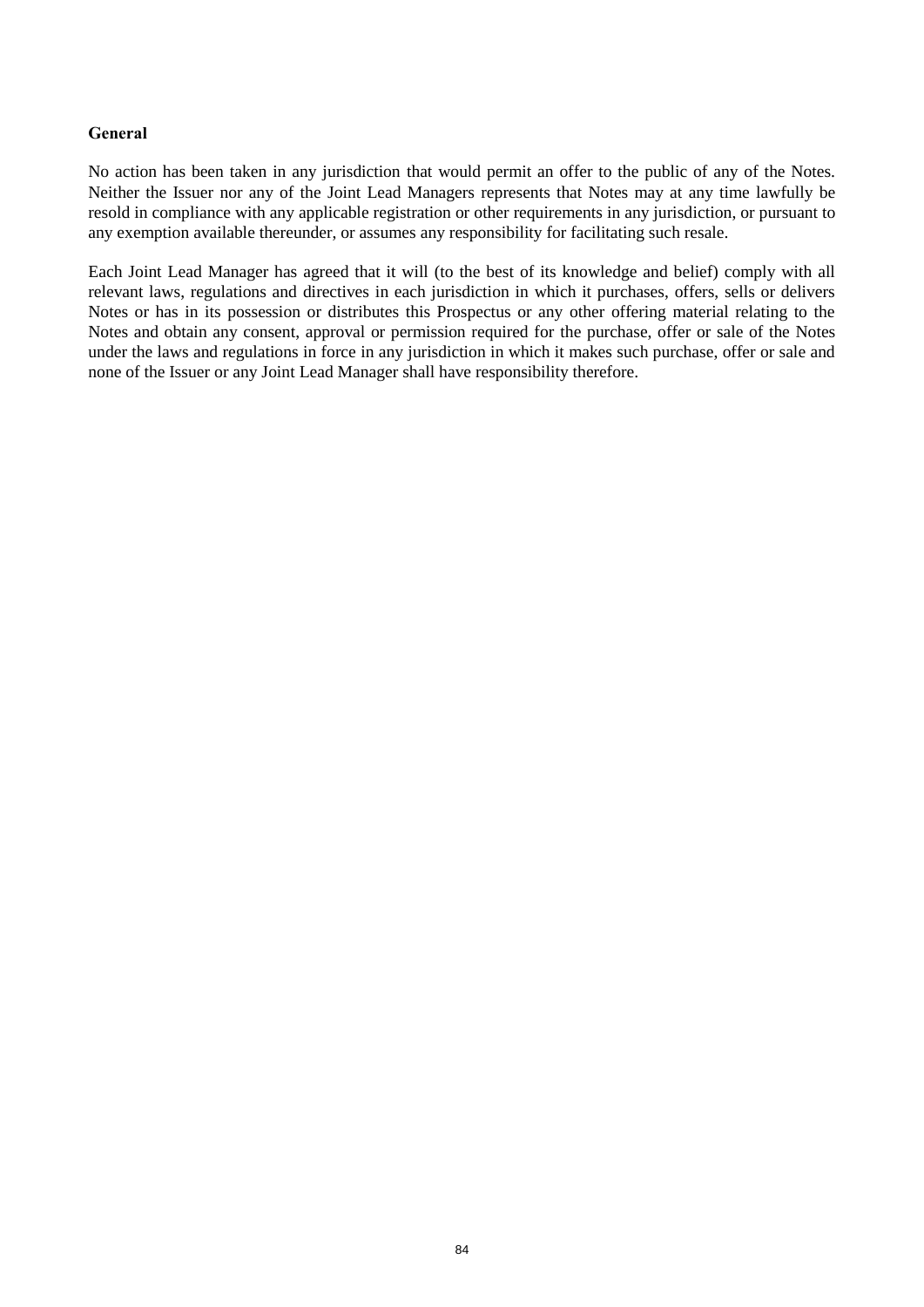#### **GENERAL INFORMATION**

- (1) Listing and admission to trading: Application has been made to the AMF to approve this document as a prospectus and this Prospectus has received visa n°18-019 from the AMF on 16 January 2018. Application has been made for the Notes to be listed on, and admitted to trading on the regulated market (within the meaning of Directive 2004/39/EC) of Euronext Paris.
- (2) Corporate authorisations: The Issuer has obtained all necessary corporate and other consents, approvals and authorisations in the Republic of France in connection with the issue of the Notes.

The issue of the Notes has been authorised by the shareholders general meeting dated 30 November 2017 and the resolutions of the *Conseil d'administration* of the Issuer, on 13 January 2018.

- (3) Trend information: There has been no material adverse change in the prospects of the Issuer or the Group since 31 December 2016 being the date of its last published audited financial statements.
- (4) Significant change in the Issuer's and the Group's financial or trading position: There has been no significant change in the financial or trading position of the Issuer or the Group since 30 June 2017 being the end of the last financial period for which interim financial information has been published.
- (5) Legal and arbitration proceedings: There has been no governmental, legal or arbitration proceedings (including any such proceedings which are pending or threatened of which the Issuer is aware) during the period 12 months immediately preceding the date of this Prospectus which have had in the recent past a significant effect on the Issuer's or the Group's financial position or profitability.
- (6) Clearing and settlement: The Notes have been accepted for clearance through Euroclear and Clearstream, Luxembourg. The International Securities Identification Number (ISIN) for the Notes is XS1751476679. The Common Code for the Notes is 175147667.

The address of Euroclear is Euroclear Bank SA/NV, 1 boulevard du Roi Albert II, B-1210 Brussels and the address of Clearstream, Luxembourg is Clearstream Banking, 42 avenue JF Kennedy, L-1855 Luxembourg.

(7) Auditors: The statutory auditors of the Issuer are KPMG Audit, Département de KPMG S.A. and Mazars.

KPMG Audit, Département de KPMG S.A. and Mazars have audited and rendered an unqualified report on the consolidated financial statements of the Issuer for the financial year ended 31 December 2015 and 31 December 2016.

KPMG Audit, Département de KPMG S.A. and Mazars are members of the professional body *compagnie régionale des commissaires aux comptes de Versailles* and are regulated by the *Haut Conseil du Commissariat aux Comptes*.

- (8) Expenses: The estimated costs for the admission to trading of the Notes are  $E19,100$  (including AMF fees).
- (9) Yield: The yield in respect of the Notes from the issue date to the First Call Date is 4.80 per cent. per annum and is calculated on the basis of the issue price of the Notes.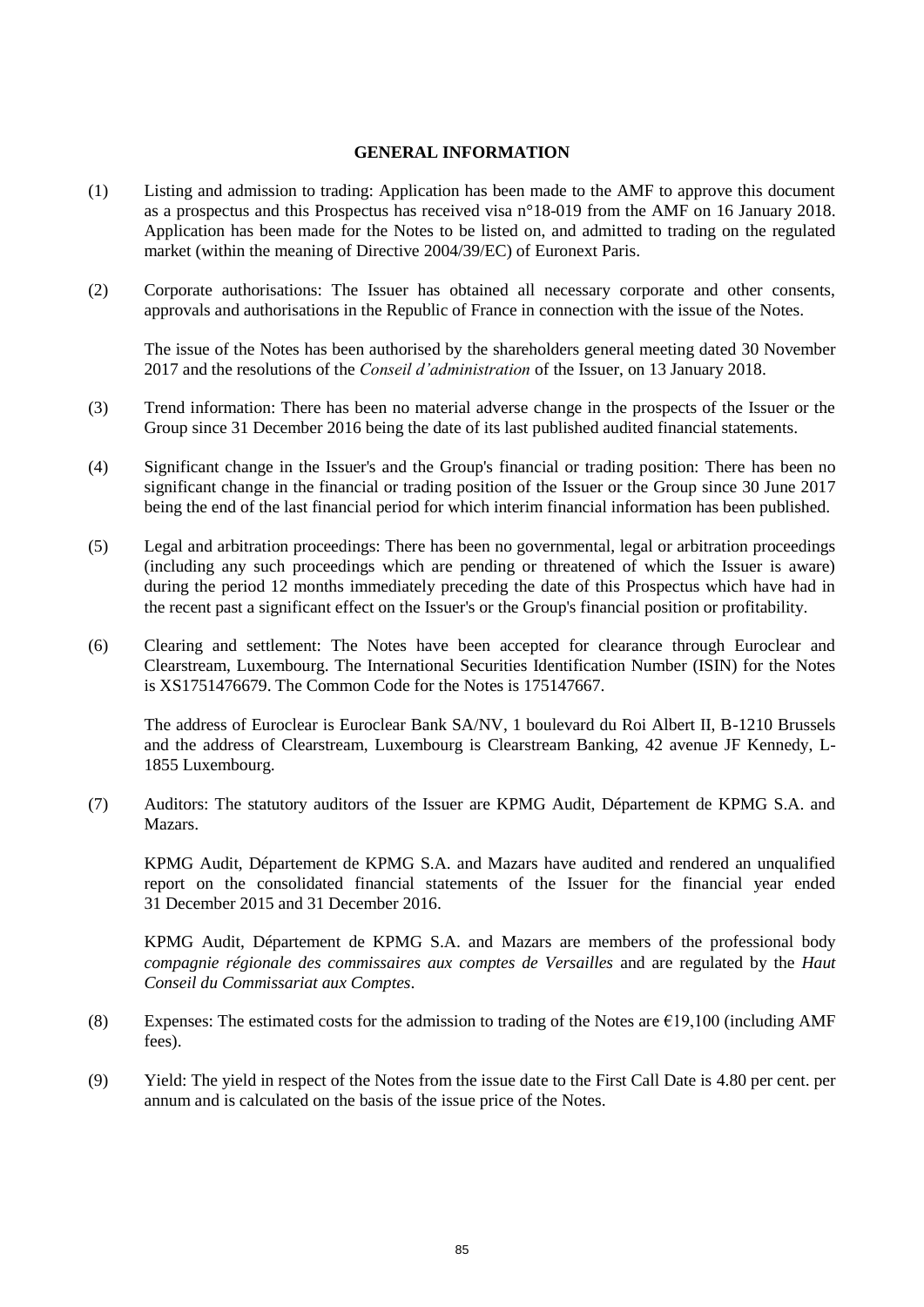- (10) Interest of natural and legal persons involved in the issue: As far as the Issuer is aware, no person involved in the issue of the Notes has an interest material to the issue. The Joint Lead Managers are paid commissions in relation to the issue of the Notes. Any such Manager and its affiliates may also have engaged, and may in the future engage, in investment banking and/or commercial banking transactions with, and may perform other services for, the Issuer and its affiliates in the ordinary course of business.
- (11) Joint Lead Managers' Conflicts: Certain of the Joint Lead Managers and their affiliates have engaged, and may in the future engage, in investment banking and/or commercial banking transactions with, and may perform services for, the Issuer and their affiliates in the ordinary course of business. In addition, in the ordinary course of their business activities, the Joint Lead Managers and their affiliates may make or hold a broad array of investments and actively trade debt and equity securities (or related derivative securities) and financial instruments (including bank loans) for their own account and for the accounts of their customers. Such investments and securities activities may involve securities and/or instruments of the Issuer or Issuer's affiliates. Certain of the Joint Lead Managers or their affiliates that have a lending relationship with the Issuer routinely hedge their credit exposure to the Issuer consistent with their customary risk management policies. Typically, such Joint Lead Managers and their affiliates would hedge such exposure by entering into transactions which consist of either the purchase of credit default swaps or the creation of short positions in securities, including potentially the Notes issued. Any such short positions could adversely affect future trading prices of Notes issued. The Joint Lead Managers and their affiliates may also make investment recommendations and/or publish or express independent research views in respect of such securities or financial instruments and may hold, or recommend to clients that they acquire, long and/or short positions in such securities and instruments.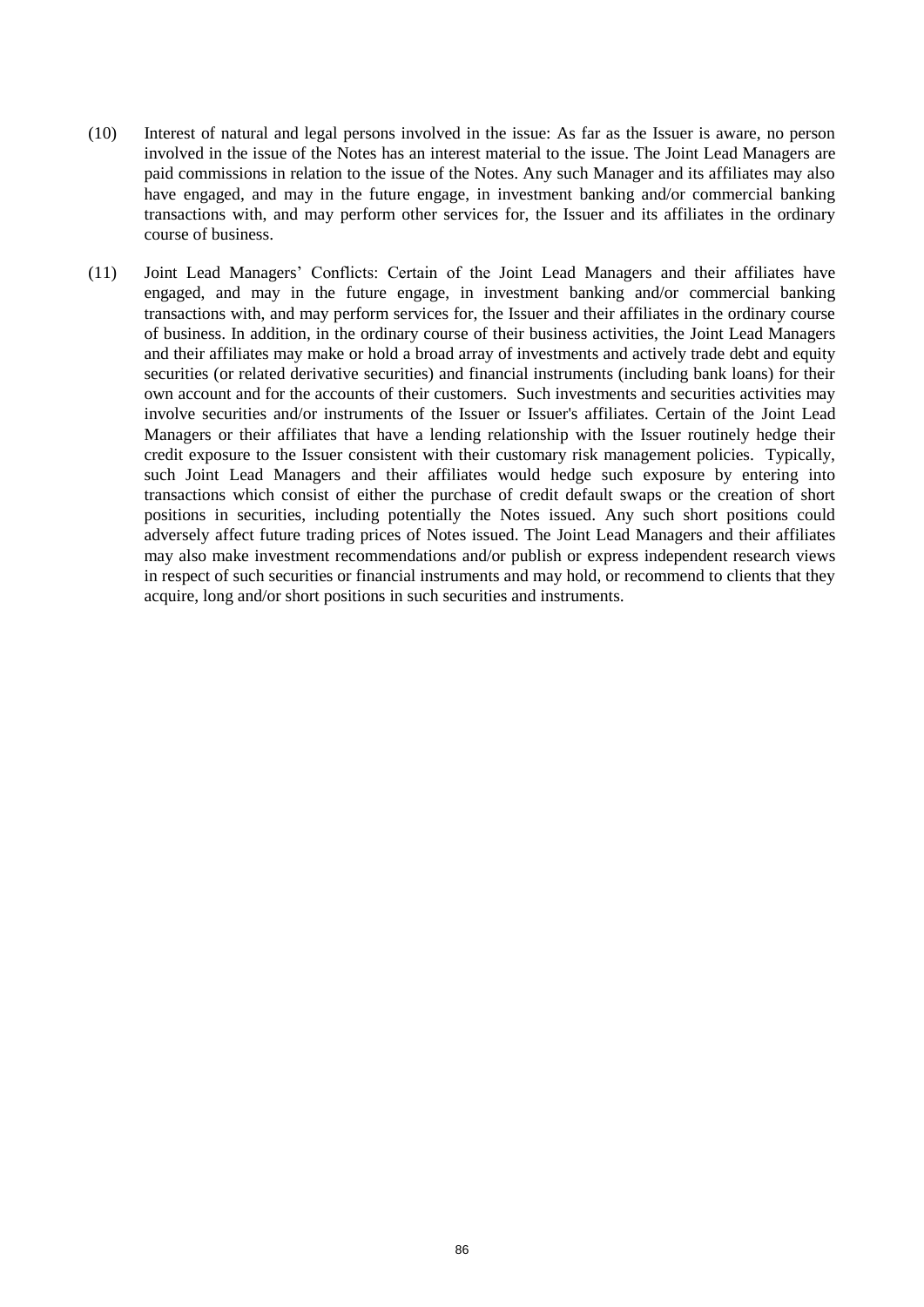# **PERSONS RESPONSIBLE FOR THE INFORMATION CONTAINED IN THE PROSPECTUS**

I declare, after taking all reasonable measures for this purpose and to the best of my knowledge, that the information contained in this Prospectus is in accordance with the facts and that it makes no omission likely to affect its import.

# **LA MONDIALE**

32, avenue Emile Zola Mons-En-Baroeul 59896 Lille Cedex 9 France Duly represented by: David Simon Dirigeant effectif en charge de la finance, des investissements et des risques

Executed in Paris, on 16 January 2018



# *Autorité des marchés financiers*

In accordance with Articles L. 412-1 and L. 621-8 of the French *Code monétaire et financier* and with the General Regulations (*Réglement Général*) of the *Autorité des marchés financiers* (the **AMF**), in particular Articles 211-1 to 216-1, the AMF has granted to this Prospectus the visa no. 18-019 on 16 January 2018. This document was prepared by the Issuer and its signatories assume responsibility for it. In accordance with Article L. 621-8-1-I of the French *Code monétaire et financier*, the visa was granted following an examination by the AMF of "whether the document is complete and comprehensible, and whether the information it contains is coherent". It does not imply any approval of the opportunity of the operation or authentication of the accounting and financial data set out in it.